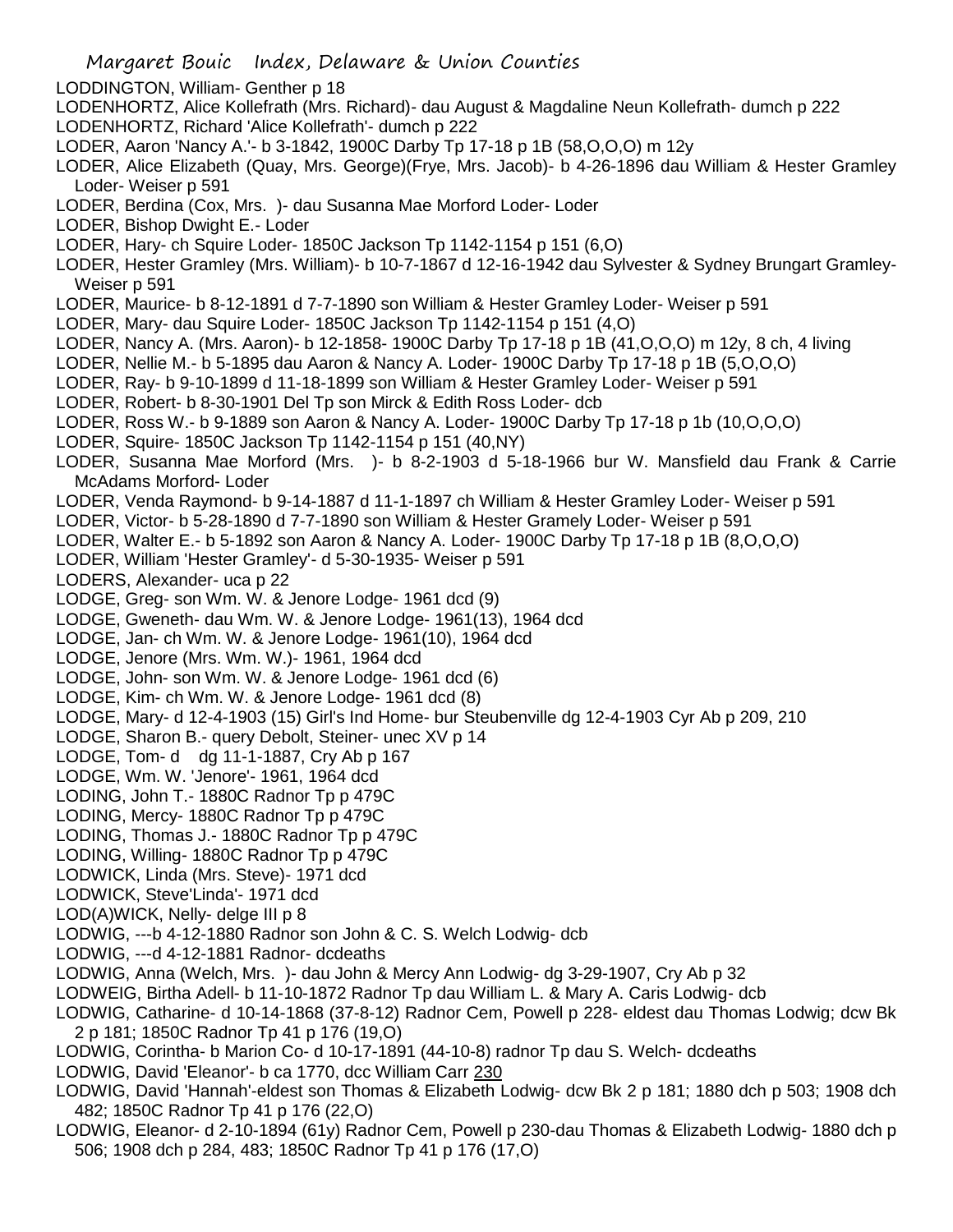LODWIG, Eleanor (Mrs. David)- d 9-25-1818 Franklinton, bur Radnor- Powell p 228; dcc William Carr 231

- LODWIG, Eleanor (George, Mrs. )(Griffith, Mrs. Travor P.)- b 2-11-1841 m 3-3-1870 d 3-2-1907 (66y19d); dau John & Mary Ann Lodwig- 1850C Radnor Tp 40 p 176 (9,O)
- LODWIG, Elenor- will, dcw Bk 1 p 12
- LODWIG, Elizabeth- d 8-30-1863 (60-4-2) Radnor Cem, Powell p 228; heir of Thomas Lodwig- dcw Bk 2 p 181; 1850C Radnor Tp 41 p 176 (47,Pa)
- LODWIG, Hannah (Mrs. David)- 1880 dch p 503
- LODWIG, Harriet (Mrs. Thomas G.)- b 11-20-1846 d 12-31-1893 (47-1-20) Radnor Cem, dau James Clark-Powell p 213
- LODWIG, Jane (Griffith, Mrs. William Henry)- m 1-14-1864 dcm dau John & Mary Ann Lodwig- dumch p 110; 1850C Radnor Tp 40 p 176 (11,O)
- LODWIG, John- attended funeral of Traven Griffith- dg 9-6-1910, Cry Ab p 154
- LODWIG, John-son David & Hannah Lodwig- 1880 dch p 503, 509, 510; 1908 dch 287, 483; 1835 men p 52 #64 p 96 Radnor Tp; 1840C Rad. Tp p 104 (30-40); Powell p 211
- LODWIG, John- son Elenor Lodwig- dcw B 1 p 12
- LODWIG, John- son Elizabeth Lodwig- 1850C Radnor Tp 41 p 176 (21,O)
- -LODWIG, John- son John & Mary/Mercy Ann Lodwig- dg 3-29-1907, Cry Ab p 32; 1850C Radnor Tp 40 p 176 (9/12,O)
- LODWIG, John 'Mercy/Mary Ann'- d 6-14-1876 (73y2m) Radnor Cem, Powell p 230; 1840C Rad. Tp delge IV p 4; dg 6-29-1876, Cary Ab p 12; 1850C Rad. Tp 40 p 176 (45,Pa); dg 3-29-1907, Cry Ab p 32
- LODWIG, John T.,Sr.- Lodwig
- LODWIG, John- son Thomas Lodwig- dcw Bk 2 p 181
- LODWIG, John- brother Thomas Lodwig- dcw Bk 2 p 181
- LODWIG, Laura- b 4-13-1874 Radnor- du Thos. G. & Haty Clark Lodwig- dcb
- LODWIG, Laurel Lynne (Maxim, Mrs. Jack F.)- m 8-27-1961 dau John T. Lodwig- Lodwig
- LODWIG, Lettice- dau Elenor Lodwig- dcw Bk 1 p 12
- LODWIN/LUDWIG, Lettie (Jones, Mrs. John A.)- b c 1802 m 1825 d 8-11-1878 dau David & Eleanor Lodwigdcc William Carr 115; dcc Ruth Gast Wolfinger 19; dg 9-10-1885, Cry Ab p 118
- LODWIG, Letitia- dau David & Hannah Lodwig- 1880 dch p 503; 1908 dch 483
- LODWIG, Lettice L. (Roberts, Mrs. )- ch John & Mary Ann Lodwig- 1850C Radnor Tp 40 p 176 (13,O); dg 3- 29-1907, Cry Ab p 32
- LODWIG, Letitia (Roberts, Mrs. Levi)- m 12-23-1858 dcm
- LODWIG, Maria (Fix, Mrs. )- dau John & Mary Ann Lodwig- 1850C Radnor Tp 40 p 176 (7,O); dg 3-29-1907, Cry Ab p 32
- LODWIG, Mary A. Curren (Mrs. William L.)- m 11-2-1864 dcm -dau Isaac Curren, dcw Bk 4 p 208(23)
- LODWIG, Mary Anna (Welch, Mrs. Clinton)- b 1852 d 1930 ped Cindy Diehl 23; peed Cynthia Jean McGuire, delge III p 30
- LODWIG, Mary L.- dau Elizabeth Lodwig- 1850C Radnor Tp 41 p 176 (10,O)
- LODWIG, Mary Lettice- dau Thomas Lodwig- dcw Bk 2 p 181
- LODWIG, Mercy/Mary Ann (Mrs. John)- d 1-4/3-1894 (81-2-4/83-3-30)) Radnor Cem, Powell p 230; dcdeaths, dau Cyra Landon- 1850C Radnor Tp 40 p 176 (38,Pa); dg 3-29-1907 Cry Ab p 32
- LODWIG, Rachel- d 5-21-1855 (19-4-27) Radnor Cem, Powell p 230- dau John & Mary Ann Lodwig- 1850c Radnor Tp 40 p 176 (15,O)
- LODWIG, Sarah- d 11-25-1842 (1-4-9) Radnor Cem, Powell p 230
- LODWIG, Thomas- d 2-26-1842 (42y6m) Radnor Cem, Powell p 228; from Wales, Nat 10-24-1840, delge XI p 58
- LODWIG, Thomas- son David & Hannah Lodwig- 1880 dch p 503; 1908 dch 483; dcw Bk 2 p 181; delge IV p 40, VII p 48; 1830C Rdnor Tp, delge III p 71; 1835 men p 52 #65 p 96, Radnor Tp; 1840C Rdnor Tp p 104 (40-500
- LODWIG, Thomas- son Elenor Lodwig- dcw Bk 1 p 12
- LODWIG, Thomas G.- son Thomas & Elizabeth Lodwig- d 7-28-1855 (60-0-26) dcdeathsdcw Bk 2 p 181; 1850C Radnor Tp 41 p 176 (15,O)
- LODWIG, Thomas G. 'Harriet'- b 4-26-1835 d 7-28-1895 -Radnor Cem, Powell p 213
- LODWIG, William L. 'Mary A. Curren'- son Elizabeth Lodwig- 1850C Radnor Tp 41 p 176 (12,O)
- LODWIG, William Lewis- son Thomas Lodwig- dcw Bk 2 p 181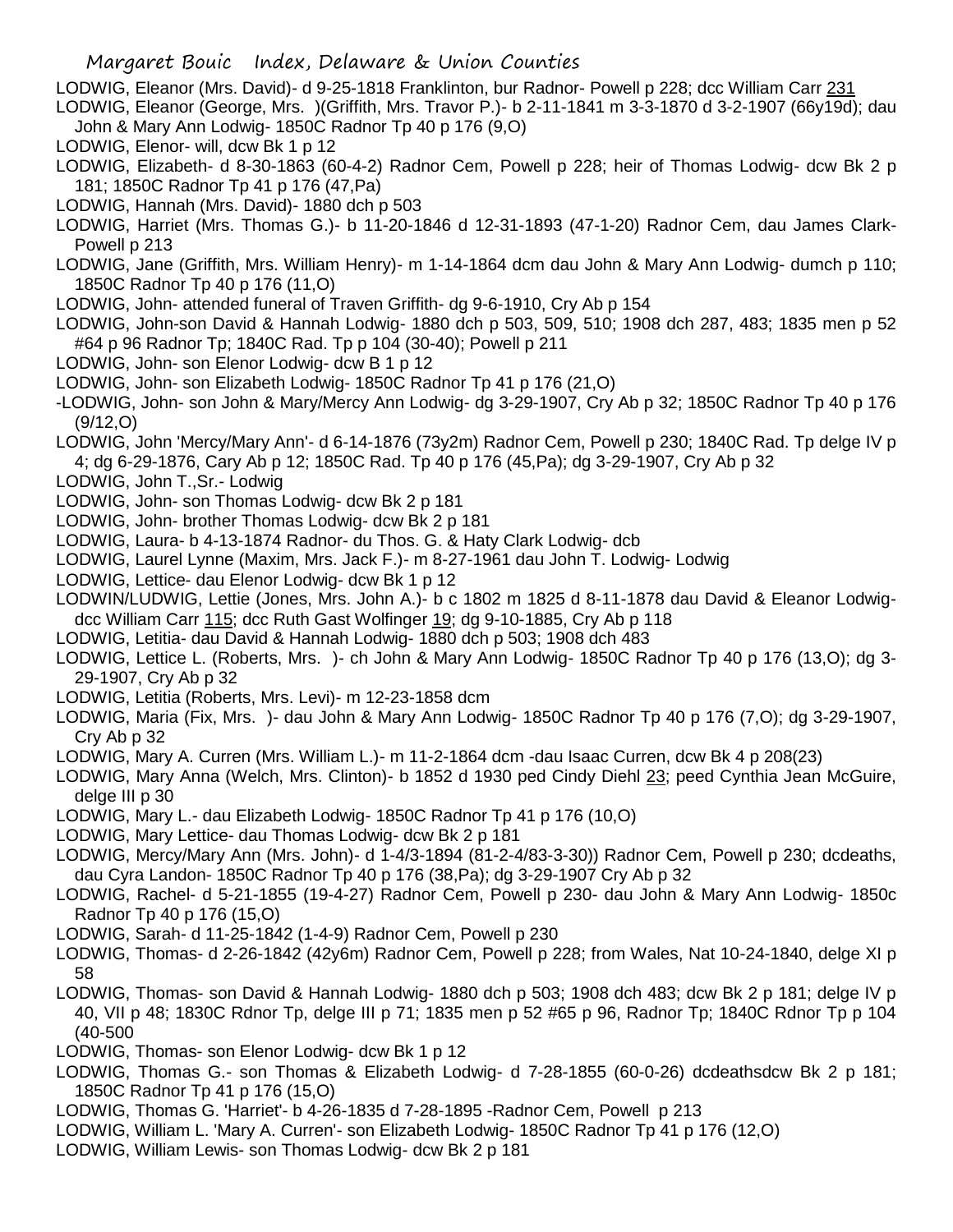- LOE, Claude E. 'Frieda Jean Ruebel'- d 1977- Loe
- LOE, Dale- son Claude E. & Frieda Jean Reubel Loe- Loe
- LOE, Dennis- son Claude E. & Frieda Jean Reubel Loe- Loe
- LOE, Frieda Jean Ruebel (Mrs. Claude E.)(Wallace, Mrs. William,Jr.)- b 12-5-1925 d 12-28-1993 (68) bur Wakeman- dau George & Mary Gross Ruebel- Loe
- LOE, Mary Jo (Bowie, Mrs. Gordon)- dau Claude E. & Frieda Jean Ruebel Loe- Loe
- LOEFFEL, Elizabeth- Pabst 2 p 77
- LOEFFEL, Heinrich- Pabst 2 p 86
- LOEFFEL, Martin- Pabst 2 p 86
- LOEFFEL, Mary- Pabst 2 p 86
- LOEFFEL, Paul- Pabst 2 p 87
- LOEFFEL, Peter- Pabst 2 p 86
- LOEFFERT, Addie Trembly- dau David G. & Eleanor Brooks Trembly- dg 1-1-1904, Cry Ab p 215
- LOEFFERT, Geneva Grubaugh (Mrs. John Wilson,Sr.)- 30-1903; d 4-1930 dg 12-31-1949
- LOEFFERT, Mrs. John- dau Wilson S. Grumbaugh- dg 5-9-1905, Cry Ab p 25
- LOEFFERT, John Wilson- b 9-16-1903 son John Wilson,Sr. & Geneva Grubaugh Loeffert- dcb late, dg 12- 31-1949
- LOEFFERT, John Wilson,Sr. 'Geneva Grubaugh' (30-1903) dcb late, John Wilson
- LOEFFERT, John Nicholas 'Jennie Grubaugh'- d Sat dg 12-31-1949 (80) Oak Gro e
- LOEFFERT, Paul- Oak Grove Cem, Powell p 435 infant, Oak Grove, Powell p 435
- LOEFFLER, Dennis L. 'Janet'- 1967, 1971 ucd
- LOEFFLER, Dorthy- b 1968 dau Dennis L. & Janet Loeffler- 1971 ucd
- LOEFFLER, Elizabeth (Streng, Mrs. Ludwick)- m 10-7-1875 ucm 5759; mt 3 p 17
- LOEFFLER, Fred J.- d 1-30-1968 (91) Walnut Grove Cem- Loeffler
- LOEFFLERk Janet (Mrs. Dennis L.)- 1967, 1971 ucd
- LOEFFLER, John- unec XIV p 27
- LOEFFLER, Katie A. (White, Mrs. John F.)- Loeffler
- LOEFFLER, Mildred (Mrs. William E.)- 1969, 1971, 1980 dcd
- LOEFFLER, William E.'Mildred'- son Fred J. Loeffler- Loeffler; 1969, 1971 dcd
- LOEFLER/LEOFLER, Magdalina (Blumenshine, Mrs. Philip)- b 10-31-1850 m 2-3-1870 ucm 4688 d 4-2-1922-
- ped Ruth Morse Barr 31; unec XV p 81
- LOEL, Harry 'Vertrude'- 1959, 1962 ucd
- LOEL, Vertrude (Mrs. Harry)- 1959, 1962 ucd
- LOELLENER, Fred- d 3-9-1925 (47y) Oakdale Cem 3716 (H18)
- LOEMBLY, Elmer- 1870C Radnor Tp 470 (9)
- LOEMBLY, Eunice- 1870C Radnor Tp 470 (9)
- LOEMBLY, George B.- 1870C Radnor Tp 470 (42\*)
- LOEMBLY, Mary J.- 1870C Radnor Tp 470 (30)-
- LOER, John- 1880C Paris Tp 46-59 p 44 (58,O,O,O)
- LOER, John M.- 1880C Paris Tp 46-59 p 44 (13,O,O,O)
- LOER, Rachel- 1880C Paris Tp 46-59 p 44 (37,O,O,O)
- LOER, Sampson- 1880C Paris Tp 46-59 p 44 (9,O,O,O)
- LOERN, Isadore- d 12-24-1861 (1-11-9) dau J. & C. Hunt Cem- Powell p 140
- LOESCHKE, Margaret Ruth (Cooper, Mrs. La Vern Wilson)- McKitrick p 71
- LOEVALL, Ada Radabaugh (Mrs. )- dau Thomas Radabaugh- Weiser p 542
- LOEWER, Amelia Whittlinger (Mrs. Henry)- m 10-12-1863 dcm
- LOEWER, Henry 'Amelia Whittlinger'- m 10-12-1863 dcm
- LOFBORROW, John- delge VI p 62, 1810
- LOFFER, Erle- Loffer
- LOFFER, Barbara- b 1962 dau Erle R. & Connie M. Loffer- Loffer; 1980 dcd- engaged to Gary Thomas
- LOFFER, Connie M. (Mrs. Erle F.)- 1980 dcd
- LOFFER, Erle F. 'Connie M.'- 1980 dcd
- LOFFER, Jerri (Burnham, Mrs. James)- Loffer
- LOFFER, Randall- b 1965 son Erle F. & Connie M. Loffer- 1980 dcd
- LOFFER, Rebecca Jane (McKenzie, Mrs. Michael)- m 7-30-1983 dau Erle Loffer- Loffer; 1980 dcd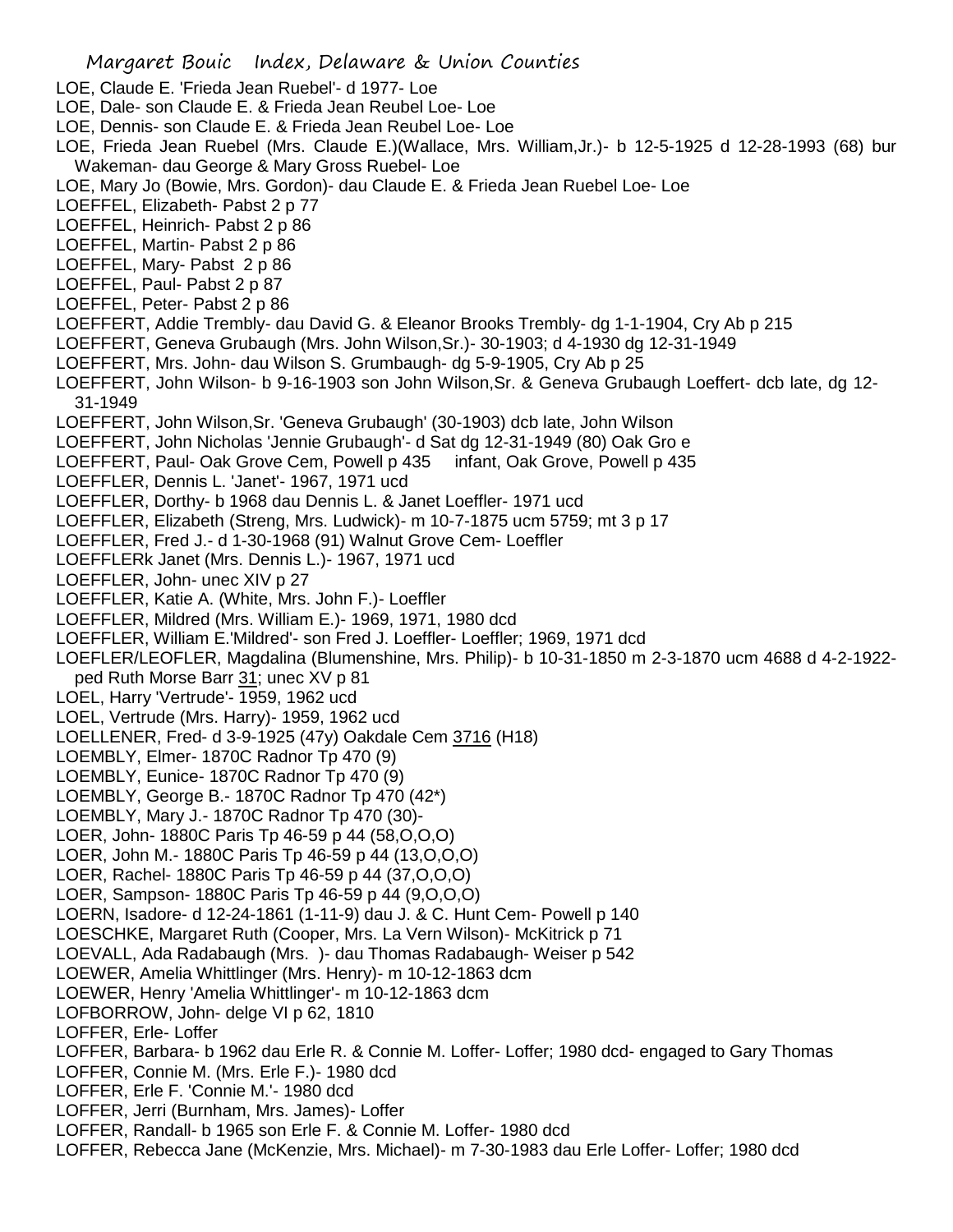- Margaret Bouic Index, Delaware & Union Counties LOFFER, Rodney- b 1966 son Erle F. & Connie M. Loffer- 1980 dcd LOFGREN, Agnes Violet (Coawell, Mrs. Myron Theodore)- Cowgill p 58 LOFIEGO, Dr. Frank P. 'Patricia'- LoFiego LOFIEGO, Pamela Elaine Donley (Mrs. Thomas W.)- m 9-3-1989 dau David E. & Jackie Donley- LoFiego LOFIEGO, Patricia (Mrs. Dr. Frank P.)- LoFiego LOFIEGO, Thomas W. 'Pamela Elaine Donley'- m 9-3-1989 son Dr. Frank P. & Patricia LoFiego- LoFiego LOFLAND, Haskell 'Isabel Stroup'- m 10-8-1847 Madison Co, unec X p 63 LOFLAND, Isabel Stroup (Mrs. Haskell)- m 10-8-1847 Madison Co, unec X p 63 LOFTSGAARDEN, Jay Davis 'Theresa Grigsby'- m 10-30-1981 son John Loftsgaarden- Loftsgaarden LOFTSGAARDEN, John- Loftsgaarden LOFTSGAARDEN, Luke- b 3-1991 son Jay Davis & Teresa Ann Grigsby Loftsgaarden- Loftsgaarden LOFTSGAARDEN, Megan (5-1993) dau Jay Davis & Teresa Ann Grigsby Loftsgaarden- Loftsgaarden LOFTSGAARDEN, Samuel Joseph- b 9-24-1993 son Jay Davis & Teresa Ann Grigsby Loftsgaarden-Loftsgaarden LOFTSGAARDEN, Teresa Ann Grigsby (Mrs. Jay Davis)- m 10-30-1981 dau Joseph B. & Rachel E. Grigsby-Loftsgaarden; 1985 uch p 63 (Lofsgaarden) LOFTUS, Carl- Loftus LOFTUS, Janice M. (Jensen, Mrs. Henry)- d 1-23-1975 (36) St. Joseph Cem- dau Carl Loftus- Loftus LOGAN, ---1915 uch p 507 LOGAN, ----McKirgan (Mrs. Lyons)- dau Thomas & Jane McKirgan- Hutchisson p 44, 50 LOGAN, Abraham- son D. Logan- Nash p 440 LOGAN, Albert 'Fanny Crane'- Asp (498-5) LOGAN, Algernon- son D. Logan- Nash p 440 LOGAN, Allen A.- b 2-1883, black- son Melissa Logan- 1900C Milford 24 p 1B (17,O,O,NC); Co K 4th USCT Milford Cem, Un Al p 29 LOGAN, Allena Chavous (Mrs. George)- m 4-14-173 ucm 5304 LOGAN, Alta- b 4-1884- 1900C Washington Tp 18 p 1B (16,O,Pa,O) LOGAN, Amanda- b 1989 dau John M. & Brenda L. Logan- 1991 ucd LOGAN, Amy- dau Douglas M. & Jane A. Logan- Logan; 1980 dcd LOGAN, Ann, Miss- uca p 17 LOGAN, Ann (Andrews, Mrs. J. M.)- unec XV p 62 LOGAN, Anna- 1880C Concord Tp p 274A LOGAN, Archie A.- b 1841 d 1889 Milford Cem, Un Al p 29 LOGAN, E. Belle (Ferrell, Mrs. Gilbert E.)- b 1860 d 1949 Oakdale Cem I p 133 (F-R9-15) LOGAN, Bertha- dau John M. & Stella McFarland Logan- Logan LOGAN, Betsy (Ross, Mrs. John)- m 6-30-1809 onwq I LOGAN, Beverly- dau Dr. Francis W. & Ophelia M. Logan- Logan LOGAN, Bonnie (Houser, Mrs. Perry)- dau Harry & Rosie Logan- Logan LOGAN, Brenda L. (Mrs. John M.)- 1991 ucd LOGAN, Bruce- son Dr. Francis W. & Ophelia M. Logan- Logan LOGAN, Carl- son Carl & Rose Marie Logan- Logan LOGAN, Carl R. 'Rose Marie'- d 4-21-1971 bur Jackson, O.- son William H. Logan- Logan LOGAN, Catherine A. Moran (Mrs. Mark A.)- m 3-25-1983 dau John H. & Jane Ott- Logan LOGAN, Catharine (Mrs. David)- 1860C York Tp 1384-1394 p 187 (40,NJ) LOGAN, C. H.- Logan LOGAN, Charles E.- b 8-1874 black- 1900C Marysville 4th ward 371-381 p 15A (25,O,Can,NC) LOGAN, Clarence- son John M. & Stella McFarland Logan- Logan LOGAN, Clarence L.- b 9-1884 d 4-23-1944 (59) Milford Cem, Un Al p 29; black son Melissa Logan- 1900C Milford 24 p 1B (15,O,O,NC); obit mlib LOGAN, Clifton H.'Josephine A. Temple'- b 1876 m 1896 d 1945 Byhalia Cem, lptw p 118 son David & Sarah E. Logan- unec V p 9; 1880C Washington Tp 225-234 p 24 (4,O,Pa,O); 1900C Wash Tp 22 p 1B (23,O,Pa,O) m 4y LOGAN, Cora Gladys Tigner (Mrs. )- d 5-18-1968 (62) Fairview Cem mother of Jesse Quick- Logan
- LOGAN, Danny- son John M. & Stella McFarland Logan- Logan
- LOGAN, Darrell C. 'Rosalie Johnson'- m 9-11-1970- Logan; 1969 dcd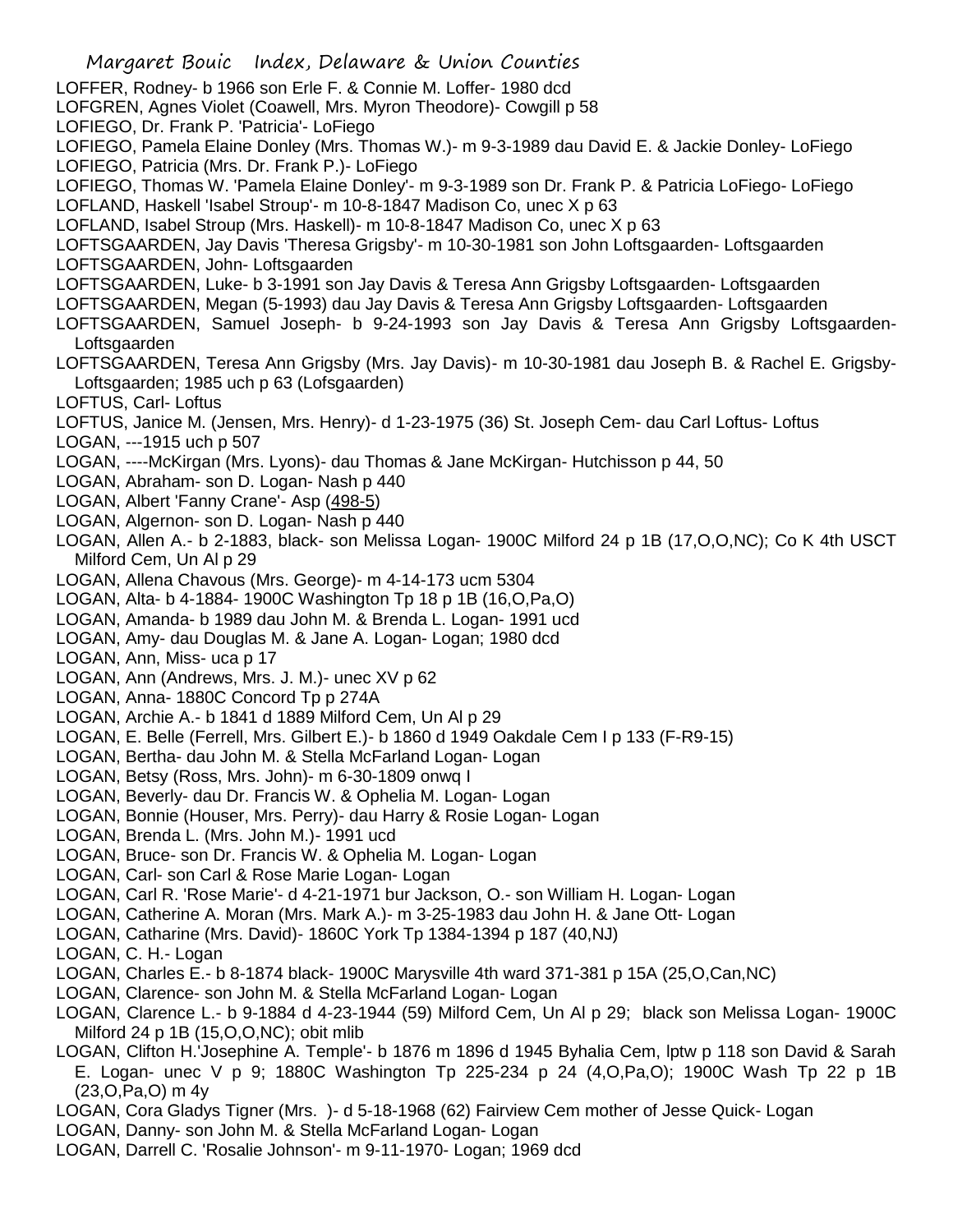- Margaret Bouic Index, Delaware & Union Counties LOGAN, David 'Catharine'- 1860C York Tp 1384-1394 p 187 (47,Pa) LOGAN, David 'Sarah E.'- 1880C Washington Tp 225-234 p 24 (66,Pa,Pa,Pa) LOGAN, Mrs. David F.- death- dg 11-11-1890, Cry Ab p 37 LOGAN, Dela O. (Mrs. Harry A.)- b 1886 Bayhalia Cem, lptw p 119 LOGAN, Dennis 'Martha'- 1949 ucd LOGAN, Dennis,Jr.- son Dennis & Martha Logan- 1949 ucd LOGAN, D. H. T.- d Wheeling- dg 10-9-1888 Cry Ab p 205, brother-in-law of Mrs. Mary Morrison LOGAN, Diana (Besmer, Mrs. Russell)- m 9-21- dau Homer & Shirley Logan- Logan LOGAN, Diana (Tuggle, Mrs. )- dau E. Joe Logan- Logan LOGAN, Dorothy- dau Harlon & Ida Logan - 1949 ucd LOGAN, Douglas- d 6-7-1971 (62) bur Scioto Co- Logan LOGAN, Douglas M. 'Jane A.'- d 5-18-1983 (40) Trenton Cem- son Harry & Rosie Logan- Logan; 1980 dcd LOGAN, Edna (McCusker, Mrs. James M.)- b 1896 Claibourne Cem p 84 LOGAN, Ella B. (Ferrel, Mrs. Gilbert E.)- m 6-4-1882 ucm 7178 LOGAN, Ephraim- 1883 uch IV p 463, 535 LOGAN, Erick- son James F. & Pat Logan- Logan LOGAN, Ernest- son Carl & Rose Marie Logan- Logan LOGAN, Eugene M. 'Flora E.'- 1980 dcd LOGAN, Fanny Crane (Mrs. Albert)- b 5-5-1873 dau Rev. Ezra F. & Lucy Elvira Babcock Crane- Asp 498-5 LOGAN, Fanny (Mrs. Lewis)- 1870C York Tp 27-26 p 4 (17,O) LOGAN, Flora E. (Mrs. Eugene M.)- 1980 dcd LOGAN, Frances- b 8-1896 dau Clifton & Josephine A. Temple Logan- 1900C Washington Tp 22 p 1B (3,O,O,O) LOGAN, Dr. Francis W. 'Ophelia M.'- d 8-1-1974 (74) crem.- Logan; 1961, 1964 dcd LOGAN, French Garwood- b 7-1888 d 1927 Milford Cem Un Al p 29- black, son Melissa Logan- 1900 Milford 24 p 1B (11,O,O,NC) LOGAN, George- b 10-2-1836 Claibourne Cem p 41 LOGAN, George- 1883 uch IV p 463, 535 LOGAN, George 'Allena Chavous'- m 4-14-1873 ucm 5304 LOGAN, George- son Dvid & Catharine Logan- 1860C York Tp 1384-1394 p 187 (19,a) LOGAN, Gertrude (Mrs. Harry)- b 3-1881, 1900C Liberty Tp Un Co 143-146 p 6B (19, Neb,O,ILL) LOGAN, C. Gladys- 1964 dcd LOGAN, Rev. G. W.- pmc p 2 LOGAN, Harlon 'Ida'- 1949 ucd LOGAN, Harry A. 'Dela O.'- b 1882 d 1921 Byhalia Cem, lptw p 119; 1900C Washington Tp 8 p 1 (18,O,Pa,O) LOGAN, Harry G.- b 1875 d 1940 Claibourne Cem p 84 LOGAN, Harry 'Gertrude'- b 10-1872 1900C Liberty Tp Un Co 143-146 p 6B (27,O,O,O) m 2y LOGAN, Harry R.- b 11-1897 son Clifton & Josephine A. Temple Logan- 1900C Washington Tp 22 p 1B  $(2,0,0,0)$ LOGAN, Harry 'Rosie M.'- Logan; 1980 dcd LOGAN, Helen- dau Harlon & Ida Logan- 1949 ucd LOGAN, Henry 'Viola McGraw'- Maugans Anc p 156 LOGAN, Homer II- son Homer & Shirley Logan- Logan LOGAN, Homer 'Shirley'- son Homer Willis Logan- Logan LOGAN, Homer Willis Logan- Logan LOGAN, Homer,Jr. 'Winifred Murfield'- son Louise Logan- Logan LOGAN, Ida (Mrs. Harlon)- 1949 ucd LOGAN, Jack 'Kathy'- Logan LOGAN, James F. 'Pat'- Logan LOGAN, James 'Margaret Mitchell'- Genther p 135 LOGAN, Jane A. Achmoody (Mrs. Douglas M.)- dau John & Abbie Achmoody- Logan; 1980 dcd LOGAN, Jennie- dau James F. & Pat Logan- Logan LOGAN, E. Joe - b 6-223-1923 d 2-2-1996 (72) Eastlawn Cem- son John M. & Stella McFarland Logan- Logan LOGAN, John A.- dumch p 319
- LOGAN, John M. 'Brenda L.'- 1991 ucd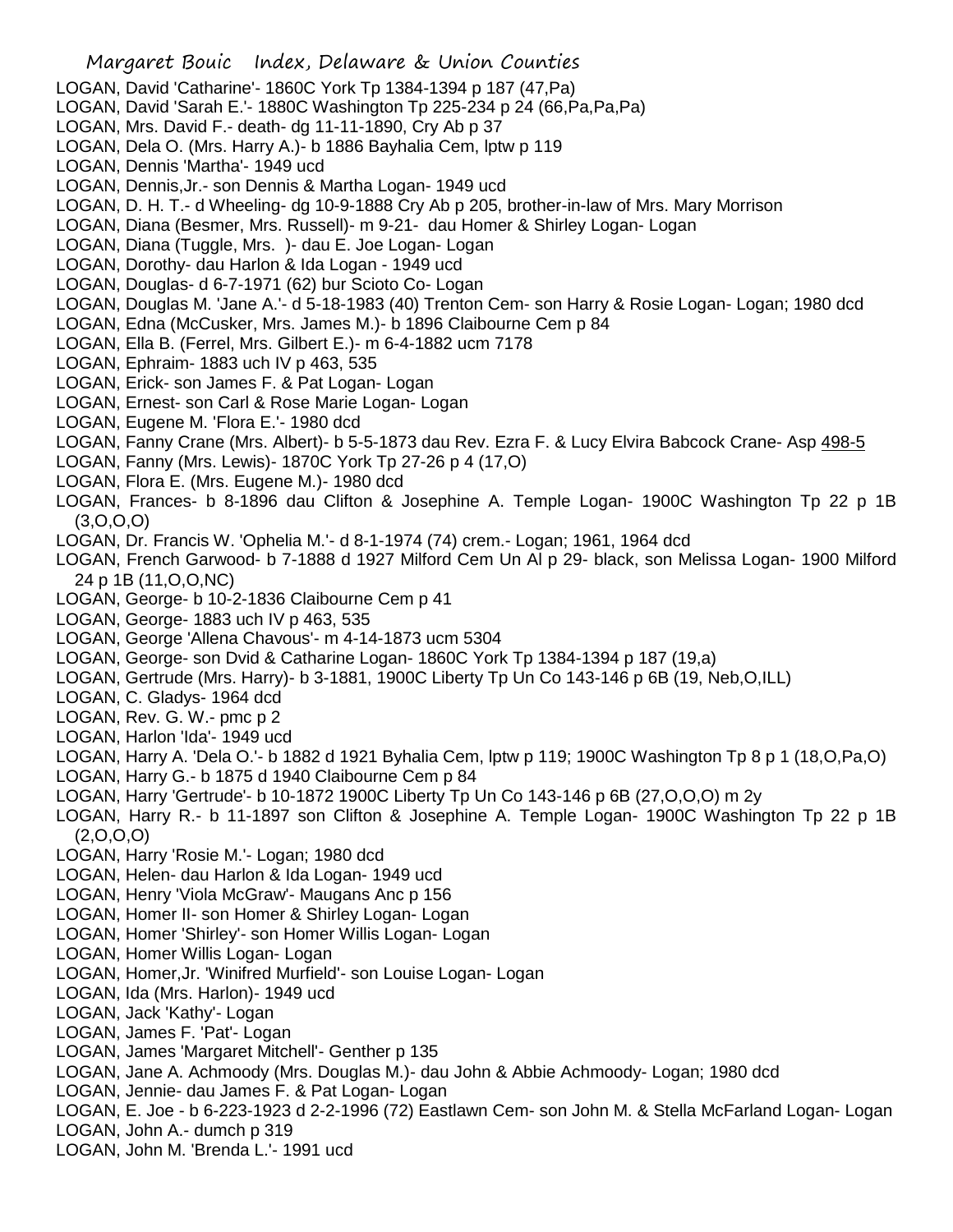- LOGAN, John M. 'Stella McFarland'- Logan
- LOGAN, Josephine A. Temple (Mrs. Clifton H.)- b 1873 m 1896 d 1945 Byhalia Cem, lptw p 118; unec V p 9; 1900C Washington Tp 22 p 1B (27,O,O,o)
- LOGAN, Kathryn- dau Dennis & Martha Logan- 1949 ucd
- LOGAN, Kathy (Mrs. Jack)- Logan
- LOGAN, Kristine Rae- dau Jack & Kathy Logan- Logan
- LOGAN, Lena F.- 9-1-1853 Claibourne Cem p 41
- LOGAN, Leonard- b 9-29-1946 d 5-4-1962 Milford Cem, Un Al p 43
- LOGAN, Lewis 'Fanny'- 1883 uch IV p 530, 534; 1870C York Tp 27-26 p 4 (25,O)
- LOGAN, Louis- son David & Catharine Logan- 1860C York Tp 1384-1394 p 187 (14,O)
- LOGAN, Louise (Mrs. )- Logan
- LOGAN, Margart Mitchell (Mrs. James)- dau David & Jean McClellan Mitchell- Genther p 135
- LOGAN, Mark A. 'Catherine A. Moran'- m 3-25-1983 son Carl R. & Rose Marie Logan- Logan
- LOGAN, Mark- b 1971 son Douglas M. & Jane A.Logan- Logan; 1980 dcd
- LOGAN, Martha (Mrs. Dennis)- 1949 ucd
- LOGAN, Martha (McAllister, Mrs. Clair)- lic m 5-17-1926 dau C. H. Logan
- LOGAN, Martha (Ruebush, Mrs. Kenneth Lee)- b 12-10-1935 m 6-3-1958 dau Henry & Viola McGraw Logan-Maugans Anc p 156
- LOGAN, Marty David- d 10-20-1979 (9) Forest Grove Cem- son Homer & Shirley Logan- Logan
- LOGAN, Mary- dau David & Catharine Logan- 1860C York Tp 1384-1394 p 187 (16,O)
- LOGAN, Mary (Lane, Mrs. Thomas)- m 11-26-1865 ucm 3849
- LOGAN, May- b 4-1886 dau Melissa Logan- black- 1900C Milford 24 p 1B (14,O,O,NC)
- LOGAN, Melissa A.- b 1854 d 1904 Milford Cem, Un Al p 29; black- 1900C Milford 24 p 1B (45,NC,NC,NC) wid, 5 ch, 4 liv
- LOGAN, Melissa- b 1965 d 1-31-1985 (19) Trenton Cem- car accident- dau Douglas M. & Jane A. Achmoody Logan- Logan; 1980 dcd
- LOGAN, Nancy (Wright, Mrs. Isom)- m 4-25-1816 unec IV p 29
- LOGAN, Ninny- dau Lewis & Fanny Logan- 1870C York Tp 27-26 p 4 (2,O)
- LOGAN, Ophelia M. (Mrs. Dr. Francis)- Pabst 8 p 38, 39; Logan; 1961, 1964 dcd
- LOGAN, Nathan Howard- son Patricia Logan- Logan
- LOGAN, Pat (Mrs. James F.)- Logan
- LOGAN, Patricia Ann- b 2-1-1958 d 1-28-1992 (33) Oak Grove Cem- dau Homer, Jr. & Winifred Murfield Logan- Logan
- LOGAN, Permelia (Prugh, Mrs. Henry)- m 10-6-1823 Madison Co, unec V p 16
- LOGAN, Phyllis- dau Dennis & Martha Logan- 1949 ucd
- LOGAN, Ray- d 1-28-1902 (4-2-27) son Clifton H. & Josephine A. Logan- lptw p 118
- LOGAN, Raymond- son Harlon & Ida Logan- 1949 ucd
- LOGAN, Rebecca (McJunkin, Mrs. James)- b 1825 d 1850- Powers p 238
- LOGAN, Robert- son Dr. Francis W. & Ophelia M. Logan- Logan
- LOGAN, Rosalia Johnson (Mrs. Darrell C.)- Logan
- LOGAN, Rose Marie (Mrs. Carl R.)- Logan
- LOGAN, Rosie M. (Mrs. Harry)- Logan; 1980 dcd
- LOGAN, Roy Allen- son Patricia Ann Logan- Logan
- LOGAN, Ruby (Brusher, Mrs. )- dau John M. & Stella McFarland Logan- Logan
- LOGAN, Ruth (Bailey, Mrs. )- dau John M. & Stella McFarland Logan- Logan
- LOGAN, Sadie D.- b 1881 d 1884 Milford Cem, Un Al p 29
- LOGAN, Sarah E. (Mrs. David)- 1880C Washington Tp 225-234 p 24 (30,O,Va,O)
- LOGAN, Sherry- dau Carl & Rose Marie Logan- Logan
- LOGAN, Shirley (Mrs. Homer)- Logan
- LOGAN, Stella McFarland (Mrs. John M.)- Logan
- LOGAN, Vicky- dau Carl & Rose Marie Logan- Logan
- LOGAN, Viola McGraw (Mrs. Henry)- Maugans Anc p 156
- LOGAN, William E.- Logan
- LOGAN, Winifred Murfield (Mrs. Homer,Jr.)(Workman, Mrs. John)- Logan
- LOGEE, John- 1870C Delaware Town 328 (26\*)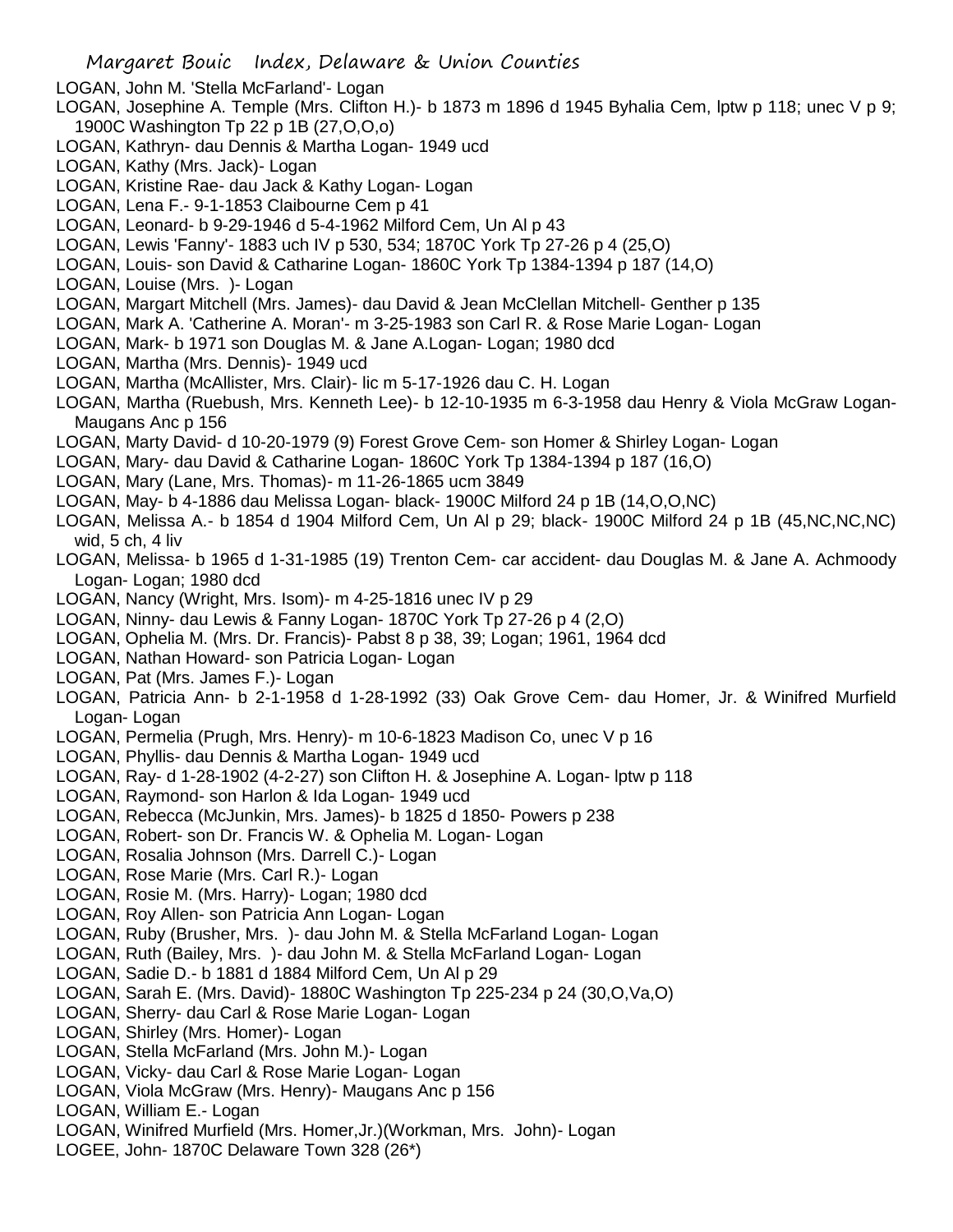LOGEE, Thompson- b Ky d 10-30-1887 Brown Tp dcdeaths LOGELIN, George0 death- mt 3-26-1984 father of Mrs. Donald Gruenbaum LOGGINS, Connie- dau Thomas D. & Wanda L. Loggins- 1964 dcd (2) LOGGINS, Jaquline- dau Thomas D. & Wanda L. Loggins- 1964 dcd (5m) LOGGINS, Sandy- dau Thomas D. & Wanda L. Loggins- 1964 dcd (4) LOGGINS, Thomas D. 'Wanda L.'- 1964 dcd LOGGINS, Wanda L. (Mrs. Thomas D.)- 1964 dcd LOGHERY, John- b 5-1852 1900C Richwood 314-332 p 12B (47,O,O,O) LOGSDEN, Catherine- dau James M. & Mary Catherine Logsden- Logsden LOGSDEN, James- son James M. & Mary Cathernine Logsden- Logsden LOGSDEN, John- 1880C Marysville 7-8 (21,O,Irel, MD) LOGSDEN, James M. 'Mary Catherine'- Logsden LOGSDEN, Mark William- son James M. & Mary Catharine Logsden- Logsden LOGSDEN, Mary Catherine (Mrs. James)- Logsden LOGSDEN, Mary (Salcone, Mrs. )- dau James M. & Mary Catherine Logsden- Logsden LOGSDON, Edward 'Mary'- Freshwater p 30, 33 LOGSDON, James- postmaster, Marysville- Logsdon LOGSDON, Mary (Mrs. Edward)- Freshwater p 30-33 LOGUE, ---Nash p 95 LOGUE, Ada (Mrs. Clifford Mardin)- Logue LOGUE, Adella (Gill, Mrs. Charles F.)- Logue LOGUE, Cathleen Hines (Mrs. )- b 10-26-1947 d 9-13-1988 (40) dau Gerald A. & Barbara Corgin Hines-Logue LOGUE, Charles Robert 'Patricia Ann Redd'- m 2-4-1960 son Clifford Mardin & Ada Logue- Logue; 1969, 1971 dcd LOMAX, Charles Robert,Jr.-b. d. 11-2-1970 son Charles Robert & Hines Logue- Logue LOGUE, Rev. Chester- son Frances Elizabeth Logue- Logue LOGUE, Clifford Mardin 'Ada'- d 7-2-1981 (71) body donated to OSU- son Frances Elizabeth Logue- Logue; 1971 dcd LOGUE, Edgar- son George A. & Emma C. Nisiley Logue- 1915 uch p 914 LOGUE, Edward- 1915 uch p 914 LOGUE, Elmer- son Frances Elizabeth Logue- Logue LOGUE, Emma C. Nisiley (Mrs. George A.)- 1915 uch p 914 LOGUE, George A. 'Emma C. Nisiley'- son Edward Logue- 1915 uch p 913 LOGUE, Howard- son George A. & Emma C. Nisiley logue- 1915 uch p 914 LOGUE, John- 1915 uch p 494; 1883 uch V p 583 LOGUE, Kathy (Mrs. Charles R.)- 1971 dcd LOGUE, ---(Krupa, Mrs. John)- dau Frances Elizabeth Logue- Logue LOGUE, Madeline (Welch, Mrs. )- dau Frances Elizabeth Logue- Llgue LOGUE, Rev. Martin- son Clifford Mardin Logue- Logue LOGUE, Mary Adella (GIll, Mrs. Charles Fremont)- m 4-20-1905 dau George A. & Emma C. Nisiley Logue-1915 uch p 913 LOGUE, Minnie- 1880C Delaware Town p 535C LOGUE, Myrtle- dau George A. & Emma C. Nisiley logye- 1915 uch p 914 LOGUE, Nickey- dau Cathleen Hines Logue- Logue LOGUE, Patricia Ann Redd (Mrs. Charles Robert)- m 2-4-1960 dau Roy Redd- Loge; 1969 dcd LOGUE, Sheryl Lynn- b 1963 dau Charles Robert & Patricia Ann Redd Logue- logue; 1969 dcd LOHAFER, Floyd Henry 'Eda May Woolridge'- b 1-6-1919 m 11-25-1945- Weiser p 108

Margaret Bouic Index, Delaware & Union Counties

- LOHAFER, Ida May Woolridge (Mrs. Floyd enry)- b 5-10-1920 m 11-25-1945 dau James Levi & Margaret Elizabeth Whalen Woolridge- Weiser p 108
- LOHAFER, Michael Lee- b 6-23-1947 son Floyd Henry & Ida May Woolridge Lohafer- Weiser p 108
- LOHAFER, Suzanne Elizabeth- b 11-18-1953 dau Floyd Henry & Ida May Woolridge Lohafer- Weiser p 108 LOHAR, John- (61-1886) d 2-14-1891 Paris Tp, uninf p 3,4
- LOHE, Annette (Woolridge, Mrs. Clayton David)- b 6-19-1878 m 3-10-1908 d 7-5-1960 Weiser p 107 LOHMES, Harold 'Laura'- b 1902 son William & Maude Van Skiver Lohmes- Freshwater p 95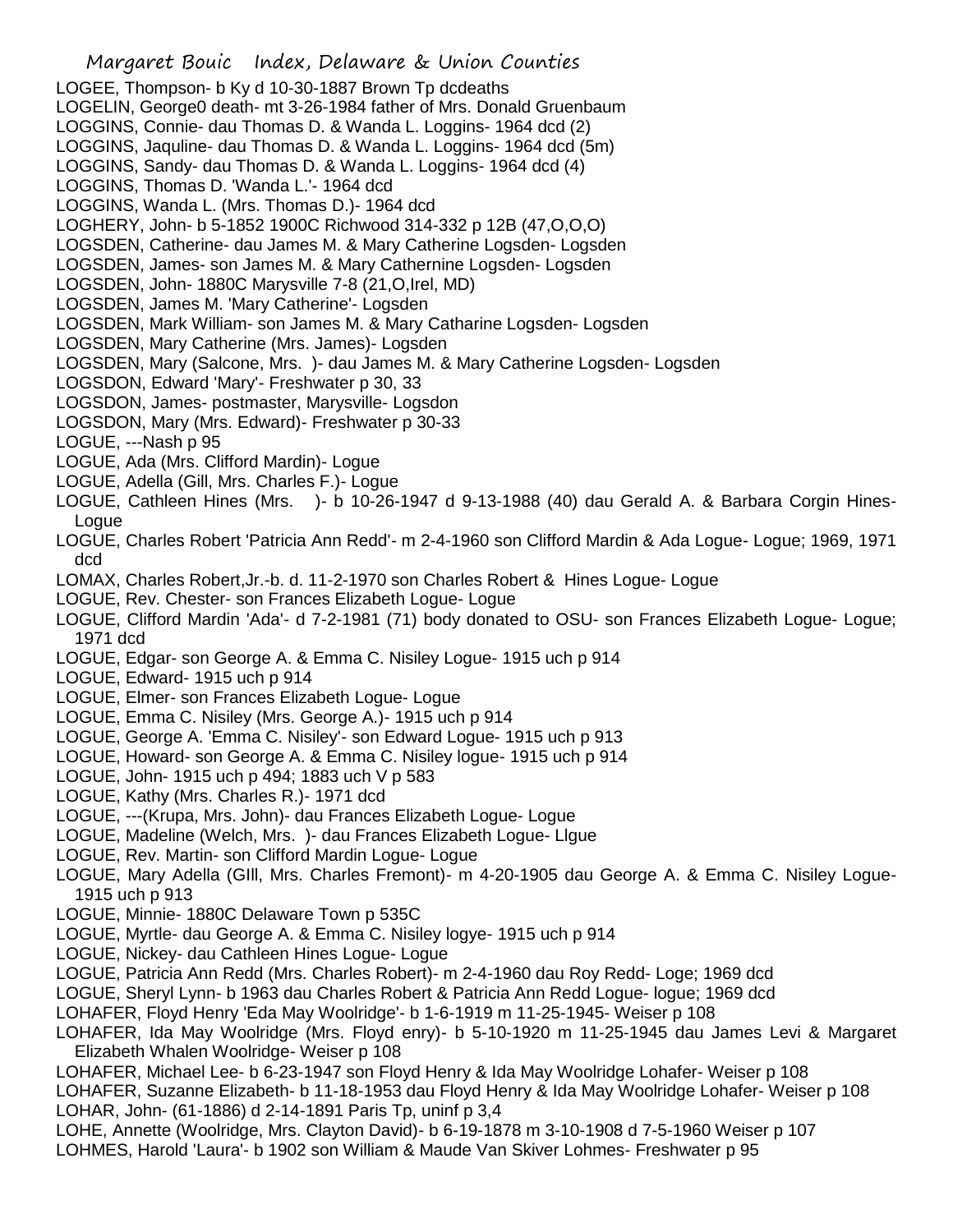LOHMES, Kenneth 'Garnet Frock'- b 1904 div, son William & Maude Van Skiver Lohmes- Freshwater p 95 LOHMES, Laura (Mrs. Harold)- Freshwater p 95

LOHMES, Maude Van Skiver (Mrs. William)- b 1884 d 1975 dau John & Susan Freshwater Van Skiver-Freshwater p 95

LOHMES, William 'Maude Van Skiver'- Freshwater p 95

LOHMES, William Rodger- b 4-24-1929 son Harold & Laura Lohmes- Freshwater p 95

LOHMULLER, Lela Williams (Mrs. Wm)- b 1900 m 1927 dau Clark S. & Murze Olvie Williams- McKitrick p 106

LOHMULLER, Wm 'Lela Williams'- McKitrick p 106

LOHR, Anna Noteman (Mrs. John)- m 12-12-1844 Madison Co, unec X p 8

LOHR, Charles- b 1965 son Rolland E. & Judy Lohr- 1971, 1973, 1975, 1977, 1979 ucd

LOHR, Elder- 1883 uch V p 338 Rev. - 1915 uch p 234

LOHR, John 'Anna Noteman'- m 12-12-1844 Madison Co, unec X p 8

LOHR, Judy (Mrs. Rolland E.)- 1971, 1973, 1975, 1977, 1979 ucd

LOHR, Lawrence- 1967 ucd

LOHR, Mary (Kerr, Mrs. Michael)- m 10-30-1834 Madison Co, unec VIII p 667

LOHR, Nita- b 1974 dau Rolland E. & Judy Lohr- 1975 ucd

LOHR, Nora C. (Mrs. )- d 4-12-1965 (87) Lohr

LOHR, Polly- b 1968 dau Rolland E. & Judy A. Lohr- 1979 ucd

LOHR, Ralph- son Nora C. Lohr- Lohr

LOHR, Rolland E. 'Judy'- 1971, 1973, 1975, 1977, 1979 ucd

LOHR, Rolland- b 1969 son Rolland E. & Judy Lohr- 1971, 1973, 1975, 1977 ucd

LOHR, William J.- Lohr; 1980 dcd

LOHRBER, Albert- b 1975 son Jerry G. & Kay L. Lohrber- 1975, 1977, 1981, 1983 ucd

LOHRBER, Jerald- b 1976 son Jerry G. & Kay L. Lohrber- 1975, 1977, 1979, 1981, 1983 ucd

LOHRBER, Jerry G. 'Kay L.'- 1975, 1977, 1979, 1981, 1983 ucd

LOHRBER, Kay L. (Mrs. Jerry G.)- 1975, 1977, 1979, 1981, 1983 ucd

LOHRENGEL, John- Powers Pat p 275

LOHRMANN,---Ekelberry Ledger- delge X p 53

LOHRMANN, Ann- Lohrmann

LOHRMANN, Diana- dau Rev. Hugo Lohrmann- Lohrmann

LOHRMANN, Glen- son Rev. Hugo Lohrmann- Lohrmann

LOHRMANN, Gloria- b 1953 dau Rev. Hugo & Thelma Lohrmann- Lohrmann

LOHRMANN, Rev. Hugo 'Thelma'- m 8-20-1938- son Anna Lohrmann- Marysvillep 16; 1967 ucd

LOHRMANN, John- b 1951 son Hugo C. & Thelma L. Lohrmann- 1967 ucd

LOHRMANN, Julia- b 1958 dau Rev. Hugo & Thelma L. Lohrmann- Lohrmann; 1967 ucd

LOHRMANN, Rev. Lon K.- son Rev. Hugo Lohrmann- Lohrmann; 1967 ucd

LOHRMANN, Linda- dau Rev. Hugo Lohrmann- Lohrmann; 1967 ucd

LOHRMANN, Marcus- b 1950 son Hugo C. & Thelma L. Lohrmann- Lohrmann; 1967 ucd

LOHRMANN, Thelma L. (Mrs. Hugo C.)- 1967 ucd

LOHRMANN, Wayne- son Rev. Hugo Lohrmann- Lohrmann

LOHT, Sheila- b 1963 dau Rolland E. & Judy Lohr- 1971, 1973, 1975, 1977, 1979 ucd

LOINGARD, infant b 3-2-1881 Delaware Town son Charles & Hester Loingard- dcb

LOKER, Edwin- 1870C Delaware Town 346(7)

LOKER, Fredrick -1870C Delaware Town 346(4)

LOKER, Jacob- 1870C Delaware Town 346(30\*)

LOKER, Kathleen- 1971 ucd

LOKER, Mary B.- 1971, 1973 ucd

LOKER, Milly- 1870C Delaware Town 346(5)

LOKER, Mina- 1870C Delaware Town 346(25)

LOKER, Philip- 1870C Delaware Town 346(35\*)

LOKER, Philip- 1870C Delaware Town 346(2)

LOKER, Sophia- 1870C Delaware Town 346(30)

LOKER, Sophia- 1870C Delaware Town 346(4)

LOKMAN, William- unec XII p 40; Darby Tp, 1842

LOLAND, Martha (Dutton, Mrs. George)- m 10-11-1880 dg 5-22-1903, Cry Ab p 185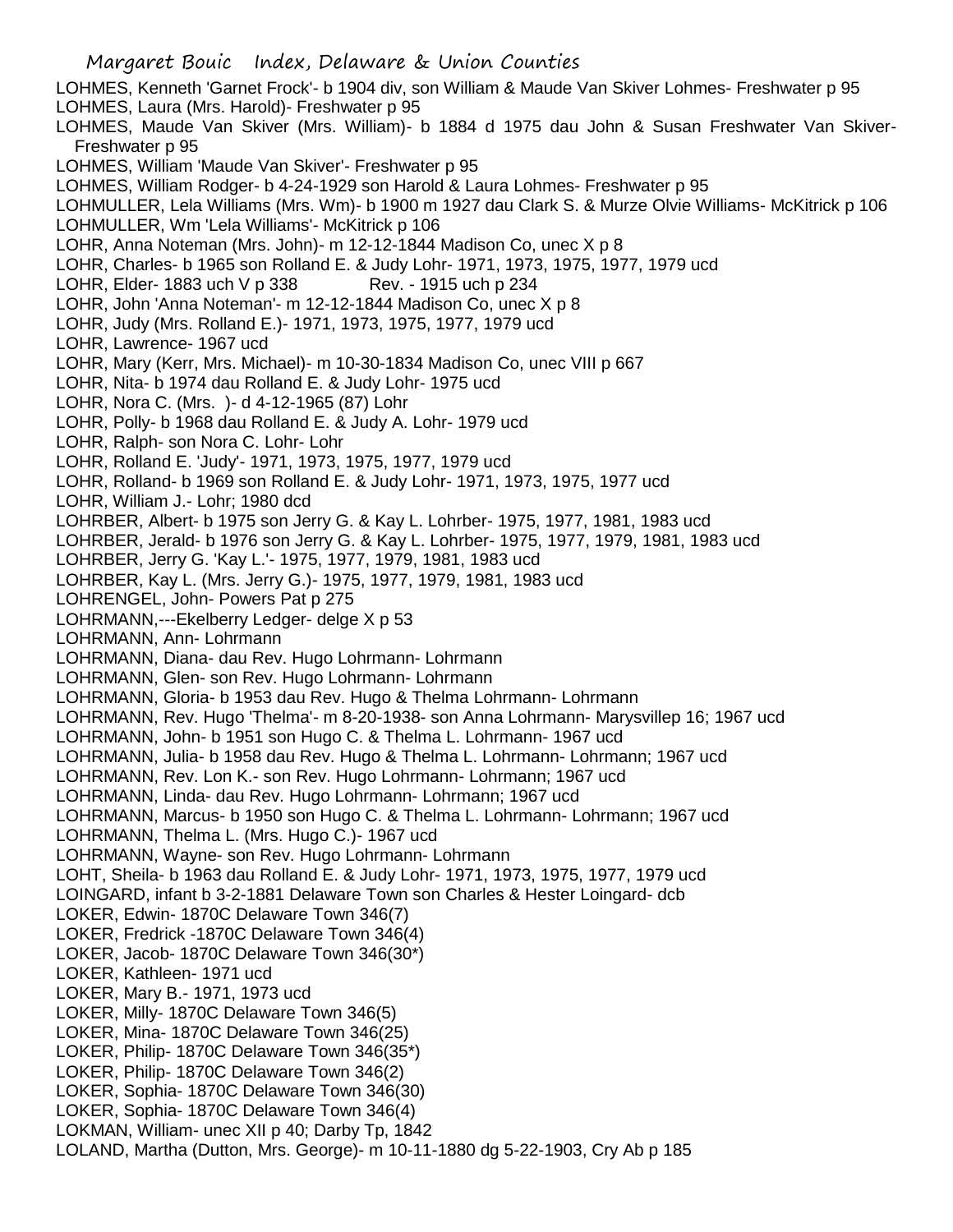- LOLOBRIDGE, Olive (Park, Mrs. William Lowell)- Longbrake p 62
- LOLLAR, Irene (Smith, Mrs. Melvin W.)- Weiser p 273
- LOLLI, Elizabeth (Sale, Mrs. Paul Thomas)- b 3-19-1960 m 4-28-1984 St. Paul p 131
- LOLLMAN, Katherine Eckstein (Mrs. Tobias,SR.)- b 11-28-1834 m 3-21-1857 d 4-27-1916 ped Otto Richard Kopf #474 11, unec XV p 40
- LOLLMAN, Mary (Kopf, Mrs. Joseph)- b 8-15-1863 m 4-21-1881 d 6-20-1903 dau Tobias,Sr. & Katherine Eckstein Lollman- ped Otto Richard Kopf #474, unec XV p 46
- LOLLMAN, Tobias,Sr. 'Katherine Eckstein'- b 5-22-1833 m 3-21-1857 d 4-22-1910 ped Otto Richard Kopf #474 10 unec XV p 46
- LOLT, Rev. G. W.- pmc p 2
- LOMAN, Dr. Arthur 'Barbara'- Loman
- LOMAN, Barbara (Mrs. Dr. Arthur)- Loman
- LOMAN, Grover Cleve- b 3-9-1895 Radnor- son P. H. & Lydia hubbard Loman- dcb
- LOMAS, Barbara (Mrs. Rev. Bernard T.)- Lomas
- LOMAS, Rev. Bernard 'Barbara'- (45-1970) son Rev. Percy Lomas- Lomas; wsc Grah p 59, 62; Pabst 8 p 29
- LOMAS, David (19-190) son Rev. Bernard T. & Barbara Lomas- Lomas
- LOMAS, Jacob ' Crottinger'- m 7-4-1834 ucm 363
- LOMAS, Paul (21-1970) son Rev. Bernard T. & Barbara Lomas- Lomas
- LOMAS, -- Crottinger (Mrs. Jacob)- m 7-4-1834 ucm 363
- LOMAS, Rev. Percy- d 9-18-1971 bur Michigan- Lomas
- LOMASON, L. C.- uca p 103
- LOMAX, Charles David 'Edith Ray Kidd'- m 9-10-1953 son David Henry & Marjorie May Lang Lomax- McKitrick p 152
- LOMAX, David Henry 'Marjoire May Lang'- McKitrick p 152
- LOMAX, Edith Ray Kidd (Mrs. Charles David)- b 7-3-1933 m 9-10-1953 dau Orlan Egan & Fern Hutchins Kidd-McKitrick p 152
- LOMAX, Heather Fern- b 4-15-1967 dau Charles Cavid & Edith Ray Kidd Lomax- McKitrick p 152
- LOMAX, Kendall Marjorie- b 10-26-1959 ch Charles David & Edith Ray Kidd Lomax- McKitrick p 152
- LOMAX, Kristy Ann- b 4-17-1956 dau Charles David & Edith Ray Kidd Lomax- McKitrick p 152
- LOMAX, Marjorie May Lang (Mrs. David Henry)- McKitrick p 152
- LOMAX, Mark David- b 10-13-1957 son Charles David & Edith Ray Kidd Lomax- McKitrick p 152
- LOMAX, Randal Charles- b 12-24-1954 son Charles David & Edith Ray Kidd Lomax- McKitrick p 152
- LOMB, Joshua- 1870C Paris Tp 75-76 p 11 (52,O); idiotic
- LOMBARD, see also Lambard, Lambert,Lumbard, Lumberd, Lumbert
- LOMBARD, Alice Mae Ellis (Mrs. Roy E.)- b 6-21-1904 m 6-22-1922 d 7-21-1989 (85) Forest Grove Cem- dau Thurman A. & Effie Hannah Hummel Ellis-Lombard; unec II p 38, IV p 46; ped Nina Alice Rausch Boerger #3 7; unec II p 38
- LOMBARD, Asa B.'Esther Worthington' b 10-11-1895 m 7-1-1918 d 1-28-1972 (76) Forest Grove Cem- son Frank E. & Jennie Bidwell Bradley Lombard- Lombard; Genther p 107; pec Maxine Lombard White #2 2; unec II p 29; obit Jennie, mlib
- LOMBARD, Asaph 'Eunice Lombard''Harriet E. Lombard- b 10-28-1797 d 7-21-1869 (71y9m) Lombard Bible, unec IV p 39
- LOMBARD, Barnard- son Thomas Lombard- Powers Pat p 29, 113, 114
- LOMBARD, Benjamin- son Thoma Lombard- Powers Pat p 113
- LOMBARD, Beulah Kilbury (Mrs. James A.)- b 12-27-1906 d 1-3-1994 (87) Forest Grove Cem- dau Thomas & Minnie Alwood Kilbury- Lombard
- LOMBARD, Beulah Roby (Mrs. Robert H.)- b 3-24-1916 m 11-28-1935- dau Ben & Mary Harper Robey-Genther p 216; Lombard; 1949 ucd
- LOMBARD, Caleb- son Thomas Lombard- Powers Pat p 113
- LOMBARD, Carole (Browand, Mrs. Bruce)- dau Roy & Alice M. Ellis Lombard- Lombard
- LOMBARD, Charles 'Lura Williams'- m 1896 d 1951 unec V p 10; Lombard; 1900C Jerome Tp 18-20-p 1B (22,O,O,O) m 4y
- LOMBARD, Charles Wilson- b 11-1-1924 Lombard Bible- unec V p 20
- LOMBARD, Charlotte Johnson (Mrs. Sardine)- m 9-11-1854 ucm 2168; unec VIII p 19
- LOMBARD, Charlotte Rose (Kaufman, Mrs. Henry)(Boerger, Mrs. Robert W. J.)- b 2-19-1925 m(1) 11-19-1943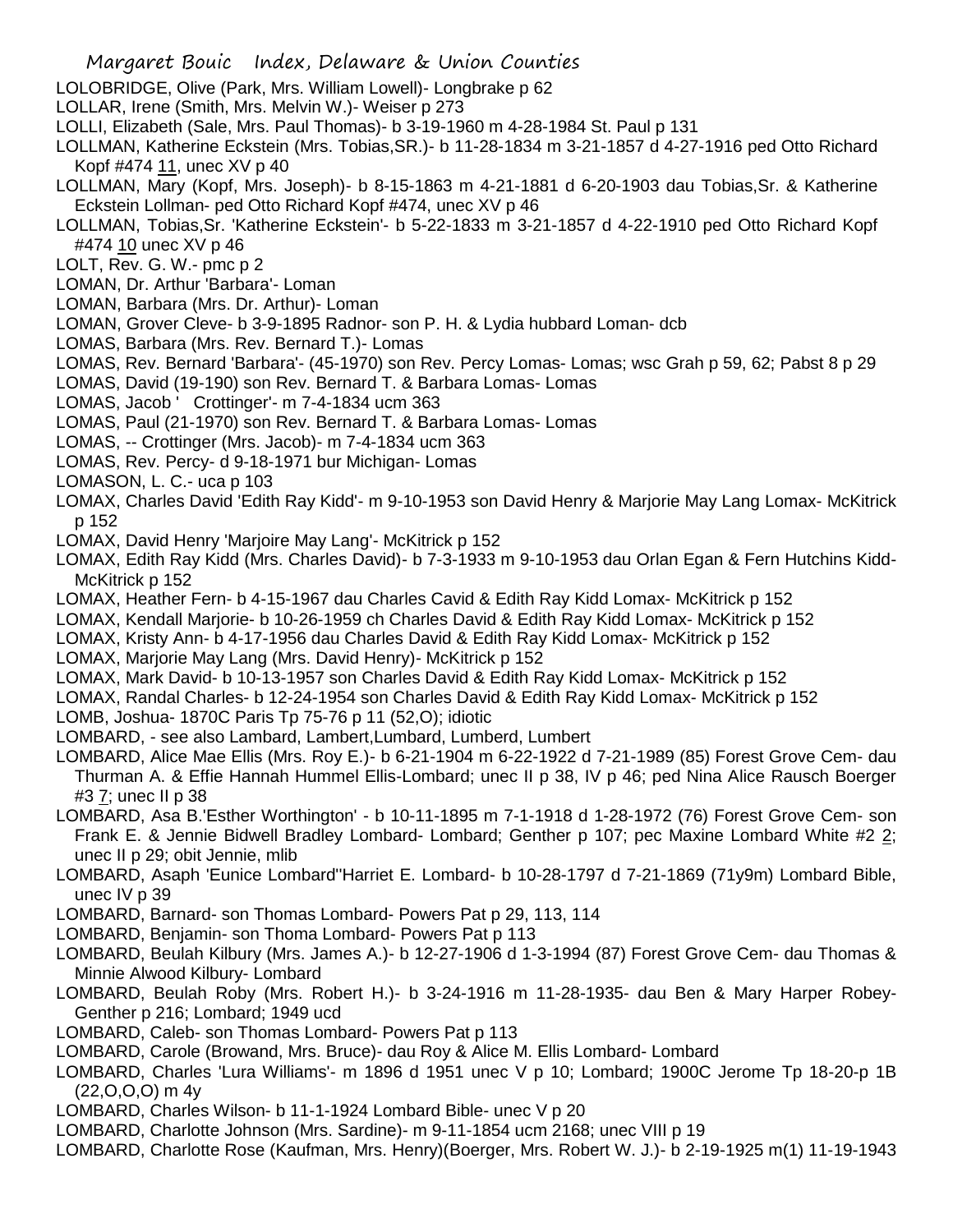- (2) 10-23-1976- dau Asa B. & Esther Worthington Lombard- Lombard; 1985 uch p 13; Genther p 85, 107; St. Paul p 61, 106
- LOMBARD, Colleen (Johnson, Mrs. Richard)- dau Roy & Alice M. Ellis Lombard- Lombard
- LOMBARD, Craig- son Jack Edgar & Kay Andrews Lombard- Lombard
- LOMBARD, David E.- son Royal P. & Sophia L. Fay Lombard- 1850C Milford 1197-1215 p 178 (1/12,O)
- LOMBARD, David Ranson 'Margaret G. Jones'- b 2-29-1824 m 3-22-1849 Madison Co, d 10-6-1903, Lombard Bible, unec V p 19, XI p 9
- LOMBARD, Delilah (Mrs. Dun--)- b 8-1855, 1900C Jerome Tp 28-30 p 113 (45,O,O,O) m 26y
- LOMBARD, Dun--'Delilah'- b 5-1852, 1900C Jerome Tp 28-30 p 113 (48,O,Vt,O)
- LOMBARD, Dyer- 1915 uch p 278; 1883 uch IV p 435
- LOMBARD, Edith- b 12-29-1852 d 10-19-1943 dau Israel & Susan Stickney Lombard- Powers Pat p 115
- LOMBARD, Eleanora- b 10-1852 1900C Darby Tp 47-50 p 2B (47,O,O,O) wid, sister Artlisco Conklin
- LOMBARD, Elias M.- b 6-5-1850 son David Ranson & Margaret Ann Lombard- Lombard Bible- unec V p 19
- LOMBARD, Eliphalet- 1820C Delaware Tp; Pabst 5 p 2
- LOMBARD, Elizabeth Binney (Mrs. Thomas)- m 4-5-1721- Powers Pat p 115
- LOMBARD, Esther- dau Robert & Beulah Lombard- 1949 ucd
- LOMBARD, Esther Worthington (Mrs. Asa)- b 10-9-1896 m 7-1-1918 d 9-28-1968 dau Hubert & Rosella Mitchell Worthington- Genther p 107; MR-DAR p 8
- LOMBARD, Eunice (Lombard, Mrs. Asaph)- b 3-26-1800 d 2-11-1843 (42y10m) Lombard Bible- unec IV p 49
- LOMBARD, F. C.- 1908 dch 399
- LOMBARD, Fidelia A. (Wolford, Mrs. William H.)- b 6-21-1835 m 2-19-1861- sister Mary L. Lombard- Lombard Bible, unec IV p 39; 1883 uch V p 261
- LOMBARD, Frances (McCoy, Mrs. )- dau Heber R. & Grace Wilson Lombard- Lombard
- LOMBARD, Francis- Nash p 386
- LOMBARD, Frank Edgar 'Jennie Bidwell'- b 1856 d 1912 son Harvey Dyer & Samantha McCumber Lombardped Maxine Lombard White #2 4, ped Nina Alice Rausch Boerger 12, unec II p 29, 38
- LOMBARD, Gary Jack 'Jacqueline'- d 12-5-1974 (23) son Jack Edgar & Kay Andrews Lombard- Lombard
- LOMBARD, Grace- b 2-21-1975 Lombard Bible; unec V p 20
- LOMBARD, Grace Wilson (Mrs. Heber R.)- Lombard
- LOMBARD, Halma (Parker, Mrs. Robert E.)- b 12-8-1898 d 3-25-1993 (94) Oakdale Cem dau Frank E. & Jennie Bidwell Lombard- Lombard; obit, Jennie, mlib
- LOMBARD, Hannah Coan (Mrs. Israel)- m 3-25-1800- Powers Pat p 115
- LOMBARD, Hannah Lewis (Mrs. Jedediah)- m 11-8-1699 dau Capt. James Lewis- Powers Pat p 114
- LOMBARD, Hannah/Mary Wing (Mrs. Jedediah)- m 1668- Powers Pat p 114
- LOMBARD, Harriet E. (Lombard, Mrs. Asaph)- b 1-15-1817 d 9-6-1865 (49y7m) Lombard Bible, unec IV p 39
- LOMBARD, Harvey Dyer 'Samantha McCumber'- b 1822 d 1910 son Jesse & Olive Carlton Lombard- ped Maxine Lombard White 8, Nina Alice Rausch Boerger #3 24, unec II p 29, 38
- LOMBARD, H. Heber- b 2-21-1891 d 12-9-1951 son William M. & Susan A. Buswell Lombard- Lombard Bible, unec V p 20
- LOMBARD, Heber R. 'Grace Wilson'- Lombard
- LOMBARD, Helen- b 4-26-1895 d 8-9-1922 dau William M. & Susan A. Buswell Lombard- Lombard Bible, unec V p 20
- LOMBARD, Henry A.- b 2-6-1828 d 12-20-1899 (71y10m)- Lombard Bible- unec IV p 39
- LOMBARD, Henry 'Nora Conklin'- unec VI p 58
- LOMBARD, Ida Elnora- b 2-1851 dau David Ranson & Margaret Ann Lombard- Lombard Bible- unec V p 19
- LOMBARD, Israel 'Hannah Coan'- b 3-14-1776 m 3-25-1800 d 4-26-1821 son Israel & Jemima Atkins Lombard- Powers Pat p 115
- LOMBARD, Israel 'Jemima Atkins'- b 4-17-1746 m 11-29-1770 d 6-19-1823 son Thomas & Elizabeth Binney Lombard- Powers Pat p 115
- LOMBARD, Israel 'Susan Stickney'- b 6-6-1804 m 3-19-1834 d 5-6-1862 son Israel & Hannah Coan Lombard-Powers Pat p 115
- LOMBARD, Jack Edgar 'Kay Andrews'- b 8-23-1928 m 6-1950 d 9-15-1975 Lafayette Cem- son Roy & Alice M. Ellis Lombard- Lombard
- LOMBARD, Jacqueline (Mrs. Gary Jack)- Lombard
- LOMBARD, James- 1908 dch 399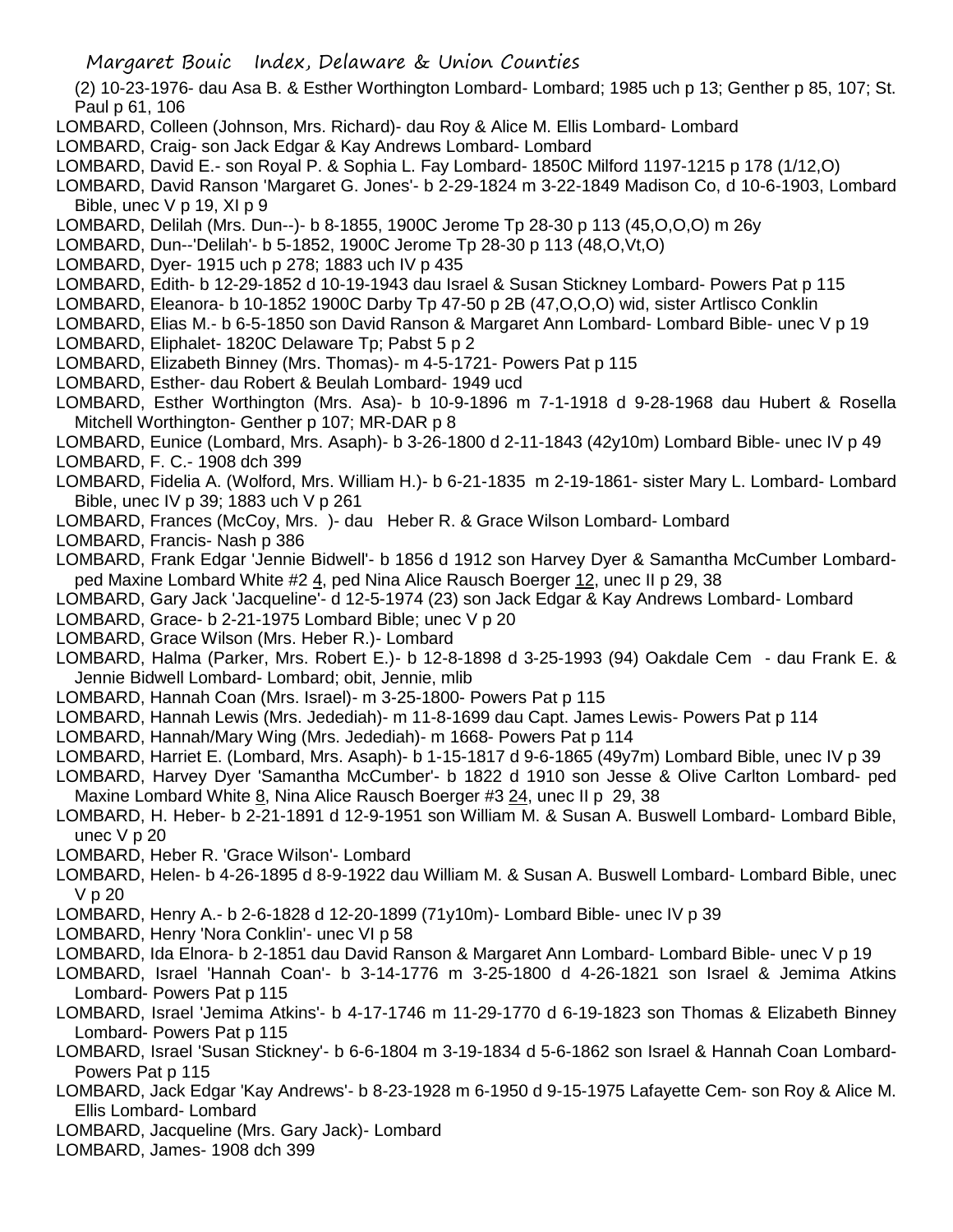- LOMBARD, James- b 10-3-1962 Lombard Bible, unec V p 20
- LOMBARD, James A. 'Beulah Kilbury'- d 1963- Lombard
- LOMBARD, Jedediah 'Hannah Lewis'- m 11-8-1699 son Jedediah & Hannah Wing Lombard- Powers Pat p 114
- LOMBARD, Jedediah 'Hannah Wing'- m 1668 son Thomas Lombard- Powers Pat p 114, 115
- LOMBARD, Jedediah 'Sarah Dorset''Susannah Lombard Libbey'- b 4-8-1728 m(2) 10-20-1784 son Solomon & Sarah Purinton Lombard - Powers Pat p 114
- LOMBARD, Jedediah- son Thomas Lombard- Powers Pat p 113
- LOMBARD, Jemima Atkins (Mrs. Israel)- m 11-29-1770- Powers Pat p 115
- LOMBARD, Jemima (Benjamin, Mrs. Joseph)- m 6-10-1661- Powers Pat p 37
- LOMBARD, Jennie Bidwell (Mrs. Frank E.)- b 1864 d 1948 dau Joseph & Lucetta Morse Bidwell- ped Maxine Lombard White #2 5; unec II p 29, 38; ped Nina Alice Rausch Boerger #3 13, obit mlib
- LOMBARD, Jennie Vivian (Lester Mrs. Paul)- b 3-29-1929 m 7-14-1947
- LOMBARD, Jesse- 1883 uch IV p 435
- LOMBARD, Jesse 'Olive Carlton'- b 1793 d 1875 ped Maxine Lombard White # 2 16, unec II p 29; 1985 uch p 13
- LOMBARD, JoElla (Hone, Mrs. Rocky)- dau Robert H. & Beulah Roby Lombard- Lombard
- LOMBARD, Joshus- son Thomas Lombard- Powers Pat p 113
- LOMBARD, Joyce (Mrs. Thomas)- Powers Pat p 28, 113, 115
- LOMBARD, Kay Andrews (Mrs. Jack Edgar)- m 6-1950- Lombard
- LOMBARD, Lura Williams (Mrs. Charles)- b 3-21-1878 m 1896 d 12-14-1970 Forest Grove Cem- dau Abraham Curtis & Mary Hagg Williams- Lombard; unec V p 10; 1900C Jerome Tp 18-20-p 1B (22,O,O,O) m 4y, no ch

LOMBARD, Mabel- b 3-30-1887 d 9-22-1905/7 dau William M. & Susan A. Buswell Lombard- Lombard Bible, unec V p 20

- LOMBARD, Madison S.- b 11-2-1863 d 8-12-1905 son David Ranson & Margaret Ann Lombard- Lombard Bible; unec V p 19
- LOMBARD, Margaret Ann G. Jones (Mrs.David Ranson)- b 2-15-1830 m 3-22-1849 Madison Co d 4-4-1904 Lombard Bible, unec V p 19, XI p 9
- LOMBARD, Martha Ellen- b 7-15-1869 dau David Ranson & Margart Ann Lombard- Lombard Bible, unec V p 19
- LOMBARD, Mary Esther (Bauder, Mrs. )- dau Robert H. & Beulah Roby Lombard-
- Lombard
- LOMBARD, Mary Esther Worthington (Mrs. Asa B.)- b 1896 d 1968 ped Maxine Lombard- White #2 3; unec II p 29; 1985 uch p 13
- LOMBARD, Mary L. (Harriss, Mrs. William)- m 9-2-1855 sister Fidelia Lombard- Lombard Bible, unec IV p 38
- LOMBARD, Mary Newcome (Mrs. Thomas)- m 10-6-1694- Powers Pat p 115
- LOMBARD, Mary (Planck, Mrs. Ivan)- dau Heber R. & Grace Wilson Lombard- Lombard
- LOMBARD, Mary- dau Robert & Beulah Lombard- 1949 ucd
- LOMBARD, Maxine (Schreck, Mrs. Robert) div (White, Mrs. Joseph)- b 2-6-1921 m(1) 2-2-1939 (2) 6-1-1946 dau Asa B. & Esther Worthington Lombard- Lombard; 1985 uch p 13; Genther p 107
- LOMBARD, Mildred Lucille (Rausch, Mrs. Wallace)- b 3-17-1925 m 10-17-1943 dau Roy & Alice M. Ellis Lombard- Lombard; ped Nina Alice Rausch Boerger 3; unec III p 23; Rausch (13613); St. Paul p 71
- LOMBARD, Nora Conklin (Mrs. Henry)- unec VI p 58
- LOMBARD, Olive Carlton (Mrs. Jesse)- b 1793 d 1858 ped Maxine Lombard- White #2 17, unec II p 29
- LOMBARD, Olive Elizabeth- b 5-15-1852 dau David Ranson & Margaret Ann Lombard- Lombard Bible, unec V p 19
- LOMBARD, Patricia (Heflin, Mrs. Jay B.,Jr.) dau Roy & Alice M. Ellis Lombard- Lombard
- LOMBARD, Robert H.'Beulah Roby'- b 9-22-1911 m 11-28-1935 d 9-11-1992 (80) Forest Grove Cem- son Heber R. & Grace Wilson Lombard- Lombard; Genther p 216; 1949 ucd
- LOMBARD, Roberta (Hughes, Mrs. Dick)- b 4-18-1937 dau Robert H. & Beulah Roby Lombard- Lombard; Genther p 216; 1949 ucd
- LOMBARD, Roy Edgar'Alice Mae Ellis'- b 10-30-1903 m 6-22-1922 d 11-30-1974 Forest Grove Cem- son Frank E. & Jennie Bidwell Bradley Lombard- Lombard; unec II p 38; ped Nina Alice Rausch Boerger #8 6; obit Jennie, mlib
- LOMBARD, Royal 'Sophia L. Fay'- m 12-31-1846 ucm 1189; unec VI p 69; 1850C Milfrod 1197-1215 p 178 (29,Vt)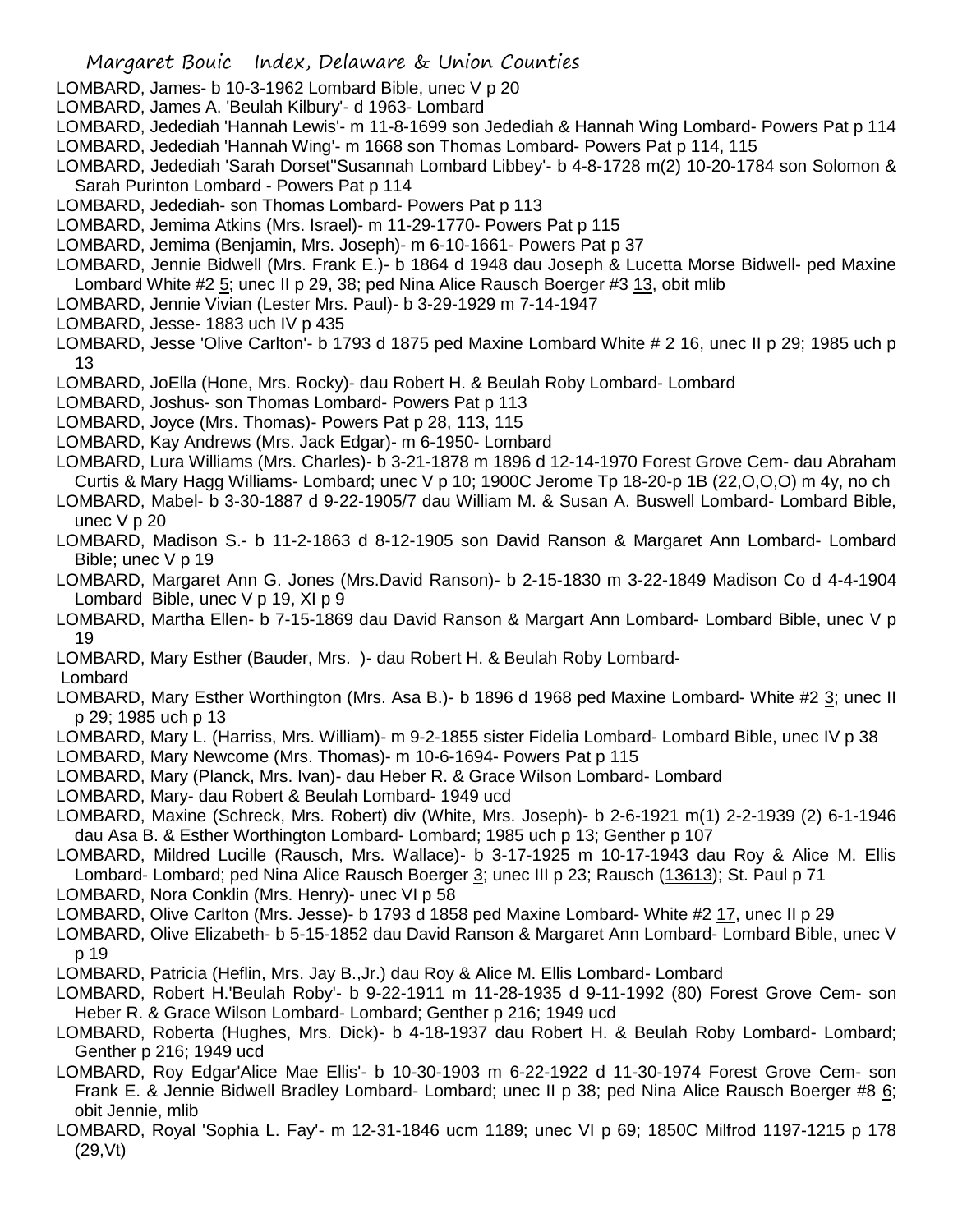- LOMBARD, Samantha McCumber (Mrs.Harvey Dyer)- b 1820 d 1885 dau Henry & Phoeba Kelly McCumberped Maxine Lombard White 2 9, ped Nina Alice Rausch Boerger #3 25, unec II p 29, 38
- LOMBARD, Sarah Dorset (Mrs. Jedediah)- d 7-1784- Powers Pat p 114
- LOMBARD, Sarah (Green, Mrs. Benjamin)- m 9-29-1774 dau Jedediah & Susan Lombard- Powers Pat p 114
- LOMBARD, Sarah Purinton (Mrs. Solomon)- m 6-13-1724 Powers Pat p 114
- LOMBARD, Sardine 'Charlotte Johnson'- m 9-11-1854 ucm 2168; unec VIII p 19
- LOMBARD, Solomon 'Sarah Purinton'- b 4-5-1702 m 6-13-1724- Powers Pat p 114
- LOMBARD, Sophia L. Fay (Mrs. Royal)- m 12-31-1846 ucm 1189; unec VI p 69; 1850C Milford 1197-1215 p 178 (23,Vt)
- LOMBARD, Susan A.(Mrs. Wm. M.)- b 3-9-1868 m 8-30-1885 d 6-22-1923 dau George & Nancy Buswell-Lombard Bible, unec V p 19, 20
- LOMBARD, Susan (Mrs. Jedediah)- Powers Pat p 114
- LOMBARD, Susan Stickney (Mrs. Israel)- m 3-19-1834- Powers Pat p 115
- LOMBARD, Susanna Lombard Libbey (Mrs. Jedediah)- Powers Pat p 114
- LOMBARD, Thomas 'Elizabeth Binney'- b 8-3-1698 m 4-5-1721 d 4-20-1779 son Jedediah & Mary Wing Lombard- Powers Pat p 115
- LOMBARD, Thomas 'Joyce'- Powers Pat p 28, 29, 113, 114, 115
- LOMBARD, Thomas 'Mary Newcome'- b 6-22-1671 m 10-6-1694 d 11-13-1736- Powers Pat p 115
- LOMBARD, Jennie Vivian (Lester, Mrs. Paul)- dau Asa B. & Esther Worthington Lombard- 1985 uch p 13 LOMBARD, Wesley- 1908 dch 399
- LOMBARD, William M. 'Susan A. Buswell'- b 7-17-1861 m 8-30-1885 d 1/7-31-1908 Lombard Bible; unec V p 19, 20
- LOMBARDI, Donald 'Phyllis Jean Steward'- Weiser p 240
- LOMBARDI, Laura- dau Donald & Phyllis Jean Steward Lombardi- Weiser p 240
- LOMBARDI, Phyllis Jean Steward (Mrs. Donald)- b 11-9- 1928 dau Wayne Stanley & Helen Parsons Steward-Weiser p 240
- LOMBARDO, E. T.- Lombardo
- LOMBARDO, Jeanie/Janie (Mrs. Robert P.)- 1977, 1979, 1981 ucd
- LOMBARDO, Robert P. 'Jeanie' son E. T. Lombardo- Lombardo ; 1977, 1979, 1981, 1983, 1991 ucd
- LOMBARDO, Robert Tiberio- b 12-24-1978 son Robert P. Lombardo- Lombardo; 1981, 1983, 1991 ucd
- LOMBARDY, Louise (Pepple, Mrs. Clayton Colby,Sr.)- d 1980- Lombardy; Pepple
- LOMER, Charles- son Peter & Mary Ann Lomer- 1850C Scioto Tp 2488 p 150 (16,O)
- LOMER, Frank- son Peter & Mary Ann Lomer- 1850C Scioto Tp 2488 p 150 (14,O)
- LOMER, Henry- son Peter & Mary Ann Lomer- 1850C Scioto Tp 2488 p 150 (2,O)
- LOMER, Levi- son Peter & Mary Ann Lomer- 1850C Scioto Tp 2488 p 150 (18,O)
- LOMER, Mary Ann (Mrs. Peter)- 1850C Scioto Tp 2477 p 150 (42,NY)
- LOMER, Peter 'Mary Ann'- 1850C Scioto Tp 2477 p 150 (50,Pa)
- LOMER, William- son Peter & Mary Ann Lomer- 1850C Scioto Tp 2488 p 150 (20,NY)
- LOMMERIN, John- step-son G. W. & Mary Ambourn- 1880C Jackson Tp 2 (12,O,NJ,NJ)
- LOMERSON, Ida A. (Parr, Mrs. Samuel B.)- m 9-23-1879 ucm 6536
- LOMBERT, Nancy (Cochrell, Mrs. Nathan D.)- 1880 dch p 841
- LON, infant- b 4-26-1869 son Levi & Ann Lon- dcb
- LONA, Benton George- b 5-21-1902 Del. Town son Geo. & Blance Millington Lona- dcb
- LONBERGER, Anna Mary Hess (Mrs. Fred Bruce)- b 2-11-1907 m 6-30-1938 dau Erenst Wagner & Blanche Felty Hess- Weiser p 778
- LONBERGER, Fred Bruce 'Anna Mary Hess'- b 7-16-1908 m 6-30-1938- Weiser p 778
- LONCHAR, Ann (Mrs. Richard)- 1980 dcd
- LONCHAR, Jason- b 6-18-1975 son Richard & Anna Lonchar- Lonchar; 1980 dcd
- LONCHAR, Michael- b 1971 son Richard & Ann Lonchar- 1980 dcd
- LONCHAR, Richard'Ann'- Lonchar; 1980 dcd
- LONDON, Addelaide Redhead (Mrs. David B.)- London
- LONDON, Col Benjamin C. 'Marjorie McElhinny'- b 5-7-1909 d 4-11-1993 983) Oak Grove Cem- son David B. & Addelaide Redhead London- London
- LONDON, David- son Benjamin C. & Marjorie McElhinny London- London
- LONDON, David B.'Marjorie McElhinny'- London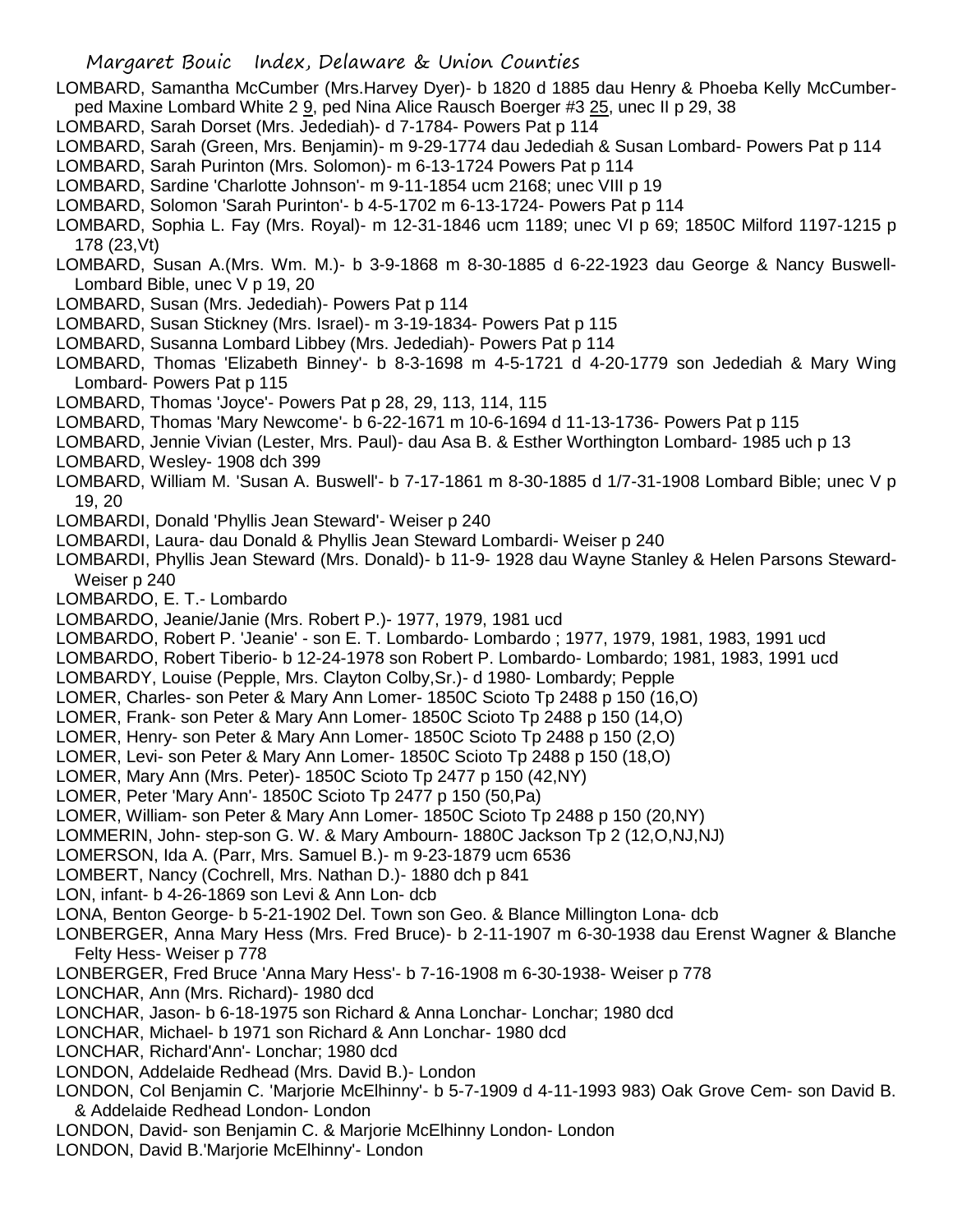- Margaret Bouic Index, Delaware & Union Counties LONDON, Henry- Ekelberry Ledger- delge X p 53 LONDON, Marjorie McElhinny (Mrs. David B.)- London LONDON, Mary A. (Mrs. )- dau Reuben Hudson- dg 8-9-1895, delge V p 65 LONDON, Mary (Kraus, Mrs. )- dau David B. & Addelaide Redhead London- London LONDOT, Barbara E. (Mrs. James A.)- Londot LONDOT, James A. 'Barbara E.'- Londot LONDOT, Patricia Ann- dau James A. & Barbara E. Londot- Londot- engaged to Mark Allan Griffith LONDRY, Gladys Bernice (McKittrick, Mrs. Hubert Murray)- McKitrick p 436 LONDY, Eli- 1830C Union Tp 202 (18-26) LONDY, Nathan- 1820C Union Tp 204 (45+) LONE, Alwyn- son John D. & Maude M. Chastain Lone- Lone LONE, Eunice (Mrs. Sylvester)- 1880C Taylor Tp 226-228 p 22 (23,O,O,O) LONE, Flora- dau Sylvester & Eunice Lone- 1880C Taylor Tp 226-228 p 22 (1,O,O,O) LONE, John D. 'Maude M. Chastain'- m 5-15-1922- Lone LONE, Julia (Westlake, Mrs. Bud)- dau John D. & Maude M. Chastain Lone- Lone LONE, Lanice (Ray, Mrs. Douglas)- dau John D. & Maude M. Chastain Lone- Lone LONE, Lenice (Justice, Mrs. David)- dau John D. & Maude M. Chastain Lone- Lone LONE, Maude M. Chastain (Mrs. John D.)-b 11-12-1899 m 5-15-1922 d 11-26-1985 (86) bur Ala. dau Perine & Ella Chastain- Lone LONE, Ora- son Sylvester & Eunice lone- 1880C Taylor Tp 226-228 p 22 (3,O,O,O) LONE, Sylvester 'Eunice'- 1880C Taylor Tp 226-228 p 22 (24,O,O,O) LONE, Wilma (Ransome, Mrs. Perry)- dau John D. & Maude M. Chastain Lone- Lone LONERGAN, Frances Ellen (Noland, Mrs. Dean Carroll)- Weiser p 841 LONES, Betty K. (Mrs. Joe)- 1981, 1983 ucd LONES, Eddie- 1979 ucd LONES, Hannah (Mrs. Joseph H.)- 1967, 1971, 1973, 1975, 1977, 1979 ucd LONES, Joe 'Betty'- 1983 ucd LONES, Joseph H. 'Hannah'- 1967, 1971, 1973, 1975, 1977, 1979 u cd LONES, Joseph H.,Sr 'Virginia E'- Lones LONES, Joseph H.,Jr- son Joseph H. Sr. Lones- Lones LONES, Joseph H. III-b 1952 son Joseph & Betty/Hannah Lones- Lones; 1967, 1971, 1973 ucd- engaged to Sherry Lynn Davies
- LONES, Katherine Lena (Case, Mrs. Gregory Ray)- b 1959 m 8-25-1980 dau Joseph H. & Hannah Lones-Lones; 1967, 1971, 1973, 1975, 1979 ucd
- LONES, Teresa Lynn Stein (Mrs. Willard E.)- m 5-22-1982 dau Gerald Spencer & Mrs. Ruth Simpson- Lones
- LONES, Virginia E. (Mrs. Joseph H.,Sr.)- b 5-20-1913 d 8-16-1988 (75) Greenlawn Cem- Lones; 1967, 1971, 1973 ucd
- LONES, Virginia Gertrude (Eskridge, Mrs. Terry)- m 1-27-1974 dau Joseph Lones, Jr.- Lones
- LONES, Willard E. 'Teresa Lynn Stein'- b 1957 m 5-22-1982 son Joseph & Hannah Lones- Lones; 1967, 1971, 1973 ucd
- LONEY, Harold 'Lois'- 1959, 1962 ucd
- LONEY, Linda- dau Harold & Lois Loney- 1959, 1962 ucd
- LONEY, Lois (Mrs. Harold)- 1959, 1962 ucd
- LONEY, Mary Jane Shapley (James, Mrs. Wesley Kincaid)- b 6-12-1849 d 1908- dcc Bonita Evans Young 11
- LONG, Rev.- 1883 uch V p 364
- LONG---Powers Pat p 159, 160
- LONG, ---lpc p 17
- LONG, ---family of Keith Cullumber #235 unec IX p 1, XI p 2; Vivian Boerger- delge V p 57
- LONG, --- infant b 3-26-1876 Del Town son Alfred E. & Susan Long- dcb
- LONG, --- infant b 6-21-1876 Concord Tp dau Samuel & Laura B. Bedly Long- dcb
- LONG, ---b 3-23-1870 Scioto Tp son Samuel & Mary Long- dcb
- LONG, ---(Doudna, Mrs. William)- dau Ransom F. & Emma Alice Dennis Long- Long
- LONG, ---(Flood, Mrs. Alva)- dau Ransom F. & Emma Alice Dennis Long- Long
- LONG, ---(Main, Mrs. Clifford)- dau George W. & Sarah Freshwater Long- dg 7-2-1909, Cry Ab p 42
- LONG, ---(Yeager, Mrs. Henry)- d Thurs (55) dg 2-9-1904, Cry Ab p 224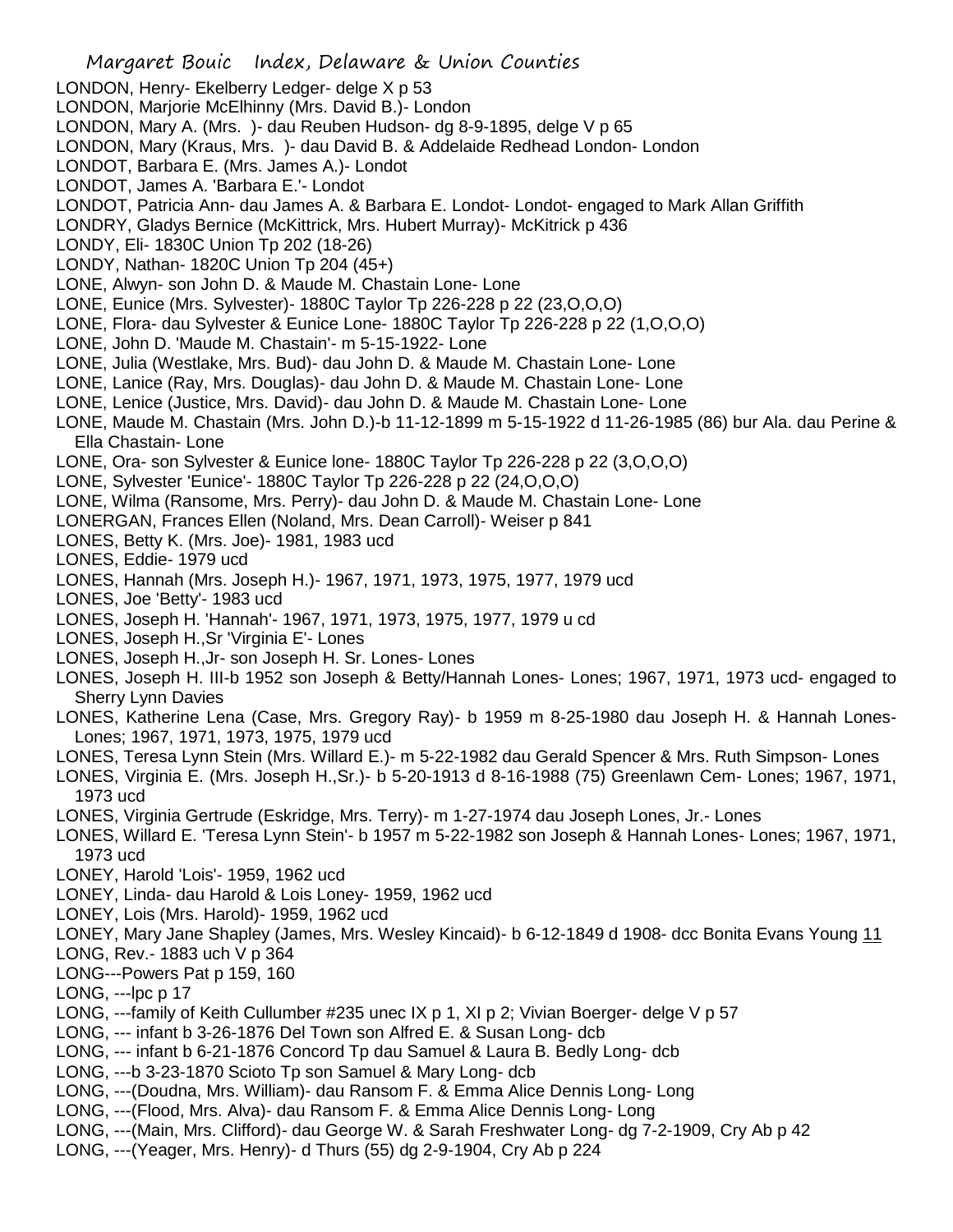- LONG, Abilene K. (Sharp,Mrs. Daniel T.)- 1880 dch p 671; dcq Lucile Sharp Canfield 9
- LONG, Abraham 'Sarah'- 1870C Claibourne Tp 284 p 37 (50,O)
- LONG, Abram- 1880C Berkshire Tp p 412C
- LONG, A. C. 'Estella Rose'- d 1921; Carpenter p 1; Long
- LONG, A. C.- son Otis & Lula Faith Long- Long
- LONG, Ada (Phillips, Mrs. Francis P.)- dumch p 231
- LONG, Ada Porter (Mrs. Cam)- b 2-10-1875 dau Charles & Mary Ann Edgar Porter- Genther p 117
- LONG, Adam- 1880C Genoa Tp p 402B; hadc p 101
- LONG, Adam 'Margaret Ruebush'- m, 8-5-1788; Powers p 78, 84, 85
- LONG, Alexander 'Mary Felkner'- Hutchisson p 27
- LONG, Albert C.'Joyce D.'- d 4-23-1979 (53) Alaska-son Allen C. & Dorothy Crates Long- Long
- LONG, Alfred- 1870C Troy Tp 526 (28)
- LONG, Alice- delge X p 37; cookbook
- LONG, Alice (Cahill, Mrs. Howard)- b 9-16-1916 m 6-23-1937 d 3-7-1993 (76) bur Kenton- dau Clarence R. & Florence B. Oates Long- Long
- LONG, Alice- dau Daniel & Laura B. Bodley Long- Long 4; 1883 uch V p 348
- LONG, Alice (Renn, Mrs. )- b 1956 dau Frank & Alice Woodruff Long- Long; 1959, 1962, 1967, 1971, 1973 ucd
- LONG, Alice- dau John Cecil & Mary Bernice Smith Long- obit Dean Long, mlib
- LONG, Alice- dau Peter C. Long- dg 6-7-1910 Cryder Ab p 129
- LONG, Alice L. Woodruff (Mrs. Frank)- m 8-8-1937 Long; 1949, 1959, 1962, 1967, 1971, 1973, 1975, 1977, 1979, 1981, 1983, 1991 ucd
- LONG, Allan Clarence 'Dorothy Evelyn Crates' (28-1927) dcb late Evelyn Ross- son Albert C. & Joyce D. Long- Long
- LONG, Allen- son Walter R. & Nettie Long- Long
- LONG, Allie- b 1858 d 1940 Price Cem, djlm p 40
- LONG, Alma (Howard, Mrs. )- sister Murray Long- Long
- LONG, Almeda- dau Thomas Long- 1850C Allen Tp 1555-1575 p 231 (9,O)
- LONG, Aloma (Archer, Mrs. )- dau William H. & Dana Strawser Long- obit, Wm. mlib
- LONG, Altie (Bird, Mrs. )- dau Otis & Lula Faith Long- Long
- LONG, Rev. Alva O. 'Ruth'- obit Ruth, mlib
- LONG, Alvena Rebecca (Shaffer, Mrs. Newton Edward)- b 10-23-1930 m 8-8-1959 dau John Wilmer & Mildred May Herman Long- Weiser p 308
- LONG, Amelia J. (Bean, Mrs. Jesse)- b 1844 m 11-3-1866 d 1-1-1874 New Millcreek Cem p 1- dau Samuel & Anna Long- Maugans Anc p 102; Bean (11233); opc 158; 1850C Scioto Tp 2387
- LONG, America Ann Inscho (Mrs. Wellington)- b 3-11-1845 m 9-14-1881 d 7-16-1930 dau David & Harriet Riley Inscho- dcc Donald Keyser 7; dg 2-23-1900, Cry Ab p 9
- LONG, Ammi- dau John & Ellen Long- 1870C Marysville-Paris Tp 224-225 p 25 (10,O)
- LONG, Amy Jo- b 2-1961 dau Dr. Harold W. & Marilyn Jo Huber Long- Long
- LONG, Amy- b 1976 dau William S. & Diane Long- 1980 dcd
- LONG, Amy dau William & Diane Long- Long
- LONG, Andrew- b Germany d 6-4-1891 (64-0-0) dcdeaths
- LONG, Andrew 'Mary'- d 11-16-1977 (62) Fairview Mem. Cem- brother Samuel A. Long- Long
- LONG, ---(Hedges, Mrs. Leslie)- dau Samuel A. Long- Long
- LONG, Ann- 1850C Delaware Town 999 p 79 (14,O)
- LONG, Ann Cooney (Mrs. Patrick)- m 11-13-1864 dcm
- LONG, Ann M. (Mrs. James G.)- 1870C Liberty Tp 49 p 6 (36,O)
- LONG, Anna Elizabeth (Mrs. Samuel)- d 8-26-1950 dg Oak Grove Cem
- LONG, Anna F. (Mrs. Samuel)- d 8-31-1862 (55-9-9) Fairview Cem p 1; Powell p 248; Maugans Anc p 102; delge VII p 58; 1850C Scioto Tp 2389 (47,Va); 1860C Scioto Tp 988
- LONG, Anna (Mrs. James O.)- 1880C Marysville 441-486 p 33 (36,Iowa, Iowa, Iowa)
- LONG, Anna Jones (Mrs. Edward)- d 3-6-1968 (59) Oak Grove Cem- Long
- LONG, Anna Mary Brehm (Mrs.Henry Lloyd)(Seibert, Mrs. Leon Eberly)- b 5-28-1923 m(1) 6-28-1941 (2) 5-20- 1950 dau Harry Ellsworth & Viola Hummer Brehm- Weiser p 150
- LONG, Anna (Moore, Mrs. William C.)- m 1-28-1828 dau Benjamin Long- 1883 uch V p 644; 1985 uch p 146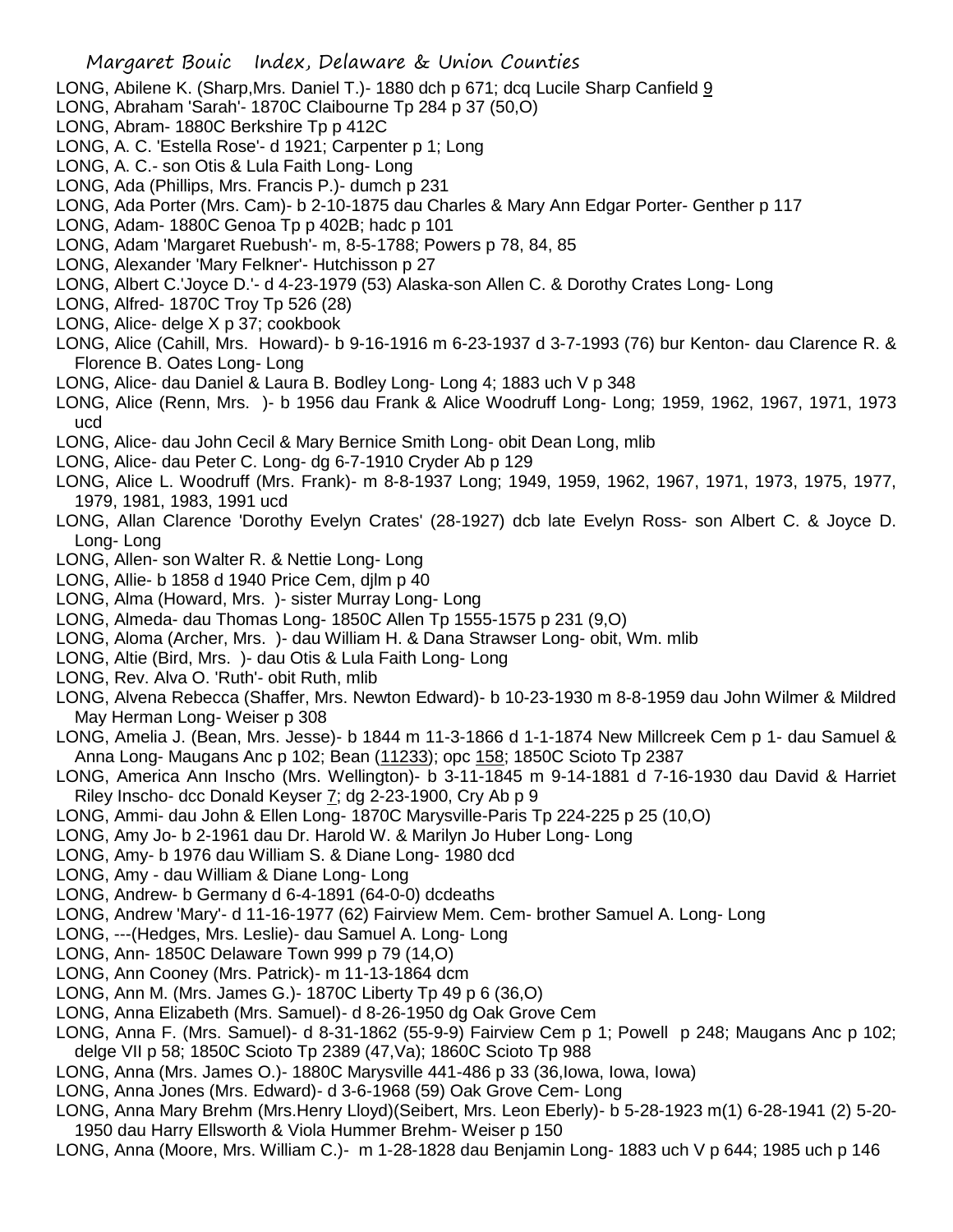- LONG, Aramintha (Mrs. Thomas L.)\_- d 10-8-1848 (39-10-21) Buck Run Cem, Un Al p 89
- LONG, Arthur- 1961 dcd
- LONG, Arthur B.- unclaimed letter 1843, unec XII p 56
- LONG, Arthur- son Cam R. & Ada Porter Long- Genther p 117
- LONG, Arthur- b 8-14-1879 dcb son T. F. & Frances Dyer Long- 1880 dch p 760
- LONG, Asenith Reed (Mrs. Thomas)- m 5-17-1849 ucm 1423; 1850C Allen Tp 1555-1575 p 230 (33,O); Un Al p 80; unec IV p 33, XIII p 19
- LONG, Audrey (Mrs. Ellis D.)- Long
- LONG, Avonne- dau Murray & Margaret I. Morris Long- Long; 1961 dcd
- LONG, B.,Esq.- unec XII p 55
- LONG, Barbara L.- 1967 ucd
- LONG, Barbara (Poling, Mrs. Doyle)- dau Clifford & Luella F. Clay Long- Long
- LONG, Belva (Liggett, Mrs. Odell)- b 8-13-1885 m 8-7-1907 d 8-8-1979 Oakdale Cem II p 151 (M-R18-5)- dau Stephen & Lou M. White Long- Farnum 8,9; Carr (11461); Long 4,5; Hutchisson p 39; 1900C Millcreek Tp 52 p 3A (13,O,O,O)
- LONG, Benjamin- 1883 uch V p 432, 644
- LONG, Benjamin Franklin 'Rosa Belle Rector'- obit Elthel Long, mlib
- LONG, Benjamin L 'Mary M. Johnson'- b 9-14-1833 m 4-10-1851 d 6-16-1890 ped Fay I. Boyd Ludwig #489 18, unec XV p 82
- LONG, Benjamin 'Mary'- 1850C Genoa Tp 444 p 44 (32,Pa)
- LONG, Mary Bernice Smith (Mrs. Cecil)- b 9-13-1896 d 1-26-1990 dau Denton & Myrtle Bidwell Smith- obit Dean, mlib; obit Mary, mlib
- LONG, Bernyce E.- b 1-1890 dau Charles & Lottie Long- 1900C Richwood 113-121 p 5A (10,O,O,O)
- LONG, Bert C. 'Bessie M.'- d 9-26-1962 Fairview Mem. Pk.- Long
- LONG, Bertha E. (Keyser, Mrs. Floyd L.)- b 2-24-1886 m 10-8-1904 d 7-11-1969 dau Wellington & America Inscho Long- dcc Donald Keyser 3; Long
- LONG, Bertha- b 2-2-1888 Delaware Town dau Joseph & Carrie Rudner Long- dcb
- LONG, Bessie M. (Mrs. Bert C.)- d 12-28-1968 (85) sister Bertha Keyser- Long
- LONG, Bessie (Pettit, Mrs. )- sister Samuel A. Long- Long
- LONG, Bethina- b 1970 dau Earl H. & Jodine Long- 1971 dcd
- LONG, Betsy- dau Dr. James H. & Catherine Long- dg 6-30-1951
- LONG, Betty (Draper, Mrs. )- dau Clarence R. & Florence B. Oates Long- Long
- LONG, Betty J. ( Mrs. Freelan)- 1973, 1975, 1977, 1979, 1981 ucd
- LONG, Betty L. (Mrs. Kenneth E.)- 1961, 1964, 1969, 1971, 1980 dcd
- LONG, Betty (More, Mrs. )- dau Rev. Alva O. & Ruth Long- obit, Ruth, mlib
- LONG, Betty (Mrs. Robert E.)- Long; 1971, 1973, 1975, 1977, 1979, 1981, 1983 ucd
- LONG, Bettye (Hedges, Mrs. )- dau Dorothy Long- Long
- LONG, Bev (Webster, Mrs. Jack) dau Robert E. & Betty Long- Long
- LONG, Beverly Diane- b 6-23-1951 dau Carl,Jr. & Leotta Yearick Long- Weiser p 609
- LONG, Beverly (Mrs. Mathew)- div 11-1973- Long; 1969 dcd
- LONG, Blanche Freshwater (Mrs. Fred Pontius)- b 9-24-1878 m 12-15-1910 d 1-29-1978 Oakdale Cem I p 94 (D-R8-9)- dau Abram & Alice Strawm Long Freshwater - Freshwater p 92
- LONG, B. M.- 1883 uch IV p 495
- LONG, Bob- son Frank & Alice Woodruff Long- Long
- LONG, Bobbie- b 1967 ch Harold D. & Judith F. Long- 1980 dcd
- LONG, ---Bodley (Mrs. )- sister Frank Bodley- dg 3-19-1907, Cry Ab p 27
- LONG, Boneita Ann Corrine (Miller, Mrs. Ronald Lamarr)- b 11-17-1938 m 1956 dau Charles E. & Helen E. Koppenheffer Long- Weiser p 355
- LONG, Bonnie J. (McLaughlin, Mrs. Carl W.)- m 11-23-1991 dau Earl H. & Jodine Masters Long- Long; 1964 (8m), 1971 dcd
- LONG, Brenda (Mrs. John K.)- 1991 ucd
- LONG, Brenda J.- b 6-4-1957 dau John Ernest & Doris J. Shutt Long- Weiser p 453
- LONG, Brenda Lea Patterson (Mrs. John Kenneth)- m 8-17-1975 dau Jack Patterson- Long; 1981, 1983 ucd
- LONG, Brian- son Earl H. & Jodine Long- 1964(2), 1971 dcd
- LONG, Brian 'Julie Schupp'- son Huey & Jodine Long- Long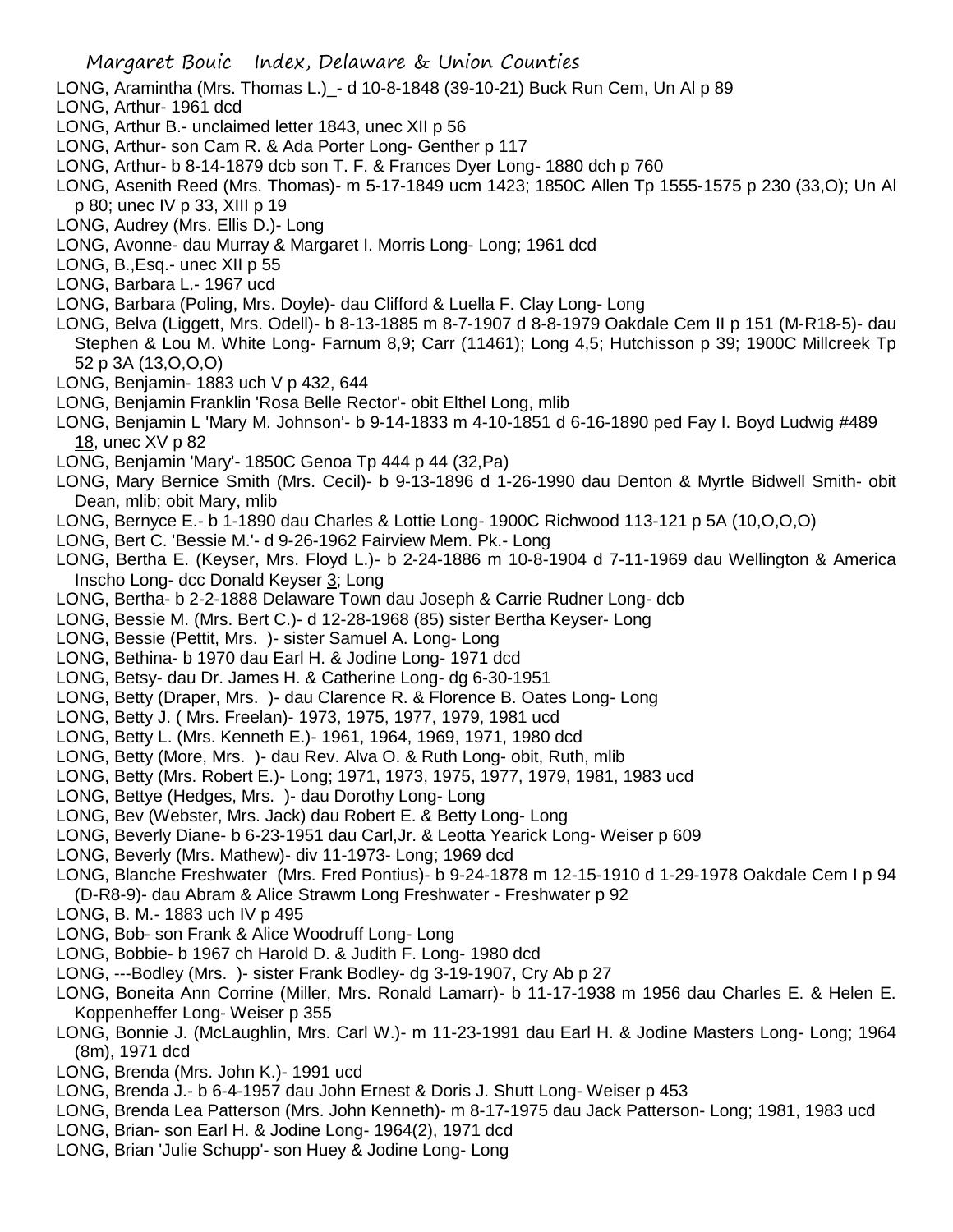- LONG, Brooks Watson- b 7-25-19? son Dr. Harold W. & Marilyn Jo Huber Long- Long
- LONG, Cam R. 'Ada Porter'- Genther p 117
- LONG, Carl A. 'Jessie A.'- 1961, 1964, 1969, 1981 dcd
- LONG, Carl A. "Shorty"'Julia May'- m 4-29-1981 d 9-21-1983 (75) Oller Cem- Long
- LONG, Carl Jr. 'Leotta Yearick'- m 2-3-1951- Weiser p 609
- LONG, Carla Mae- b 4-3-1957 dau Carl,Jr. & Leotta Yearick Long- Weiser p 609
- LONG, Carlene (Roof, Mrs. J. Rodney)- m 1-12-1975 dau Mr. & Mrs. Carl Berry- Long
- LONG, Carolyn Ann- dau Carl Long- Long
- LONG, Carolyn Ann- b 1-9-1948 dau Wilmer John & Esther Ellen Patton Long- Weiser p 308
- LONG, Carrie- 1870C Delaware Town 292 (17)
- LONG, Carrie Ada- b 4-15-1888 Del Town dau Joseph M. & Carrie Rootner Long- dcb
- LONG, Carrie Irene- b 3-17-1980 dau Lewis W. Long- Long
- LONG, Casby 'Nellie'- son Jonas & Eliza Conard Long- Long; 1949 ucd
- LONG, Catherine- 1880C Concord Tp p 275C
- LONG, Catherine- 1850C Troy Tp 251 p 136 (39,Pa) also Marlborough Tp 33 p 183
- LONG, Catharine Columber (Mrs. Samuel)- m 7-16-1863 ucm 3455 d 11-14-1864 (39-10-4) Hopewell Cem p 35; djlm p 10
- LONG, Catherine (Fisher, Mrs. Jacob)- m 8-20-1829 d 3-8-1849- Weiser p p 296
- LONG, Catherine (Mrs. Dr. James H.)- dg 6-30-1951
- LONG, Catherine Kiser (Mrs. Daniel)- m 3-16-1865 dcm
- LONG, Catherine (Snyder, Mrs. Jacob)- Weiser p 548
- LONG, Catherine (Watkins, Mrs. )- dau Conrad Long- dcw Bk 2 p 370
- LONG, Catherine (Weiser, Mrs.Henry Hess)- b 4-14-1833 m 6-9-1853 d 2-26-1921- Weiser p 765
- LONG, Catharine (West, Mrs. Benjamin)- m 12-5-1859 ucm 2960; unec IV p 53
- LONG, Catherine (Zimmerman, Mrs. )- sister George V. Long- Long
- LONG, C. C.- 1908 dch 434; dg 4-21-1908 Cryder Ab p 129- brother Wellington & Mrs. Henry Yeager- dg 2-9- 1904 Cry Ab p 224
- LONG, ----McPherson (Mrs. C. C.)- dau Benjamin McPherson- Pabst 8 p 27; dg 4-12-1904 Cry Ab p 239
- LONG, C. D.- 1883 uch IV p 490
- LONG, Cecil 'Bernice Smith'- obit Dean Long, mlib; obit Mary Bernice, mlib
- LONG, Cecil W. (Manahan, Mrs. Guy A.)(Connor, Mrs. Morgan)- b 3-5-1903 m 10-20-1920 (2) 7-14-1951 d 7- 5-1992 (89) Belle Center Cem- dau George M. & Matilda Saylor Long- Long
- LONG, Chad- b 1974 son Jack & Cindy Long- 1991 ucd
- LONG, Chancy- b 11-22-1883 Troy Tp son ---- Stimel- dcg
- LONG, Charles- 1870C Troy Tp 526 (23)
- LONG, Charles- 1880C Delaware Town p 543A
- LONG, Charles- b 4-1854 1900 Milford 42-45 p 2B (46,O,NC,NC)
- LONG, Charles/George Anthony "Tony" b 7-16-1948 d 8-29-1993 (45) son Charles Mason & Jean Rhoades Long- Long
- LONG, Charles G.- 1870C Kingston Tp 386 (5)
- LONG, Charlie- son Cam R. & Ada Porter Long- Genther p 117
- LONG, Charles E.- son Eli Long- 1880C York Tp 143 p 13 (17,Ind,Pa,O)
- LONG, Charles E. 'Helen E. Koppenheffer'- b 1-31-1908 m 11-22-1928- Weiser p 308
- LONG, Charles H. 'Emm Adelia Ward'- b 9-26-1877 m 4-7-1900 div 11-25-1901 Cowgill p 72
- LONG, Charles Henry- son Milton R. & Mary Jeanice Harper Long- Long
- LONG, Charles L.- son Richard M. Long- 1870C Scioto Tp 477 (15); 1880C Scioto Tp 193
- LONG, Charles 'Margaret Baker'- m 6-20-1852 dcm
- LONG, Charles Mason 'Jean Rhoades'- Long
- LONG, Charles- son William H. & Dana Strawser Long- obit Wm. H.,mlib
- LONG, Charley- d 12-5-1891 (46-0-0) dcdeaths
- LONG, Charlie 'Elizabeth Coleman'- b NC d 5-20-1980 (77) Oak Grove Cem- Long
- LONG, Charlotte (Carlisle, Mrs. Henry)- m 3-12-1850 dcm; paper 3-15-1850, Wight II p 53
- LONG, Charlotte- dau Catherine Weiser p 1850c Troy Tp 2561 p 136 (4,Pa) also Marlborough Tp 33 p 183
- LONG, Chase 'Lottie'- 1900C Richwood 113-121 p 5A (45,O,Va,Va,) m 20y
- LONG, Chet 'Joan'- d 1-30-1972- Long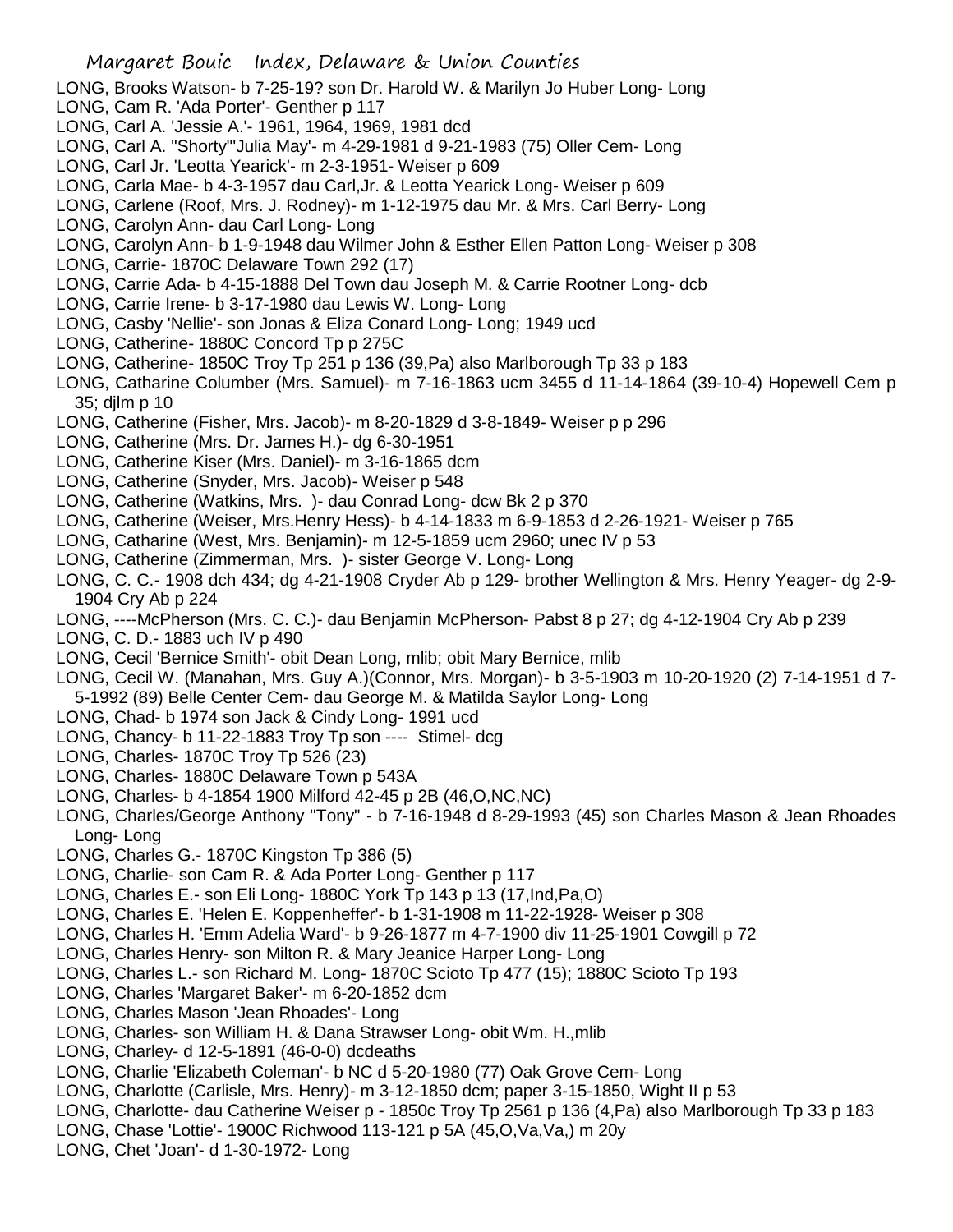- LONG, Christian- d 8-4-1869 (49-5-28) Claibourne Cem p 8
- LONG, Christian 'Harriet Carter'- m 12-24-1854 ucm 2216; 1860C Claibourne Tp 771 (25,Pa)
- LONG, Christina Renee- d 6-9-1989 Bloomfield Cem- infant dau James E. & Patricia
- F. Griffis Long- Long
- LONG, Chirstina- dau Theodore E. & Patty Long- 1975 ucd
- LONG, Christine- b 1965 dau John A. & Jean Long- 1977, 1979 ucd
- LONG, Christopher- son Benjamin & Mary Long- 1850C Genoa Tp 444 p 44 (5,O)
- LONG, Christopher C.'Lydia J.'- 1870C Leesburg Tp 136-142 p 17 (26,O)
- LONG, Christopher- b 1971 son William S. & Diane Long- 1980 dcd
- LONG, Christy (Gutridge, Mrs. )- dau Dale & Mildred White Long- Long
- LONG, Cindy- b 1962 dau Frank R. & Lucinda Long- 1969, 1971, 1980 dcd
- LONG, Cindy (Mrs. Jack)- 1991 ucd
- LONG, Clara Browning (Mrs. T. F.)- 1880 dch p 760
- LONG, Clara M. (Herron, Mrs. Ora T.)- d 9-1-1962- Long; Herron
- LONG, Clara (Rickabaugh, Mrs. George)- b 8-12-1871 m 1-10-1900 d 6-8-1935 dau Philip & Rigina Steiner Long- ped Mary Beth Rickabaugh Merklin #241 9; unec XIV p 30
- LONG, Clarence- b 7-24-1889 twin son C. C. Long- dg 4-21, 24-1908, Cry Ab p 129, 130
- LONG, Clarence R. 'Florence B. Oates'- Long
- LONG, Clarinda- 1880C Concord Tp p 274A
- LONG, Clark C.- b 1-1-1859 d Tues dg 2-24-1948 (89) Oak Grove
- LONG, Clarra E. McMillen (Mrs. John P.)- m 9-10-1857 dcm
- LONG, Cleo- ch Cam R. & Ada Porter Long- Genther p 117
- LONG, Clifford 'Luella F. Clay'- Long
- LONG, Clyde B.- b 7-24-1889 d 4-18-1908 (18-8-24) twin son C. C. Long- dg 4-21,24-1908, Cryder Ab p 129, 130
- LONG, Clyde Clifton 'Lottie Pearl Gebhart'- b 8-25-1883 m 10-14-1908- Weiser p 729
- LONG, Clyde C. 'Violette O'.- 1961, 1964 dcd
- LONG, Cole Edward- b 12-10-1955 son Edward Leroy & Jean Arlene Shutt Long- Weiser p 308
- LONG, Compton 'Elizabeth Holmes'- m 9-13-1849 dcm; unec VII p 54 (White Sulphur)
- LONG, Connie Jill- b 1959 dau Kenneth E. & Betty L. Long- Long; 1961, 1964, 1969, 1971 dcd- engaged to Gary Stephen Busch
- LONG, Connie Mae- b 4-3-1957 dau Carl Jr. & Leotta Yearick Long- Weiser p 609
- LONG, Conrad- dcw Bk 2 p 370, will; 1835 men p 32 #26 p 56 Harmony Tp
- LONG, Curtis- son Cam R. & Ada Porter Long- Genther p 117
- LONG, Curtis Wayne- b 8-3-1955 son Carl,Jr. & Leotta Yearick Long- Weiser p 609
- LONG, Cynthia Ann (Wright, Mrs. William)- m 12-17-1843- unec X p 7
- LONG, Cynthia Pratt (Dodds, Mrs. Robert A.)- b 9-25/20-1836 m 12-20-1855 dcm d 4-7-1900 Fairview Cem p 2; opc 111; dau Samuel & Ann Long- Dodds 2,3; 1850C Scioto Tp 2388 p 144 (14,Pa)- 1860C Sc Tp 986 (24,Pa); 1880C Sc Tp 297-316 (43,Pa, NY,Vt); delge VII p 58, dg 4-13-1900; dg 2-27-1900, Cry Ab p 9
- LONG, Cynthia S. Gliem (Mrs. Kevin D.)- m 8-19-1978 dau Fred Gliem- Long
- LONG, Dale 'Mildred White'- m 11-26-1944- Long
- LONG, Dale, Jr.- son Dale & Mildred White Long- Long
- LONG, Dallas E. 'Vergil Zurcher'- b 9-14-1889 m 12--27-1921 d 11-28-1964 Broadway Cem, lptw p 76- son George & Maud Roosa Long- Long; 1985 uch p 101
- LONG, Dana Strawser (Mrs. William H.)- obit William H, mlib
- LONG, Daniel 'Catharine Kiser'- m 3-16-1865 dcm
- LONG, Daniel 'Laura Bodley'- b 6-26-1850 m 3-27-1870 son Thomas V. & Nancy Latimer Long- Long 3,4; 1883 uc III p 219, V p 348; mt 2-1-1871; 1860C Millcreek Tp 46 (10,O); 1870C Mil Tp 198 (21,O); dg 11-2- 1909 Cry Ab p 69
- LONG, Daniel 'Mary A. Williams'- m 11-1-1842 dcm
- LONG, Elder Daniel 'Nancy Kelly'- b 8-9-1789 m 4-22-1813 d 11-26/29-1873 (84-3-17) Old Millcreek Cem p 2, Powell p 79; son Rosemond & Margaret DeVault Long- Long 1,2; 1908 dch 272, 380; 1915 uch p 233, 234, 432; 1883 uch V p 335, 337, 338, 348, 398, 431, 680; Maugans Anc p 34, 89; unec II p 34, III p 30. 38, V p 23, 60, VI p 15, 31, 68, VII p 40, VIII p 3, XIII p 20, XIV p 17, 18, 47, 66. XV p 7, 11; uccp p 31 appr JB 3 p 325; 1840C Millcreek Tp 58 (40-50); 1850C Mil Tp 984-2004 (61,Md); 1860C Mil Tp 37 (72, Ind); War of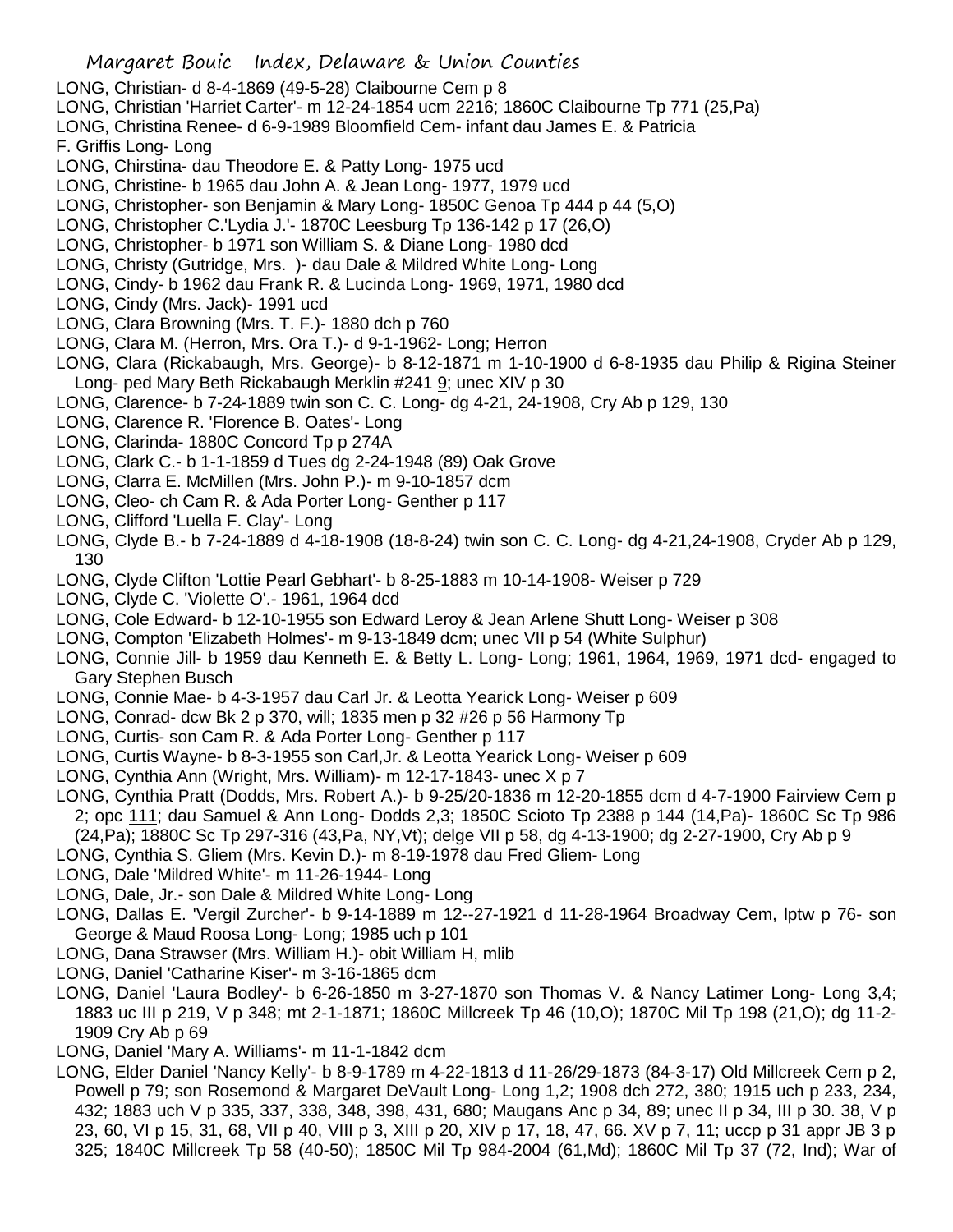- LONG, Daniel P. 'Mary J.'- 1870C Liberty Tp Un Co 47 p 6 (53,O) uca p 58
- LONG, Sister David Marie- dau Murray & Margaret I. Morris Long- Long
- LONG, David 1908 dch 399 David D.- 1908 dch 399
- LONG, Rev. David- unec V p 23, 38
- LONG, David C. 'Elizabeth'- 1850C Concord Tp 2214 p 130 (25,Va)
- LONG, David Edward- b 12-29-1956 son Merrill Franklin,Jr. & Mary Catherine Lutz Long- Weiser p 675
- LONG, David F. 'Frances'- d 1-22-1978 (70) Oak Grove Cem- borther Frank Long- Long
- LONG, David 'Gloria'- son Dean & Gladys Seymour Long- obit Dean, mlib
- LONG, David J.- 1980 dcd
- LONG, David L. 'Minnie May Smith'- m 1-15-1891- Weiser p 96
- LONG, David M.- son Catherine Long- 1850C Troy Tp 2561 p 136 (11,Pa), also Marlborough Tp 33 p 183
- LONG, David P.- 1870C Kingston Tp 386 (13)
- LONG, David- brother Samuel A. Long- Long
- LONG, David V.- son Thomas Long- 1850C Allen Tp 1555-1575 p 23 (7,O)0
- LONG, Dean 'Gladys Seymour'- b 8-10-1925 d 6-1981 (55) son John Cecil & Mary Bernice Smith Long- obit Dean, mlib
- LONG, Debbie- b 1961 dau John A. & Jean Long- 1977, 1979 ucd
- LONG, Deborah (Blanton, Mrs. )- dau Vaughn H. & Margaret Smith Long- Long
- LONG, Della- dau Mollie Long- 1880 Marysville 502-549 p 39 (10,O,O,O)
- LONG, Dennis- son James W. & Mary Robinson Long- Long
- LONG, Diane (Mrs. William)- Longl 1980 dcd
- LONG, Dianne Raye- b 4-25-1945 dau Kermit Elden & Marjorie Jane Pasco Long- Weiser p 729
- LONG, Dona (Dunn, Mrs. Walter)- dau David F. & Frances Long- Long
- LONG, Donald D.- son Dean & Gladys Seymour Long- obit Dean Long, mlib
- LONG, Donald Henry 'Vera'- b 11-12-1916 m 9-28-1936 d 2-8-1989 (72) -son Edith Long- Long, 1961, 1964, 1969, 1971, 1980 dcd
- LONG, Donald- son Donald Henry & Vera Long- Long
- LONG, Donald- b 1962 son Donald L. & Ruth Long- 1964, 1969, 1971 dcd
- LONG, Donald 'Sandee'- Long; 1980 dcd
- LONG, Donald Eugene- b 12-24-1941 son Henry Lloyd & Anna Mary Brehm Long- Weiser p 15
- L0NG, Donald Lee- son Danl H. Long- Long
- LONG, Donald Lester 'Sandra Alice Hull'- m 12-4-1966 son Murray Long- Long
- LONG, Donald- son Murray & Margaret I. Morris Long- Long; 1961 dcd (18)
- LONG, Donald P. 'Donnie Mae Stauffer'- b 7-18-1933 m 9-22-1956 son Charles E. & Helen E. Koppenheffer Long- Weiser p 355
- LONG, Donald S. 'Ruth Ann'- 1961, 1964, 1969, 1971 dcd
- LONG, Donna- b 1976 dau Frank F. & Nancy Long- 1977, 1979, 1981, 1983, 1991 ucd
- LONG, Donna Jo (Mrs. Roger D.)(Parks, Mrs. )- Long
- LONG, Donna (Jorgensen, Mrs. David)- dau James W. & Mary Robinson Long- Long
- LONG, Doris (Martin, Mrs. )- dau Murray & Margaret I. Morris Long- Long
- LONG, Doris (Overly, Mrs. David)- m 7-17-1971 dau Murray Long- Long; 1961 dcd
- LONG, Doris S. (Mrs. William J.)- 1961, 1964, 1969, 1971 dcd
- LONG, ----(Zeigler, Mrs. Robert)- dau Murray Long- Long
- LONG, Doris Stubbs(Mrs. William)- d 6-5-1984 (69) Oak Grove Cem- sister Donald R. Stubbs- Long
- LONG, Dorothy Ann- dau T. W. & Grace Annette Pendleton Long- dg 1-16-1948
- LONG, Dorothy Evelyn Crates (Mrs. Allen Clarence)- (26-1927) d 4-18-1978 (77) Oak Grove Cem- Long; Pabst 8 p 43; lpc p 23;dcb late (Evelyn Ross)
- LONG, Dorothy E. (Rosette, Mrs. Charles L.)- b 1910; 1985 uch p 119
- LONG, Dorothy May Heath (Mrs. Samuel Augustus)- b 4-7-1906 d 6-7-1991 (85) dau George & Bessie Harter Heath- Long (24-1930) dcb late (George Franklin)
- LONG, Doris S. (Mrs. William J.)- d 1984 Long
- LONG, Doug- Long
- LONG, Douglas- b 1971 son Kenneth E. & Betty L. Long- 1980 dcd
- LONG, Rev. Dwight L. 'June A.'- 1980 dcd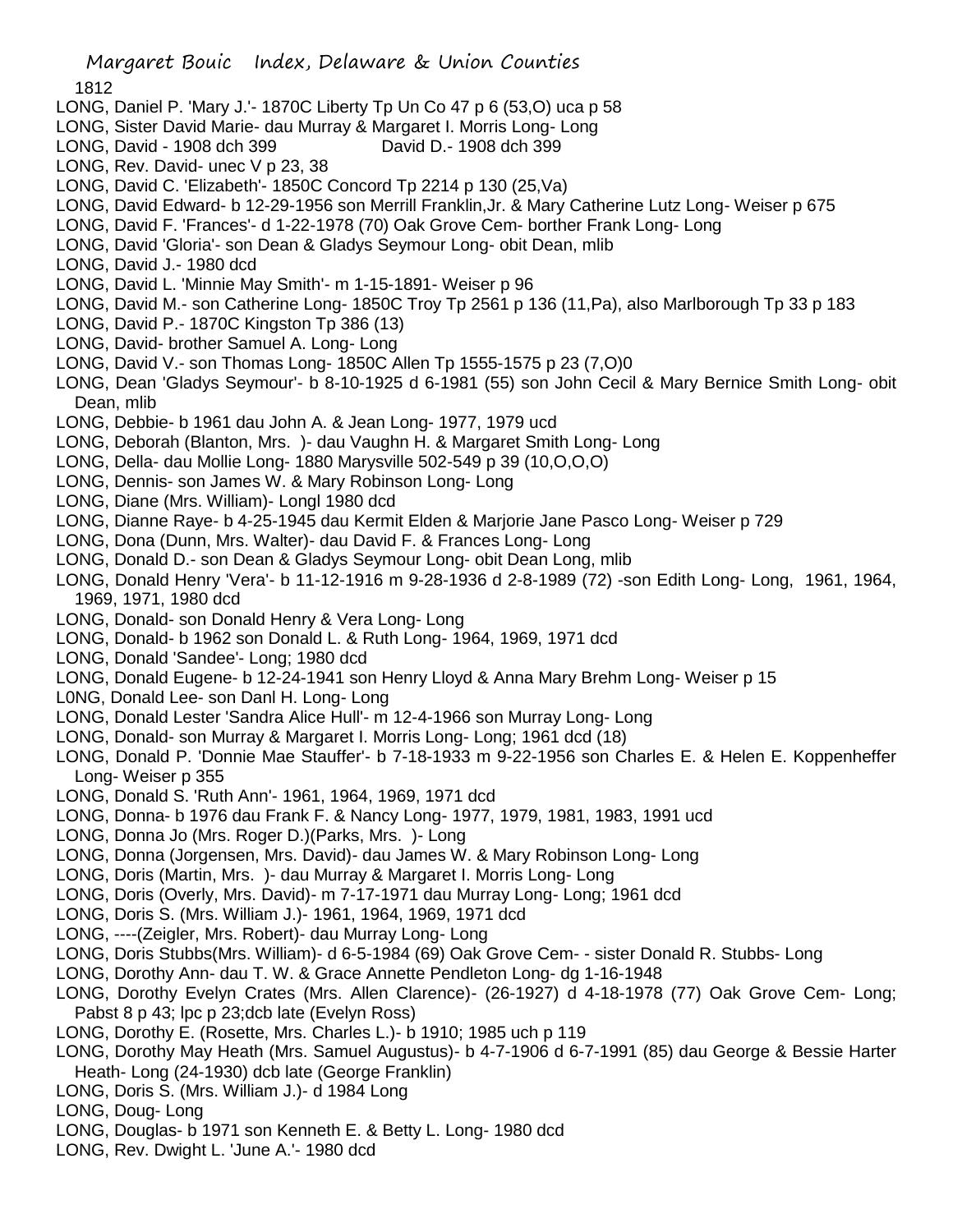- LONG, Earl- 1959 ucd
- LONG, Earl -son George & Maud Roosa Long- Long, brother Sanford Long
- LONG, Earl Huey 'Jodine Masters'- b 1897 d 1977 Broadway Cem, lptw p 72- son George V. & Lena Long-Long; 1964, 1969, 1971 dcd
- LONG, Eddie G.- 1980 dcd Harlem Tp
- LONG, Edith Losey (Mrs.Earl)- b 6-19-1900 m 1918 d 2-11-1972 bur Broadway Cem, lptw p 72- dau Lemuel & Cora Hereford Losey; Grad Bradway 1917, unec III p 19; Long
- LONG, Edna (Mobley, Mrs. )- dau Walter R. & Nettie Long- Long
- LONG, Edward- d 6-19-1912 about 50, bur Columbus, obit, mlib
- LONG, Edward 'Anna Jones'- d 12-14-1967 (71) Oak Grove Cem- Long
- LONG, Edward C.- 1880C Troy Tp p 337A
- LONG, Edward- pallbearer- dg 9-23-1910 Cry Ab p 159
- LONG, Edward Leroy 'Jean Arlene Shutt'- b 10-27-1927 m 7-2-1955 son John Wilmer & Mildred May Herman Long- Weiser p 308
- LONG, Eleanor (Mrs. John)- d 8-11-1862 (52) Claibourne Cem p 8
- LONG, Eli- son A. C. Long- Long
- LONG, Eli,Jr.- son Eli Long- Long
- LONG, Eli 'Elizabeth'- b 6-15-1817 d 10-28-1898 Claibourne Cem p 110, Stony Point
- LONG, Eli 'Malissa Dennis''Elizabeth'- m 9-26-1875 ucm 5745 1860C Claibourne Tp 694-675 p 92 (43,Pa); 1870C Taylor Tp 19 p 3 (55,Pa); 1880C York Tp 143 p 13 (63,Pa,Pa,Pa)- mt 3 p 16; uca p 25, 99
- LONG, Eli 'Rachel A. Jones'- m 9-21-1866 ucm 4039; lpc p 23
- LONG, Elijah- 1870C Troy Tp 526 (58\*)
- LONG, Eliza- 1870c Troy Tp 526 (21)
- LONG, Eliza Conrad (Mrs. Jonas)- b 1883 m 1903 d 1970 Milford Cem, Un Al p 74; Long
- LONG, Eliza (Evans, Mrs. )- dau Conrad Long- dcw Bk 2 p 370
- LONG, Eliza J.- 1870C Kingston Tp 386 (7)
- LONG, Elizabeth- 1883 uch V p 582
- LONG, Elizabeth (Almendinger, Mrs. Glenn)- dcc Nellie Almendinger Davis 1; Long
- LONG, Elizabeth (Carver, Mrs. Abraham)- b 1-1837 m 2-15-1867- 1883 uch V p 685
- LONG, Elizabeth Coleman (Mrs. Charlie)- d 10-14-1867 (72)- Oak Grove Cem- Long
- LONG, Elizabeth- lived with Daniel P. Long- 1870C Liberty Tp 47 p 7 (7,O)
- LONG, Elizabeth (Mrs. David)- 1850C Concord Tp 2214 p 130 (20,Va)
- LONG, Elizabeth Dee- b 4-27-1953 dau Merrill Franklin& Mary Catherine Lutz Long- Weiser p 675
- LONG, Elizabeth (Mrs. Eli)- d 6-25-1864 (36-5-23) Claibourne Cem p 110, Stony Point; 1860C Claibourne Tp 694-675 p 92 (33,O)
- LONG, ---d 7-14-1855 (1y10m) infant son of E. & E.- Claibourne Cem, p 110, Stony Point
- LONG, Elizabeth E.- dau William & Nancy Long- 1870C Jackson Tp 167-160 p 23 (15,O)
- LONG, Elizabeth (Mrs. Henry L.)- 1870C Claibourne Tp 36-35 p 6 (28,O)
- LONG, Elizabeth Holmes (Mrs. Compton)- m 9-13-1849 dcm
- LONG, Elizabeth- dau James G. & Ann M. Long- 1870C Liberty Tp Un Co 49 p 45 (8,O)
- LONG, Elizabeth (Mrs. Lee)- Freshwater p 196
- LONG, Elizabeth M. (Cassiday, Mrs. John)- m 5-5-1877 ucm 6064
- LONG, Elizabeth Moyer (Tanner, Mrs. Conrad)(Mrs. Thomas)- dau Peter & Elizabeth Moyer- Powell 209
- LONG, Elizabeth (Powell, Mrs. Isaiah)- Powell p 323
- LONG, Elizabeth Quick (Mrs. John R.)- Longbrake p 112, 113
- LONG, Elizabeth- dau Samuel Davenport -dcw Bk 2 p 46
- LONG, Elizabeth (Snider, Mrs. John)- m 1-30-1840 Madison Co, unec IX p 18
- LONG, Elizabeth (Wilson, Mrs. Jeremiah)- m 10-30-1836 dcm
- LONG, Ella D. (Chapman, Mrs. Jason D.)- Chapman
- LONG, Ella (Dorman, Mrs. )- dau Peter C. Long- dg 6-7-1910, Cry Ab p 129
- LONG, Ella F.- dau John & Ellen Long- 1860C Marysville 1454-1444 p 192 (3,Irel)
- LONG, Ella- dau James O. & Anna Long- 1880C Marysville 441-486 p 33 (15,O,Ky,Pa)
- LONG, Ellen- 1880C Delaware Town p 547A
- LONG, Ellen- b 3-1832; 1900C Marysville 1st ward 280-289 p 12B (68,Irel,Irel,Irel) wid, to US 1860, 9 ch, 6 living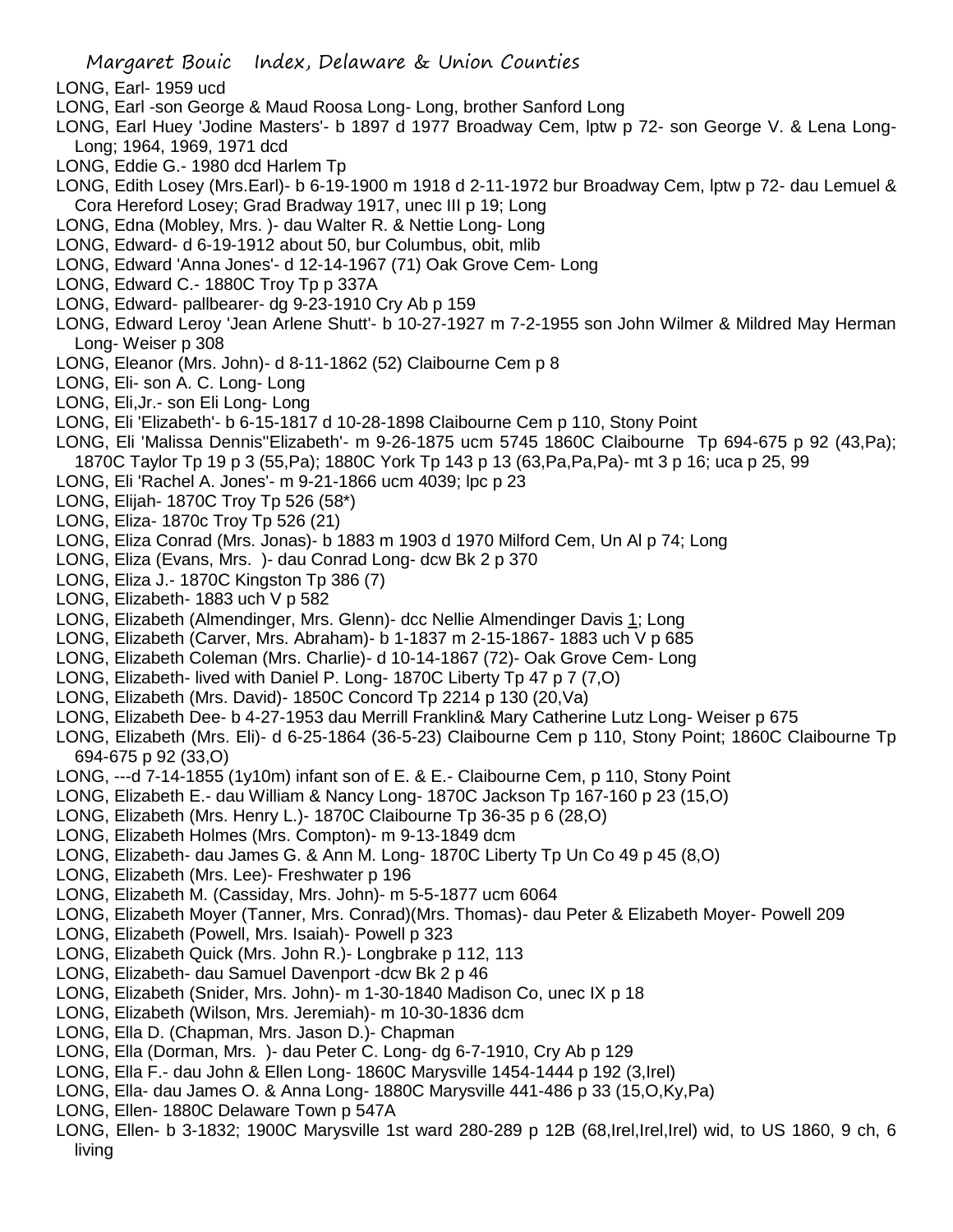LONG, Ellen (Mrs. John)- 1860C Marysville 1454-1444 p 192 (26,Irel)

- LONG, Ellen Riley (Mrs. John)- m 9-19-1863 ucm 3472; 1870C Marysville-Paris 224-225 (37,Irel); 1880C Marysville 466-513 p 35 (50, Irel, Irel, Irel)
- LONG, Ellener (Mrs. John)- 1860C Claibourne Tp 771 (50,Pa)
- LONG, Ellis D.'Audrey'- d 11-1976 Quaker City- son Ransom F. & Emma Alice Denius Long- Long
- LONG, Elmer H. E.- 1962 ucd, Jerome Tp
- LONG, Eloise (Gibson, Mrs. )- dau Charlie Long- Long
- LONG, Elsie B.- dau Marco W. & Lina Longbrake Long- Longbrake p 112, 113
- LONG, Elsie Mae (Kline, Mrs.Harry M.)- b 9-9-1937 dau Ernest R. & Mae Emme Shettel Long- Weiser p 453
- LONG, Emily- dau Clyde C. & Violette O. Long- 1961(15), 1964 dcd
- LONG, Emma Adella Ward (Mrs. Charles H.)(Greeno, Mrs. Lewis Elmer)- b 4-13-1886 m 4-7-1900 d 11-25- 1901 dau William Lemuel & Martha Jane Swartz Ward- Cowgill p 72
- LONG, Emma Alice Denius (Mrs. Ransom Favre)- b 2-2-1871 d 12-30-1962 bur Quaker City- dau Franklin Solomon & Vienna Williams Denius- dcc Susan Cain Jackson 15; dg 1-21-1908,. delge VIII p 14
- LONG, Emma (Steward, Mrs. Charles Herbert)- m 1-1-1902- Weiser p 240
- LONG, Rev. E. N.- 1915 uch p 231
- LONG, Enos- 1850C Allen Tp 1555-1575 p 231 (14,O)
- LONG, Ernest Leonard- b 9-24-1892 son Leonard & Fronia Miley Long- dcb
- LONG, Ernest R. 'Mae Emma Shettel'- b 6-26-1914- Weiser p 453
- LONG, Errol- son Walter R. & Nettie Long- Long
- LONG, Estella Ross (Mrs. A. C.)- b 5-26-1872- Long
- LONG, Estelle (Jones, Mrs. )- dau Charlie & Elizabeth Coleman Long- Long
- LONG, Esther Ellen Patton (Mrs. Wilmer John)- b 3-2-1929 m 4-13-1946- Weiser p 308
- LONG, Esther (Gregg, Mrs. )- sister Samuel A. Long- Long
- LONG, Ethel- b 11-9-1905 d 8-22-1989 dau Benjmain Franklin & Rosa Bell Rector Long- bur Mt. Sterling- obit mlib
- LONG, Ethel (Caldwell, Mrs. Donald)- Freshwater p 151, 156
- LONG, Ethel I.- b 1-1881 dau Chase & Lottie Long- 1900C Richwood 113-121 p 5A (19,O,O,O)
- LONG, Ethel Jane (Humphreys, Mrs. Frank B.)- dau Silas & Laura Thomas Long- Joel Smith 3
- LONG, Eva- b 8-15-1877 Radnor dau F. G. & Frances Dyer Long- dcb
- LONG, Eva- dau T. F. Long- 1880 dch p 760
- LONG, Evelyn Ross (Mauck, Mrs. Robert Stanley)- b 1-22-1927 m 7-18-1949 dau Allen Clarence & Dorothy Crates Long- Long; dcc Marilyn Mauck West, see 2; dcb late
- LONG, Capt. F.- 1880 dch p 256
- LONG, Fay (Main, Mrs. Clifton)(Barber, Mrs. Edward)- b 1887 d 7-16-1969 dau George & Sarah Freshwater Long- Freshwater p 196
- LONG, Fern Irene (Bateman, Mrs. Gordon McKnight'- b 9-14-1920 m 9-26-1942- Weiser p 222
- LONG, Fern (Kerr, Mrs. )- dau George M. & Matilda Saylor Long- Long
- LONG, Flora- b 1884 d 2-5-1949 New Millcreek Cem p 25- dau Stephen & Lou M. White Long- Farnum 8; Long 4; Hutchissonp 39; 1900C Millcreek Tp 52 p 3A (15,O,O,O)
- LONG, Florence B. Oates (Mrs. Clarence R.)- Long
- LONG, Florence (Hart, Mrs. )- dau John Cecil & Mary Bernice Smith Long- obit Mary Bernice, mlib; Dean, mlib
- LONG, Flossie Dolores Darst (Mrs. Harold Ray)- m 12-14-1927 -Long
- LONG, Forest- son Cam R. & Ada Porter Long- Genther p 111
- LONG, Forest- b 2-7-1880 son Marco W. & Lina Longbrake Long- Longbrake p 112, 113
- LONG, Forrest Edwin 'Margery May Baughman'- McKitrick p 428
- LONG, Foster W.- d 3-19-1967 Glendale Cem- brother Willis Long- Long
- LONG, Fowler H. 'Sarah J. Grove'- m 5-28-1849 dcm d 4-27-1897 (67-3-16) Fairview Cem p 1, Powell p 248; 1880 dch p 399; 1850C Scioto Tp 2387 p 144 (19,Pa); 1870C Sc Tp 478 (41\*); 1880C Sc Tp 308-331 (49, Pa,?, Vt)
- LONG, Frances Davis (Mrs. )- dau Thomas Jefferson & Mary Neil Fulton Davis- 1985 uch p 39
- LONG, Frances (Mrs. David F.)- Long
- LONG, Frances (Mrs. )- dau George & Bessie Harter Heath- Long
- LONG, Frances Stover (Mrs. Russell)(Compon, Mrs. Howard)- b 2-9-1918 d 7-20-1993 (75) Fairview Mem. Pkdau Jubal & Laura Ervin Stover- Long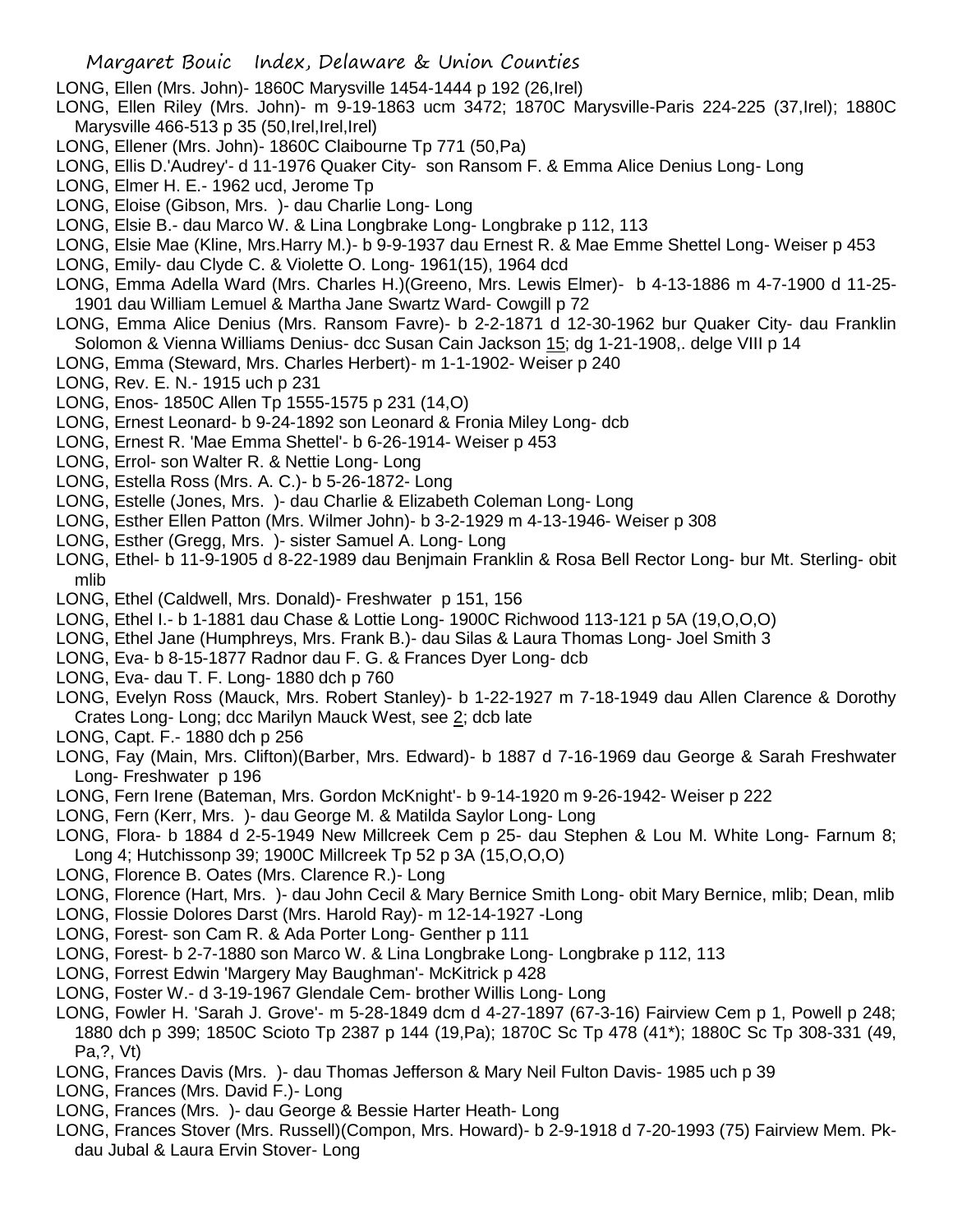- LONG, Francis- son Thomas Long- 1850C Allen Tp 1555-155 p 231 (6,O)
- LONG, Frank- 1964 dcd, Ashley
- LONG, Frank'Alice Woodruff'- m 8-1937- Long; 1949, 1959, 1962, 1967, 1971, 1973, 1975, 1979, 1981, 1983, 1991 ucd
- LONG, Frank F. 'Jean'- son Frank & Alice Woodruff Long- 1949, 1959(17), 1962, 1967, 1973, 1975, 1977, 1979, 1981 ucd
- LONG, Frank F. 'Nancy'- 1979, 1971, 1973, 1991 ucd
- LONG, Frank- son Frank & Alice Woodruff Long- Long
- LONG, Frank- b 1979/6 son Frank F. & Nancy Long- 1971, 1979, 1981, 1983, 1991 ucd
- LONG, Frank G.- Grad Delaware HS 1888; delge IV p 46, 47, VII p 20
- LONG, Frank- son Mollie Long- 1880C Marysville 502-549 p 39 (7,O,O,O)
- LONG, Frank Morse- b 10-11-1886 Delaware Town son Joseph Morse & Carie Rottner Long- dcb
- LONG, Frank R. 'Lucinda"Cindy"- 1969, 1971, 1980 dcd
- LONG, Frank- son John P. Long- Long; dg 1-15-1904 Cry Ab p 219
- LONG, Frank- d 5-13-1933 son Stephen & Lou M. White Long- Farnum 8; Long 4; unec VIII p 28; 1900C Millcreek Tp 52 p 3A (4,O,O,O)
- LONG, Frank- son T. F. & Clara Browning Long- 1880 dch p 760
- LONG, Franklin- son Harvey Elmer & Mattie Finks Long- Long
- LONG, Fred Ellsworth- son William Ellsworth Long (15-1910) dg 6-7-1910 Cry Ab p 129
- LONG, Fred Pontius 'Blanche Freshwater '- b 10-5-1878 m 12-1-5-1910 d 6-3-1948 Oakdale Cem I p 94 (D-R8-9); Freshwater p 92
- LONG, Freida (Schorr, Mrs. Donald)- dau Ralph & Thelma Messenger Long- obit Thelma, mlib
- LONG, Frelan A. 'Betty J.'- 1973, 1975, 1977, 1979, 1981 ucd
- LONG, Gail Virginia Shomper (Mrs. Larry Lamar)- b 2-8-1935 m 10-17-1953- Weiser p p 308
- LONG, Garnet (Herderick, Mrs. michael Harold)- m 7-18-1932- Genther p 222
- LONG, Garrison 'Mary "Polly" Eagon'- b 11-30-1812/3 m 3-28-1833 d 10-5-1898 son James & Mary Bellmore Long- dcc Susan Cain Jackson 56
- LONG, Gary- 1980 dcd, Harlem Tp
- LONG, George- Powers p 60, 66
- LONG, George- son Clarence R. & Florence B. Oates Long- Long
- LONG, George- son Dorothy Heath Long- Long
- LONG, George Franklin- b 10-24-1930 dcb late -son Samuel Augstus & Dorothy May Heath Long- Long
- LONG, George 'Gertrude A.'- m 10-1906
- LONG, George 'Lena'- Long
- LONG, George M. 'Matilda Saylor'- Long
- LONG, George M. 'Maud Roosa'- b 1862 d 1935 Broadway cem, lptw p 75
- LONG, George V. 'Lean'- d 4-22-1962 (70) Oak Grove Cem- Long
- LONG, George W. 'Sarah Freshwater'- b 12-25-1853 m 12-22-1876 d 1909 New Millcreek Cem p 33 son Thomas W. & Nancy Latimer Long- 1883 uch V p 348; Freshwater p 183, 184, 196; Long 3,4; uca p 49; dg 7-2-1909 d Mon (56) Cry Ab p 42- dg 8-16-1889 Cry Ab p 238; dg 11-2-1909 Cry Ab p 69; 1860C Millcreek Tp 46 p 6 (6,O); 1870C Mil Tp 97 p 12 (16,O); 1880C Mil Tp 56
- LONG, Gerald H.- Long
- LONG, Geraldine (Mrs. Lewis)- Long
- LONG, Gertrude A. (Stokes, Mrs. )(Mrs. George)- m(2) 10-1906- Long
- LONG, Gladys Seymour (Mrs. Dean)- obit Dean, mlib
- LONG, Gloria (Mrs. David)- obit Dean, mlib
- LONG, Gloria (Mrs. Dr. Robert W.,Jr.)- Long
- LONG, Grace- 1880C Irwin 10 p 17 (1,O,NC,O)
- LONG, Grace Annette Pendleton (Mrs. T. W.)- b 1878 d 1948 dg 1-16-1948, New Millcreek Cem p 22 sister Charles Pendleton
- LONG, Grace A.- b 8-22-1872 Sc Tp dau R. M. & Mary Deene Long- dcb
- LONG, Grace D.- d 10-22-1872 (27-2-21) Fairview Cem p 1, Powell p 248; dcdeaths
- LONG, Grace E.- b 1861 d 1939 Mother, Maple Dell Cem, djlm p 96
- LONG, Grace E. (Haupt, Mrs. Russell C.)- m 11-17-1925- Weiser p 830
- LONG, Grace Pendleton (Mrs. Wesley)- Freshwater p 196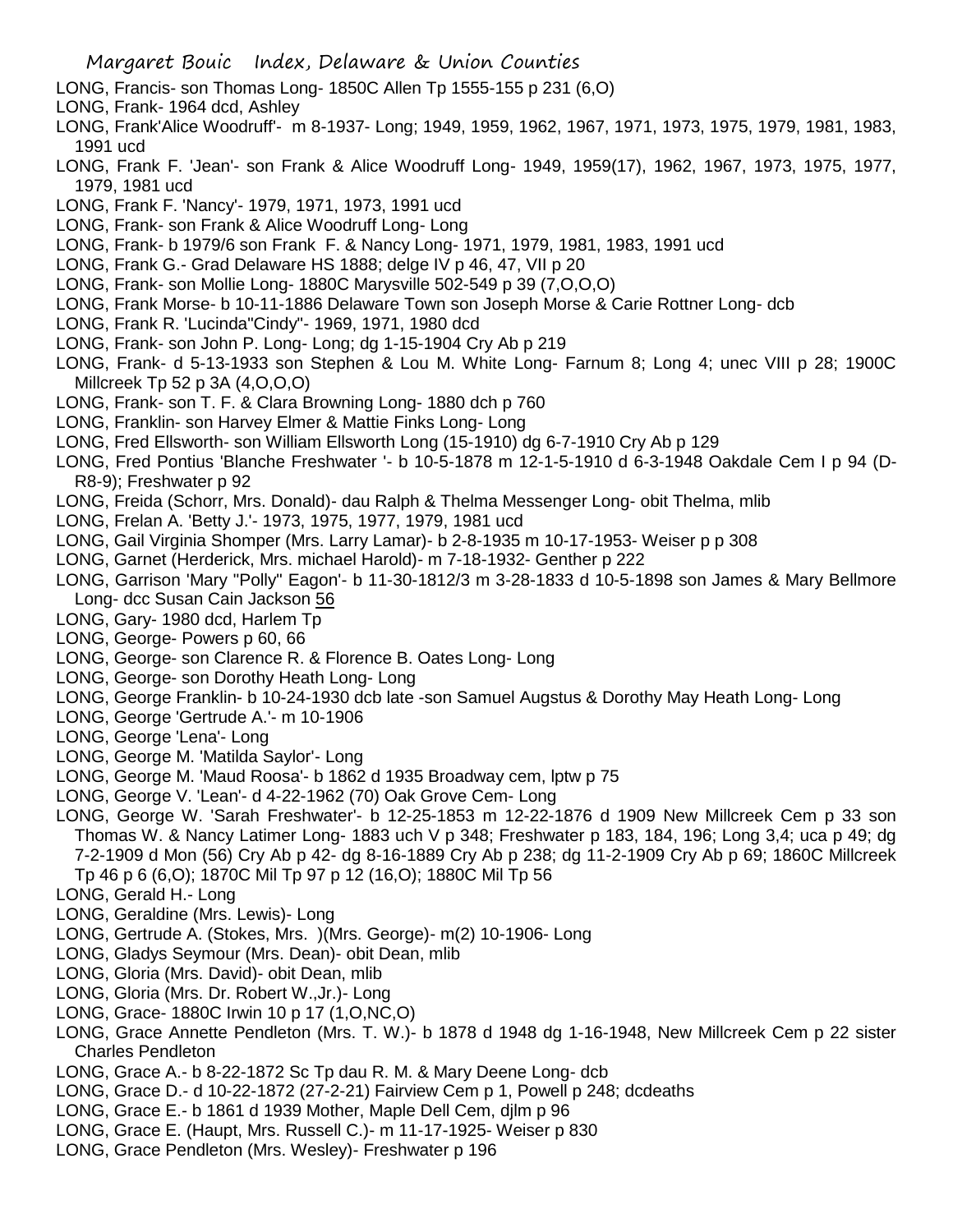- LONG, Grace (Stoller, Mrs. Charles)- m 3-19-1901 dau Marco W. & Lina Longbrake Long- Longbrake p 112, 113
- LONG, Hannah- 1870c Delaware Town 311 (36)
- LONG, Harley "Bud" 'Martha Jane'- b 3-23-1909 d 4-10-1982 (73) bur Wellston- son Harvey Elmer & Mattie Finks Long- Long
- LONG, Mrs. Harley- d 1-20-1951 obit, mlib
- LONG, Harold D. 'Judith F.'- 1980 dcd
- LONG, Harold- brother Ralph Long- Long
- LONG, Harold Ray 'Flossie Dolores Darst'- m 12-14-1927 d 10-15-1982 (74) Westfield Cem- Long
- LONG, Dr. Harold W. 'Marilyn Jo Huber'- Long
- LONG, Harriet Arnold (Mrs. James)- m 5-10-1838 dcm
- LONG, Harriet Carter (Mrs. Christian) m 12-24-1854 ucm 2216; unec VIII p 19; 1860C Claibourne Tp 771 (21,O)
- LONG, Harry- 1880C Delaware Town p 534A
- LONG, Harry- son Murray & Margaret I. Morris Long- Long; 1961 dcd
- LONG, Hatie M. (Mrs. )(Williams, Mrs. Joseph)- m 7-20-1881 ucm 6989
- LONG, Hazel (Glesenkamp, Mrs. William)- b 12-1894 d 199- dau Stephen & Lou M. White Long- Farnum 8,9; Pabst 1 p 29; Long 4,5; Hutchisson p 39; 1900C Millcreek Tp 52 p 3A (5,O,O,O)
- LONG, Hazel Virginia Slayton (Mrs. )- b 2-26-1910 d 9-29-1981, obit mlib
- LONG, H. E.- 1949 ucd, Warner Rd, Pl City, R 3
- LONG, Helen L. (Bowman, Mrs. Earl)- m 10-25-1941- Long; Bowman
- LONG, Helen R. Rogers (Mrs. Dr. James Clark)- b 1910 m 1933 dau Rev. Amos L. & Eva Taylor Ballinger Rogers- Genther p 52, 53
- LONG, Helen (Mrs. Thomas R.)- Long
- LONG, Henrietta- 1870C Scioto Tp 477 (14)
- LONG, Henrietta (Wagner, Mrs. )- dau John N. Long- dcw Bk 4 p 8 (2)
- LONG, Henry- 1883 uch V p 592
- LONG, Henry- 1850c Marlborough Tp 89 p 185 (19,O)
- LONG, Henry L.- son Catherine Long- 1850C Troy Tp 2561 p 136 (19,Pa) also Marlborough Tp 33 p 183
- LONG, Henry L. 'Elisabeth'- 1870C Claibourne Tp 36-35 p 6 (38,Pa)
- LONG, Henry Lloyd 'Anna Mary Brehm'- b 10-12-1922 m 6-28-1921- Weiser p 150
- LONG, Henry L. 'Sarah'- b 12-1831 1880C Claibourne Tp 30-32 p 3 (48,Pa,Pa,Pa); 1900C Richwood 169-177 p 78 (68,Pa,Pa,Pa)
- LONG, Henry 'Nellie B. Metzger'- Long
- LONG, Henry W. 'Kate Bratt/Brott'- m 10-29-1866 ucm 4076
- LONG, Herald K.- 1980 dcd
- LONG, Hester- Powell 436; Oak Grove Cem
- LONG, Hester (Kennedy, Mrs. O.M.)- b 3-12-1813 d 1-27-1839 Milford Cem, Un Al p 23
- LONG, Hester Mae Saulsbury (Santee, Mrs. )(Mrs. )(Greifenstein, Mrs. Dean)- b 1919 m(3) 1946 dau Perry Leroy & Oma McIntire Saulsbury- Phillips p 111
- LONG, Hettie (Jones, Mrs. )- dau Peter C. Long- dg 6-7-1910, Cry Ab p 129
- LONG, ---(Foulkes, Mrs. Thomas)- dau Peter C. Long- dg 6-7-1910, Cry Ab p 129
- LONG, Hilda Drusilla (Stewart, Mrs. Kenneth Leroy)- b 12-30-1914 m 10-19-1940 dau Clyde Clifton & Lottie Pearl Gebhart Long- Weiser p 729
- LONG, Homer W.- b 9-14-1886 son Marco W. & Lina Longbrake Long- Longbrake p 112, 114
- LONG, Homer- son William H. & Dana Strawser Long- oibt William H., mlib
- LONG, Howard- brother James W. Long- Long
- LONG, H. S.- uca p 65, 70
- LONG, Huber R.- 2-1883 son Chase & Lottie Long- 1900C Richwood 113-121 p 5B (17,O,O,O)
- LONG, Hugh W.- 1961 dcd
- LONG, Ida F.- b 1868 Price Cem, djlm p 40
- LONG, Ida Leah Wise (Mrs. Merrill F.)- b 11-20-1889 m 7-15-1920 dau George F. & Mary Alice Weiser- Weiser p 675
- LONG, Irene Catherine Guisewhite (Mrs. John Wesley)- b 4-7-1914 m 1-4-1934 dau Allen & Nora May Brungart Guisewhite- Weiser p 606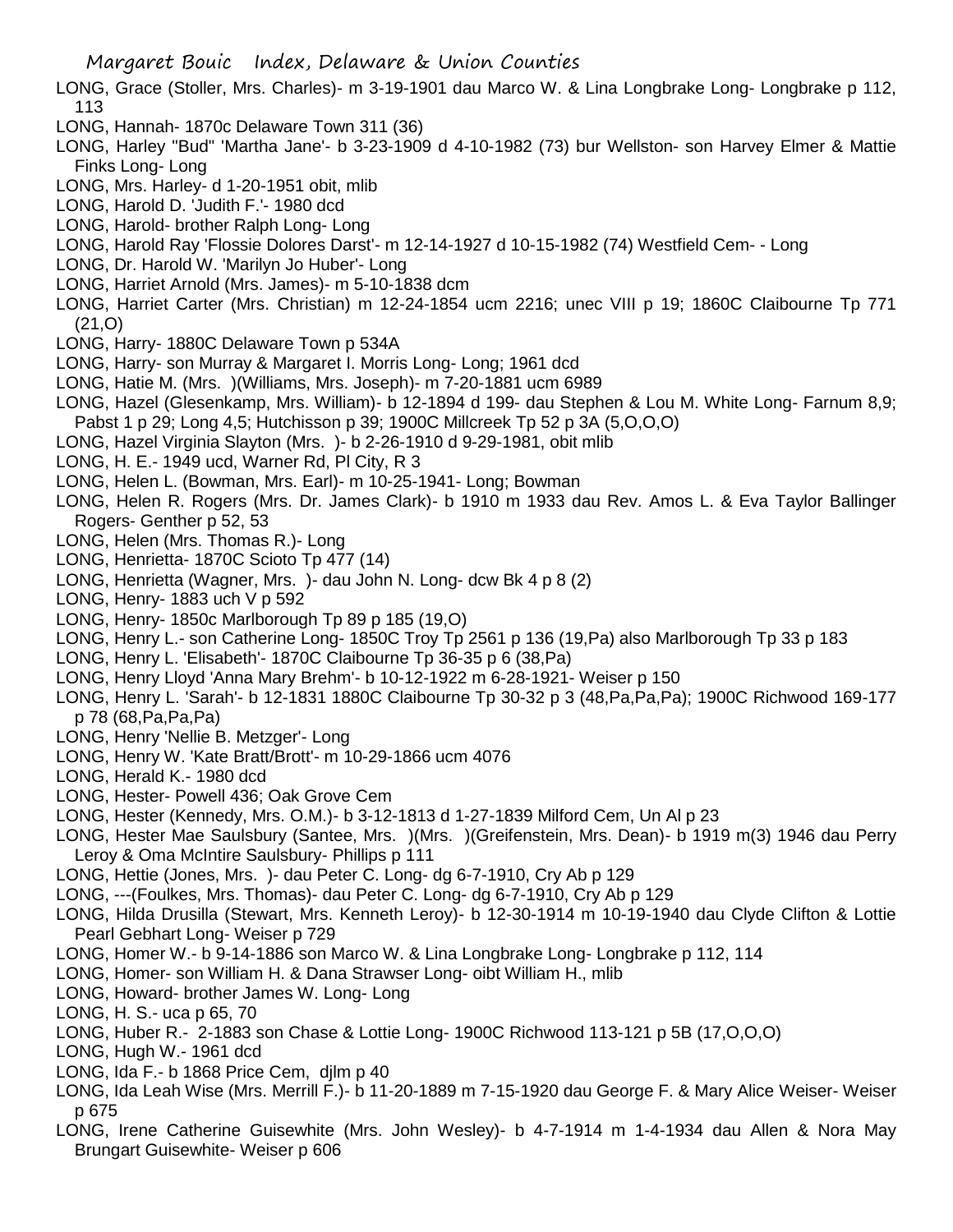- LONG, Irvin Eugene 'Shirley Witmer'- b 5-11-1933 son John Wilmer & Mildred May Herman Long- Weiser p 308
- LONG, Isaac Henry 'Viletta Ann Gibson'- b 3-2-1841 m 1-23-1867 d 7-29-1935- dcc Susan Cain Jackson 28
- LONG, J. A.- uca p 65, Marysville
- LONG, Jack E. 'Shirley A.'- 1991 ucd
- LONG, Jack 'Cindy'- b 1953 son Frank & Alice Woodruff Long- Long; 1959, 1962, 1967, 1973, 1991 ucd
- LONG, Jacob F.- son Benjamin & Mary Long- 1850C Genoa Tp 444 p 44 (5/12,O)
- LONG, Jacob 'Mary Ann Westbrook'- dumch p 296; hadc p 29 (1849 Harmony Tp)
- LONG, Jacob 'Rachel'-d 8-19-1897 (87-9-150 Claibourne Cem p 20; 1870C Claibourne Tp 42-41 p 6 (60,Pa); 1880C Claibourne Tp 37-40 (70,Pa,Pa,Pa)
- LONG, Jacon- son Conrad Long- dcw Bk 2 p 370
- LONG, James- 1983 ucd
- LONG, James- Powers p 214
- LONG, James B.- b 3-4-1875 Delaware Twon son James E. & Ellen McCall Long- dcb; d 4-24-1875 (8m), dcdeaths
- LONG, James Clark 'Helen R. Rogers'- b 1910 m 1933- Genther p 52, 53
- LONG, James Douglas- b 8-5-1947 son Roland Eugene & Marie Elizabeth Mockabee Long- Weiser p 729
- LONG, James E. 'Patricia F. Griffis'- Long
- LONG, James E.,Jr.- son James E. & Patricia F. Griffis Long- Long
- LONG, Dr. James H. 'Catherine'- d Sat dg 6-30-1951
- LONG, James 'Harriet Arnold'- m 5-10-1838 dcm
- LONG, James Henry- b 1966 son John Rogers & Kathryn Compton Long- Genther p 53
- LONG, James H.- son Thomas Long- 1850C Allen Tp 1555-1575 p 231 (9,O)
- LONG, James- son Dr. James H. & Catherine Long- dg 6-30-1951
- LONG, James 'Katherine'- 1961, 1964, 1969, 1971 dcd
- LONG, James 'Kathren E.'- 1980 dcd
- LONG, James Lamar- b 6-9-1951 son John Wilmer & Mildred May Herman Long- Weiser p 308
- LONG, James Leroy- son Peter C. Long- dg 6-7-1910 Cry Ab p 129
- LONG, James L.'Patricia M.'- 1991 ucd
- LONG, James 'Mary Bellmore'- dcc Susan Cain Jackson 112
- LONG, James O. 'Anna'- 1850C Marysville 441-486 p 33 (40,Ky,Va,Va)
- LONG, James S.- b 1848 d 1911 Peak Cem, Powell p 355
- LONG, James 'Sarah Eizabeth Freshwater' Freshwater p 117
- LONG, James Thomas- b 1939 son Dr. James Clark & Helen R. Rogers Long- Genther p 53
- LONG, James W. 'Mary Robinson'- d 5-15-1974 (51)- Long
- LONG, Jane (Berry, Mrs. )- dau Frank & Alice Woodruff Long- Long; 1959(11), 1962, 1971 ucd
- LONG, Jane (Conklin, Mrs. Jacob)- m 9-4-1835 Madison Co, unec VII p 23
- LONG, Jane- dau Eli & Elizabeth Long- 1860C Claibourne Tp 694-675p 92 (4,O); 1870C Taylor Tp p 3 (13,O)
- LONG, Jane- dau John & Ellen Long- 1860C Marysville 1454-1444 p 192 (7,Irel)
- LONG, Jane Kay- b 3-20-1941 dau Roland Eugene & Marie Elizabeth Mockabee Long- Weiser p 729
- LONG, Jane Scott (Mrs. William)- dau Robert & Hannah Scott- Pabst Pion I p 53, 54; 1820C Union Tp 102 (26- 45); 1830C Jerome Tp 46 p 281 (30-40)
- LONG, Janet Ann (Tenhula, Mrs. )- dau Dr. Max R. & Mary Lucretia McKittrick- McKitrick p 344
- LONG, Janet (Mrs. Tom)- 1983 ucd
- LONG, Janette Marie- b 7-30-1958 dau Larry Lamar & Gail Virginia Shomper Long- Weiser p 308

LONG, Jareb- Long

- LONG, Jay- son Henry & Nellie B. Metzger Long- Long
- LONG, Dr. Jay Richard 'Sandra Van Horn'- b 1949 son Dr. Max R. & Mary Lucretia McKittrick- McKitrick p 344 LONG, J. E.- 1883 uch IV p 522
- LONG, Jean Arlene Shutt (Mrs. Edward Leroy)- b 1-17-1933 m 7-2-1955- Weiser p 308
- LONG, Jean (Mrs. Frank F.)- 1973, 1975, 1977, 1979 ucd
- LONG, Jean (Mrs. John A.)- 1977, 1979 ucd
- LONG, Jean Rhoades (Mrs. Charles Mason)(Reisinger, Mrs. )- Long
- LONG, Jeannie C.- 1880C Delaware Town p 504A
- LONG, Jennie- b 1880 d 1889 New Millcreek Cem p 22- dau George & Sarah Freshwater Long- Freshwater p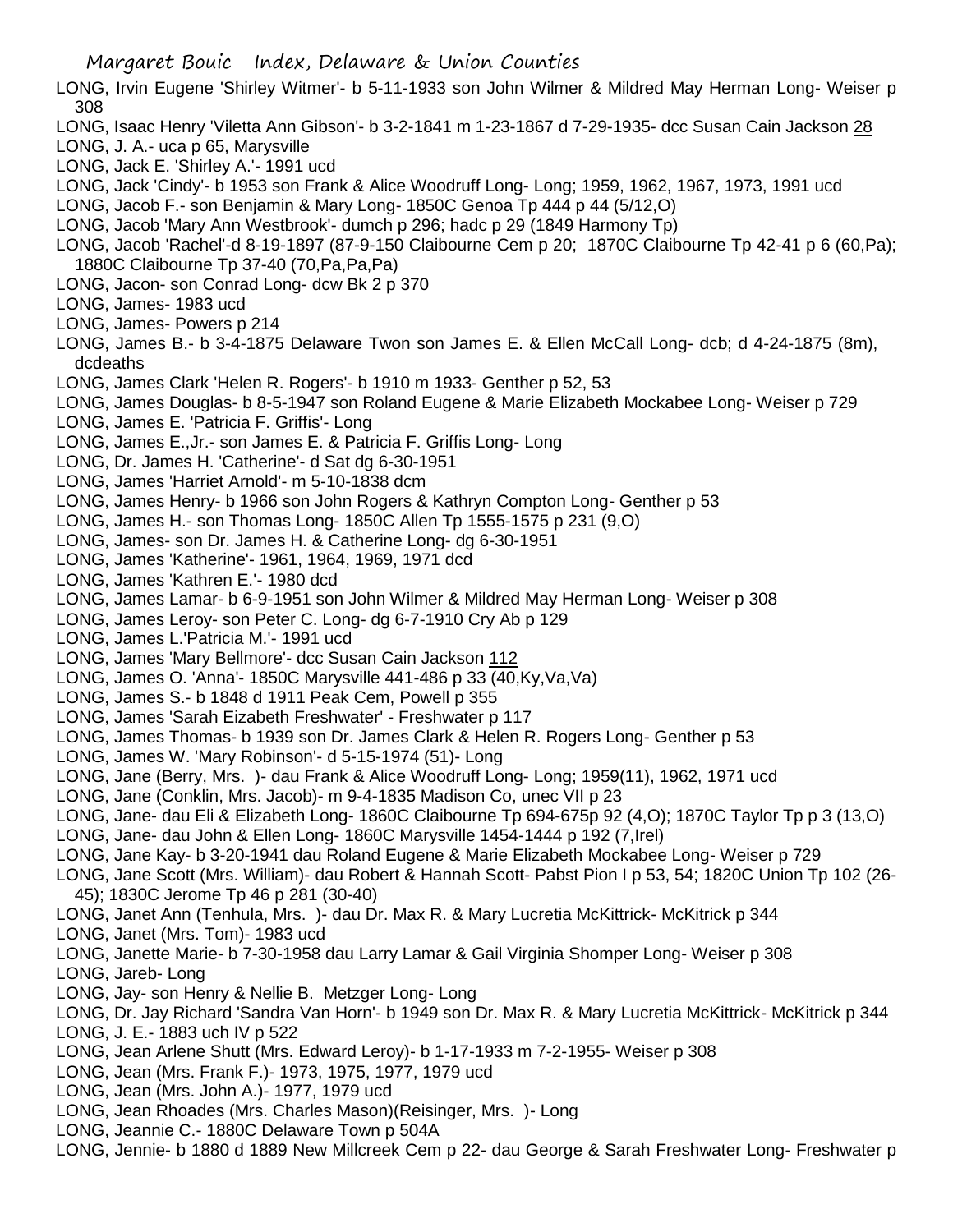- 196; Long see Virginia; dg 8-16-1889 Cry Ab p 238 LONG, Jerry- b 1954 son Frank & Alice Woodruff Long- Long; 1959. 1962, 1967, 1971 ucd LONG, Jerry Paul- b 6-1-1951 son Merrill Franklin,Jr. & Mary Catherine Lutz Long- Weiser p 675 LONG, Jesse- b 8-13-1943 ch Charles E. & Helen E. Koppenheffer Long- Weiser p 355 LONG, Jesse- son David & Elizabeth Long- 1850C Concord Tp 2214 p 130 (5/12,O) LONG, Jessie A. (Mrs. Carl A.)- 1961, 1964, 1969, 1971 dcd LONG, Jessie Steve 'Rita Ann Blankenship'- b 1-9-1946 m 10-6-1974 St. Paul p 122; 1973, 1991 ucd LONG, J. L. M.- 1880 dch p 258 LONG, Joan (Mrs. Chet)- d 9-5-1976 (57) bur Columbus- Long LONG, Joan (Vance, Mrs. Gary)- dau Clifford & Luella F. Clay Long- Long LONG, Joann- 1870c Kingston Tp 386 (17) LONG, Jodine Masters (Mrs. Earl H.)- Long; 1964, 1969, 1971 dcd LONG, J. M.- 1980 dcd LONG, John,Sr.- b Werford Co, Irel- d 1-4-1888 (70) Oakdale Cem 366 I p 160 (C-14) LONG, John- d 7-1823- Powers p 53, 114, 302 LONG, John- uca p 65 (Marysville), p 87 Claibourne Tp LONG, John- from Eng.- Nat 10-7-1878 to US 7-1870, delge IX p 58 LONG, John- unclaimed letter, unec III p 40 (1852), V p 22, XI p 29 LONG, John- d 10-20-1872 dcdeaths LONG, John- 1870C kingston Tp 385 (69\*) LONG, John- b 8-11-1876 Radnor-----dcb LONG, John- 1870C Taylor Tp 19 p 3 (70,Pa) lived with Eli Long LONG, John A. 'Jean'- 1977, 1979 ucd LONG, John A.- son T. F. Long- 1880 dch p 760 LONG, John- son C. C. Long- dg 4-21-1908 Cry Ab p 129 LONG, John E.- 1870C Taylor Tp 84-81 p 10 (28,O); uca p 104 LONG, John 'Elenor'- d 8-11-1862 (52) Claibourne Cem p 8 LONG, John 'Ellen'- 1860C Marysville 1454-1444 p 192 (35.Irel) LONG, John 'Ellen Riley'- m 9-19-1863 ucm 3472; 1870C Marysville-Paris Tp 224-225 p 25 (50,Irel); 1880C Marysville 466-5613 p 35 (60, Irel, Irel, Irel) LONG, John 'Ellener'- 1860C Claibourne Tp 771 (62, Pa) LONG, John Ernest'Doris J. Shutt'- b 12--26-1935 son Ernest R. & Mae Emma Shettel Long- Weiser p 453 LONG, John- b 1952 son Frank & Alice Woodruff Long- Long; 1959, 1962, 1967, 1971, 1973 ucd LONG, John H.- b 4-13- 1887 Del. Town son Clark C. & Emma H. McPherson Long- dcb LONG, John Herman 'Lyda'- d 8-17-1959 (72) Ashley Union Cem- Long LONG, John- son Jacob & Rachel Long- 1870C Claibourne Tp 42-41 (24,O) LONG, John- son James G. P. & Ann M. Long- 1870C Liberty Tp 49 p 45 (10,O) LONG, John- son John & Ellen Riley Long- 1870C Marysville-Paris Tp 224-225 p 25 (2,O); 1880C Marysville 466-513 p 36 (13,,O,Irel,Irel) LONG, John- son John Kenneth & Brenda Lee Patterson Long- 1981. 1983, 1991 ucd LONG, John- son John N. Long- dcw Bk 4 p 8(2) LONG, John- son John & Susan Long- 1850C Concord Tp 2216 p 130 (18,Pa) LONG, John 'Judith Reese'- Freshwater p 138 LONG, John 'Kathryn Compton'- b 1934 m 1961 son Dr. James Clark & Helen R. Rogers Long- Genther p 53 LONG, John K. 'Brenda'- 1991 ucd LONG, John Kenneth 'Brenda Lea Patterson'- m 8-17-1975 son Frank Long- Long; 1981, 1983 ucd LONG, John L. 'Margaret'- b 12-1860- 1900C Richwood 427-458 p 11B (34,O,O,O) m 10y LONG, John 'Madalene'- b 12-25-1815 d 12-17-1893 Father- Peak Cem, Powell 355
- LONG, John M. 'Marion Winkelblech'- Weiser p 589
- LONG, John N.- will, dcw Bk 4 p 8(2)
- LONG, John P.- 1908 dch 399; 1880C Delaware Town p 513A; d Tes dg 1-15-1904 Cry Ab p 219
- LONG, ---(Trego, Mrs. Dr.)- dau John P. long- dg 1-15-1904 Cry Ab p 219

- LONG, John P. 'Clarra E. McMillen'- m 9-10-1857 dcm
- LONG, John R. 'Elizabeth Quick'- Longbrake p 112, 113
- LONG, John- son Samuel & Ann Long- delge VII p 58; 1850C Scioto Tp 2387 p 144 (16,Pa); dg 4-13-1900 Cry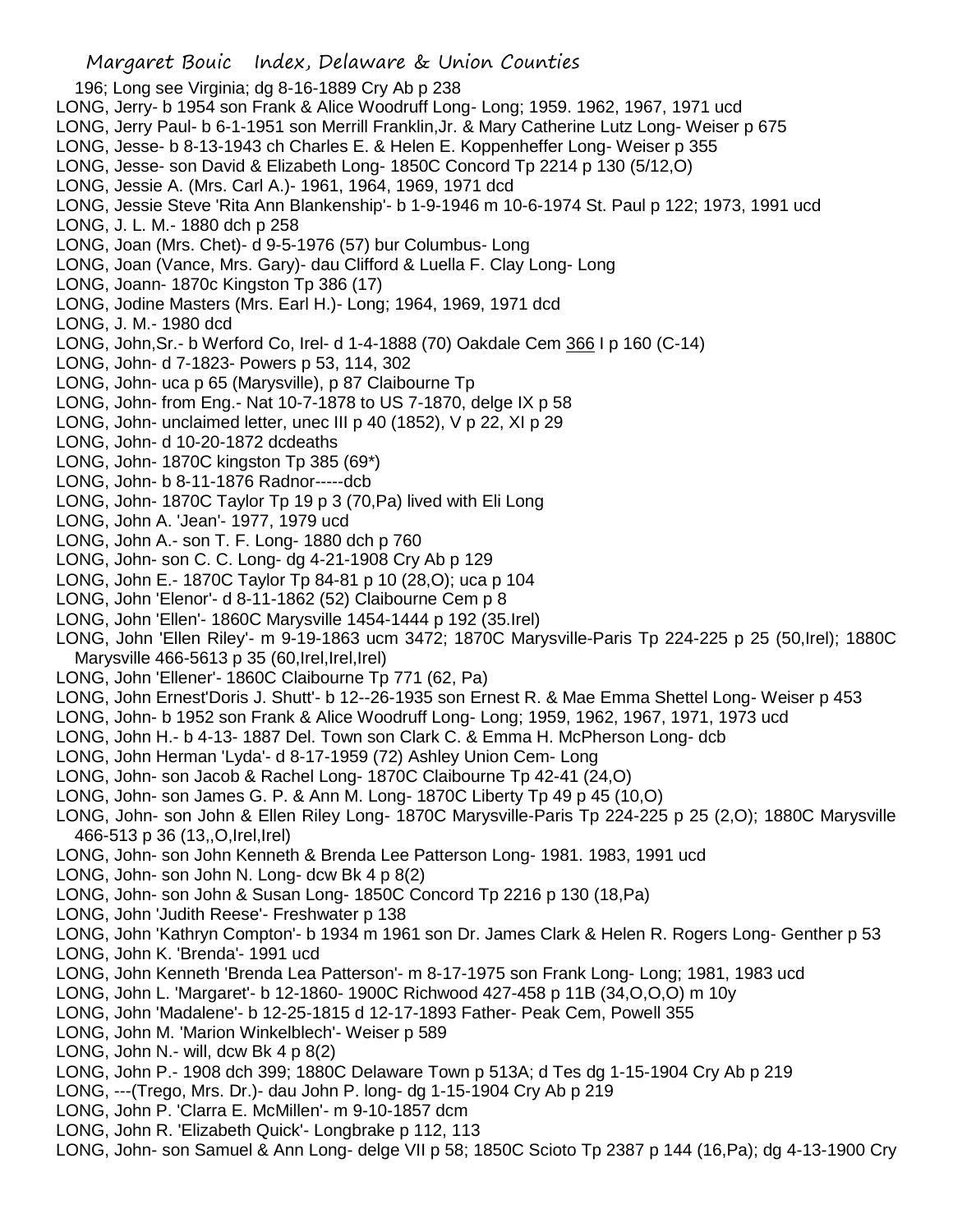Ab p 16

- LONG, John 'Susan'- 1850C Concord Tp 2216 p 130 (46,Va)
- LONG, John 'Susan Royer'- Weiser p 602
- LONG, John 'Thursdey Denton'- m 3-1-1818 Madison Co, unec IV p 30
- LONG, John Timothy- b 6-18-1956 son Larry Lamar & Gail Virginia Shomper Long- Weiser p 308
- LONG, John W.- son Clark C. Long- dg 2-24-1948
- LONG, John Wesley 'Irene Catherine guisewhite'- m 1-4-1934- Weiser p 606
- LONG, John Wilmer 'Mildred May Herman'- b 10-8-1902 m 1-1-1924- Weiser p 308
- LONG, John W.- d 10-16-1851 (7m19d) son Thomas & Asenath Long- McDonald Cem, Un Al p 80
- LONG, Jonas 'Eliza Conrad'- b 1882 m 1903 d 3-30-1962 Milford Cem, Un Al p 74; Long
- LONG, Jonathan K. B.- 1870c kingston Tp 386 (15)
- LONG, Joseph- 1880C Delaware Town p 581A
- LONG, Joseph- b 2-17-1855 d 3-8-1951 Claibourne Cem p 110, Stony Point Cem
- LONG, Joseph- Pallbearer for Edward Slough dg 12-17-1907, Cry Ab p 90; pallbearer for Mrs. Conrad Neidermaier- dg 11-27-1908 Cry Ab p 169; pallbearer for Mrs. Jacob haas- dg 2-20-1906 Cry Ab p 82
- LONG, Joseph- son Eli Long- 1870C Taylor Tp 19 p 3 (15,O)
- LONG, Joseph E.- b 2-17-1855 d 3-8-1951 Claibourne Cem p 110, Stony Point- son Eli & Elizabeth Long-1860C Claib. Tp 694-675 p 92 (6,O)
- LONG, Joseph H. 'Rachel Williams'- b 1822 m 1846- dcc Donald Keyser 12
- LONG, Joseph- son Peter C. Oong- dg 6-7-1910 Cy Ab p 129
- LONG, Joseph- b 4-25-1897 Del Town son W. T. & Sylvania Shaffer Long- dcb
- LONG, Josephine (Shorter, Mrs. Garland)- b 6-15-1914 m 12-24-1934 d 1-11-1995 (80) bur Westerville- dau Henry & Nellie B. Metzger Long- Long
- LONG, Joyce Eileen Fouts (Mrs.Rodney L.)- m 6-2-1972 dau A. J. Foust,Sr.- Long
- LONG, Mrs. J. P.- delge X p 37, cookbook
- LONG, Juanita L.- 1971 dcd
- LONG, Judith Ann- Granddau Claud Browning- dau Charles K. Pullins- Long
- LONG, Judith F. (Mrs. Harold D.)- 1980 dcd
- LONG, Judith Mary (Guerrero, Mrs. )- b 1944- dau Dr. Max R. & Mary Lucretia McKittrick- McKitrick p 344
- LONG, Judith Reese (Mrs. John)- b 5-7-1939 dau Ivan S. & Violet G. Reese- Freshwater p 138
- LONG, Julia May (Oller, Mrs. )(Mrs. Carl A.)- m(2) 4-29-1981- Long
- LONG, Julie Ann (Sabins, Mrs. Kevin Keith)- m 10-25-1986 dau Roger D. & Donna Jo Long- Long
- LONG, Julie Ann Schupp (Mrs. Brian W.)- m 7-18-1987 dau Roger & Noram Schupp- Long
- LONG, June A. (Mrs. Rev. Dwight L.)- 1980 dcd
- LONG, J. W.- hmp p 156
- LONG, Kara Jo dau Don & Sandee Long- Long- engaged to Hudson Jay McVay
- LONG, Kara- b 1963 dau Harold D. & Judith F. Long- 1980 dcd
- LONG, Kara- b 1970 dau Donald & Sandy Long- 1980 dcd
- LONG, Karen S. (Mrs. Ronald G.)- 1975, 1977, 1979, 1981, 1983, 1991 ucd
- LONG, Kate, Miss- delge X p 37; cookbook
- LONG, Kate- Grad Delaware HS 1885, delge VII p 6
- LONG, Kate Bratt/Brott (Mrs. Henry W.)- m 10-29-1866 ucm 4076
- LONG, Katherine Elizabeth Kinniard (Mrs William "Jim")- b 9-27-1915 d 7-17-1990 (74) Africa Cem- dau William Carl & Sadie Ball Kinniard- Long
- LONG, Katherine (Mrs. James)- 1961, 1964, 1969, 1971 dcd
- LONG, Katherine- dcw Bk 4 p 8(2), heir of John N. Long
- LONG, Kathren E. (Mrs. James)- 1980 dcd
- LONG, Kathryn Compton (Mrs. John Rogers)- m 1961- Genther p 53
- LONG, Katie- dau John & Ellen Riley Long- 1880C Marysville 466-513 p 36 (7,O,Irel,Irel)
- LONG, Kathy (Mrs. Ronald)- Long
- LONG, Keith E.- 1971, 1980 dcd
- LONG, Kelly- ch John Kenneth & Brenda Lee Patterson Long- 1983, 1991 ucd
- LONG, Kenneth- son Kenneth E. & Betty Long- Long; 1961(4), 1964, 1969, 1971 dcd
- LONG, Kenneth E. 'Betty L.'- 1961, 1964, 1969, 1971, 1980 dcd
- LONG, Kermit Elden 'Margorie Jane Pasco'- b 6-28-1911 m 6-12-1937 son Clyde Clifton & Lottie Pearl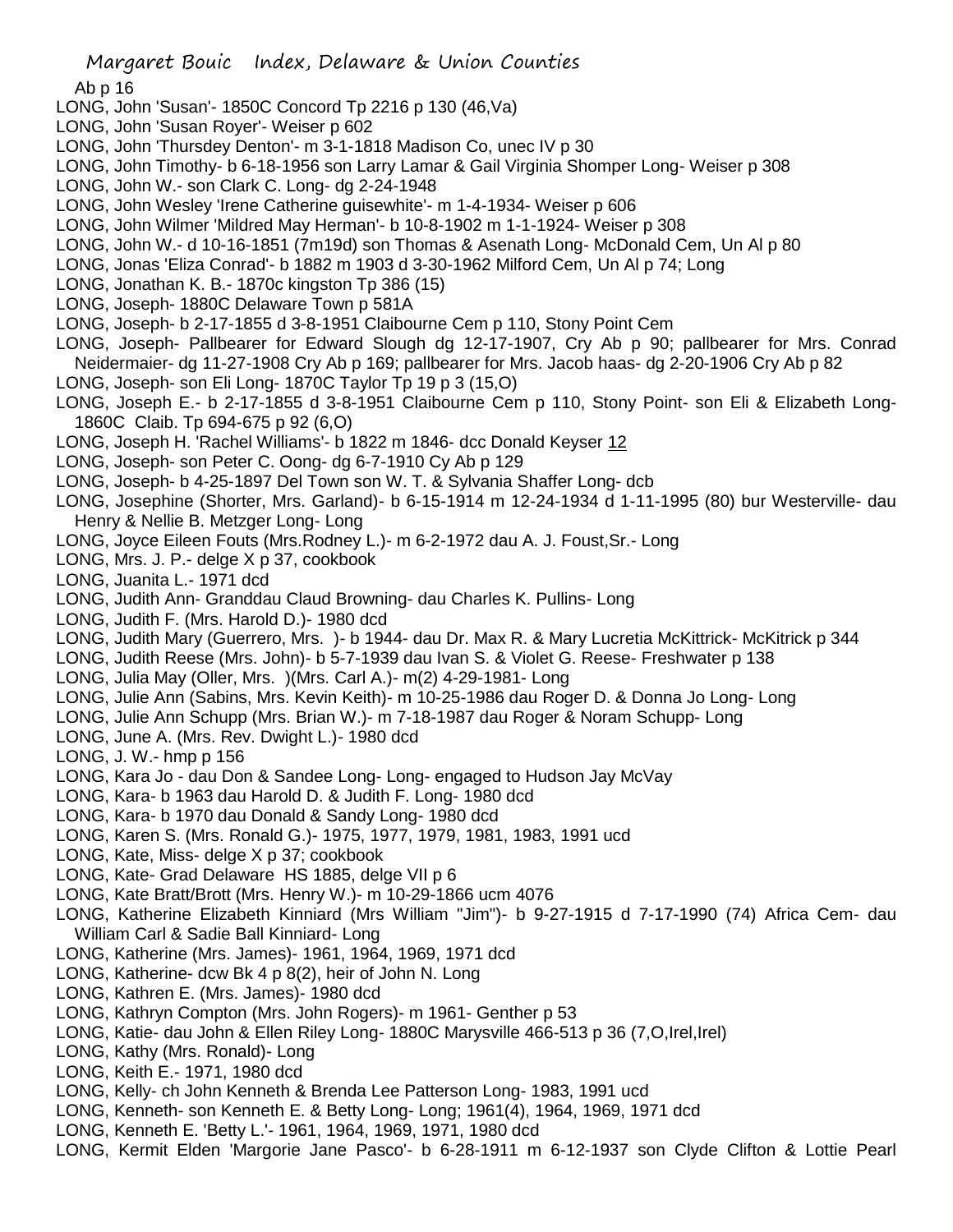- Gebhart Long- Weiser p 729
- LONG, Kevin Douglas- b 8-4-1954 son Carl,Jr. & Leotta Yearick Long- Weiser p 609
- LONG, Kevin- son John Kenneth & Brenda Lee Patterson Long- 1981 ucd
- LONG, Kevin D. 'Cynthia S. Gliem'- m 8-19-1978 son Willis Long- Long
- LONG, Kim David- son Vaughn & Margaret Smith Long- Long
- LONG, Kimberly Michele- dau Gerald H. Long- Long- engaged to Craig Stephen Cooper
- LONG, Korie Louise- b 1--16-1979 dau Donald L. Long- Long
- LONG, Kristina- dau Tom & Janet Long- 1983 ucd
- LONG, Kyle- b 1965 son Kenneth E. & Betty L. Long- 1980 dcd
- LONG, Kyle William- b 8-17-1988 son Brian & Julie Long- Long
- LONG, Lana (Mrs. Russell E.)- 1971, 1973, 1975 ucd
- LONG, Larry G.- son Hazel Virginia Slayton Long-obit Hazel, mlib
- LONG, Larry Lamar 'Gail Virginia Shompter'- b 7-17-1935 m 10-17-1953 son John Wilmer & Mildred May Herman Long- Weiser p 308
- LONG, Laura A. (Moxley/Moseley, Mrs. Tobias)- m 11-24-1869 ucm 4649, mt 12-1-1869
- LONG, Laura B. Bodley (Mrs. Daniel)- m 3-27-1870 ucm 4706- 1883 uch V p 348; Long 3,4; 1870C Millcreek Tp 598 (17,O)
- LONG, Laura (Grieble, Mrs.Henry)- 1985 uch p 7
- LONG, Laura Thomas (Mrs. Silas)- m 10-23-1865 ucm 3830 dau Timothy & Jane Triphenia Gates Thomas-Joel Smith 3,4
- LONG, Lee 'Margaret''Elizabeth'- son George & Sarah Freshwater Long- Freshwater 196; dg 7-2-1909. Cry Ab p 42
- LONG, Lela- dau Frank & Alice Long- 1949 ucdLONG, Lean Creviston- d 1-20-1951 obit, mlib
- LONG, Lena (Mrs. George)- d 3-3-1995 (96) Oak Grove Cem- Long; hadc p 10
- LONG, Lenora- dau Henry L. & Elisabeth Long- 1870C Claibourne Tp 36-35 p 6 (8,O)
- LONG, Lenora L. (McCombs, Mrs. Edward)- m 1-23-1879 ucm 6418
- LONG, Leo (Todd, Mrs. Herbert W.)- dau Thomas Long- Joel Smith 3
- LONG, Leonrd August- b 8-18-1902 Delaware Town son Jes & Mary Rattner Long- dcb
- LONG, Leotta Yearick (Mrs. Carl,Jr.)- b 11-11-1932 m 2-3-1951 dau Wilbur & VIctoria Ferrerolf Yearick-Weiser p 609
- LONG, Leroy- 1870C Delaware Town 311 (3)
- LONG, Leroy- son Sarah C. Freshwater Long- dg 8-5-1948
- LONG, Lewis- b 4-15-1882(?) d 1-28-1892 Ebenezer Cem, Powell p 326
- LONG, Lewis- son Conrad Long- dcw Bk 2 p 370
- LONG, Lewis 'Geraldine'- Long
- LONG, Lewis W.- Long
- LONG, Libbie E. (Cooper, Mrs. William H.,Jr.)- m 11-13-1876 ucm 5975
- LONG, Lide (Caulfield, Mrs. )- sister Jonas Long- Long
- LONG, Lilly (Organ, Mrs. )- sister Samuel A. Long- Long
- LONG, Lina Longbrake (Mrs. Marco W.)- m 3-6-1879 dau Joseph & Ann Strayer Longbrake- Longbrake p 112, 113
- LONG, Linda (Campbell, Mrs. )- dau Frank & Alice Woodruff Long- Long; 1949, 1959 (12), 1962 ucd
- LONG, Lizzie M. (Wilcox, Mrs. James W.)- m 3-19-1879 ucm 6544
- LONG, Lizzie (Wyeth, Mrs. Chester)- dau George & Maud Roosa Long- Long
- LONG, Lora Jane- dau Dr. Harold W. & Marilyn Jo Huber Long- Long
- LONG, Lora Phelps (Mrs. W. C.)- m 12-17-1865 ucm 3874
- LONG, Loretta (Carr, Mrs. Albert)- m 9-19-1872- Maugans Anc p 89; Bean 11118; 1880C Scioto Tp 195  $(24, 0, -0)$
- LONG, Loretta (Willis, Mrs. )- dau Charlie & Elizabeth Coleman Long- Long
- LONG, Lottie (Mrs. Chase)- b 1-1851; 1900C Richwood 113-121 p 5A (49,O,Eng,Eng) m 20y 4 ch
- LONG, Lottie Pearl Gebhart (Mrs. Clyde Clifton)- b 7-20-1889 m 10-14-1908 dau Lewis Michael & Kate Elizabeth Rabold Gebhart- Weiser p 729
- LONG, Lou- dau Daniel & Laura B. Bodley Long- Long 4; 1883 uch V p 348
- LONG, Louisa- g 9-24-1884 Troy Tp dau William & Eva Cackler Long- dcb
- LONG, Louise (Ziegler, Mrs. )- dau Murray & Margaret I. Morris Long- Long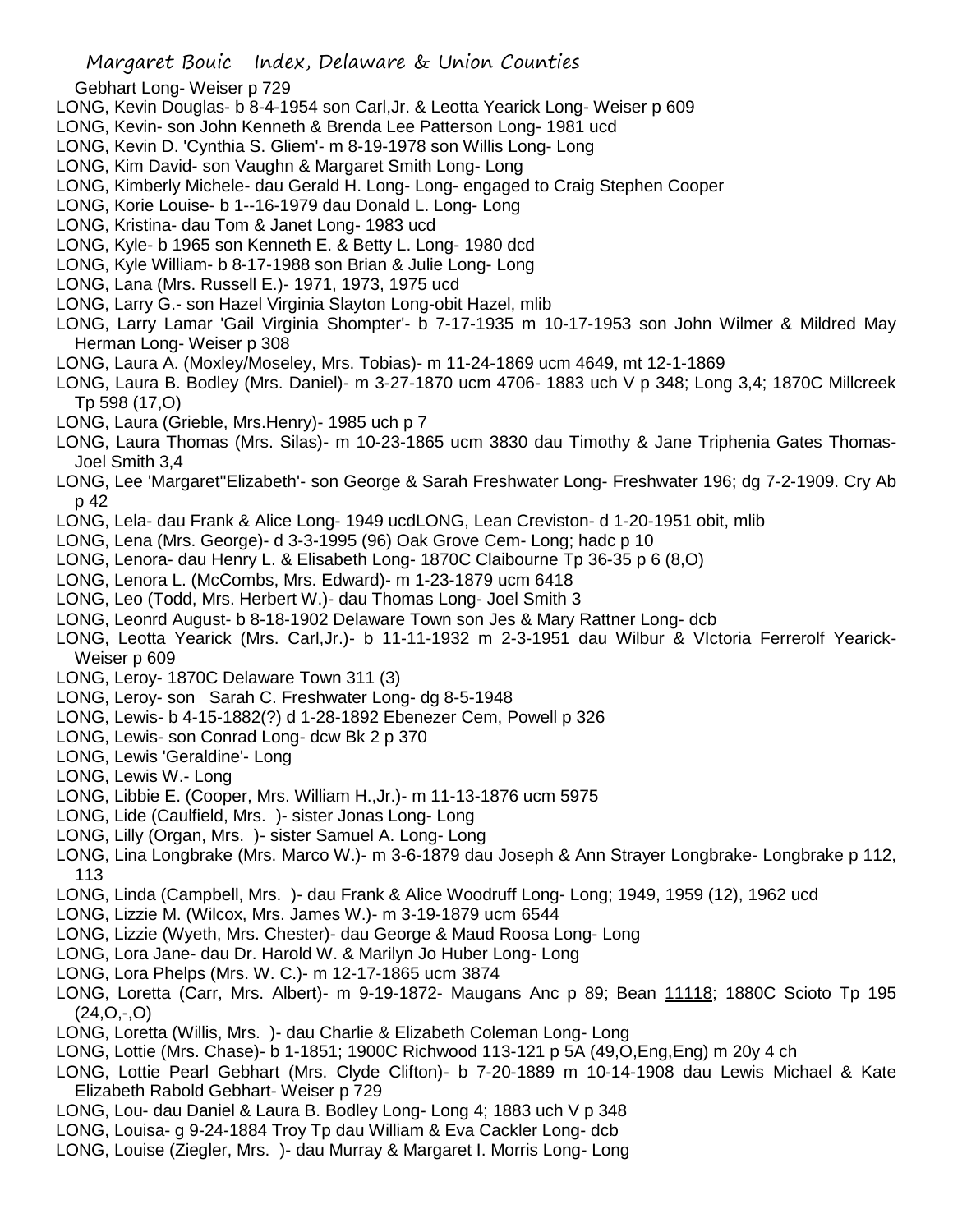- LONG, Luann Marie- b 5-9-1957 dau Edward Leroy & Jean Arlene Shutt Long- Weiser p 308
- LONG, LuAnn (Ragle, Mrs. William F.)- m 10-25-1986 dau Lewis & Gealdine Long- Long
- LONG, Lucille Dorothy Erhard (Mrs. )- dau Harry Miller & Nellie Rosa Kirby Long- Weiser p 579
- LONG, Lucinda "Cindy" (Mrs. Frank R.)- 1969, 1971, 1980 dcd
- LONG, Lucretia "Lou" N. White (Mrs. Stephen)- b 1860 d 1930 New Millcreek Cem p 26; dau Charles & Lucinda Wilkins White- Farnum 7,8; opc 208; Hutchisson p 39; 1900C Millcreek Tp 52 p 3A (39,O,O,NY) m 16y, 4 ch
- LONG, Lucy (Cooper, Mrs. )- dau Harvey Elmer & Mattie Finks Long- Long
- LONG, Lucy Kelsey (Beavers, Mrs. Carrol Masim)- m 7-21-1979 dau Dr. Thomas R. Long Long
- LONG, Luella F. Clay (Mrs. Clifford)- b 3-21-1916 d 6-3-1985 (69) bur S. Charleston- dau Paul & Idonna Wren Clay- Long
- LONG, Lula (Cline, Mrs. Cloise)- Schultz p 4
- LONG, Lula Eddy (Mrs. )- b 12-23-1903 d 5-2-1974 (70) Thompson Chapel Cem- dau George W. & Beatrice Davis Eddy- Long
- LONG, Lula Faith (Mrs. Otis)- Long
- LONG, Lulu G.- b Liberty Tp d 10-27-1898 (2-3-27) Troy Tp dau W. E. Long- dcdeaths
- LONG, Lyda May (Courtney, Mrs. Lawrence)- b 5-5-1910 d 9-30-1991 (81)bur Pleasant Hill Cem- dau Otis & Lula Faith Long- Long
- LONG, Lyda (Mrs. John Herman)- Long
- LONG, Lyddia- 1870C Troy Tp 526 (49)
- LONG, Lydia Ann- d 2-12-1851 (11y,3m) Fairview Cem p 1, Powell 248- dau Fowler & Sarah Long- 1850C Scioto Tp 2375 (1,O)
- LONG, Lydia J. (Mrs. Christopher C.)- 1870C Leesburg Tp 136-142 p 17 (19,O)
- LONG, Lydia- b 3-26-1891 twin dau Marco W. & Lina Longbrake Long- Longbrake p 112, 113
- LONG, Lydia (Phelps, Mrs. W. C.)- m 12-17-1854 ucm 3874
- LONG, Mabel N. (Emrick, Mrs. John Howard)- m 11-26-1919- Weiser p 404
- LONG, Mabel (Pettit, Mrs. )- sister Samuel A. Long- Long
- LONG, Maby?- son Samuel & Ann Long- 1850C Scioto Tp 2387 p 144 (21,Va)
- LONG, Mac- brother W. A. Long- dg 3-7-1902, Cry Ab p 129
- LONG, Mack R.- son Richard M. & Mary Long- 1870C Sc Tp 477 (2); 1880C Scioto Tp 193 (12,O,O,Pa)
- LONG, Madalene- d 12-9-1898 974-6-8) Peak Cem, Powell 355
- LONG, Mae Emma Shettel (Mrs. Ernest R.)O- b 9-2-1915 dau David William & Elsie Rathfon Longletz Shettel-Weiser p 453
- LONG, Mae (Hayes, Mrs. )- dau Samuel & Anna Elizabeth Long- dg 8-26-1956
- LONG, Maggie Jean- b 12-27-1993 twin dau Brian & Julie Schupp Long- Long
- LONG, Maggie- dau John & Ellen Long- 1860C Marysville 1454-1444 p 192 (1,O); 1870C Marysville-Paris Tp 224-225 p 25 (12,O)
- LONG, Maggie (Skidmore, Mrs. Newton T.)- m 10-20-1877 ucm 6146 dau Jacob & Rachel Long- 1870C Claibourne Tp 42-41 p 6 (19,O); 1900C Liberty Tp Un Co 105-109 p 5B (49,O,Pa,Pa) m 22y, 2 ch, l living
- LONG, Major M.- b 11-4-1891 Millcreek tp son George & Sarah Freshwater Long- dcb
- LONG, Malissa (Dennis, Mrs. )(Mrs. Eli)- m 9-26-1875 ucm 5745; 1880C York Tp 143 p 13 (38,O,O,Pa); mt 3 p 16
- LONG, Mamie (Bachelder, Mrs. )- sister Murray D. Long- Long
- LONG, Mamie M.- b 9-20-1884 Concord tp dau Daniel & Laura Dodley Long- dcb
- LONG, Manuel L.- 1870C Kingston Tp 386 (9)
- LONG, Marco W. 'Lina Longbrake'- b 9-21-1853 m 3-6-1879 son John R. & Elizabeth Quick Long- Longbrake p 112, 113, 114
- LONG, Margaret Baker (Mrs. Charles)- m 6-20-1852 dcm
- LONG, Margaret DeVault (Mrs. Rosemond)- 1883 uch V p 348; Long 1
- LONG, Margaret Elizabeth (Matson, Mrs. Stephen)- b 1943 m 1966 dau Dr. James Clark & Helen R. Rogers Long- Genther p 53
- LONG, Margaret- dau Dr. James H. & Catherine Long- dg 6-30-1951
- LONG, Margaret I Morris (Mrs. Murray)- d 5-30-1987 (76) Fairview Mem Pk- sister Lester Morris- Long; 1961, 1964, 1969, 1971, 1980 dcd
- LONG, Margaret (Mrs. John)- b 1-1866 1900C Richwood 427-458 p 16B (34,O,Va,) m 14y, 2 ch, l liv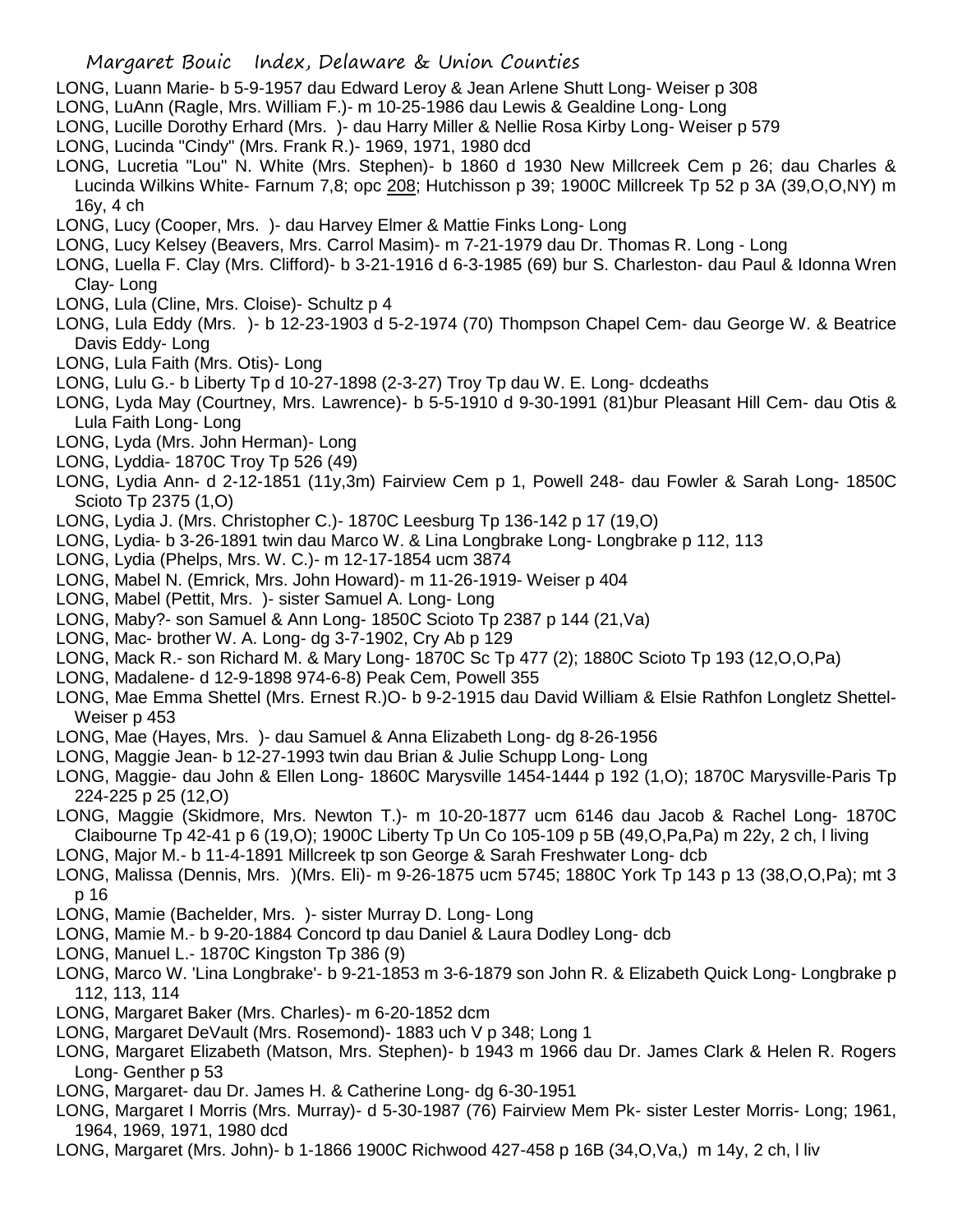- LONG, Margaret (Mrs. Lee)- Freshwater p 196
- LONG, Margaret Overshiner (Mrs. John)- 1880 dch p 760
- LONG, Margaret (Romine, Mrs. Jacob M.)- m 12-21-1866 ucm 4097
- LONG, Margaret Ruebush (Mrs. Adam)- b 1`2-28-1768 d 4-27-1839 dau John & Molly Keller Ruebush- Powers p 78, 85
- LONG, Margaret Shaw (Mrs. William)- m 4-10-1810 onwq I
- LONG, Margaret Smith (Mrs. Vaughn H.)- Long
- LONG, Margaret (Strawser, Mrs. )- dau William H. & Dana Strawson- obit Wm, mlib
- LONG, Margery May Baughman (Mrs. Forrest Edwin)- 1985 uch p 428
- LONG, Maria- dau Eli & Elizabeth Long- 1860C Claibourne Tp 694-675 p 92 (2,O); 1870C Taylor Tp 19 p 3 (12,O)
- LONG, Mariah (Cassadiay, Ms. John)(Ward, Mrs. Charles)- 1915 uch p 1000
- LONG, Marie- Oak Grove Cem, Powell p 436
- LONG, Marie Elizabeth Mockabee (Mrs. Roland Eugene)- b 11-20-1912 m 2-19-1936- Weiser p 729
- LONG, Marie (Mrs. Pearl)- 1961 dcd
- LONG, Marilee Kay- b 8-19-1958 dau Merrill Franklin,Jr. & Mary Catherine Lutz Long- Weiser p 675
- LONG, Marion Winkelblech (Homan, Mrs. Roy Jacob)(Mrs. John M.)- b 8-8-1906 m(1)
- 1-2-1928 dau Allen S. & Mary Auman Winkelblech- Weiser p 589
- LONG, Marilyn Jo Huber (Mrs. Dr. Harold W.)- Long
- LONG, Marjorie (Oleiar, Mrs. )- dau John Herman & Lyda Long- Long
- LONG, Marlene (Looker, Mrs. )- dau Edward & Anna Jones Long- Long
- LONG, Martha- 1880C Thompson Tp p 295A
- LONG, Martha- dau Eli Long- 1880C York Tp 143 p 14 (14,O,Pa,O)
- LONG, Martha Hodgkiss (Ms. )- dau Samuel Hodgkiss- uccp p 46, Rec B3 p 14, 15
- LONG, Martha- dau John & Ellen Riley Long- 1870C Marysville-Paris tp 224-225 p 26 (6,O)
- LONG, Martha (Wilson, Mrs. Robert Wendell)- dau Henry & Nellie B. Metzger Long- Long; Pounds
- LONG, Martin- son John & Ellen Riley Long 1880C Marysville 466-513 p 36 (15,O,Irel,Irel)
- LONG, Mary- 1870C Troy Tp 526 (14)
- LONG, Mary- 1850C Brown Tp 2828 p 157 (12,O)
- LONG, Mary- 1880C Milford 21 p 31 (26,O,NC,NC)
- LONG, Mary A.- b 4-19-1874 dau Daniel & Laura B. Bodley Long- Long 4
- LONG, Mary (Mrs. Andrew)- Long
- LONG, Mary Ann- delge III p 21, State Library
- LONG, Mary Ann- b 5-28-1980 dau Jessie Steve & Rita Ann Blankenship Long- 1983 ucd; St. Paul p 122
- LONG, Mary Ann Westbrook (Mrs. Jacob)- dau Solomon & Mathena Edmonds Long- dumch p 296
- LONG, Mary A. Williams (Mrs. Daniel)- m 11-1-1842 dcm
- LONG, Mary B.- b 7-13-1893 Del Town dau Joseph & Carie Long- dcb
- LONG, Mary (Battenfield, Mrs. John)- dumch p 474
- LONG, Mary Bellmore (Mrs. James)- dcc Susan Cain Jackson 113
- LONG, Mary (Mrs. Benjamin)- 1850C Genoa Tp 444 p 44 (31,O)
- LONG, Mary Bernice Smith (Mrs. Cecil)- b 9-13-1896 d 1-26-1990 (93) dau Denton & Myrtle Bidwell Smith-Long; obit mlib
- LONG, Mary Beth (Bowers, Mrs. )- dau Milton R. & Mary Jeanice Harper Long- Long
- LONG, Mary Breyfogle (Mrs. Willard)- b 3-26-1875 dau Harmon & Sarah Ellen Havens Breyfogle- Ruward chart
- LONG, Mary C.- b 11-15-1955 dau John Ernest & Doris J. Shutt Long- Weiser p 453
- LONG, Mary Catherine- dau Catherine- 1850C Troy Tp 2561 p 136 (3,O) also Marlborough Tp 33 p 183 (1,O)
- LONG, Mary Catherine Lutz (Mrs. Merrill Franklin,Jr.)- b 6-29-1930 m 6-4-1949- Weiser p 675
- LONG, Mary- dau Christian & Mary Carter Long- 1860C Claibourne Tp 771 (5,O)
- LONG, Mary Dunn (Mrs. Richard M.)- m 1-1-1852 dcm
- LONG, Mary E.- 1870C Delaware Town 311 (11)
- LONG, Mary "Polly" Eagon (Mrs. Garrison)- b 1809 m 3-28-1833 d 9-24-1889 dau James & Margaret Star Eagon- dcc Susan Cain Jackson 57
- LONG, Mary E. Bovey (Mrs. Samuel)- m 11-22-1865 ucm 3829; 1870C Scio Tp 14 (25,O)
- LONG, Mary E. (Downing, Mrs. James)- m 10-24-1867, dg 4-5-1904, Cry Ab p 238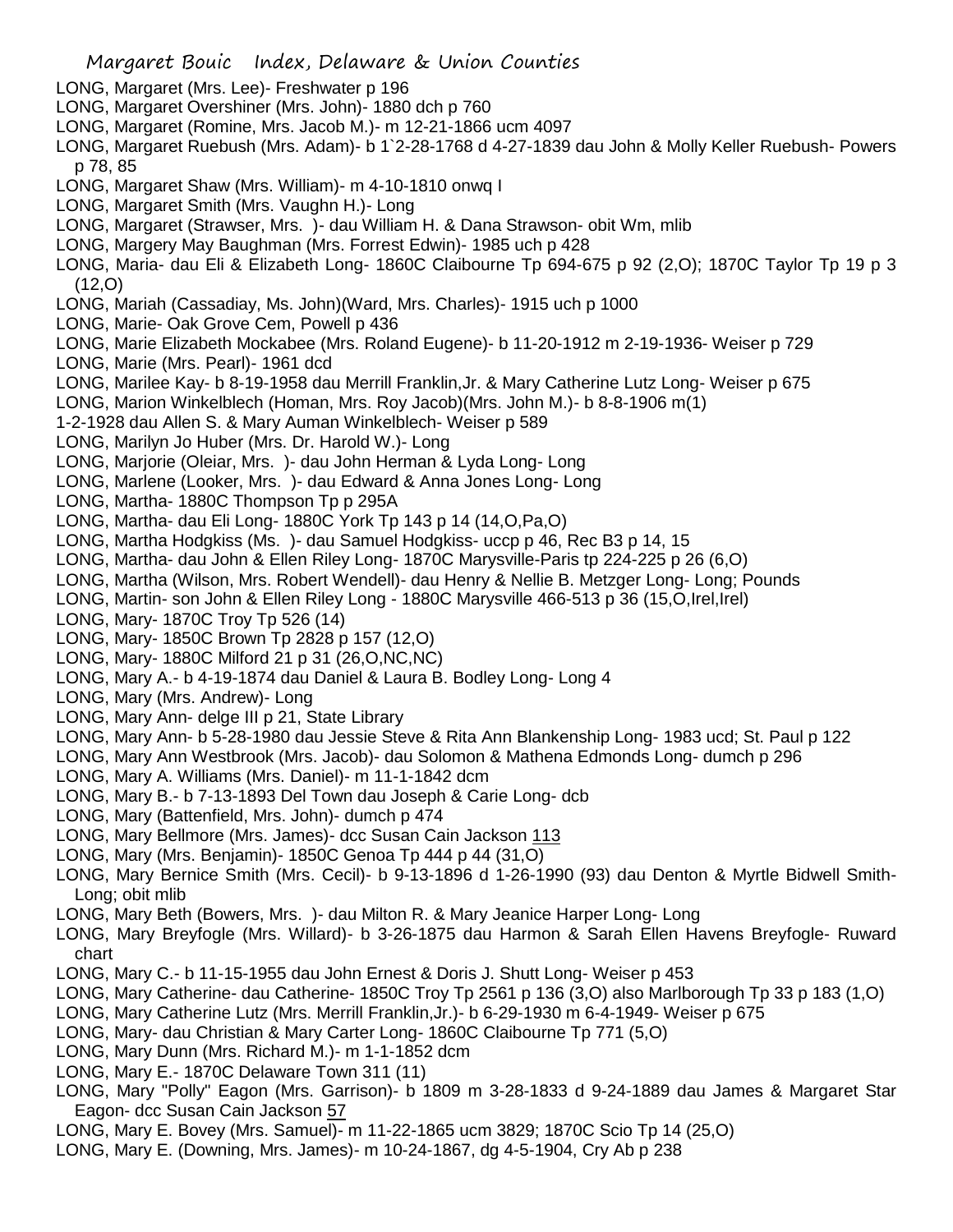- LONG, Mary Elizabeth (Brungart, Mrs. Jasper Royer)- b 6-28-1850 m 10-3-1876- Weiser p 612
- LONG, Mary E. (Mrs. Richard M.)- d 8-23-1883 (52-8-8)- Fairview Cem p 1 Powell 248; 1880C Scioto Tp 193 (49,O,O,Pa)
- LONG, Mary E. (Ross, Mrs. Joseph M.)- d age 39; dumch p 206
- LONG, Mary Eva- b 6-15-1899 Troy Tp dau W. E. & Elizabeth Klinger Long- dcb; dg 6-7-1910, Cry Ab p 129
- LONG, Mary (Evans, Mrs. Elijah)- m 12-12-1844 dcm- dau Conrad Long- dcw Bk 32 p 370
- LONG, Mary Felkner (Mrs. Alexadner)- dau Philip & Hannah Felkner- Hutchisson p 27
- LONG, Mary F. (Mrs. Samuel)- 1870C Dover Tp 31 p 4 (38,Va)
- LONG, Mary (Ilfreck, Mrs. )- dau John N. Long- dcw Bk 4 p 8(2)
- LONG, Mary J. (Mrs. Daniel P.)- 1870C Liberty Tp 47 p 6 (57,o)
- LONG, Mary J. (McDonald, Mrs. Alexander)- m 12-3-1874 ucm 5592, mt 3 p 6
- LONG, Mary- dau John & Ellen Riley Long- 1880C Marysville 466-513 p 36 (10,O,Irel,Irel)
- LONG, Mary- dau John & Susan Long- 1850C Concord Tp 2216 p 130 (20,Pa)
- LONG, Mary Jane- dau William & Nancy Long- 1870C Jackson Tp 167-160 p 23 (13,O)
- LONG, Mary Jeanice Harper (Mrs. Milton R.)- b 8-11-1921 d 9-7-1995 (74) Glendale Cem- dau Charles & Chlora Hedges Harper- Long
- LONG, Mary (Klinger, Mrs. Ammon)- m 1912- Weiser p 375
- LONG, Mary Lucretia McKittrick (Mrs. Dr. Max R.)- b 1913 m 5-31-1940 dau Dr. Henry Clary & Anna McGary McKittrick- McKitrick p 344
- LONG, Mary Lu Cena (Derks, Mrs. Lawrence L.)- b 6-17-1926 m 4-28-1944- dau Reuben Ray & Vera Claudine Simmons Long- Weiser p 434
- LONG, Mary M.- dau Christopher C. & Lydia J. Long- 1870C Leesburg Tp 136-142 (3,O)
- LONG, Mary M. Johnson (Mrs. Benjamin L.)- b 8-22-1834 m 4-10-1851 d 12-12-1898 ped Fay I. Boyd Ludwig #489 19, unec IX p 82
- LONG, Mary (Phelps, Mrs. )(Mrs. Samuel A.)- Long
- LONG, Mary (Mrs. Richard M.)- 1870C Scioto Tp 42 (38,O)
- LONG, --- son Richard M. & Mary Long- 1870C Scioto Tp 42 p 477 (1/12,O)
- LONG, Mary Robinson (Mrs. James W.)- Long
- LONG, Mary (Rohr, Mrs. Samuel A.) Long- Long
- LONG, Mary- sister Samuel Davenport- dcw Bk 2 p 46
- LONG, Mary (Mrs. Samuel)- 1870C Scioto Tp 14 (25,O)
- LONG, ---son Samuel & Mary Long- 1870C Scioto Tp 14 p 475 (3/12,O)
- LONG, Mas- d 3-6-1958- uninf p 30
- LONG, Mason Wayne- b 12-27-1993 twin son Brian & Julie Schupp Long- Long
- LONG, Mathew- 1870C Marysville-Paris Tp 107 p 12 (56,Irel)
- LONG, Matilda- dau Catherine Long- 1850C Troy Tp 2561 p 136 (12,Pa), also Marlborough Tp 33 p 183
- LONG, Matilda- dau James O. & Anna Long- 1880C Marysville 441-486 p 33 (12,O,Ky,Pa)
- LONG, Matilda McIntire (Mrs. Nathan S.)- m 11-27-1872 ucm 5181
- LONG, Matilda Saylor (Mrs. George M.)- Long
- LONG, Matt- b 1964 son Harold D. & Judith F. Long- 1980 dcd
- LONG, Matthew 'Beverly'- div. 11-1973- Long; 1969 dcd
- LONG, Matthew- b 1978 son Jack E. & Shirley A. Long- 1991 ucd
- LONG, Matthew- son Russell & Edna Frances Stover Long- Long
- LONG, Matthew Bryant- b 10-22-1986 son Thomas & Peggy Bryant Long- Long
- LONG, Mattie Finks (Mrs. Harvey Elmer)- Long
- LONG, Mattie- dau T. F. & Clara Browning Long- 1880 dch p 760
- LONG, Maud Roosa (Mrs.George)- b 1870 d 1937 Broadway Cem, lptw p 75- dau Andrew I. & Elizabeth Swan Roosa- unec III p 34
- LONG, Dr. Max R. 'Mary Lucretia McKittrick'- McKitrick p 344
- LONG, May B.- d 1-2-1894 (0-5-23) Del. dau Joseph Long- dcdeaths
- LONG, May (Benson, Mrs. )- dau John P. Long- dg 1-15-1904, Cry Ab p 219
- LONG, Melissa (Dennis, Mrs. )(Mrs. Eli)- m(2) 9-26-1875- 1870C Taylor Tp 19 p 3 (29,O)
- LONG, Melissa E.- dau Jacob & Rachel Long- 1870C Claibourne Tp 42-41 (13,O)
- LONG, Melissa J. (Boyd, Mrs. Levi)- b 4-27-1852 m 8-19-1868 d 2-2-1890 dau Benjamin L. & Mary M. Johnson Long- ped Fay I. Boyd Ludwig #489 9, unec XV p 82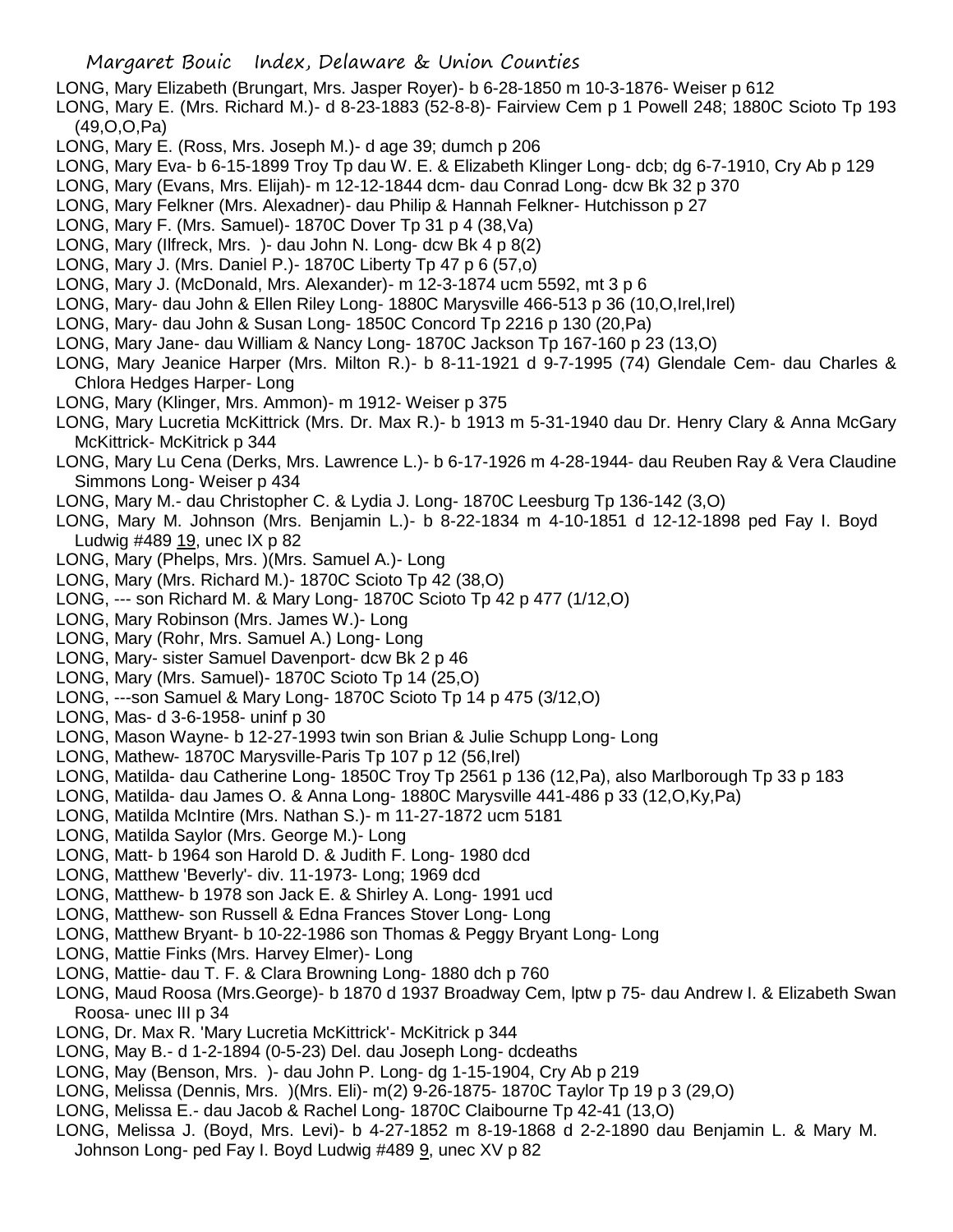- LONG, Melisa (Coers, Mrs. R.)- m 12-30-1967- dau Eli Long- Long
- LONG, Merrill Franklin 'Ida Leah Wise'- b 4-21-1890 m 7-15-1920- Weiser p 675
- LONG, Merrill Franklin,Jr. 'Mary Catharine Lutz'- b 5-6-1926 m 6-4-1949 son Merrill F. & Ida Leah Wise Long-Weiser p 675
- LONG, Michael Elden- b 2-28-1940 son Kermit Elden & Margorie Jane Pasco Long- Weiser p 729
- LONG, Michael- son James & Virginia A. Sheets Long- Long
- LONG, Michael Steven- b 4-4-1976 son Jessie Steve & Rita Ann Blankenship Long- 1983, 1991 ucd; St. Paul p 122
- LONG, Mildred (Biggerstaff, Mrs. )- sister James W. Long- Long
- LONG, Mildred Blackburn (Mrs. William)(Dailey, Mrs. ) Long
- LONG, Mildred- dau Cam R. & Ada Porter Long- Genther p 117
- LONG, Mildred Louise (Bunnell, Mrs. George Larone)- b 2-21-1910 m 6-16-1934 dau Clyde Clifton & Lottie Pearl Gebhart Long- Weiser p 729
- LONG, Mildred White (Mrs. Dale)- m 11-26-1944- Long
- LONG, Mildred (Wilkerson, Mrs. )- dau Clarence R. & Florence B. Oates Long- Long
- LONG, Milton- brother James W. Long- Long
- LONG, Milton R.- 1870C Kingston Tp 386 (11)
- LONG, Milton R. 'Mary Jeanice Harper'- d 3-18-1992- Long
- LONG, Minnie Gertrude Malick (Hamor, Mrs. Walter)(Mrs. William)- b 7-6-1889 m(1) 3-14-1913, div- dau Anthony John & Christiana Hepber Malick- Weiser p 380
- LONG, Minnie May Smith (Mrs. David L.)- b 7-5-1870 m 1-15-1891 d 2-8-1934 dau James W. & Mary Elizabeth Weiser Smith- Weiser p 96
- LONG, Minnie M. K.- Oak Grove Cem, Powell p 436
- LONG, Minta (Hager, Mrs. Howard Asbury)- Genther p 209
- LONG, Molly- 1880C Marysville 502-549 p 39 (31,O,O,O)
- LONG, Monna Mac- b 9-21-1884 Concord Tp dau Daniel & Laura Bodley Long- dcb
- LONG, Murray D.'Margaret I. Morris'- Long; 1961, 1964, 1969, 1971, 1980 dcd
- LONG, Nancy B.- b 7-19-1871 ucbirths- dau Daniel & Laura B. Bodley Long- Long 4; 1883 uch V p 348
- LONG, Nancy D. (Mrs. Thomas R.)- 1980 dcd
- LONG, Nancy Francis (Mrs. Rosamon)- m 2-29-1836 Madison Co, unec VII p 24
- LONG, Nancy (Mrs. Frank F.)- 1979, 1981, 1983, 1991 ucd
- LONG, Nancy- b 1972 dau Frank F. & Nancy Jean Long- 1973, 1975, 1977, 1979, 1981, 1983, 1991 ucd
- LONG, Nancy (Hubbert, Mrs. )- dau Milton R. & Mary Jeanice Harper Long- Long
- LONG, Nancy Kelly (Mrs. Daniel)- m 4-22-1813 d 12-22-1869 (81) Old milcreek Cem p 2, Powell p 79; Long 1,2; 1883 uch V p 335, 338, 348; 1840C Millcreek Tp (40-50); 1850C Mil Tp (61)l 1860C Mil Tp 37 (72,Ind)
- LONG, Nancy Latimer (Mrs. Thomas Wesley)- b 1-28-1820 m 12-31-1846 ucm 1186 d 11-1-1909 (88-5-3) Old Millcreek Cem, Powell p 79- dau Stephen Latimer- 1883 uch V p 348; unec VI p 69, VIII p 58- mt 11-24- 1869; dg 11-2-1909, Cry Ab p 69; 1860C Millcreek Tp 46 (38,O); 1870C Mil Tp 97 p 12 (48,O); 1880C Mil Tp 122-127 p 14 (57,O,Con,Pa); 1900C Millcreek Tp 52 p 3A (78,O,Ct,Pa) wid, 3 ch
- LONG, Nancy (Maschmann, Mrs. )- dau Donald Henry & Vera Long- Long
- LONG, Nancy (Mrs. William)- b 6-23-1823 d 1-22-1897 Price Cem, djlm p 40; 1870C Jackson Tp 167-158 p 23 (45,O); 1880C Jackson Tp 3 p 230A (56,O,Pa,Pa)
- LONG, Nathan- 1870C Marysville 42 p 5 (24,Pa)
- LONG, Nathan A.- son William & Nancy Long- 1870C Jackson Tp 167-160 p 23 (11,O); 1880C Jackson Tp 3 p 230A (21,O,Pa,O)
- LONG, Nathan S. 'Matilda McIntire'- m 11-27-1872 ucm 5181; uca p 20
- LONG, Ned- son Dr. James H. & Catherine Long- dg 6-30-1951
- LONG, Nellie B. Metzger (Mrs. Henry)- Long
- LONG, Nellie (Mrs. Casby)- 1949 ucd
- LONG, Nellie L. (Scott, Mrs. George P.)- b 6-21-1902 d 10-27-1991 (89) bur W. Liberty- dau Newton & Rebecca Skeens Long- Long
- LONG, Nettie- b 1869 d 12-30-1925 (56) Oakdale Cem 3775 (G154) II p 50 (G-R9-10)
- LONG, Nettie (Mrs. Walter R.)- Long
- LONG, Newton 'Rebecca Skeens'- Long
- LONG, Nola (Casey, Mrs. )- sister Jonas Long- Long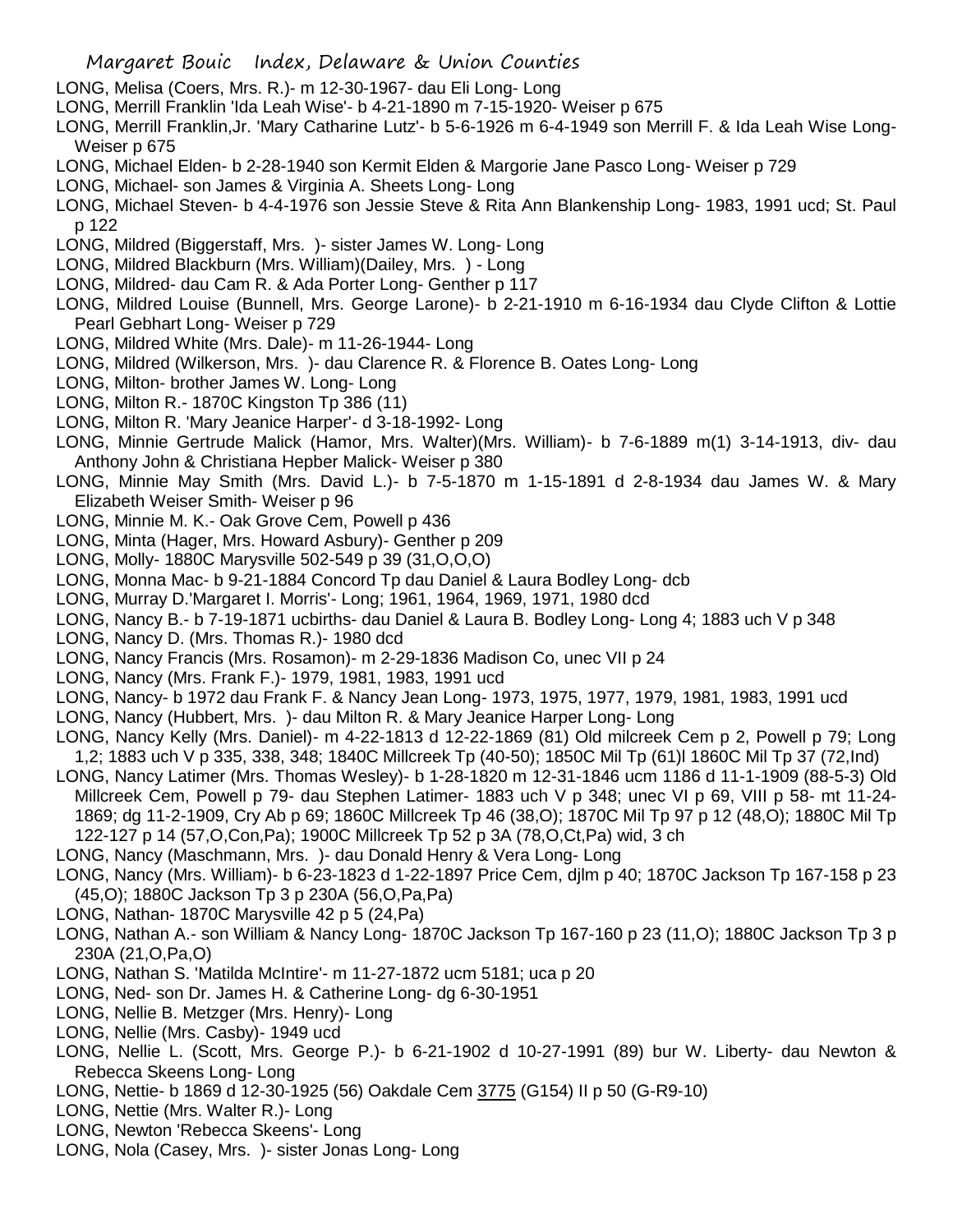- LONG, Olga Marie (Doudna, Mrs. Walter McFarland)- b 7-16-1896 m 7-22-1916 d 7-7-1981 dau Ransom Favre & Emma Alice Denius Long- dcc Susan Cain Jackson 7
- LONG, Ollie (Phillips, Mrs. Francis P.)- dumch p 231; Potter p 3 (633) dau Jacob & Mary Long
- LONG, Oma- Oak Grove Cem, Powell p 436
- LONG, Ora (Herron, Mrs. )- dau Jonas & Eliza Conrad Long- Long
- LONG, Orrie (Shur, Mrs. )- dau John P. Long- dg 1-15-1904, Cry Ab p 219
- LONG, Orrin G.- son Jacob & Rachel Long- 1870C Claibourne Tp 42-41 p 6 (7,O); 1880C Claib. 37-40 (18,O,Pa,Pa)
- LONG, Otis 'Lula Faith'- Long
- LONG, Pamelia L. Gill (Mrs. Richard Samuel)- b 10-10-1942- Weiser p 453
- LONG, Patricia F. Griffis (Mrs. James E.)- Long
- LONG, Patricia M. (Mrs. James L.)- 1991 ucd
- LONG, Patrick 'Ann Cooney'- m 11-13-1864 dcm
- LONG, Patrick- son Andrew & Mary Long- Long
- LONG, Patty (Mrs. Theodore E.)- 1977, 1991 ucd
- LONG, Patty (VanHoose, Mrs. )- dau Frank & Alice Woodruff Long- Long; 1949, 1959(19), 1962 ucd
- LONG, Paul B.- b 8-1896 son John L. & Margaret Long- 1900C Richwood 427-458 p 16B (3,O,O,O)
- LONG, Paul Edward- b 9-8-1896 Del town son Joseph & Carrie Ruttner Long- dcb
- LONG, Pearl E. 'Marie'- 1961, 1964, 1969, 1971 dcd
- LONG, Peggy Bryant (Mrs. Thomas)- Long
- LONG, Peggy (Wilcox, Mrs. Richard)- m 8-17-1959- dau Frank & ALice Woodruff Long- Long; 1949, 1959(20) ucd
- LONG, Peter C.- dg 6-7-1910 Cry Ab p 129; 1870C Del Town 311 (43\*);1880C Delaware Town p 522A
- LONG, Phester- brother Jonas Long- Long
- LONG, Phillip- son Rev. Alva O. & Ruth Long- obit Ruth, mlib
- LONG, Phillip 'Riginia Steiner'- ped Mary Beth Rickabaugh Merklin #241 18, unec XIV p 30
- LONG, Phyllis (Algeo, Mrs. )- dau Rev. Alva O. & Ruth Long, obit Ruth, mlib
- LONG, Phyllis (Calle, Mrs. )- dau Frank & Alice Woodruff Long- Long; 1949, 1959 (18) ucd
- LONG, P. J. (Taylor, Mrs. )- dau Charles Mason & Jean Rhoades Long- Long
- LONG, Polly (Callender, Mrs. William)- m 4-29-1812 Madison Co, unec IV p 21
- LONG, J. Preston- d 1-26-1909, dg 2-9-1909 Cry Ab p 9
- LONG, R. A.- 1980 dcd, Concord Tp
- LONG, Rachel A. Jones (Mrs. Eli)- m 9-21-1866 ucm 4039
- LONG, Rachel (Gregg, Mrs. John)- 1880 dch p 661; Pabst 1 p 44, 67; btp p 14
- LONG, Rachel (Mrs. Jacob)- b 11-1822 d 9-12-1902 (79-9-28) Claib Cem p 20; 1870C Claibourne Tp 42-41 p 6 (46,Pa); 1880C Claib Tp 37-40 (57,Pa,Pa,Pa); 1900C Liberty Tp Un Co 105-109 p 5B (77,Pa,Pa,Pa) wd, 1 ch mother of Margaret Skidmore; uca p 93
- LONG, Rachel Louise (Mudd, Mrs. William Irving,Jr.)- b 3-15-1923 m 2-3-1944 dau Merrill F. & Ida Leah Wise Long- Weiser p 675
- LONG, Rachel Williams (Mrs. Joseph H.)- b 1818 m 1846- dcc Donald Keyser 13
- LONG, Ralph Edgar- b 5-7-1891 Del Town son Joseph & Carie Ruttner Long- dcb
- LONG, Ralph- son Henry & Nellie B. Metzger Long- Long
- LONG, Ralph 'Roseann'- Long
- LONG, Ralph 'Thelma'- d 8-10-1974 (70) Glendale Cem, Long; obit Thelma
- LONG, Randy- b 9-6-1957 son Donald P. & Connie Mae Stauffer Long- Weiser p 355
- LONG, Randy Scott- b 3-15-1954 son Larry Lamar & Gail Virginia Shomper Long- Weiser p 308
- LONG, Ransom Favre 'Emma Alice Denius'- b 11-29-1870 m 1-26-1893 d 10-12-1950 son Isaac Henry & Violetta Ann Gibson Long- dcc Susan Cain Jackson 14
- LONG, Raymond- son William H. & Dana Strawser Long- obit Wm.H.,mlib
- LONG, Rebecca- dau Catherine Long- 1850C Troy Tp 2561 p 136 (7,Pa) also Marlborough Tp 33 p 183
- LONG, Rebecca- b 1965 dau Earl H. & Jodine Long- 1971 dcd
- LONG, Rebecca J. (McMillin, Mrs. Samuel)- m 10-17-1867 ucm 4262
- LONG, Rebecca Skeens (Mrs. Newton)- Long
- LONG, Regina- b 1968 dau Mathew & Beverly Long- 1969 dcd
- LONG, Reuben Ray 'Vera Claudine Simmons'- b 9-21-1925 d 4-11-1955- Weiser p 434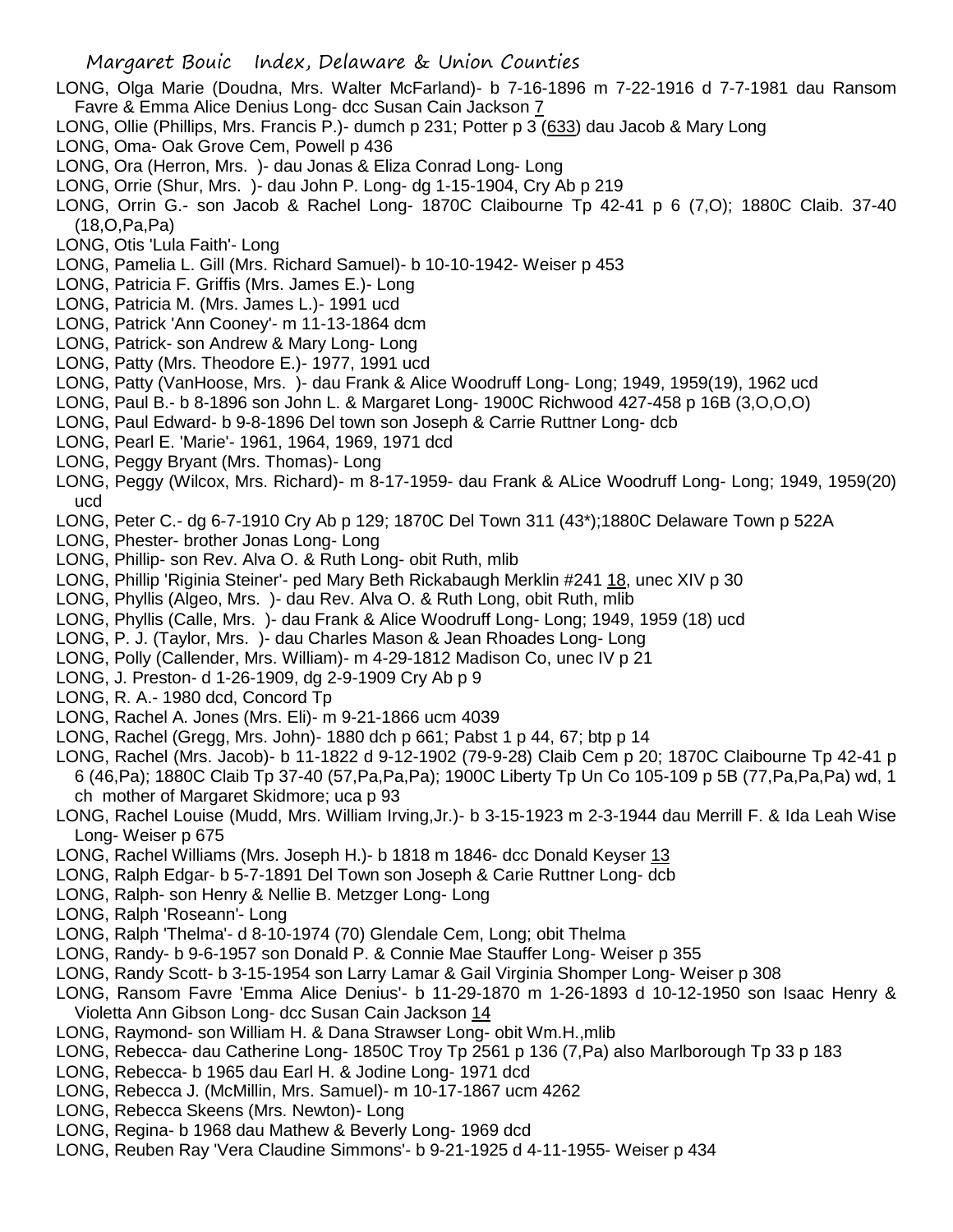- LONG, Rex- b 11-1-1947 son Charles E. & Helen E. Koppenheffer Long- Weiser p 355
- LONG, Rhonda (LeRoy, Mrs. Steven)- m 10-3-19-. dau Ronald & Kathy Long- Long
- LONG, Rhonda- b 1969 ch Ronald G. & Karen S. Long- 1975, 1977, 1979, 1981, 1983 1991 ucd
- LONG, Richard- 1908 dch 399
- LONG, Richard Franklin- b 7-21-1955 son Merrill Franklin,Jr. & Mary Catherine Lutz Long- Weiser p 675
- LONG, Richard Linn- b 8-10-1958 son Richard Samuel & Pamelia L. Gill Long- Weiser p 453
- LONG, Richard 'Mary Dunn'- m 1-1-1852 dcm
- LONG, Richard M. 'Mary E.'- b 8-11-1829/6 d 11-18-1892 (63-9-0) Fairview Cem, Powell p 248; 1870C Scioto Tp 42 p 477 (42,Pa); 1880C Scioto Tp 193 (50, Vt,Mass,Vt); dg 11-22-1892 Cry Ab p 108
- LONG, Richard Samuel 'Pamelia L. Gill'- b 8-7-1940 son Ernest R. & Mae Emma Shettel Long- Weiser p 453
- LONG, Rigina Steiner (Mrs. Phillip)- ped Mary Beth Rickabaugh Merklin #241 19, unec XVI p 30
- LONG, Rita Ann Blankenship (Mrs. Jessie Steve)- b 10-6-1952 m 10-6-1974 St. Paul p 122; 1983 ucd
- LONG, Robert- son Andrew & Mary Long- Long
- LONG, Robert E.'Betty'- b 6-29-1921 d 12-8-1990 (69) bur Blendon Central Cem- Long; 1971, 1973, 1975, 1977, 1979, 1981, 1983 ucd
- LONG, Robert E.- son Robert E. & Betty Long- Long
- LONG, Robert-b 1950 son Frank & Alice Woodruff Long- 1959, 1962, 1967 uce
- LONG, Robert- b 1977 son Jack E. & Shirley A. Long- 1991 ucd
- LONG, Robert L. b 8-25-1934 d 10-28-1991 (57) Bokes Creek Cem- son William & Mildred Blackburn Long-Long
- LONG, Robert Milton- d 7-19-1989 grandson Milton R. & Mary Jeanice Harper Long- Long
- LONG, Robert- brother Samuel A. Long- Long
- LONG, Dr, Robert W. Jr.'Gloria'- d 7-21-1976 (48) Tampa- Long
- LONG, Rodney- son Charles Mason & Jean Rhoades Long- Long
- LONG, Rodney Lane- m 6-2-1972 son Mr. & Mrs. Paul Reesinger- Long
- LONG, Roger Allan- b 12-11-1950 son Roland Eugene & Marie Elizabeth Mockabee Long- Weiser p 729
- LONG, Roger D. 'Donna Jo'- son Frank & Alice Woodruff Long- Long; 1949, 1959(15), 1962 ucd
- LONG, Roland Eugene 'Marie Elizabeth Mockabee'- b 11-18-1912 m 2-19-1936 son Clyde Clifton & Lottie Pearl Gebhart Long- Weiser p 729
- LONG, Romaine E.- b 3-18-1940 d 5-20-1941 ch Charles E. & Helen E. Koppenheffer Long- Weiser p 355
- LONG, Ronald Gene- b 10-27-1938 son Roland Eugene & Marie Elizabeth Mockabee Long- Weiser p 729
- LONG, Ronald G. 'Karen S.'- 1975, 1977, 1979, 1981, 1983, 1991 ucd
- LONG, Ronald 'Kathy'- Long
- LONG, Ronda- dau Tom & Janet Long- 1983 ucd
- LONG, Rosa- 1880C Marysville 374-412 p 27 (18,O,O,O)
- LONG, Rosa Bell Rector (Mrs. Benjamin Franklin)- obit Ethel, mlib
- LONG, Roseann (Mrs. Ralph)- Long
- LONG, Rosemond 'Margaret DeVault'- Long 1; 1883 uch V p 348
- LONG, Rosetta A. (Allen, Mrs. John D.)- m 2-4-1871 ucm 4864 dau William & Nancy Long- 1870C Jackson Tp 167-158 p 23 (18,O)
- LONG, Ruah (Dipschle, Mrs. Jack)- dau Sanford A. Long- Long
- LONG, Ruby- dau Russell & Edna Frances Stover Long- Long
- LONG, Russell 'Edna Frances Stover'- Long
- LONG, Russell E. 'Lana'- 1971, 1973, 1975 ucd
- LONG, Russell E.- 1969 ucd, Liberty Tp
- LONG, Russell- son James W. & Mary Robinson Long- Long
- LONG, Russell- son Russell & Edna Frances Stover Long- Long
- LONG, Ruth Ann Walker (Mrs. Donald Lee)- m 4-30-1962 dau Mrs. Doris Youngblood- Long; 1964, 1969, 1971 dcd
- LONG, Ruth (Mrs. Rev. Alva O.)- b 3-2-1895 m 1922 d 7-9-1981 986) bur Middleburg; obit, mlib
- LONG, S. A.- 1980 dcd Delaware Tp
- LONG, Sadie- dau Peter C. Long- dg 6-7-1910, Cry Ab p 129
- LONG, Rev. Samuel- d 8-28-1961- Long
- LONG, Samuel- 1870C Union Tp 24 (45,NY)
- LONG, Samuel 'Anna Elizabeth'- dg 8-26-1950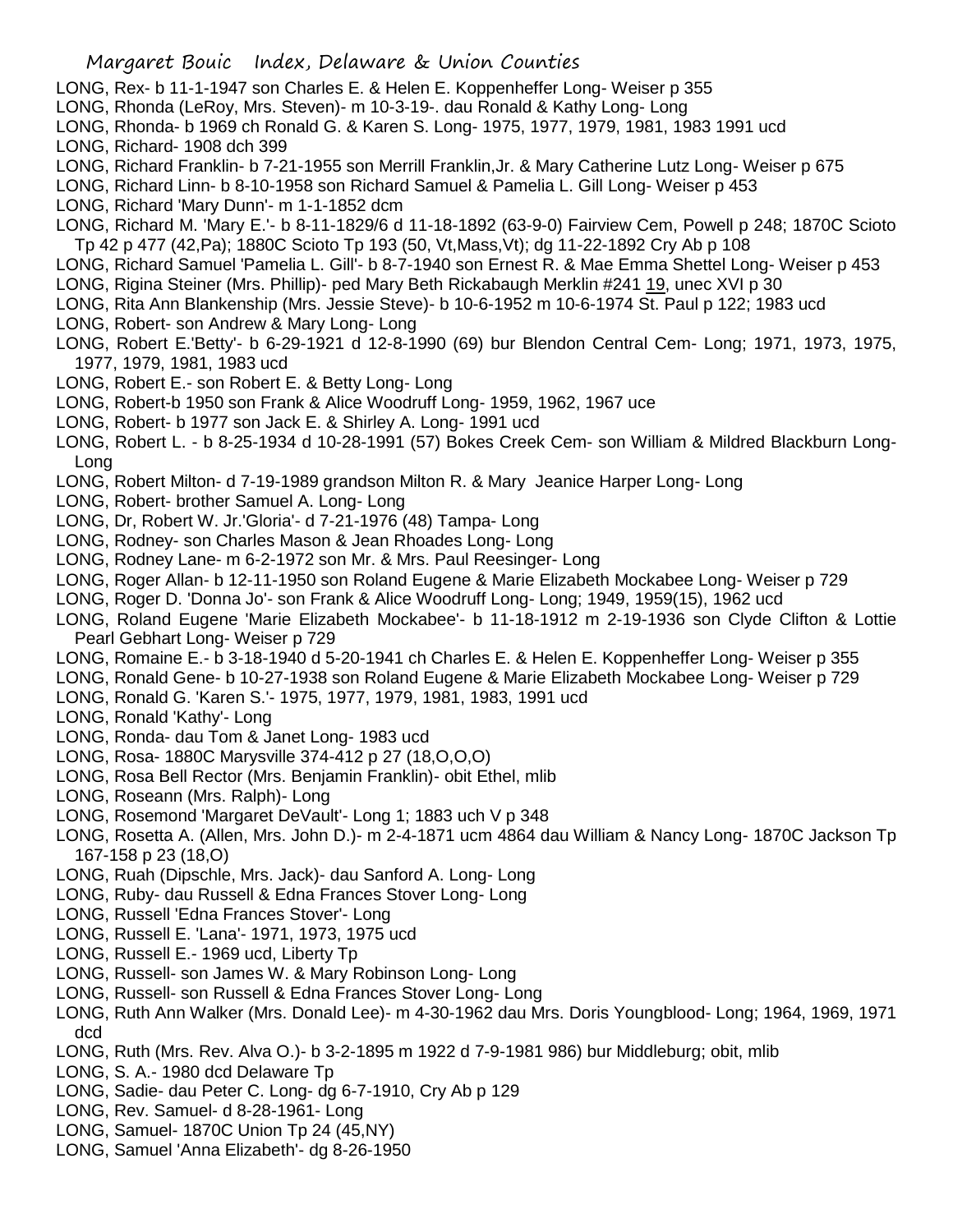- LONG, Samuel 'Augusts 'Dorothy May Heath'- (25-1930) dcb late George Franklin
- LONG, Sameul 'Annie F.'- Maugans Anc p 103; delge VII p 48; opc 84; 1850C Scioto Tp 2387 p 144 (46, Mass)
- LONG, Samuel A. 'Mary'- d 1-2-1970 Oak Grove Cem- Long
- LONG, Samuel 'Catharine Columber'- m 7-16-1863 ucm 3455; djlm p 10; Matthew Columber p 32
- LONG, Samuel- son Jacob & Rachel Long- 1870C Claibourne Tp 42-41 p 6 (15,O)
- LONG, Samuel- son John P. Long- dg 1-15-1904 Cry Ab p 219
- LONG, Samuel 'Mary E. Bovey'- m 10-22-1865 ucm 3829; 1870C Scioto Tp 14 (28,O)
- LONG, Samuel 'Mary F.'- 1870C Dover Tp 31 p 4 (66,NH)
- LONG, Samuel- b 2-24-1893 Del Town son Samuel & Mary Fogarty Long- dcb
- LONG, Samuel- son Samuel & Ann Long- 1850C Scioto Tp 2387 p 144 (10,Pa); 1870C Sc Tp 14 p 475 (28,O);
- 1880C Sc Tp 286A (39,Pa,NY,Pa); delge VII p 48; dg 4-13-1900 Cry Ab p 16
- LONG, Sandee (Mrs. Don)- Long
- LONG, Sandra Alice Hull (Mrs. Donald Lester)- m 12-4-1966 dau Mary J. Hull- Long
- LONG, Sandra K. (Mrs. Richard E.)- 1983 ucd
- LONG, Sandra Van Horn (Mrs. Dr. Jay Richard)- McKitrick p 344
- LONG, Sandy (Mrs. Donald)- 1980 dcd
- LONG, Sanford- 1959, 1962 ucd
- LONG, Sanford A.-d 10-6-1969 (75) Union Cem- Long
- LONG, Sarah (Mrs. Abraham)- 1870C Claibourne Tp 289-284 p 37 (53,Pa)
- LONG, Sarah Ann (Bacon, Mrs. David)- m 10-18-1850 dcm
- LONG, Sarah Ann- dau Samuel & Ann Long- 1850C Scioto Tp 2388 p 144 (19,Pa)
- LONG, Sarah E.- dau Catherine Long- 1850C Troy Tp 2561 p 136 (17,Pa) also Marlborough Tp 33 p 184
- LONG, Sarah E. (Mrs. Henry)- b 9-1841- 1880C Claibourne Tp 30-32 p 3 (38,O,Pa,Pa); 1900C Richwood 169- 177 p 7A (58,O,Pa,O) m 29y, 2 ch, l living
- LONG, Sarah Elizabeth "Lizzie" (Mrs. James)- b 6-1-1836 d 1-3-1936 dau John & Sarah Williams Freshwater Freshwater p 117
- LONG, Sarah (Ernst, Mrs. )- sister George V. Long- Long
- LONG, Sarah- dau Fowler & Sarah J. Long- 1850C Scioto Tp 2388 p 144 (1,O)
- LONG, Sarah (Freshwater, Mrs. Benjamin)- Freshwater p 245
- LONG, Sarah C.(Freshwater, Mrs. George W.)- b 1857/8 d 8-8/5-1948 New Millcreek Cem p 22- dau George C. & Sarah Black Freshwater - Freshwater p 183, 184, 196; 1883 uch V p 348; Long 3,4; dg 10-30-1906 Cry Ab p 127; 1880C Millcreek Tp 56 p 6 (24,O,O,O)
- LONG, ---(Barber, Mrs. E. M.)- dau Sarah Freshwater Long- dg8-5-1948
- LONG, Sarah J.- 1870C Delaware Town 311 (16)
- LONG, Sarah J.- 1870C Kingston Tp 385 (47)
- LONG, Sarah J. Grove (Mrs. Fowler H.)- m 5-28-1849 dcm d 5-4-1913 (85-1-26) Fairview Cem p 1, Powell p 248- 1850C Scioto Tp 2388 p 144 (22,Pa); 1870C Sc Tp 61 p 478 (40,O); 1880C Sc Tp 308 (52,O,Pa.Pa)
- LONG, Sarah J. (Snyder, Mrs. John A.)- m 1-2-1876 ucm 5819; mt 3 p 20
- LONG, Sarah K. (Mrs. William S.)- unec X p 47
- LONG, Sarah- dau Richard M. Long- 1880C Scioto Tp 193 (17,O,O,Pa)
- LONG, Sarah (Snyder, Mrs. John A.)- b 1856 d 1933 Claibourne Cem p 14
- LONG, Shannon- b 1975 lived with James M. & Mary C. Bryant- 1980 dcd
- LONG, Sharron- dau Earl & Edith Losey Long- Long
- LONG, Sharon (Willman, Mrs. )- dau Andrew & Mary Long- Long
- LONG, Sheila (Keyes, Mrs. James)- dau Chet & Joan Long- Long
- LONG, Shelley Jean (Kiley, Mrs. Harvey Charles, Jr.)- b 1963 m 12-5-1987 dau Ronald & Kathy/Karen Long-Long; 1975, 1977, 1979, 1981, 1983 ucd
- LONG, Sherri -b 1962 dau Ronald & Kathy Long- Long; 1975, 1977, 1979, 1981, 1983 ucd- engaged to Bill Anderson
- LONG, Sherrie (Payne, Mrs. )- dau James & Virginia A. Sheets Long- Long
- LONG, Sherry Loraine (McKitterick, Mrs. Dale Arthur)- b 4-3-1952 m 6-26-1971 dau Forrest Edwin & Margery May Baughman Long- McKitrick p 428
- LONG, Cheryl Jane (Anderson, Mrs. William C.)- m 12-15-19?- dau Ronald Long- Long
- LONG, Shirley A. (Mrs. Jack E.)- 1991 ucd
- LONG, Shirley Witmer (Mrs. Irvin Eugene)- Weiser p 308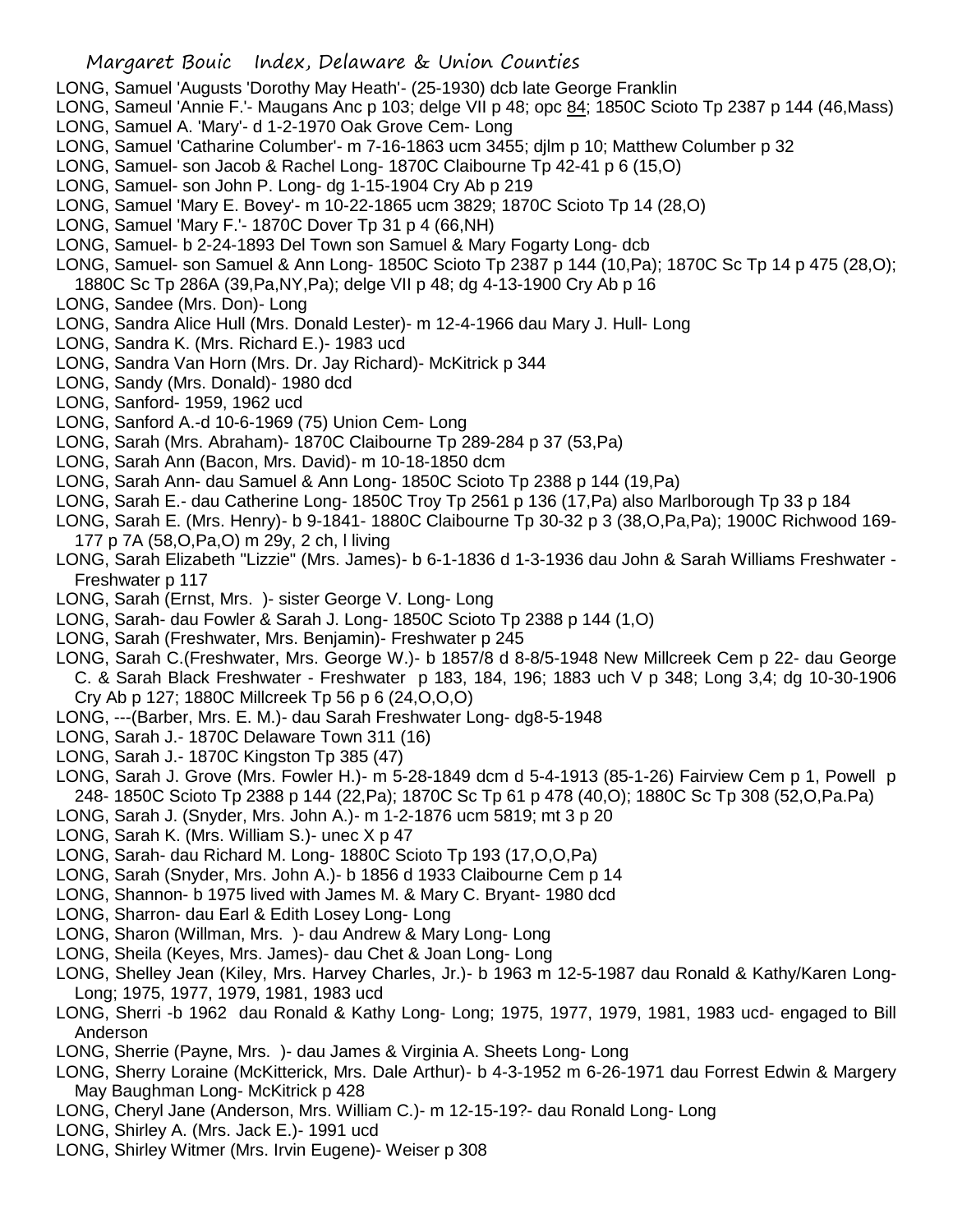LONG, Shirly- brother Jonas Long- Long

- LONG, Silas- 1880 dch p 301
- LONG, Silas G. 'Laura Thomas'- m 10-23-1865 ucm 3830; Joel Smith 3,4
- LONG, Silas-son Samuel & Ann Long- 1850C Scioto Tp 2387 p 144 (12,Pa); delge VII p 48; dg 4-13-1900 CryAb p 16
- LONG, Stephen 'Lou M. White'- b 1-28-1852 d 7-12-1936 New Millcreek Cem p 26- son Thomas Wesley & Nancy Latimer Long- Farnum 7,8; Long 3,4; 1883 uch V p 342, 348; Hutchisson p 39; unec II p 40; uca p 49; dg 11-2-1909 CryAb p 69; 1860C Millcreek Tp 46 (8,O); 1880C Mil Tp 122-127 p 14 (27,O,O,O); 1900C Mil Tp 52 p 3A (48,O,O,O) m 16y
- LONG, Steve- b 1962 son Frank R. & Lucinda Long- 1969, 1971, 1980 dcd
- LONG, Steven- b 1964 son Rev. Dwight L. & June A. Long- 1980 dcd
- LONG, Steven- son Frank & Alice Woodruff Long- Long; 1959(13), 1962, 1967, 1971, 1973 ucd
- LONG, Strayer- b 3-26-1891 twin son Marco W. & Lina Longbrake Long- Longbrake p 112, 113
- LONG, Sue Ann- b, d 4-7-1957 dau Larry Lamar & Gail Virginia Shomper Long- Weiser p 308
- LONG, Susan Ann- dau William J. & Doris S. Long- Long; 1961(10), 1964, 1969, 1971 dcd
- LONG, Susan (Mrs. John)- 1850C Concord Tp 2216 p 130 (48,Va)
- LONG, Susan Royer (Mrs. John)- b 10-4-1870 d 1939 dau Thomas E. & Emma j. Haines Royer- Weiser p 602
- LONG, Suzanne- dau Albert C. & Joyce D. Long- Long
- LONG, Sylvia- dau Albert C. & Joyce D. Long- Long
- LONG, Tamson T.- son Richard M. & E. long- d 11-3-1852 (22d) Fairview Cem p 1, Powell p 248
- LONG, Terry- brother Foster W. Long- Long
- LONG, Terry Lee- b 8-9-1946 ch Wilmer John & Esther Ellen Patton Long- Weiser p 308
- LONG, T. F. 'Clara Browning'' 'son John & Margaret Overshiner Long- 1880 dch p 760; 1883 uch IV p 519; uca p 104
- LONG, Thelma I. Messenger (Mrs. Ralph)- b 9-25-1901 d 9-22-1981 Glendale Cem Marion Star, obit, mlib; Long
- LONG, ---(Schorr, Mrs. Donald)- dau Ralph & Thelma Long- Long
- LONG, ---(Clark, Mrs. Paul)- dau Ralph & Thelma Long- Long
- LONG, Theodore- 1908 dch 399
- LONG, Theodore- son Catherine Long- 1850C Troy Tp 2561 p 136 (5,Pa), also Marlborough Tp 33 p 183
- LONG, Theodore E. 'Patty'- 1977, 1981, 1991 ucd
- LONG, Theodore- son Theodore E. & Patty Long- 1977, 1991 ucd
- LONG, Theodore F.- 1880C Radnor Tp p 469C
- LONG, Thomas- mt 4-20-1852
- LONG, Thomas- 1880C Radnor Tp p 468A
- LONG, Thomas 'Asenath' Un Al p 80
- LONG, Thomas- gd of Heirs of James D. Reed- unec II p 46
- LONG, Thomas 'Asenath'- m 5-17-1849 ucm 1423- 1883 uch V p 4464; unec IV p 32, 33, 35, 50. 59 (1852),
- XIII p 19, XV p 6; 1850C Allen Tp 1555-1575 p 230 (38,Va)
- LONG, Thomas D.- 1835 men p 59 #114 p 110 Trenton Tp
- LONG, Thomas 'Elizabeth Moyer'- Powell p 209
- LONG, Thomas- b 1951 son Frank & Alice L. Woodruff Long- 1959, 1962, 1971, 1973 ucd
- LONG, Thomas L. 'Aramintha'- Un Al p 89
- LONG, Thomas 'Peggy Bryant'- son Ralph & Roseann Long- Long
- LONG, Thomas R. 'Nancy D.'- 1980 dcd
- LONG, Thomas Ross 'Helen'- son Allen C. & Dorothy Crates Long- Long
- LONG, Thomas W.- delge VI p 21 (1844)
- LONG, Thomas W.'Grace Annette Pendleton'- b 1877; New Millcreek Cem p 22; dg 1-16-1948
- LONG, Thomas Wesley 'Nancy Latimer'- b 6-3-1819 m 12-31-1846 ucm 1186 d 10-23-1864 Old Millcreek Cem p 1; Powell p 79 son Daniel & Nancy Kelley Long; 1883 uch V p 335; 1915 uch p 432; Long 2,3; mt 3-15- 1854, 11-24-1869; 1840C Millcreek Tp 1441 (20-30); 1860C Mil Tp 37 (41,O)
- LONG, Thursey Denton (Mrs. John)- m 3-1-1818 Madison Co, unec IV p 30
- LONG, Timothy J. Long
- LONG, Timothy- b 1958 son Frank & Alice Woodruff Long- Long; 1959, 1962, 1967, 1971, 1973, 1975 ucd
- LONG, Tina- b 1962 dau Frank & Alice Woodruff Long- Long; 1967, 1971, 1973, 1975, 1977, 1979, 1983 ucd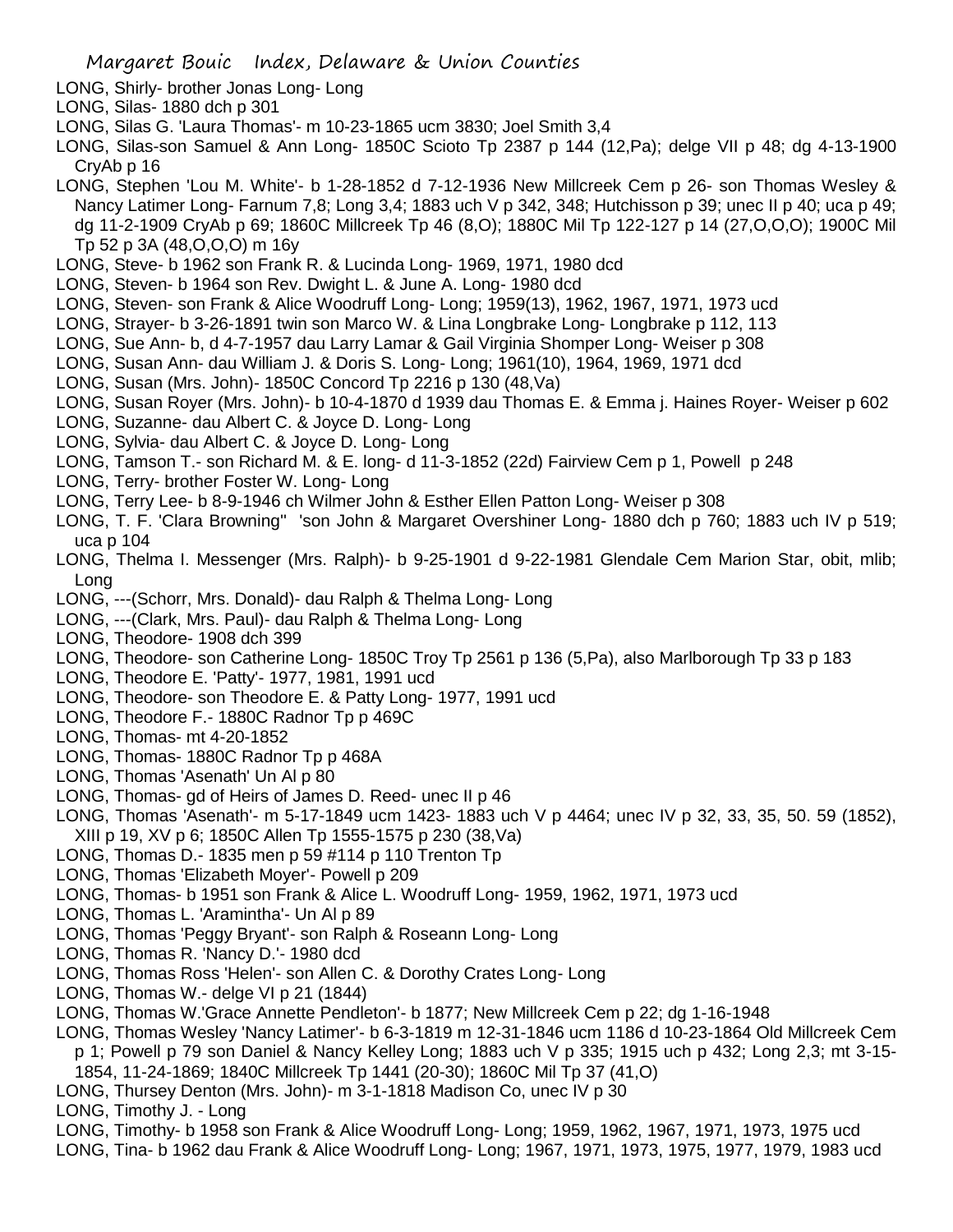- LONG, Tobias- unec III p 40, unclaimed letter
- LONG, Todd Lamar- b d 3-7-1955 son Larry Lamar & Gail Virginia Shomper Long- Weiser p 308
- LONG, Tom 'Janet'- 1981, 1983, 1991 ucd
- LONG, Toni Michelle- b 10-27-1976 dau Jerry Long- Long
- LONG, Tucker Earl- b 1-15-1992 son Brian & Julie Schupp Long- Long
- LONG, Valerie- dau Gerald Long- Long- engaged to Kerry Michael Donahue
- LONG, Valerie- b 1971, lived with James M. & Mary E. Bryant- 1980 dcd]
- LONG, Vaughn H. 'Margaret Smith'- b 3-21-1920 d 3-25-1982 bur Va.- son Earl & Edith Losey Long- Long
- LONG, Vera Claudine Simmons (Mrs. Reuben Ray)- b 12-14-1906 m 9-21-1925 dau Albert Pickney & Alta Ellen Alton Simmons- Weiser p 434
- LONG, Vera N. (Mrs. Donald Henry)- Long; 1961, 1964, 1969, 1971, 1980 dcd
- LONG, Vera (Walter, Mrs. Daniel)- dau Harold Ray & Flossie Dolores Darst Long- Long
- LONG, Vergil Zurcher (Mrs. Dallas E.)- b 7-28-1889 d 11-10-1979 (90) Broadway Cem- dau Christian & Minnie Bluch Zurcher- Long
- LONG, Verna Mae (Kazee, Mrs. )- dau Edward & Anna Jones Long- Long
- LONG, Vergil Zurcher (Mrs. Dallas E.)- b 1889 m 1921 Broadway Cem lptw p 76- Long; 1971, 1973, 1975, 1977, 1979 ucd
- LONG, Viletta Ann Gibson (Mrs. Isaac Henry)- b 11-26-1847 m 1-23-1867 d 8-1-1934 dau Martin Luther & Susan Barry Gibson- dcc Susan Cain Jackson 29
- LONG, Violtette O. (Mrs. Clyde C.)- 1961, 1964 dcd
- LONG, Virginia A. Sheets (Mrs. James)- d 5-17-1992 (67) Fancher Cem- sister Edward Seets- Long
- LONG, Virginia- d 1889 dau George W. & Sarah Freshwater Long- Long; 1880C Millcreek Tp 56 p 6 (3/12)
- LONG, Virginia 'Jennie" (Mark, Mrs. Matthias Davis)(Taylor, Mrs. James)- b 1846 d 1909- Genther p 150
- LONG, Vivian (Lindsay, Mrs. John)- dau Harold Ray & Flossie Dolores Darst Long- Long
- LONG, W.- pallbearer for Rev. C. Baldwin- dg 10-30-1902, Cry Ab p 205
- LONG, W. A.- d Sunday age 32 Topeka Ks, dg 3-7-1902 Cry Ab p 129; engaged to Hallie Tuller
- LONG, ---(Colvin, Mrs. L. E.) sister W. A. Long- dg 3-7-1902 Cry Ab p 129
- LONG, ---(Carr, Mrs. A. C.)- sister W. A. Long- dg 3-7-1902, Cry Ab p 129
- LONG, Walter B.- b 3-1887 son Chase & Lottie Long- 1900C Richwood 113-121 p 5A (13,O,O,O)
- LONG, Walter R. 'Nettie'- d 2-9-1960 (64) bur Bristol- Long
- LONG, Warren W.- 1880C Delaware Town p 482C
- LONG, Wayne- dpc p 78, 111
- LONG, Wayne C.- son George V. & Lena Long- Long
- LONG, W. C. 'Ludea Phelps'- m 12-17-1865 ucm 3874; uca p 22, 103
- LONG, Mrs. Wellington- dau David Inscho- dg 2-20-1900; delge VII p 4
- LONG, Willard 'Mary Breyfogle'- Ruward chart
- LONG, Wellington 'America Ann Inscho'- b 5-21-1847 m 9-14-1881 d 9-28-1924 dcc Donald Keyser 6; 1880C Delaware Town p 494C; pallbearer for George Wensell- dg 10-15-1907, Cry Ab p 75; brother C. C. & Mrs Henry Yeager- dg 2-9-1904 Cry Ab p 224; pallbearer for J. Dorward, dg 7-15-1904 Cry Ab p 256; pall. for C. F. Miller, dg 11-15-1904, Cry Ab p 272; 1908 dch 262
- LONG, Wes- b 1964 son Donald L. & Ruth A. Long- 1964, 1969, 1971 dcd
- LONG, Wesley- d Morrow Co, dg 1-20-1893, Cry Ab p 112
- LONG, Wesley 'Grace Pendleton'- b 1877 New Millcreek Cem p 22- son George W. & Sarah Freshwater Long-Long 4; Freshwater p 196; unec VI p 69; dg 8-16-1889 Cry Ab p 238; dg 7-2-1909 Cry Ab p 42; 1880C Millcreek Tp 56 p 6 (3,O,O,O)
- LONG, W. H.- 1915 uch p 262
- LONG, Willard- b 9-10-1899 Del Town son Joe & Carrey Rottner Long, dcb; pallbearer dg 9-23-1910, Cry Ab p 159
- LONG, William- 1820C Union Tp
- LONG, William- unec III p 7 (Justice of Peace)
- LONG, William- hjt p 59; 1883 uch V p 275, 286
- LONG, William- 1850C Berkshire Tp 38 p 5 (19)
- LONG, William- d 4-12-1884 (36-6-29) Claibourne Cem p 20
- LONG, William Alfred (12-1910) son William Ellsworth Long- dg 6-7-1910 Cry Ab p 129
- LONG, William 'Ann'- son Allen C. & Dorothy Crates Long- Long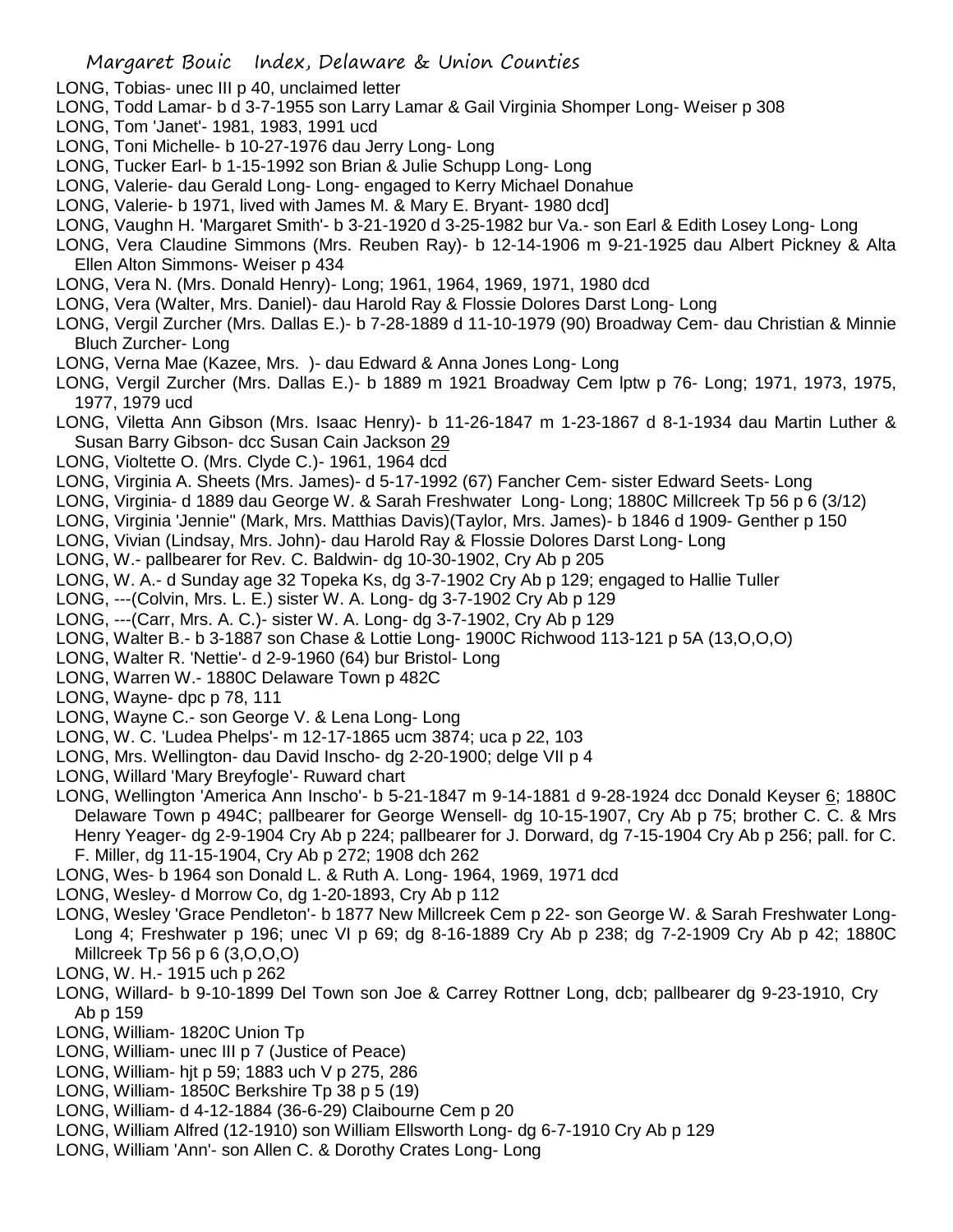- LONG, William A.- son Richard M. Long- 1880C Scioto Tp 193 (10,O,O,Pa)
- LONG, William- b 1-20-1896 Del Town- son Clark C. & Emma McPherson Long- dg 4-21-1908, Cryder Ab p 129
- LONG, William 'Diane'- Long
- LONG, William E.- Oak Grove Cem, Powell p 436; 1880C Troy Tp p 339A
- LONG, William- brother Edward Long- Long
- LONG, William Edward- b 1970 son John Rogers & Kathryn Compton Long- Genther p 53
- LONG, William- son Eli Long- 1880C York Tp 143 p 14 (11,O,Pa,O)
- LONG, William Ellsworth- b 1-27-1862 son Peter C. Long- d Sat dg 6-7-1910 Cry Ab p 129
- LONG, William F.- son Thomas Long- 1850C Allen Tp 1555-1575 p 230 (14,O)
- LONG, William H. 'Dana Strawser'- b 5-15-1893 d 6-11-1981 (88) Grand Prairie Cem, obit, mlib
- LONG, William H.- son Eli & Elizabeth Long- d 7-14-1855 (1y10m) Claibourne Cem p 110
- LONG, William H.- son Henry L. & Elisabeth Long- 1870C Claibourne Tp- 36-35 p 6 (4,O)
- LONG, William- son Henry & Sarah Long- 1880C Claibourne Tp 30-32 p 3 (14,O,Pa,O); 1900C Richwood 169- 177 p 7A (34,O,Pa,O)
- LONG, William- son Jacob & Rachel Long- 1870C Claibourne Tp 42-41 p 6 (22,O)
- LONG, William- son James G. & Anna M. Long- 1870C Liberty Tp 49 p 6 (1,O)
- LONG, William 'Jane Scott'- d 10-25-1865; 1820C Union Tp 162 (26-45); 1830C Jerome Tp 46 p 28 (30-40); Pabst Pion I p 53, 54
- LONG, William J. 'Doris S.'- b 10-6-1908 d 11-3-1988 (80) Long; 1961, 1964, 1969, 1971 dcd
- LONG, William "Jim" 'Katherine Elizabeth Kinniard'- Long
- LONG, William L.- b 12-1869 son Christopher C. & Lydia J. Long- 1870C Leesburg Tp 136-142 p 17 (5/12,O)
- LONG, William 'Margaret Shaw'- m 4-10-1810 onwq I
- LONG, William 'Mildred Blackburn'- Long
- LONG, William 'Minnie Gertrude Malick'- b 10-2-1888 d 6-22-1943- Weiser p 380
- LONG, William 'Nancy'- b 2-18-1824 d 3-31-1895 Price Cem, djlm p 40; 1870C Jackson Tp 167-158 p 223 (45,Pa); 1880C Jack. Tp 3 p 230A (56,Pa,Pa,Pa)
- LONG, William- son Samuel & Mary E. Bovey Long- 1870C Scioto Tp 14 (3/12,O)
- LONG, William S. 'Diane'- 1980 dcd
- LONG, William S. 'Sarah K.'- unec X p 47
- LONG, William- b 3-16-1898 Liberty Tp Del Co son William & ELizabeth Klinger Long- dcb
- LONG, William Stewart- b 9-9-1900 Del Tp son H. Leon & Ruth Story Long- dcb
- LONG, Willie- 1870C Delaware Town 311 (7)
- LONG, Willie- b 10-1-1876 Delaware Town son Harry & Fanny M. Long- dcb
- LONG, Willis- brother Foster W. Long- Long
- LONG, Wilma (Ward, Mrs. )- sister Foster W. Long- Long
- LONG, Yvonka- b 1968 ch Russell E. & Lana Long- 1971 ucd
- LONG, Zilca Vance- Grad Broadway HS 1915- unec III p 19
- LONG, Zonna A. (Inskeep, Mrs. Fred L.)- m 8-22-1934 dau George & Maude Roosa Long- Long; Inskeep; unec III p 17, 34
- LONGABAUGH, John Rutherford 'Marian Annabelle Snyder'- b 3-6-1917 m 9-24-1949- Weiser p 112
- LONGABAUGH, Marian Annabelle Snyder (Mrs. John Rutherford)- b 5-31-1920 m 9-24-1949 dau Frank Easton & Mabel Davidson Irwin Snyder- Weiser p 112
- LONGABAUGH, Pamela- b 12-3-1952 dau John Rutherford & Marian Annabelle Snyder Longabaugh- Weiser p 112
- LONGABAUGH, Susan Jane- b 6-17-1951 dau John Rutherford & Marian Annabelle Snyder Longabaugh-Weiser p 112
- LONGACER/LONGAKER, Rev. William 'Willmot Miller'- m 2-22-1858 mt 3-3-1858; 1883 uch V p 516
- LONGACER, Willmot Miller (Mrs. Rev. William)- m 2-22-1858 mt 3-3-1858; 1883 uch V p 516
- LONGARDNER, Caroline Mae Wells (Mrs. John K.,Jr.) b 2-24-1943 m 12-22-1962 dau Albert Frrancis & Kathryn Irene Soule Wells- 1985 uch p 145; ped 1- query- Wells, Fout, unec II p 33, XI p 63
- LONGARDNER, John C. 'Caroline Mae Wells'- b 10-4-1936 m 12-22-1962 ped Caroline Wells Longardner (1); 1985 uch p 145
- LONGARDNER, John Nicholas- b 1-8-1966 son John K.,Jr. & Caroline Mae Wells Longardner- 1985 uch p 145 LONGARDNER, Julius Kirk- b 8-29-1973 son John K.,Jr. & Caroline Mae Wells Longardner- 1985 uch p 145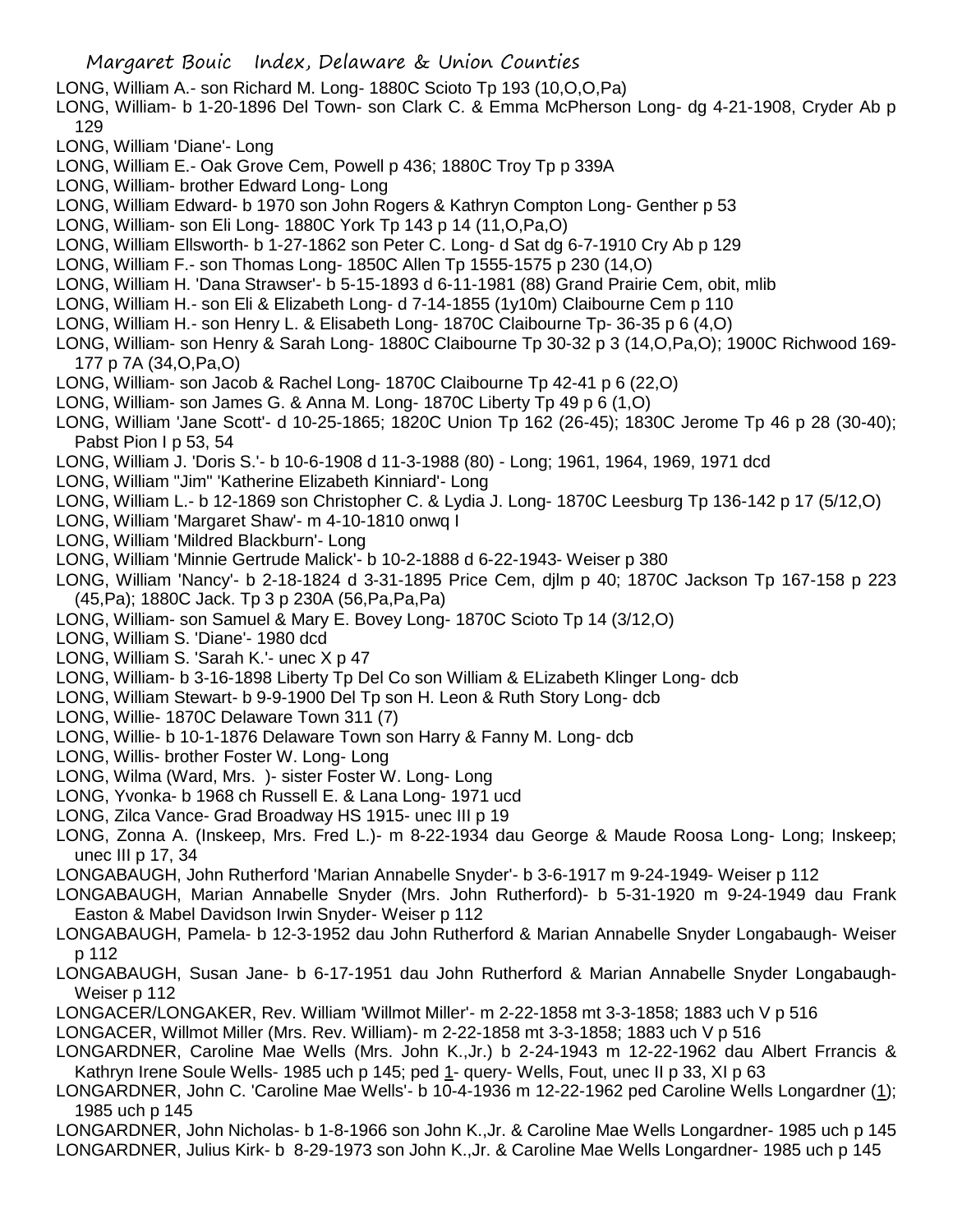LONGARDNER, Melanie Renee- b 12-1964 dau John K.,Jr. & Caroline Mae Wells Longardner- 1985 uch p 145

LONGBERRY, Ada Hughes (Mrs. Perl)- 1985 uch p 146

LONGBERRY, Adeline (Johnson, Mrs. John Allen)- m 2-4-1868 ucm 4334 dau Martin & Margaret Longberry-1985 uch p 92; 1860C Washington Tp 1487-1497 p 202 (19,O)

LONGBERRY, Almer?-son Percy/Perry & Louisa Longberry- 1880C Jackson Tp 2 p 228D (2,O,O,O)

- LONGBERRY, Amanda E. Cossett(Mrs. Owen)- b c 1856 d c 1881 dau Milo & Ann Jane Turl/Terrel ped Caroline Wells Longardner 11; 1985 uch p 92, 1145, 146; unec VI p 61; 1880C Washington Tp 183-190 p 20 (28,O,Ct,Ct)
- LONGBERRY, Andrew Jackson 'Martha Ann Wooley'- b 3-14-1836 m 8-23-1859 d 12-27-1886 son Michael & Margaret Hurst Longberry- 1985 uch p 92
- LONGBERRY, Andrew Jackson,Jr. 'Maggie Bain'- son Andrew Jackson & Martha Ann Wooley Longberry-1985 uch p 92
- LONGBERRY, Angee L.- dau Garrison Longberry- 1880C Washington Tp 22 (14,O,O,O)
- LONGBERRY, Angel- b 1972 dau Gary E. & Judith A. Longberry- 1973 ucd
- LONGBERRY, Angenetta- dau Owen & Amanda E. Longberry- 1880C Washington Tp 183-190 p 20 (4,O,O,O)
- LONGBERRY, Barbara Davis (Mrs. Virgil)- m 5-31-1945- Longberry
- LONGBERRY, Barbara Elizabeth (Dutton, Mrs. James Ervin)- dau Andrew Jackson & Martha Ann Wooley Longberry- 1985 uch p 92
- LONGBERRY, Berle Francis- son Thomas Jefferson & Blanche Loretha Tonguet Longberry- 1985 uch p 92
- LONGBERRY, Bertha- b 5-1890 dau Perry & Louisa A. Moore Longberry- 1900C Washington Tp 180 p 8B  $(10, 0, 0, 0)$
- LONGBERRY, Blanche Loretha Tonguet (Mrs. Thomas Jefferson)- b 4-6-1878 m 2-11-1895 d 1-8-1962 dau Fielding & Martha Straw Tonguet- 1985 uch p 92; ped Paul Michael Longberry 17; delge II p 25; 1900C Claibourne Tp 82-87 p 4A (22,O,O,O) m 6y, 2 ch
- LONGBERRY, Burel 'Edna May Rowland'- Weiser p 287
- LONGBERRY, Celia (Munson, Mrs. Eli)- sister Joseph Longberry- Longberry
- LONGBERRY, Charles- delge III p 20 (1814)
- LONGBERRY, Charles 'Mary Van Buskirk'- b c 1774 m 4-15-1799 d 1837; ped Caroline Wells Longardner 40; 1985 uch p 92, 145
- LONGBERRY, Charlotte Hill (Mrs. James)- sister Joseph Longberry- Longberry
- LONGBERRY, Clara A.- dau Harrison & Sarah A. Field Longberry- 1880C Washington Tp 215-223 p 23  $(10, 0, 0, 0)$
- LONGBERRY, Clara E.- dau Garrison Longberry- 1880C Washington Tp 22 (9,O,O,O)
- LONGBERRY, Danny- son Virgil & Barbara Davis Longberry- Longberry
- LONGBERRY, Donna Mae Sigler (Mrs. John Thomas)- b 10-29-1930 m 6-9-1950 dau Carl & Pearl Van Vlerah Sigler- 1985 uch p 92; ped Paul Michael Longberry 5; delge II p 25
- LONGBERRY, Edith Hough (Mrs. Oney)- m 1889, unec IX p 28
- LONGBERRY, Ellen (Lewis, Mrs. Adam)- sister Joseph Longberry- Longberry
- LONGBERRY, Edna May Rowland (Mrs. Burel)- dau Howard Powell & Edna Hazel Weiser Rowland- Weiser p 287
- LONGBERRY, Edward- (26-1896) York Tp, uninf p 9
- LONGBERRY, Edward- b 8-12-187? son Owen & Amanda Cossett Longberry- 1985 uch p 146
- LONGBERRY, Edwilber- son Owen & Amanda E. Longberry- 1880C Washington Tp 20 (8,O,O,O)
- LONGBERRY, Eli- uca p 62
- LONGBERRY, Elizabeth Grey (Mrs. Owen)- m 1883- 1985 uch p 146
- LONGBERRY, Elizabeth Jane (Stickney, Mrs. Thomas)- m 5-1-1850 ucm 1534; unec XIV p 17
- LONGBERRY, Ellen- dau Samuel & Margaret Longberry- 1880C Liberty tp Un To 1063-1080 p 158 (10,O)
- LONGBERRY, Elzy/Elsie/Ellary 'Tobitha Spring'- m 11-3-1863 ucm 3487 lptw p 105; 1985 uch p 92; 1870C Washington Tp 142-137 (34,O); 1880C Wash Tp 193-200 p 21 (37,O,O,O); 1900C Wash Tp 171 p 8A (57,O,O,O) m 36y; uca p 101
- LONGBERRY, Emma D. (Mrs. James W.)- b 3-1879, 1900C Washington Tp 197 p 9A (21,O,O,O) m 4y, 2 ch; lptw p 105
- LONGBERRY, Emma Jane (Wells, Mrs. Albert Harper)- b 2-2-1872 m 12-26-1889 d 11-21-1944 or 12-24-1933 dau Owen & Amanda E. Cossett Longberry- ped Caroline Wells Longardner 5; 1985 uch p 145, 146; unec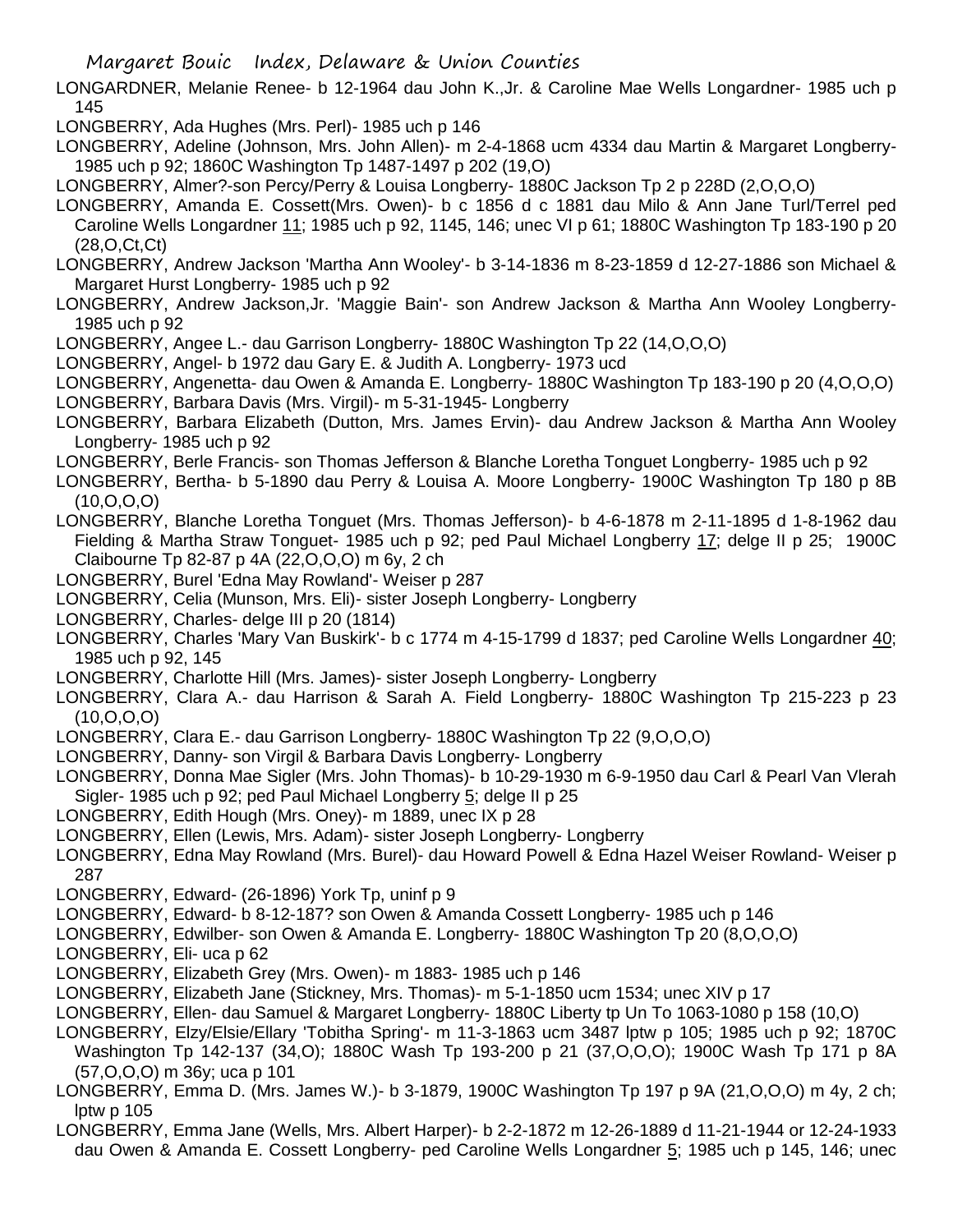VI p 61; 1880C Washington Tp p 20 (6,O,O,O)

LONGBERRY, Erdene- dau Othel & Sylvia Leona Hartman Longberry- Longberry; 1949, 1959, 1962, 1967, 1971, 1973, 1975, 1977, 1979, 1981, 1983, 1991 ucd; Byhalia Cem, lptw p 121

LONGBERRY, Ethel D.- b 1882 d 1919 lptw p 120 dau John B. & Viola A. Longberry

LONGBERRY, Etta M.- b 9-1883 dau Perry & Louisa A. Moore Longberry- 1900C Waashington Tp 180 p 8B (16,O,O,O)

LONGBERRY, Garrison 'Mary A.'- b 10-1844 1880C Washington Tp 2 (35,O,O,Md); 1900C Wash Tp 1149 p 7A (55,O,O,O) m 36y; uca p 25, 101

LONGBERRY, Garrison 'Sarah A. Field- m 11-22-1863 ucm 3492; 1880C Washington Tp 215-223 p 23 (34,O,O,O)

LONGBERRY, Gary E. 'Judith A.'- son Virgil & Barbara Davis Longberry- Longberry; 1973 ucd

LONGBERRY, Gary Edward II- b 1-28-1978 son Gary E. & Judith A. Eaton Longberry- Longberry

LONGBERRY, George E. -b 1-1870 son Elry & Tobitha Spring Longberry- 1870C Washington Tp 142-137 (5/12,O); 1880C Wash T[p 193-200 p 2 (10,O,O,O)

LONGBERRY, Gladys Mae (Lawrence, Mrs. Dale)- b 12-1895 dau Thomas Jefferson & Blanche Loretha Tonguet Longberry- 1985 uch p 92; 1900C Claibourne Tp 82-87 p 4A (4,O,O,O)

LONGBERRY, Grace- b 7-1881 dau John B. & Viola A. Longberry- 1900C Washington Tp 175 p 8A  $(18, 0.0, 0)$ 

LONGBERRY, H.-1883 uch IV p 509; uca p 101, 104

LONGBERRY, Harrison 'Sarah E.'- b 3-13-1846 d 8-2-1910 Byhalia Cem, lptw p 109

LONGBERRY, Harry- b 10-1893 d 1920 lptw p 120- son John B. & Viola A. Longberry; 1900c Washington Tp 175 p 8A (6,O,O,O)

LONGBERRY, Heather- b 1971 dau Gary E. & Judith A. Longberry- 1973 ucd

LONGBERRY, Hellen Lenora (Hastings, Mrs. Raymond)- dau Thomas Jefferson & Blanche Loretha Tonguet Longberry- 1985 uch p 92

- LONGBERRY, Hilton H.- b 6-1896 son James W. & Emma D. Longberry 1900C Washington Tp 197 p 9A (3,O,O,O)
- LONGBERRY, Icy O.- b 6-1881 dau Richard & Joanna Longberry- 1900C Jackson Tp 220-222 p 10A (18,O,O,O)
- LONGBERRY, Ida Agnes (Ledley, Mrs. Augustus Franklin)- dau Andrew Jackson & Martha Ann Wooley Longberry- 1985 uch p 92

LONGBERRY, Jacob R. -b 1876 d 1949 Price Cem, djlm p 51 -son Richard & Joanna Longberry- 1880C Washington Tp 194-201 p 21 (3,O,O,O) 1900C Jackson Tp 220-222 p 10A (21,O,O,O); uca p 101

LONGBERRY, James 'Charlotte Hill'- brother Joseph Longberry- Longberry

LONGBERRY, James S.- b 12-1879 son Richard & Joanna Longberry- 1880C Washington Tp 194-201 p 21 (5/12,O,O,O); 1900C Jackson Tp 220-222 p 10A (19,O,O,O)

LONGBERRY, James- son Samuel & Margaret Longberry- 1850C Liberty Tp Un Co 1063-1080 p 158 (15,O)

LONGBERRY, James W. 'Emma D.'- son Elzy & Tobitha Spring Longberry- 1880C Washington Tp 193-200 p 21 (5,O,O,O); lptw p 105

LONGBERRY, infant dau of J. W. & E. D. d 6-9-1897 91d) Burnside Cem, lptw p 105

LONGBERRY, Jeffrey Linn- son John Thomas & Donna Mae Sigler Longberry- 1985 uch p 92

LONGBERRY, Jesse- son Samuel & Margaret Longberry- 1850C Liberty Tp Un Co 1063-1080 p 158 (7,O)

LONGBERRY, Joanna- granddaughter John M. Long- dcw Bk 4 p 8(2)

LONGBERRY, Joanna (Mrs. Richard)- b 12-1847 d 1932 Price Cem, djlm p 51; 1880C Washington Tp 194- 201 p 21 (32,O,O,O); 1900C Jackson Tp 220-222 p 10A (52,O,O,O) m 25y

LONGBERRY, John B. 'Viola A.'- b 1859 d 1926 Byhalia Cem, lptw p 12- 1900C Washington Tp 175 p 8A (40,O,O,O) m 20y

LONGBERRY, John Scott- son John Thomas & Donna Mae Sigler Longberry- 1985 uch p 92

LONGBERRY, John Thomas 'Donna Mae Sigler' b 9-30-1927 m 6-9-1950 son Thomas William & Mildred Naomi LaRue Longberry- 1985 uch p 92; ped Paul Michael Longberry- 4; delge II p 25

LONGBERRY, John 'Viola Hartley'- m 8-25-1880 ucm 6772- 1880C Washington Tp 2-2 (20,O,O,O)

LONGBERRY, Joseph- b 10-17-1842- Longberry

LONGBERRY, Judith A. (Mrs. Gary E.)- 1973 ucd

LONGBERRY, Kevin Dean- son John Thomas & Donna Mae Sigler Longberry- 1985 uch p 92

LONGBERRY, Larry- son Virgil & Barbara Davis Longberry- Longberry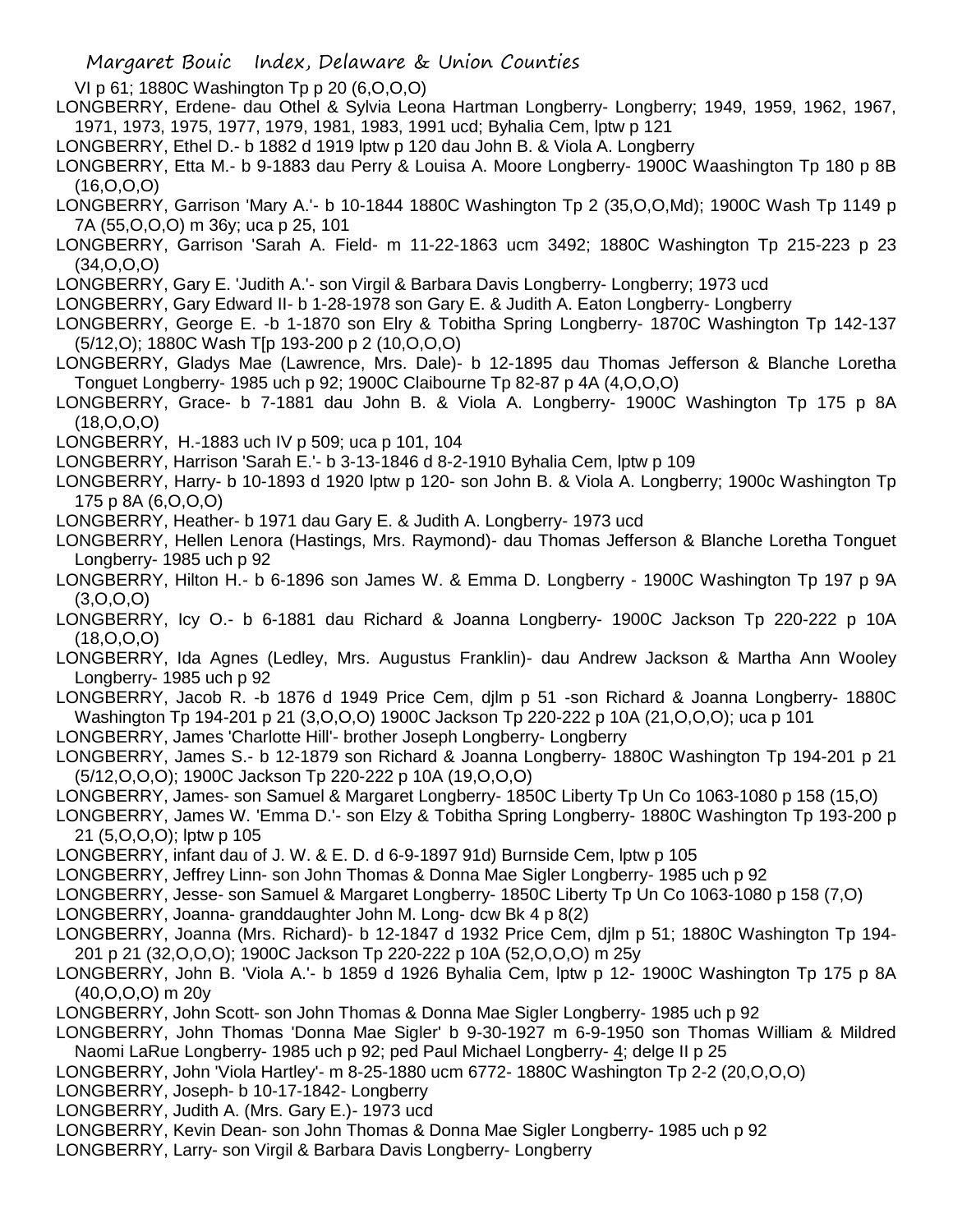LONGBERRY, Lelia- dau Samuel & Margaret Longberry- 1850C Liberty Tp Un C0 1063-1080 p 158 (13,O)

LONGBERRY, Lemma T.- son Owen & Amanda E. Longberry- 1880C Washington Tp 183-193 p 20 (4,O,O,O)

LONGBERRY, Lillian Margaret (Betz, Mrs. William)- dau Thomas Jefferson & Blanche Loretha Tonguet Longberry- 1985 uch p 92

LONGBERRY, Linda- dau Starling & Opal Longberry- 1949 ucd

LONGBERRY, Luisa E. Moore (Mrs. Perry)- m 4-3-1877 ucm 6049- 1880C Jackson Tp 2 p 228D (20,O,Bad,Va); 1900C Washington Tp 180 p 8B (40,O,Ger,O) m 23y, 3 ch

LONGBERRY, Maggie Bain (Mrs. Andrew Jackson,Jr.)- 1985 uch p 92

LONGBERRY, Margaret Hurst (Van Buskirk, Mrs. John)(Mrs. Michael)- b ca 1805 m 12-14-1829 d 8-25-1868 Burnside Cem, lptw p 104; ped Caroline Wells Longardner 21; 1985 uch p 92, 145; unec VI p 61

LONGBERRY, Margaret (Mrs. Martin)- 1860C Washington Tp 1487-1497 p 202 (56,Pa)

LONGBERRY, Margaret (Mrs. Samuel)- 1850C Liberty Tp Un Co 1063-1080 p 158 (35,NY)

LONGBERRY, Margarete L. (Wittibslager, Mrs. George)- dau Andrew Jackson & Martha Ann Wooley Longberry- 1985 uch p 92

LONGBERRY, Marilyn (Wilgus, Mrs. )- dau Virgil & Barbara Davis Longberry- Longberry

LONGBERRY, Martha Ann Wooley (Tilton, Mrs. )(Mrs. Andrew Jackson)- 1985 uch p 92

LONGBERRY, Martha Lucille- d age 13 dau Thomas Jefferson & Blanche Loretha Tonguet Longberry- 1985 uch p 92

LONGBERRY, Martin 'Margaret'- 1860C Washington Tp 1487-1497 p 202 (69,Pa)

- LONGBERRY, Mary A.- b 1861 d 1928 York Cem p 40
- LONGBERRY, Mary A. (Mrs. Garrison)- 1880C Washington Tp 2-2 (36,O,O,O) 1900C Wash. Tp 149 p 7A (56,O,O,O) m 36y, 2 ch
- LONGBERRY, Mary Van Buskirk (Mrs. Charles)- b c 1780 Va d 9-1856 dau John J. Van Buskirk- ped Caroline Wells Longardner 41; 1985 uch p 92, 145
- LONGBERRY, Merle Princess- ch Thomas Jefferson & Blanche Loretha Tonguet Longberry- 1985 uch p 92

LONGBERRY, Michael 'Margaret Van Buskirk'- b 1804 m 12-14-1829 d 4-1-1867 lptw p 104, 106- son Charles & Mary Van Buskirk Longberry- 1985 uch p 92, 145; ped Caroline Wells Longardner 20; unec VI p 61

LONGBERRY, Mildred Naomi Larue (Mrs. Thomas William)- b 7-5-1908 m 2-8-1927 d 8-14-1985 dau Charles Martin & Emma Catherine Dreyer Larue- 1985 uch p 92; ped Paul Michael Longberry- 9; delge II p 25

LONGBERRY, Nancy Chaney (Mrs. Owen)- Longberry

LONGBERRY, Nelle O. (Silliman, Mrs. Dilver A.)- b 10-1897 dau Thomas Jefferson & Blanche Loretha Tonguet Longberry- 1985 uch p 92; 1900C Claibourne Tp 82-87 p 4A (2,O,O,O)

LONGBERRY, Nettie Ann- b 4-21-1876 d 191? bur Antwerp,O- dau Owen & Amanda Cossett Longberry- 1985 uch p 146

LONGBERRY, Oney'Edith Hough'- m 1889, unec IX p 28

LONGBERRY, Opal (Mrs. Starling)- 1949, 1962, 1967, 1971, 1973, 1975, 1977, 1979, 1981, 1983, 1991 ucd

LONGBERRY, Othel R. 'Sylvia Leona Hartman'- b 1886 d 1939 Byhalia Cem, lptw p 121; Longberry; 1900C Washington Tp 175 p 8A (13,O,O,O)

LONGBERRY, Owen 'Amanda E. Cossett''Elizabeth Gray'- b 4-1-1847 d 8-29-1921 son Michael & Margaret Longberry- 1985 uch p 92, 145, 146; uca p 25, 101; unec VI p 61; ped Caroline Wells Longardner 10; 1860C Washington Tp 1487-1497 p 202 (16,O); 1870C Wash Tp 141-136 p 19 (26,O): 1880C Wash Tp 183-190 p 20 (37,O,O,O)

LONGBERRY, Owen M.- son Elzy & Tobitha Spring Longberry- 1870C Washington Tp 142-137 p 19 (3,O); 1880C Wash Tp 193-200 p 21 (11,O,O,O)

LONGBERRY, Owen 'Nancy Chaney'- brother Joseph Longberry- Longberry

LONGBERRY, Owen- 1985 uch p 145 son Samuel & Margaret Longberry- 1850C Liberty Tp Un Co 1063-1080 p 158 (9,O)

- LONGBERRY, Paul Michael- b 2-24-1979 son Thomas Michael & Valinda Sue Miner Longberry- ped 1 #118; delge II p 20, 25, 60
- LONGBERRY, Perl 'Ada Hughes'- b 12-26-1880 d 11-17-1953 Antwerp- son Owen & Amanda Cossett Longberry- 1985 uch p 146

LONGBERRY, Perry/Percey 'Luisa E. Moore'- m 4-8-1877 ucm 6049; 1880C Jackson Tp 2 p 228D (23,O,O,O); 1900C Washington Tp 180 p 8B (45,O,O,O) m 23y

LONGBERRY, J. Richard 'Joanna'- b 7-1849 d 1930 Price Cem, djlm p 51- 1880C Wshington Tp 194-201 p 21 (30,O,O,O); 1900C Jackson Tp 220-222 p 10A (50,O,O,O) m 25y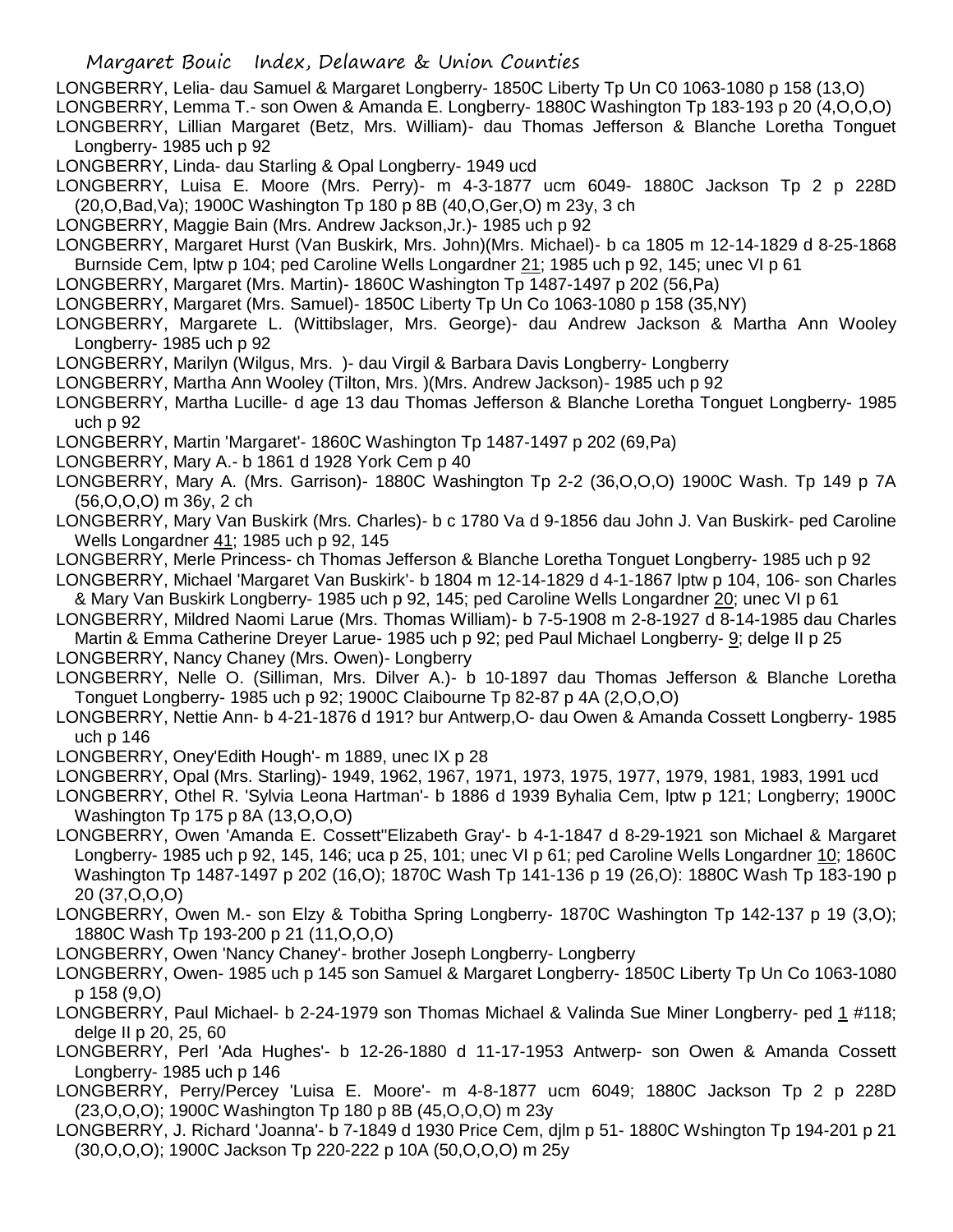- LONGBERRY, Ruth A.- b 12-1898 dau James W. & Emma D. Longberry- 1900C Washington Tp 197 p 9A (1,O,O,O)
- LONGBERRY, Samuel 'Margaret'- 1850C Liberty Tp Un Co 1063-1080 p 158 (35,O)
- LONGBERRY, Sampson H.- b 9-1885 d 1948 Price Cem, djlm p 51- son Richard & Joanna Longberry- 1900C Jackson Tp 220-222 p 10A (14,O,O,O)
- LONGBERRY, Sarah A. Field (Mrs. Garrison)- m 11-22-1863 ucm 3492; 1880C Washington Tp 215-223 p 23 (27,O,O,O)
- LONGBERRY, Sarah E. (Mrs. Harrison)- b 2-27-1851 d 5-10-1897 Byhalia Cem, lptw p 109
- LONGBERRY, Sarah J.- b 2-1875 dau Richard & Joanna Longberry- 1880C Washington Tp 194-201 p 21 (3,O,O,O) 1900C Jackson Tp 220-222 p 10A (25,O,O,O)
- LONGBERRY, Sarah- dau Michael & Margaret Hurst Longberry- 1985 uch p 92
- LONGBERRY, Starling 'Opal'- son Othel & Sylvia Leona Hartman Longberry- 1949, 1959, 1962, 1967, 1971, 1973, 1975, 1977, 1979, 1981, 1983, 1991 ucd; Longberry
- LONGBERRY, Steven Carl- son John Thomas & Donna Mae Sigler Longberry- 1985 uch p 92
- LONGBERRY, Sylvia Leona Hartman (Mrs. Othel)- b 11-2-1890 d 7-6-1967- Longberry; 1949, 1959, 1962 ucd
- LONGBERRY, Taylor- b 1878 d 1955 bur Antwerp,O.- son Owen & Amanda Cossett Longberry- 1985 uch p 146
- LONGBERRY, Thelma I.- dau Othel & Sylvia Leona Hartman Longberry- Longberry; 1949, 1959, 1962, 1967, 1971, 1973, 1975, 1977, 1979, 1981, 1983 ucd; Byhalia Cem, lptw p 121
- LONGBERRY, Thomas- unec VIII p 25, #172
- LONGBERRY, Thomas 'Blanch'- b 4-1872; 1900C Claibourne Tp 82-87 p 4A (28,O,O,O) m 6y
- LONGBERRY, Thomas Jefferson 'Blanche Loretha Tonguet'- b 4-5-1872 m 2-11-1895 d 2-5-1950 son Andrew Jackson & Martha Ann Wooley Longberry- 1985 uch p 92; delge II p 25; ped Paul Michael Longberry- 16
- LONGBERRY, Thomas Michael 'Valinda Sue Milar'- b 6-27-19151 m 9-17-1977 son John Thomas & Donna Mae Sigler Longberry- ped Paul Michael Longberry 2 #172; 1985 uch p 92 delge II p 25, III p 20, IV p 39, VI p 14, VII p 8; unec IX p 14
- LONGBERRY, Thomas William 'Mildred Naomi Larue'- b 12-29-1903 m 2-8-1927 d 5-31-1980- ped Paul Michael Longberry 8; delge II p 25; 1985 uch p 92
- LONGBERRY, Thora- b Ger d 2-6-1899 (93-1-0) Genoa Tp- dcdeaths
- LONGBERRY, Tobitha Spring (Mrs. Elsie/Elzy)- b 10-18-1842 m 11-3-1863 ucm 3487 d 6-3-1906 Burnside Cem, lptw p 105; 1985 uch p 92; 1870C Washington Tp 142-137 p 19 (27,O); 1880C Wash Tp 193-200 p 21 (38,O,Va,O); 1900C Wash Tp 171 p 8A (55,O,O,O) m 36y, 4 ch
- LONGBERRY, Valinda Sue Milar (Mrs. Thomas Michael)- b 4-3-1958 dau Charles Howard & Nancy Leora Gates Milar- ped Paul Michael Longberry 3; delge II p 25
- LONGBERRY, Viola A. (Mrs. John B.)- b 1860 d 1944 Byhalia Cem, lptw p 120; 1900C Washington Tp 175 p 8A (40,O,O,O) m 10y, 7 ch, 4 living
- LONGBERRY, Virgil 'Barbara Davis'- m 5-31-1945- Longberry
- LONGBERRY, William A.- son Elzy & Tobitha Spring Longberry- 1870C Washington tp 142-137 p 19 (5,O); 1880C Wash Tp 193-200 p 21 (14,O,O,O)
- LONGBERRY, William- b 10-1864 son Elsie & Tabitha Longberry- 1900C Washington Tp 171 p 8A (35,O,O,O)
- LONGBRAKE, Abraham N.'Lydia A. Bear'- b 6-1850 m 5-27-1877 son Simon & Caroline Hizey Longbrake-Longbrake p 33, 34, 109
- LONGBRAKE, Alfred 'Mary M. Ulrich'- b 6-3-1846 m 9-9-1866 d 9-7-1902 son Henry & Mary Longbrake-Longbrake p 31, 36
- LONGBRAKE, Alice- dau Perry M. & Julia Ann Houck Longbrake- Longbrake p 36, 37
- LONGBRAKE, Allen- son John & Sadie Krouse Longbrake- Longbrake p 115, 115A
- LONGBRAKE, Alma Eddie (Stimmel, Mrs. Joseph)- b 8-23-1870 m 3-14-1889 d 7-7-1955 dau George & Isabel J. Richey Longbrake- 1883 uch V p 348; 1915 uch p 769, 1050; Longbrake p 42, 43, 48. 49. 50; Hutchisson p 36; Stillem 3,4; Richey 6,7; opc 616; Farnum 7,8; 1880C Millcreek Tp 82
- LONGBRAKE, Amanda- b 1854 d 1921 dau Simon & Caroline Hizey Longbrake- Longbrake p 33, 34
- LONGBRAKE, Amelia (Mrs. John)- Longbrake p 39
- LONGBRAKE, Angela Turner (Mrs. John M.)- b 1853 m 12-28-1871 ucm 5030 d 11-4-1886 (33y2m) Oakdale Cem 295 I p 169 (C-38); obit Wm. M., mlib; 1880C Paris Tp 82-97 p 49 (26,O,Va,Va); Longbrake p 42, 43, 66, 79, 80
- LONGBRAKE, Ann C.- dau John & Amelia Longbrake- Longbrake p 39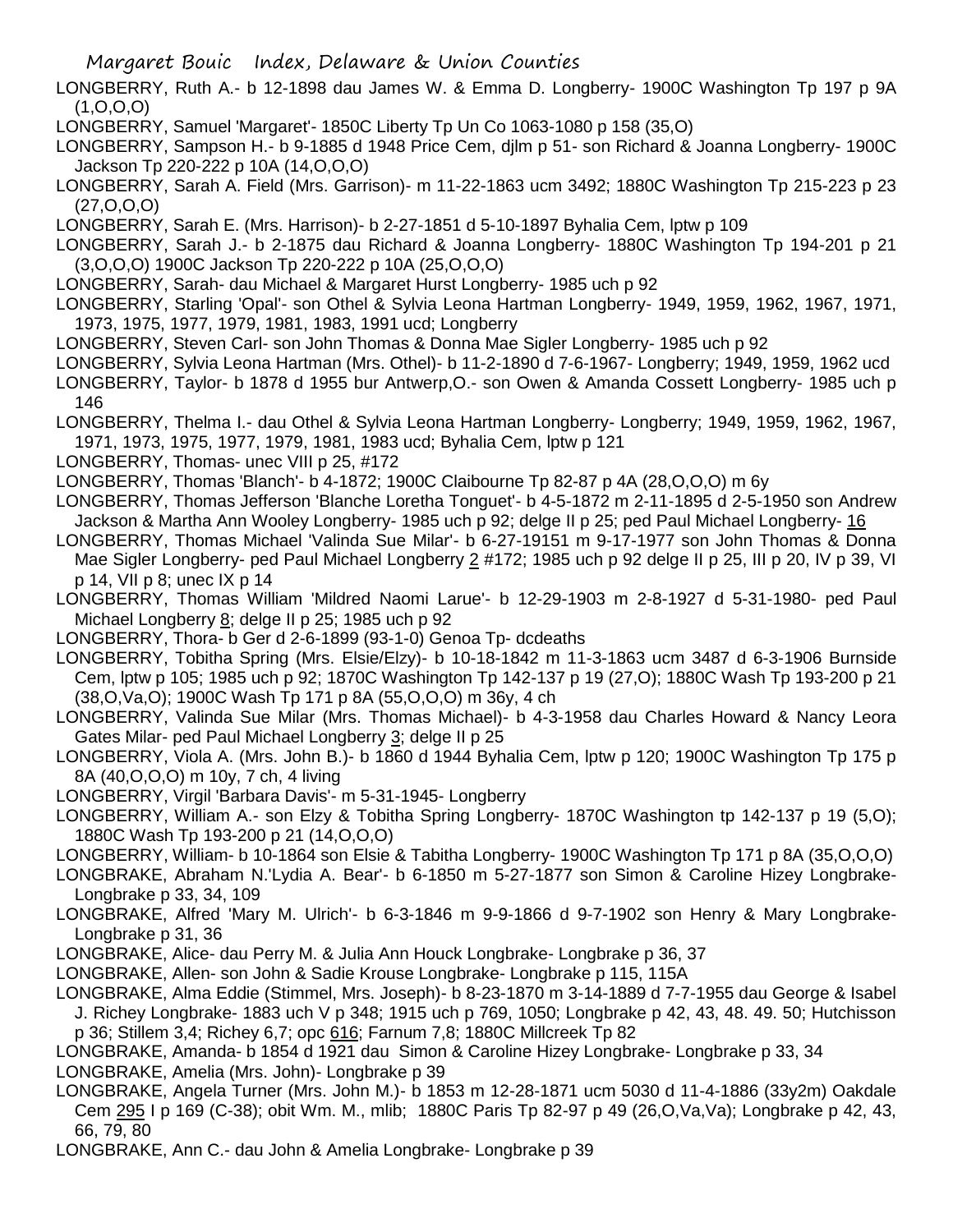- Margaret Bouic Index, Delaware & Union Counties
- LONGBRAKE, Ann (Mrs. Herman)- Longbrake p 36
- LONGBRAKE, Ann Strayer (Mrs. Joseph)- Longbrake p 111, 112, 113
- LONGBRAKE, Ann(e) b 1970 dau Daniel Wayne & Lois Ann Parker Longbrake- 1971, 1973, 1975, 1977 ucd
- LONGBRAKE, Ann Virginia (Downs, Mrs. William)- b 12-24-1861 m 10-18-1883 dau Joseph & Mary Ann Licklider Longbrake- Longbrake p 116, 117
- LONGBRAKE, Anna A.- b 1879 d 1882 dau Alfred & Mary M. Ulrich Longbrake- Longbrake p 31
- LONGBRAKE, Anna Belle (Peterman, Mrs. George A.)- b 6-25-1864 m 7-9-1893 dau Perry M. & Julia Ann Houck Longbrake- Longbrake p 37
- LONGBRAKE, Anna Gorsuch (Mrs. Henry Franklin)- m 12-25-1892- Longbrake p 37
- LONGBRAKE, Anna K. Swinehart (Mrs. John Maxwell)- b 12-26-1868 d 1-29-1926- Longbrake p 37, 38
- LONGBRAKE, Anna Maria "Polly" (Lape, Mrs. Nicholas)- b 11-1-1792 m 12-6-1808 d 10-16-1839 dau Daniel & Elizabeth Longbrake- Longbrake p 18, 21, 25, 108
- LONGBRAKE, Anne Marie- b 7-8-1970 dau Daniel Wayne & Lois Ann Parker Longbrake- Longbrake p 74 LONGBRAKE, Annie Belle- b Hancock County- Longbrakep 36
- LONGBRAKE, Annis Dodge (Mrs. Levi)- b 3-20-1822 m 11-6-1839 ucm 595 d 12-9-1894 Oakdale Cem I p 169 (C-2); dau Judah,Jr. & Elizabeth Kilgore Dodge; Dodge 7; unec III p 38; Longbrake p 81, 82, 83, 88A; unec XI p 56; djlm p 7; 1840C Paris Tp 942 (20-30); 1850C Paris Tp 581-594 p 89 (28,O); 1860C Paris Tp 1401- 1390 p 185 (38,O); obit mlib
- LONGBRAKE, Arthur Albert- b 1869 son Ezra Henry & Elizabeth Longbrake- Longbrake p 32
- LONGBRAKE, Arthur- son George Longbrake- Longbrake p 104
- LONGBRAKE, Arthur Clyde'Nellie Van Fleet'- b 3-31-1875 m 6-18-1900 d 2-15-1950 son William & Martha Reed Longbrake- 1985 uch p 93; Longbrake p 43, 67, 77, 104, 110; 1880C Paris Tp 81-96 p 49 (5,O,O,O); 1900C Paris Tp 63-65 p 4B (25,O,O,O)
- LONGBRAKE, A. V.- b 1879 son Moses Roscoe & Eliza Jane Barnhill Longbrake- Longbrake p 32
- LONGBRAKE, Barbara Ann Fry (Mrs. Jacob)- b 1782 m 6-1-1801 d 1864- Longbrake p 25, 111, 112
- LONGBRAKE, Barbara Ann (Krouse, Mrs. Jacob)- dau John & Caroline Baylie Longbrake- Longbrake p 115, 115A, 116, 118
- LONGBRAKE, Beatrice Louise (Reidmiller, Mrs. Bernard J.)- b 6-4-1934 m 3-24-1957 dau Harold E. & Laura L. Askins Longbrake- Longbrake p 43, 71, 72; 1985 uch p 93; 1949 ucd
- LONGBRAKE, Belle J. Richey (Mrs. George W.)- b 9-26-1852 m 4-7-1868- Longbrake p 48
- LONGBRAKE, Belle Staymates (Mrs. James)- Longbrake p 115, 116
- LONGBRAKE, Bertha (Mrs. Rev. Carl R.)- Longbrake p 68, 78
- LONGBRAKE, Bessie (Bartman, Mrs. John)- dau Jacob & Barbara Ann Fry Longbrake- Longbrake p 111, 116
- LONGBRAKE, Betsey/Elizabeth (Park, Mrs. James W.)- b 8-10-1809 m 4-1-1830 d 3-13-1878- dau George & Susannah Catrow Longbrake- Longbrake p 41, 60, 61
- LONGBRAKE, Betty Jean (Eastman, Mrs. Richard)- b 4-13-1937 m 9-17-1955 dau Harold E. & Laura L. Askins Longbrake- Longbrake p 42, 71, 72; 1985 uch p 93; 1949 ucd
- LONGBRAKE, Betty (Grimes, Mrs. )- dau James W. & Effie Brown Longbrake- Longbrake
- LONGBRAKE, Bryon 'Lois Wetzell'- 1985 uch p 43
- LONGBRAKE, Buretta Faye Shields (Mrs. Mark)- b 11-23-1881 m 4-11-1907 d 3-2-1939 Oakdale Cem II p 46 (G-R7-15), obit mlib; dau Thomas P. & Elizabeth J. Ford Shields- 1915 uch p 769; Shields 3,4; Farnum 7,8; Richey 6,7; Longbrake p 42, 43, 49, 56; dcc Dorothy Longbrake Roberts 3
- LONGBRAKE, Rev. Carl R. 'Bertha''Lulu Beede'- b 12-1-1880 d 3-6-1964- son William & Martha Reed Longbrake- 1985 uch p 93; Longbrake p 43, 67; Marysville p 69; 1900C Paris Tp 63-65 p 48 (19,O,O,O); obit Daniel C.,mlib
- LONGBRAKE, Caroline Baylis (Mrs. John)- Longbrake p 115
- LONGBRAKE, Caroline Hizey (Mrs. Simon)- b 8-28-1823 m 1833 div 1868 d 2-24-1885 Longbrake p 29, 33, 34
- LONGBRAKE, Caroline "Carrie" Hunter (Mrs. Dr. Pearl D.)- b 1877 m 12-30-1897- Longbrake p 43, 79, 80; 1949 ucd
- LONGBRAKE, Caroline Rogers (Mrs. Franklin T.)- Longbrake p 115, 116
- LONGBRAKE, Caroline Stair (Mrs. Jerome)- m 1-28-1860- Longbrake p 31
- LONGBRAKE, Carrie B. Robinson (Mrs. John M.)- dau John W. & Sarah Cor Robinson- 1915 uch p 604, 680; 1959 ucd
- LONGBRAKE, Carrie May (Bower, Mrs. William)- b 1874 dau Louis & Charlotte E. ouck Longbrake- Longbrake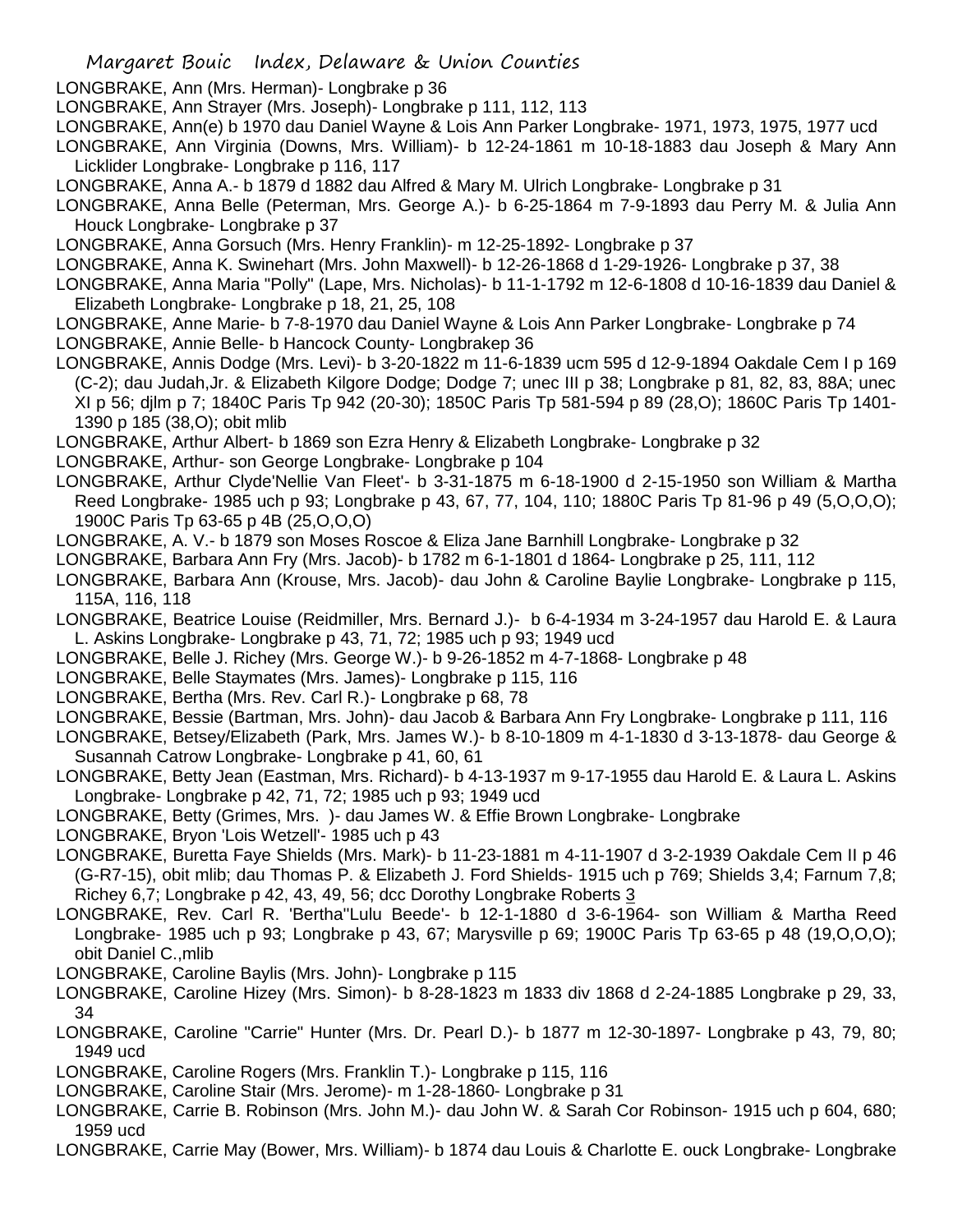- LONGBRAKE, Cassie Powell (Mrs. Harrison W.)- m 9-20-1885- Longbrake p 33
- LONGBRAKE, Catharine (Sager, Mrs. Christian)- m 4-21-1836- dau John & Leah Huntwork Longbrake-Longbrake p 39
- LONGBRAKE, Catherine- b 1815 dau Daniel & Mary Lape Longbrake- Longbrake p 29
- LONGBRAKE, Catherine Davis (Mrs. Robert S.)- Longbrake 115, 116
- LONGBRAKE, Charles/Charlie E.- b 2-5-1872 son Alfred & Mary M. Ulrich Longbrake- Longbrake p 31, 36
- LONGBRAKE, Charles- son John & Sadie Krouse Longbrake- Longbrake p 115, 115A
- LONGBRAKE, Charlie Dale- b 8-16-1879 d 2-1901 son Louis & Charlotte E. Houck Longbrake- Longbrake p 34
- LONGBRAKE, Charlotte E. Houck (Mrs. Louis)- b 1841 m 8-22-1869 dau Jacob E. & Eva Elbaugh Houck-Longbrake p 33, 34
- LONGBRAKE, Clara J. (Cassil, Mrs. John M.)- m 11-4-1879 ucm 6579; Longbrake, p 42, 43
- LONGBRAKE, Clarisa (Castle, Mrs. John)- dau Levi & Annis Dodge Longbrake- Longbrake p 81, 82; 1860C Paris Tp 1401-1390 p 185 (5,O); 1870C Marysville-Paris Tp 166 p 19 (14,O)
- LONGBRAKE, Clyde- brother Daniel Clayton Longbrake- obit Daniel C.,mlib
- LONGBRAKE, Cora- b 1893 dau Jacob Adam & Viola Orwick- Longbrake p 38
- LONGBRAKE/LAMBRECHT, Daniel 'Elizabeth'- Rev. War- 1830; 1985 uch p 92, 93; Longbrake p 14, 17,19, 20, 22, 25, 26, 40, 41, 68, 69A, 71, 74, 77, 78, 79, 81, 83, 84, 88, 89, 92, 93, 94, 95, 96, 97, 99, 100, 101, 104, 107, 108, 109, 111, 112
- LONGBRAKE, Daniel Jr. 'Mary Lape''Margaret Gingher'- b 4-27-1788 m 12-6-1804 or 1-3-1809 m(2) 8-21- 1856 Fairfield Co d 8-18-1858 War of 1812- son Daniel & Elizabeth Lambrecht/Longbrake- Longbrake p 18, 20, 21, 25, 26, 28, 29, 30, 30A, 31, 32, 33, 37, 50, 56, 57, 60, 61, 63, 64, 65, 108, 109
- LONGBRAKE, Daniel- son Daniel Longbrake,JR.- Longbrake p 27
- LONGBRAKE, Daniel- b 1781 d 10-16-1784 (3-7-2) son Daniel & Elizabeth Lambrecht/Longbrake- Longbrake p 18, 25
- LONGBRAKE, Daniel Clayton 'Esta Belle Knotts'- b 6-19-1877 m 3-12-1902 d 8-1-1941 Oakdale Cem I p 111 (F-R3-8) son Will J. & Martha Reed Longbrake- Longbrake p 42, 43, 67, 68, 69A, 71, 74; Knotts; 1985 uch p 93; 1880C Paris Tp 81-96 p 49 (2,O,O,O); 1900C Paris Tp 63-65 p 4B (22,O,O,O)
- LONGBRAKE, Daniel Joseph- b 7-28-1965 son Daniel Wayne & Lois Ann Parker Longbrake- Longbrake p 74; 1971, 1973, 1975, 1977 ucd
- LONGBRAKE, Daniel 'Melinda Dodge'- b 3-5-1811 m 11-30-1837 ucm 465 or 11-6-1839 d 12-10-1890 Oakdale Cem 625 (141C) I p 169 (C-38)- son George & Susannah Catrow Longbrake- Longbrake p 41, 42, 66, 67, 69A, 71, 74, 77, 78, 79, 88A; 1883 uch V p 11, 67, 121, 361; 1985 uch p 93; djlm p 7; mt 4-18-1860; mt 3 p 20; unec III p 30, XI p 50; uca p 59, 71; 1850C Dover Tp 844-861 (49,O); 1860C Paris Tp 1219-1228 p 162 (48,O); 1870C Paris Tp 36-37 (59,O); 1880C Marysville 238-258 p 14 (69,O,Va,Va); uca p 59, 71
- LONGBRAKE, Daniel Pearl,Jr. 'Mildred Louise Elliott'- b 1-23-1919 d 5-17-1945 Oakdale Cem II p 90 (H-R21- 9) son Daniel,Sr. & Esta Belle Knotts Longbrake- obit mlib; obit Daniel C.; Longbrake p 43, 68, 74; 1985 uch p 93;
- LONGBRAKE, Daniel Wayne 'Lois Ann Parker'- m 5-23-1964 son Daniel Pearl & Mildred Elliott Longbrake-Longbrake p 74, 75, 76; 1962, 1971, 1973, 1975, 1977 ucd
- LONGBRAKE, Daniel W.- son John & Sadie Krouse Longbrake- Longbrake p 115, 115A
- LONGBRAKE, Daniel W. 'Nancy J. Heltman''Lou Perry'- b 1848 m 1-1-1871 (2) 4-15-1878- son Simon & Caroline Hizey Longbrake- Longbrake p 33, 34, 36
- LONGBRAKE, David Barr 'Eva Z. Ivanka'- b 5-25-1939 m 8-18-1962 son William Van Fleet & Margaret J. Barr Longbrake- Longbrake p 77
- LONGBRAKE, David- b 1967 son Daniel Wayne & Lois Ann Parker Longbrake- 1971, 1973, 1975, 1977 ucd
- LONGBRAKE, D, C.- b 6-19-1877 son William & Mattie Reed Longbrake- Longbrake p 43
- LONGBRAKE, Deborah Jo Garbo (Mrs. William E.)- m 2-26-1972- Longbrake p 71; 1977, 1979, 1981 ucd
- LONGBRAKE, Delphus E.- b 1874 son Ezra Henry & Elizabeth Longbrake- Longbrake p 32
- LONGBRAKE, Dimple Leora- b 1919 dau James Alpha & Emma Essinger Longbrake- Longbrake p 38
- LONGBRAKE, Dorothy L. (Jenkins, Mrs. Dr.E. C.)(Roberts, Mrs. Sherman L.)- b 5-4-1916 m(2) 12-9-1969 dau Mark F. & Buretta F. Shields Longbrake- dcc Dorothy Longbrake Jenkins Roberts 1; Farnum 8,9; Richey 7,8; Longbrake p 56, 59; Shields; obit Buretta, mlib
- LONGBRAKE, Edward- b 1882 son Moses Roscoe & Eliza Jane Barnhill Longbrake- Longbrake p 32

Margaret Bouic Index, Delaware & Union Counties

p 34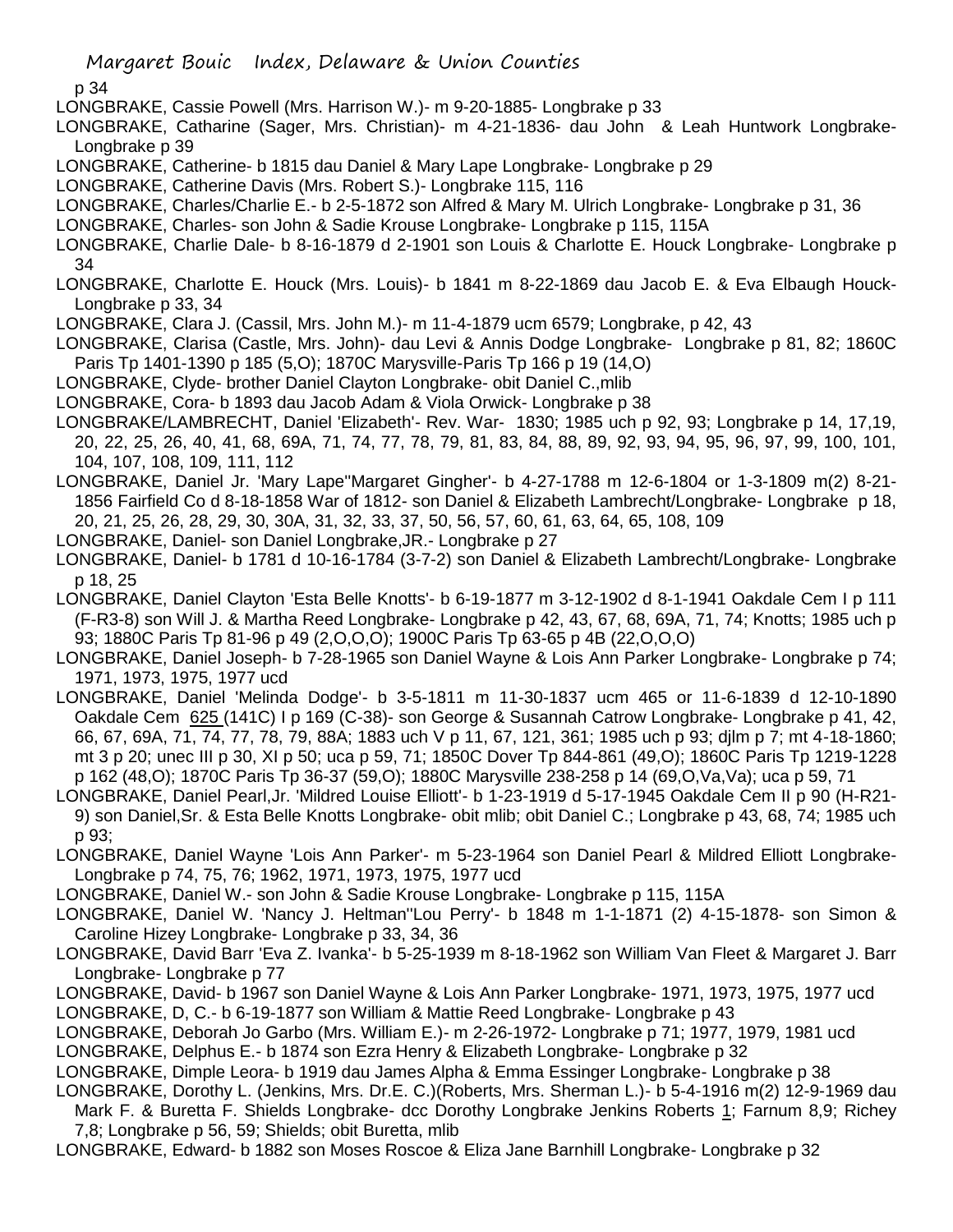LONGBRAKE, Edwin Lee 'Ruth Eilene Sweeney'- m 8-3-1974 son Daniel Pearl & Mildred Elliott Longbrake-Longbrake p 74, 76; Knotts; 1967 ucd

- LONGBRAKE, Effie Brown (Mrs. James W.)- Longbrake
- LONGBRAKE, Effie Brown (Mrs. John B.)- Longbrake p 42
- LONGBRAKE, Eliza Jane Barnhill (Mrs. Moses Roscoe)- m 1-18-1872- Longbrake p 32, 36

LONGBRAKE, Elizabeth Anderson (Mrs. William)- b 11-12-1863 d 7-22-1940 (76-8-10) Oakdale Cem - dau W. P. & Martha A. Kishler Anderson- Longbrake p 44, 67

LONGBRAKE/LAMBRECHT, Elizabeth (Mrs. Daniel)- Longbrake p 20. 29, 30, 40, 41, 50, 56, 60, 61, 63, 64, 65, 66, 67, 68, 69, 71, 74, 77, 78, 79, 81, 83, 84, 84A, 89, 92, 93, 95, 96, 97, 99, 100, 101, 107, 111, 112

LONGBRAKE, Elizabeth- Oakdale Cem I p 161 (C-15); 1850C Paris Tp 581-594 p 89 (5,O); 1860C Paris Tp 1401-1390 p 185 (15,O)

- LONGBRAKE, Elizabeth A.- b 1863 d 1940 Oakdale Cem I p 105 (F-R1-10)
- LONGBRAKE, Elizabeth Benner (Mrs. Hiram)- m 9-20-1856- Longbrake p 31
- LONGBRAKE, Elizabeth (Mrs. Ezra Henry)- Longbrake p 32
- LONGBRAKE, Elizabeth- b 3-17-1846 d 7-12-1846 (3m25d) Buxton Cem- dau Daniel & Melinda Dodge Longbrake- Longbrake p 66
- LONGBRAKE, Elizabeth (Mrs. Ezra Henry)- Longbrake p 32
- LONGBRAKE, Elizabeth (Gilchrist, Mrs. Samuel)- b 9-30-1844 m 9-9-1862 ucm 3355 d 5-9-1933 dau Levi & Annis Dodge Longbrake- Longbrake p 43, 81, 82, 83; Dodge 7; 1883 uch V p 121; unec IV p 53
- LONGBRAKE, Elizabeth Lord b 10-7-1969 dau William E. & Deborah Jo Garbo- Longbrake p 71; 1977, 1979, 1981 ucd
- LONGBRAKE, Ella Frances (Wellman, Mrs. Charles)- b 8-8-1863 dau Joseph & Mary Ann Licklider Longbrake-Longbrake p 116, 117
- LONGBRAKE, Ella- b 7-21-1862 d 8-23-1883 dau Perry M. & Julia Ann Houck Longbrake- Longbrake p 37
- LONGBRAKE, Ellene Lee- b 1`2-29-1977 d 1-3-1978 dau Edwin Lee & Ruth Eilene Sweeney Longbrake-Longbrake p 74
- LONGBRAKE, Emily M.- d 10-5-1851 (11-4-15) Oakdale Cem I p 99 (D-R9-11) dau Jacob & Susan Farnum Longbrake- 1883 uch V p 348; 1850C Dover Tp 842-859 (10,O)
- LONGBRAKE, Emanuel 'Lydia Tussing/Rising'- b 9-29-1813 m 11-16-1833 d 5-9-1866 son Daniel,Jr. & Mary Lape Longbrake- Longbrake p 21, 27, 29, 32, 34. 108, 109
- LONGBRAKE, Emily Manerva- b 4-21-1840 d 10-5-1851 (11-5-15) Oakdale Cem dau Jaocb & Susan Farnum- Longbrake p 45, 46, 48
- LONGBRAKE, Emma Croft (Mrs. Thomas W.)- m 3-18-1877- Longbrake p 33
- LONGBRAKE, Emma E. Anderson (Mrs. William H.)- m 1-5-1910- Longbrake p 42
- LONGBRAKE, Emma Essinger (Mrs. James Alpha)- b 1875- Longbrake p 37, 38
- LONGBRAKE, Esta B. Knotts (Mrs. Daniel Clayton)- b 7-17-1882 m 3-12-1902 d 1975 (92) Oakdale Cem I p 111 (F-R3-8) dau Erskine & Frances Powers Knotts- Marysville p 40; Longbrake p 42, 43, 44, 67, 68, 69A, 71, 74; 1985 uch p 93; 1967, 1971 ucd; obit Daniel, mlib
- LONGBRAKE, Esta Hook (Mrs. Jacob Adam)- Longbrake p 37, 38
- LONGBRAKE, Etta Daisie b 12-6-1872 dau Daniel & Nancy J. Heltman Longbrake- Longbrake p 36
- LONGBRAKE, Eva (Jones, Mrs. George) b 1783 m 12-12-1800 dau Daniel & Elizabeth Longbrake- Longbrake p 25
- LONGBRAKE, Eva Z. Ivanka (Mrs. David Barr)- b 4-27-1939 m 8-18-1962- Longbrake p 77
- LONGBRAKE, Ezra Henry 'Elizabeth'- b 4-6-1839 d 11-4-1899 son Emanuel & Lydia Tussing Longbrake-Longbrake p 32
- LONGBRAKE, Florence Pauline- b 1900 dau Jacob Adam & Esta Hook Longbrake- Longbrake p 38
- LONGBRAKE, Francis Deloris- dau Rev. Homer & Mary Jackson Longbrake- Freshwater Newhouse p 81
- LONGBRAKE, Frances E.(Bushong, Mrs. Dale)(Nicol, Mrs. Walter)- b 6-28-1906 m 6-28-1924 (2) 12-16-1965
- d 8-9-1975 Raymond Cem- dau Daniel C. & Esta Belle Knotts Longbrake- 1985 uch p 93; Rausch (1193); obit Daniel, mlib; Longbrake p 42, 43, 68
- LONGBRAKE, Franklin T. 'Caroline Rogers'- son John & Caroline Baylis Longbrake- Longbrake p 116, 116
- LONGBRAKE, George- b 1823 son Daniel,Jr. & Mary Lape Longbrake- Longbrake p 29
- LONGBRAKE, George- b 10-17-1868 son Harmon & Sarah Ann Fellers Longbrake- Longbrake p 31, 36
- LONGBRAKE, George- son Jacob & Elizabeth Longbrake- Longbrake p 111
- LONGBRAKE, George 'Madeline Trout- son John & Caroline Baylis Longbrake- Longbrake p 115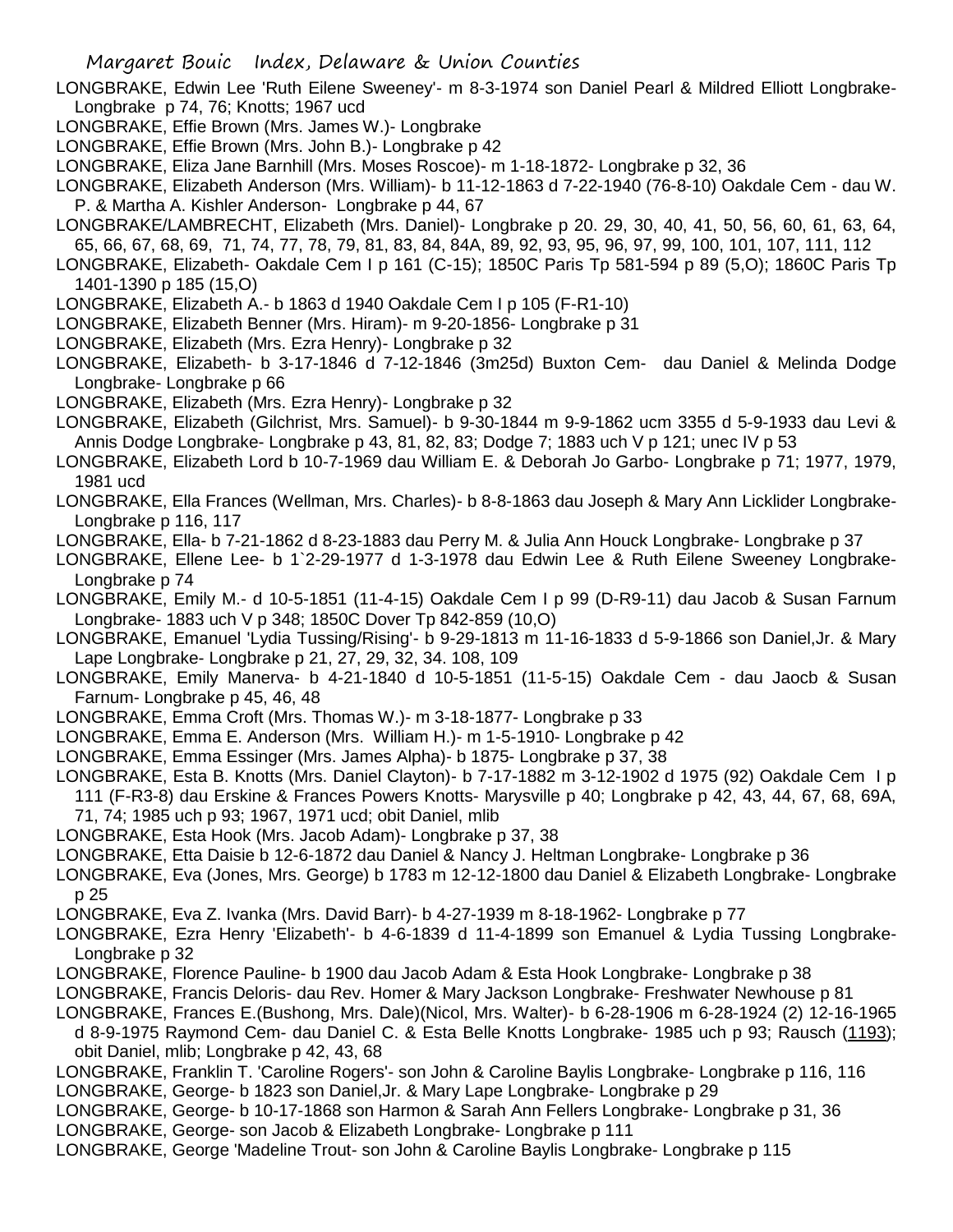LONGBRAKE, George- son Joseph & Barbara Ann Fry Longbrake- Longbrake p 116

- LONGBRAKE, George W. 'Isabel Richey'- b 1-4-1842 m 4-15-1868 d 12-21-1920 son Jacob & Susan Farnum Longbrake- Longbrake p 43, 45, 46, 56, 57
- LONGBRAKE, George 'Mary'- Longbrake p 43
- LONGBRAKE, George R.- lived Mechanicsburg- Longbrake p 104
- LONGBRAKE, George 'Rebecca Bumgarner'- b 1825 m 2-19-1846- son John & Mary Heistand Longbrake-Longbrake p 39
- LONGBRAKE, George 'Susan(nah) Catrow'- b 1787 d 1817 Buxton Cem p 4- son Daniel & Elizabeth Longbrake; dcc Clara Loveless Edelblute 22; dcc Dorothy Longbrake Roberts 4; 1985 uch p 92, 93; Doris Richey Johnson 18; Longbrake 1; p 14, 18, 20, 24, 25, 40, 41, 45, 56, 57, 60, 61, 63, 64, 65, 66, 67, 68, 69A, 71, 77, 78, 81, 82, 83, 84, 84A, 88, 88A, 92, 94, 96, 97, 101, 104, 107, 108; 1883 uch IV p 121, 133; uca p 49, 53, 104
- LONGBRAKE, George W. 'Isabelle Richey'- b 1-3-1842 m 4-15-1868 d 12-21-1940/1920 Oakdale Cem I p 99 (D-R9-11)- son Jacob & Susan Farnum Longbrake- 1915 uch p 768, 769 picture; 1883 uch IV p 513, V p 345; Longbrake p 44, 45, 47, 48, 49, 50, 56, 57; Richey 5,6; Farnum 6,7; 1850C Dover Tp 842-859 (9,O); 1860C Millcreek Tp 143 (28,O); 1870C Mil Tp 7 (28,O); 1880C Mil Tp 82-86 (38,O,O,NY); 1900C Mil Tp 72- 74 p 4A (58,O,O,NY); uca p 23
- LONGBRAKE, George Washington b 1875 son Moses Roscoe & Eliza Jane Barnhill Longbrake- Longbrake p 32
- LONGBRAKE, Gertrude Lucille b 1902 dau James Alpha & Emma Essinger Longbrake- Longbrake p 38
- LONGBRAKE, Gladys (Mansnerus, Mrs. John)- b 10-18-1917 dau Mark F. & Buretta F. Shields Longbrakedcc Dorothy Longbrake Roberts 1; Longbrake p 43, 56; obit Buretta, mlib
- LONGBRAKE, Grace- dau John Longbrake- Longbrake p 104
- LONGBRAKE, Hallis Jaswell- b 11-14-1874 Hancock Co.- son Perry E. & Melvina Folk Longbrake- Longbrake p 36
- LONGBRAKE, Harmon 'Sarah Ann Fellers'- m 9-17-1865 son Henry & Mary Longbrake- Longbrake p 31
- LONGBRAKE, Harold Eugene 'Laura L. Askins'- b 1-31-1911 m 10-22-1932 -son Daniel C. & Esta Belle Knotts Longbrake- Longbrake p 42, 43, 68, 71, 72, 73; Knotts; 1985 uch p 93, 161; obit Daniel C., mlib; 1949, 1959, 1962, 1967, 1971, 1973, 1975, 1977, 1979, 1981, 1983, 1991 ucd
- LONGBRAKE, Harold A.'Karla Kennedy'- b 4-24-1943- son Harold E. & Laura L. Askins Longbrake- Longbrake p 71, 72; 1985 uch p 93, 161; 1949, 1959(16), 1962 ucd
- LONGBRAKE, Harold K. b 1-17-1965 son Harold A. & Karla Kennedy Longbrake- Longbrake p 71
- LONGBRAKE, Harriett (Grant, Mrs. )(Coonce, Mrs. William K.)- b 1827 dau Daniel, Jr. & Mary Lape Longbrake- Longbrake p 29,
- LONGBRAKE, Harriett- b 1840 dau Solomon & Margaret Bressler Longbrake- Longbrake p 33
- LONGBRAKE, Harrison W. 'Cassie Powell'- b 1859 , 9-20-1885 d 1936 son Simon & Caroline Hizey Longbrake- Longbrake p 33, 34
- LONGBRAKE, Harry B.- son Jacob Adam & Viola Orwick Longbrake- Longbrake p 38
- LONGBRAKE, Henry Franklin 'Anna Gorsuch' b 8-29-1871 m 12-25-1892 d 1-22-1941 son Perry M. & Julia Ann Houck Longbrake- Longbrake p 36, 39
- LONGBRAKE, Henry- son Jacob & Barbara Ann Fry Longbrake- Longbrake p 111
- LONGBRAKE, Henry- b c 1833 d 1899 son John & Caroline Baylis Longbrake- Longbrake p 115, 116
- LONGBRAKE, Henry- b 1849 lived with Leah Huntwork Longbrake- Longbrake p 39
- LONGBRAKE, Henry 'Mary'- b 1809 d 7-1857/9 son Daniel,Jr. & Mary Lape Longbrake- Longbrake p 29, 31 LONGBRAKE, Herman 'Ann'- Longbrake p 36
- LONGBRAKE, Hiram 'Elizabeth Benner'- m 9-20-1856 son Henry & Mary Longbrake- Longbrake p 31
- LONGBRAKE, Rev. Homer 'Mary Jackson'- Newhouse p 81
- LONGBRAKE, Ida Ann (Richey, Mrs.Jefferson L.)- b 7-15-1844 m 9-14-1865 ucm 3792 d 9-12-1921 (77-1- 28)- dau Jacob & Susan Farnum Longbrake- 1915 uch p 769; 1883 uch V p 348; 1985 uch p 121; Richey 5,6; Longbrake 42, 45, 48, 49, 60; Farnum 6,7; 1850C Dover Tp 842-859 (6,O); 1860C Millcreek Tp 143 (15,O)
- LONGBRAKE, Ida M.- b 11-12-1869 Hancock Co d 1896- dau Alfred & Mary M. Ulrich Longbrake- Longbrake p 31, 36
- LONGBRAKE, Isaac b 9-23-1811 d 12-7-1875- son Daniel,Jr. & Mary Lape Longbrake- Longbrake p 29, 30, 30A,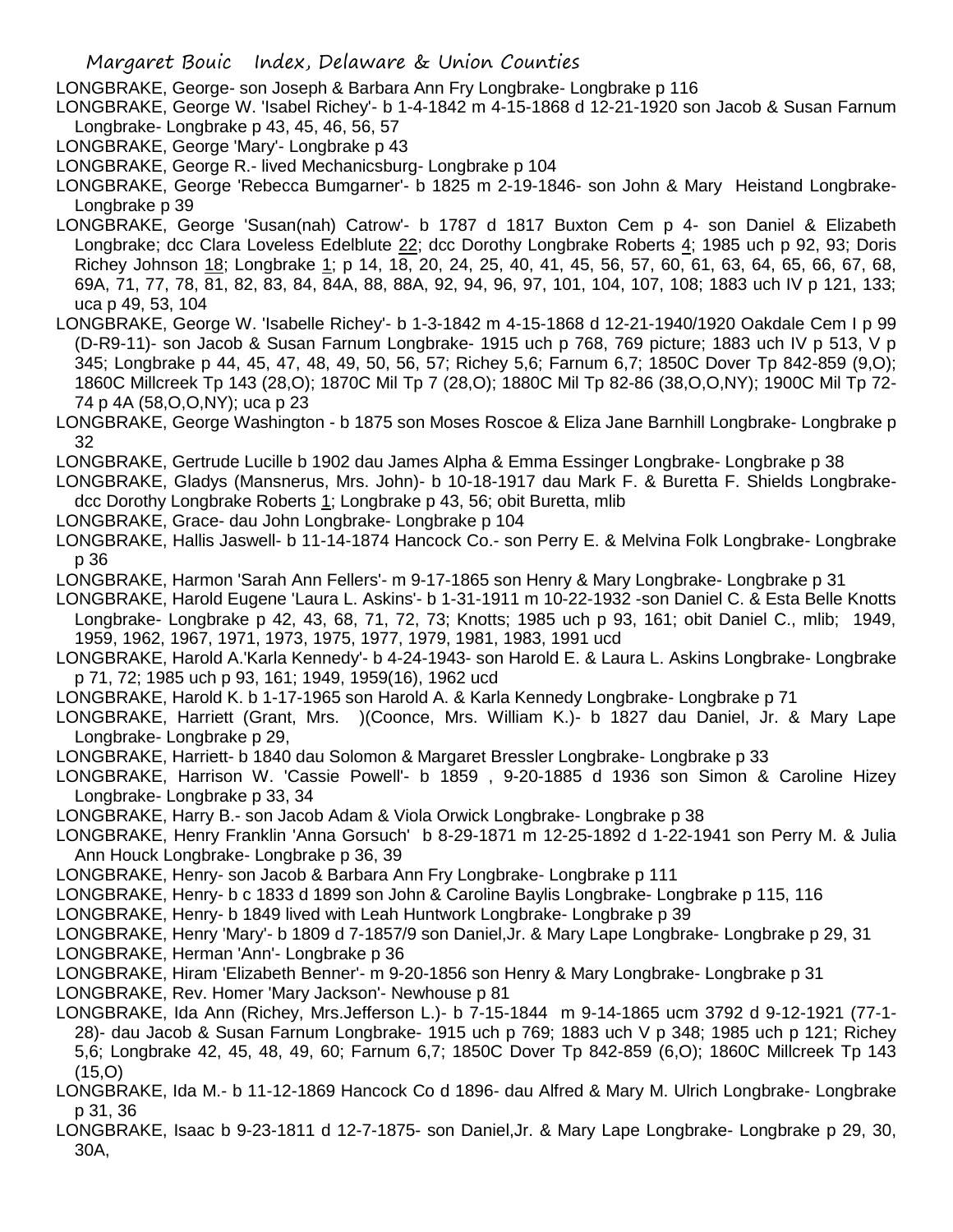LONGBRAKE, Isaac- b 1844 son Solomon & Margaret Bressler Longbrake- Longbrake p 33

LONGBRAKE, Isabella Jane Richey (Mrs. George W) - b 9-26-1852 m 4-17-1868 d 5-23-1933 Oakdale Cem I p 99 (D-R9-11) dau James B. & Jane Dodge Richey- 1883 uch V p 348; Longbrake p 43, 45, 48, 49, 50, 56; Richev 5.6: 1915 uch p 754, 769; dcc Dorothy Longbrake Roberts  $5$ ; 1870C Millcreek Tp 7 p 1 (17,0); 1880C Mil Tp 82-86 (27,O,O,O); 1900C Mil Tp 72-74 [ 4A (47,O,o,O); m 32y, 4 ch, 3 living

- LONGBRAKE, Jacob- 1810, Sheperdardstown, Va- Longbrake p 14
- LONGBRAKE, Jacob Adam 'Viola Orwick''Esta Hook'- b 1-27-1870 m 2-2-1890 d 1-23-1954 son Perry M. & Julia Ann Houck Longbrake- Longbrake p 37, 38
- LONGBRAKE, Jacob 'Barbara Ann Fry'- b 1782 m 1801 son Daniel & Elizabeth Longbrake- Longbrake p 25, 111, 112, 116, 118

LONGBRAKE, Jacob N.- military, Bellefontanie- Longbrake p 114

- LONGBRAKE, Jacob 'Susan Farnum'- b 1-17-1808 m 12-12-1833 ucm 313 d 8/1-10-1865 Oakdale Cem son George & Susannah Catrow Longbrake- 1883 uch V p 334, 348; 1915 uch p 754, 769; Longbrake p 40, 41, 42, 44, 45, 46, 48, 49, 50, 56, 57, 60, 85, 86, 88A; dcc Dorothy Longbrake Roberts 8; unec III p 7, X p 53, XII p 70; 1850C Dover Tp 842-859 (42,O); 1860C Mil Tp 143 (52,O)
- LONGBRAKE,--- d 9-21-1869 (1m) son Jacob & Susan Farnum Longbrake- Oakdale Cem I p 99 (D-R9-11)
- LONGBRAKE, Jake- son Jacob & Barbara Ann Fry Longbrake- Longbrake p 111, 116
- LONGBRAKE, James Alpha 'Emma Essinger'- b 5-9-1877 son Perry M. & Julia Ann Houck Longbrake-Longbrake p 37, 38
- LONGBRAKE, James 'Belle Staymates'- b c 1847 son John & Caroline Baylis Longbrake- Longbrake p 115, 116
- LONGBRAKE, James- d 10-4-1849 (28d) Buxton Cem p 4, djlm p 7; son L. & A. Longbrake
- LONGBRAKE, James S. son Ezra Henry & Elizabeth Longbrake- Longbrake p 32
- LONGBRAKE, James W. 'Effie Brown'- Longbrake
- LONGBRAKE, Janice (Meyer, Mrs. Walter E.)(Verbeck, Mrs. Edward)- b 6-9-1915 dau Mark F. & Buretta F. Shields Longbrake- dcc Dorothy Longbrake Roberts 1; obit Buretta, mlib; Farnum; Longbrake p 43, 56; **Shields**
- LONGBRAKE, Jennie/Junie (Weaver, Mrs. Adam)- m 3-9-1865 ucm 3692 dau Daniel & Melinda Dodge Longbrake- Longbrake p 42, 43; 1883 uch V p 121; Dodge 7
- LONGBRAKE, Jennie Alice (McKingley, Mrs.Lamar E.)- b 9-1-1909 Oakdale Cem II p 82 (H-R17-5) dau Dr. Pearl d. & Caroline Turney Longbrake; Longbrake p 42, 43, 79, 106
- LONGBRAKE, Jerome 'Caroline Stair'- m 1-28-1860- son Henry & Mary Longbrake- Longbrake p 31
- LONGBRAKE, Jerry L.- d 1-16-1962 (91) bur La Harpe,ILL.- Longbrake
- LONGBRAKE, J. G.- b 7-1-1869 d 8-12-1869 ch George & Mary/Isabelle Richey Longbrake- ucbirths; Longbrake p 48,49
- LONGBRAKE, John 'Amelia'- b 1813 son John & Mary Heistand Longbrake- Longbrake p 39
- LONGBRAKE, John 'Caroline Baylis'- Longbrake p 115, 116
- LONGBRAKE, John David- b 12-31-1970 son David Barr & Eva Z. Ivanka Longbrake- Longbrake p 77
- LONGBRAKE, John- son George Longbrake- Longbrake p 104
- LONGBRAKE, John 'Mary Hustad/Heistand''Leah Huntwork'- m lic 10-26-1810 m lic 5-19-1825 son Daniel & Elizabeth Longbrake- Longbrake p 18, 20, 21, 25, 26, 27, 39, 107, 108, 109
- LONGBRAKE, John- son Jacob & Barbara Ann Fry Longbrake- Longbrake p 111
- LONGBRAKE, John M.'Angela Turner''Lannie Davis'- b 1852 m 12-28-1871 ucm 5030 m(2) 9-19-1889 d 2-13- 1938 Oakdale Cem I p 169 (C-38)- son Daniel & Melinda Dodge Longbrake- 1985 uch p 93; 1883 uch V p 61, 121; obit Wm. M.,mlib; Dodge 7,8; Longbrake p 42, 43, 66, 67, 79, 80; 1860C Paris Tp 1219-1228 p 162 (8,O); 1870C Paris Tp 36-37 p 5 (17,O); 1880C Paris Tp 82-97 p 49 (29,O,O,O); 1900C Paris Tp 218-224 p 12A (47,O,O,O) m 10y; uca p 65
- LONGBRAKE, John Maxwell 'Sidney Williamson''Anna K. Swinehart'- b 8-29-1858 m (10 1-5-1890 son Perry M. & Julia Ann Houck Longbrake- Longbrake p 37, 38
- LONGBRAKE, John M/W. 'Carrie B. Robinson'- m 10-19-1899 Longbrake p 42, 47; 1915 uch p 604, 680 LONGBRAKE, John 'Sadie Krouse'- b 1843 son John & Caroline Baylis Longbrake- Longbrake p 115, 115A
- LONGBRAKE, John 'Sophia Dallas Miller- b 1843 son Joseph & Ann Strayer Longbrake- Longbrake p 112 LONGBRAKE, John W.- son Henry & Mary Longbrake- Longbrake p 31
- LONGBRAKE, Johnathan- b 1976 son William Eugene & Deborah Jo Garber Longbrake- Longbrake p 71; 1977, 1979, 1981 ucd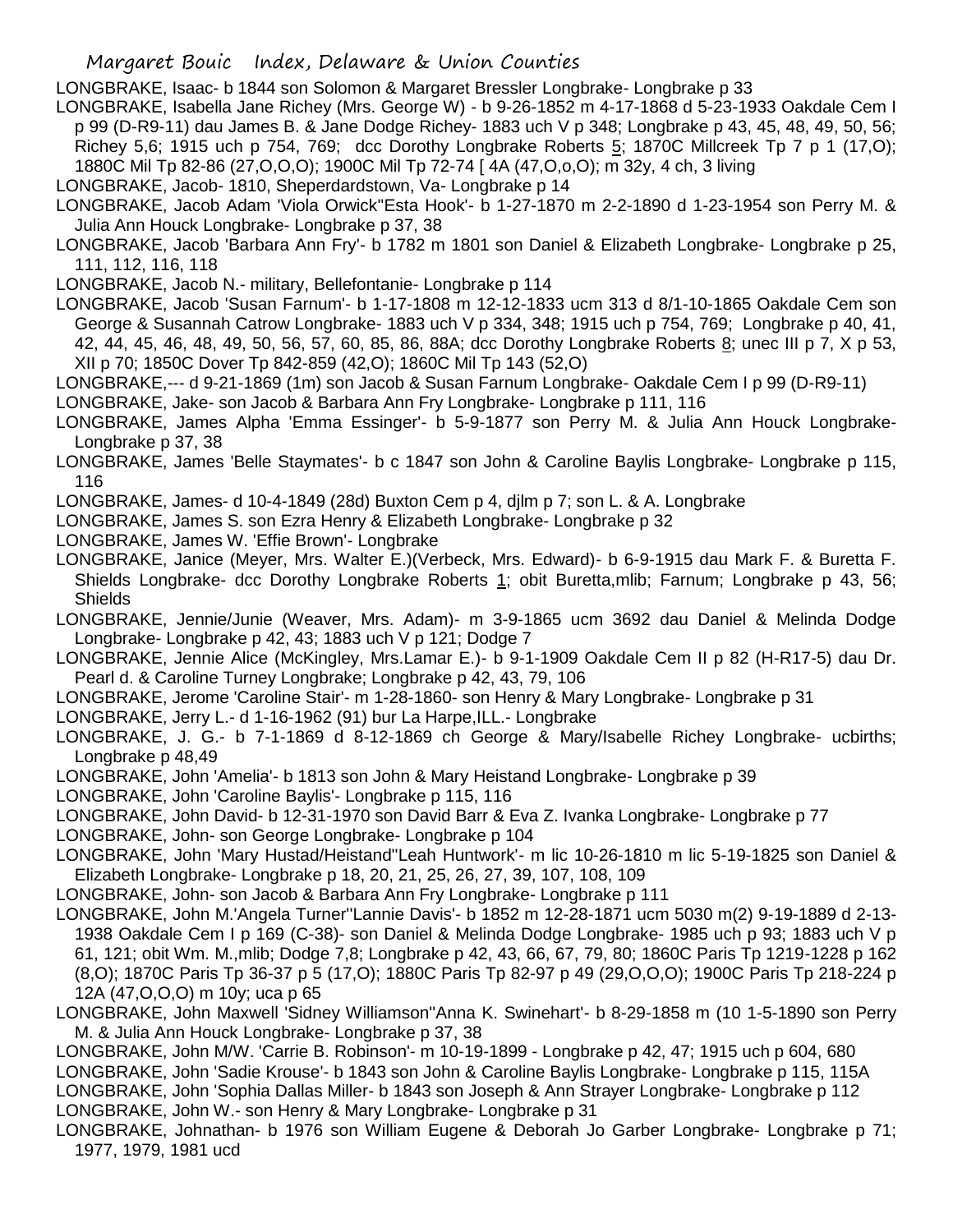- LONGBRAKE, Joseph 'Ann Strayer'- son Jacob & Barbara Ann Fry Longbrake- Longbrake p 111. 112, 113,
- LONGBRAKE, Joseph 'Mary Ann Licklider'- b 3-26-1837 m 11-24-1859 son John & Caroline Baylis Longbrake-Longbrake p 114, 115, 116, 117
- LONGBRAKE, Josie Gwenn (McLaughlin, Mrs. Clarence)- b 2-17-1883 dau Joseph & Mary Ann Licklider Longbrake- Longbrake p 116, 117
- LONGBRAKE, Julia Ann Houck (Mrs. Perry M.)- b 7-14-1839 m 1-25-1858 d 2-9-1930 dau Jacob & Eva Elbaugh Houck- Longbrake p 29, 36, 37, 37
- LONGBRAKE, Julia Carol (Vora, Mrs. Ravindra)- b 3-11-1946 m 12-14-1968- dau Rev. William V. & Margaret Longbrake- Longbrake p 77
- LONGBRAKE, Julia- dau Jacob Adam & Esta Hook Longbrake- Longbrake p 38
- LONGBRAKE, Julia (Foreman, Mrs. Kenneth)- m 5-28-1955 dau Lowell& Muriel Fox Longbrake- Longbrake p 42; 1949 ucd
- LONGBRAKE, Junie (Weaver, Mrs. Adam)- m 3-9-1865 d 1917 dau Daniel & Melinda Dodge Longbrake-Longbrake p 66
- LONGBRAKE, Karla Kennedy (Mrs. Harold A.)- Longbrake p 71
- LONGBRAKE, Kevin- b 6-26-1970 son Harold A. & Karla Kennedy Longbrake- Longbrake p 71
- LONGBRAKE, L.- uca p 59, 64, 65, 71
- LONGBRAKE, Laura L. Askins (Mrs. Harold E.)- b 10-10-1909 m 10-22-1932- dau Elias & Adeline Freeman Askins- Longbrake p 42, 43, 68, 71; 1985 uch p 93; 1967, 1971, 1973, 1975, 1977, 1979, 1982, 1983, 1991 LONGBRAKE, Leah Huntwork (Mrs. John)- m 5-19-1825- Longbrake p 21, 27, 39, 108
- LONGBRAKE, Lennie/Lannie Davis (Mrs. John)- b 1865 m 9-19-1889 d 3-4-1930 (65) Oakdale Cem 4227 (C-141) I p 169 (C38); Longbrake p 79; 1900C Paris Tp 218-224 p 12A (34,O,O,O) m 10 y no ch
- LONGBRAKE, Leo W.- son John & Amelia Longbrake- Longbrake p 39 (1-1850)
- LONGBRAKE, Levi 'Annis Dodge' b 11-17-1812 m 11-6/7-1839 ucm 595 d 8-11-1888 Oakdale Cem 408 I p 169 (C-36), djlm p 7; son George & Susannah Catrow Longbrake- Longbrake p 40, 41, 42, 81, 82, 83, 87, 88A; Dodge 6,7; 1883 uch III p 330, 331, 373, V p 57, 121, 152, 361, 368;1915 uch p 137, 151, 437; 1840C Paris Tp 942 (20-30); 1850C Paris Tp 581-594 p 89 (37,O); 1860C Paris Tp 1401-1390 p 185 (49,O); unec III p 38, IV p 8, 20, 59, XV p 67, 68; Powell- p 30, XI p 15, 56; uca p 24, 53, 58, 59, 61, 62, 71, 79; mt 1-4- 1854
- LONGBRAKE, infant d 9-17-1856 (10d) Buxton Cem, djlm p 7; dau Levi & Annis Dodge Longbrake
- LONGBRAKE, Levi- son Henry & Mary Longbrake- Longbrake p 31
- LONGBRAKE, Levi Loren ' Stoddard'- b 1840 son Levi & Annis Dodge Longbrake- Longbrake p 81; Dodge 7; 1883 uch V p 121; 1860C Paris Tp 1401-1390 p 185 (10,O); 1870C Paris Tp 166 p 19 (19,O)
- LONGBRAKE, Libby- b 1864 dau Simon & Caroline Hizey Longbrake- Longbrake p 33, 34
- LONGBRAKE, Lina (Long, Mrs. Marco W.)- m 3-6-1879 dau Joseph & Ann Strayer Longbrake- Longbrake p 112, 113
- LONGBRAKE, Linna (Piersol, Mrs. Wesley)- b 2-28-1879 m 7-11-1900 dau George W. & Isabelle Richey Longbrake- 1883 uch V p 348; 1915 uch p 769; Longbrake p 42, 48, 49; Richey 6,7; Piersol, 3,4; Farnum 7,8; Turney 3,4; 1880C Millcreek Tp 82-86 (1,O,O,O); 1900C Mil Tp 72-74 p 4A (21,O,O,O)
- LONGBRAKE, Lizzie Anderson (Mrs. William H.)- b 11-12-1863 m 1-5-1910 d 7-22-1940 dau Wm. P. & Angeline Shearer- Longbrake p 67
- LONGBRAKE, Lizzie Williamson (Mrs. Thomas W.)- Longbrake p 33
- LONGBRAKE, Lois Ann Parker (Mrs. Daniel Wayne)- m 5-23-1964 dau Lester Parker- Longbrake p 74, 76; 1971, 1973, 1975, 1977 ucd
- LONGBRAKE, Lois Wetzel (Mrs. Bryon)- dau Clarence & Loua May Dunfee Wetzel- 1985 uch p 43
- LONGBRAKE, Lottie- dau Perry M. & Julia Ann Houck Longbrake- Longbrake p 37
- LONGBRAKE, Lou Perry (Mrs. Daniel W.)- m 4-15-1878- Longbrake p 33
- LONGBRAKE, Louis 'Charlotte E. Houck'- b 7-18-1843 m 8-22-1869 son Simon & Caroline Hizey Longbrake-Longbrake p 33, 34, 35
- LONGBRAKE, Lovina (Mrs. Perry)- Longbrake p 36
- LONGBRAKE, Lowell 'Muriel Fox'- b 8-22-1897 m 11-22-1922 d 3-31-1973 Raymond Cem, lptw p 41 son James W. & Effie Brown Longbrake- Longbrake p 42, ; 1949, 1959, 1962, 1967, 1971 ucd
- LONGBRAKE, Lulu Beebe (Mrs. Rev. Carl R.)- b 1880 d 9-16-1966 (86) bur Indiana- Longbrake p 67, 78
- LONGBRAKE, Lydia A. Bear (Mrs. Abraham N.)- m 5-27-1877- Longbrake p 33
- LONGBRAKE, Lydia Aldora- dau Ezra Henry & Elizabeth Longbrake- Longbrake p 32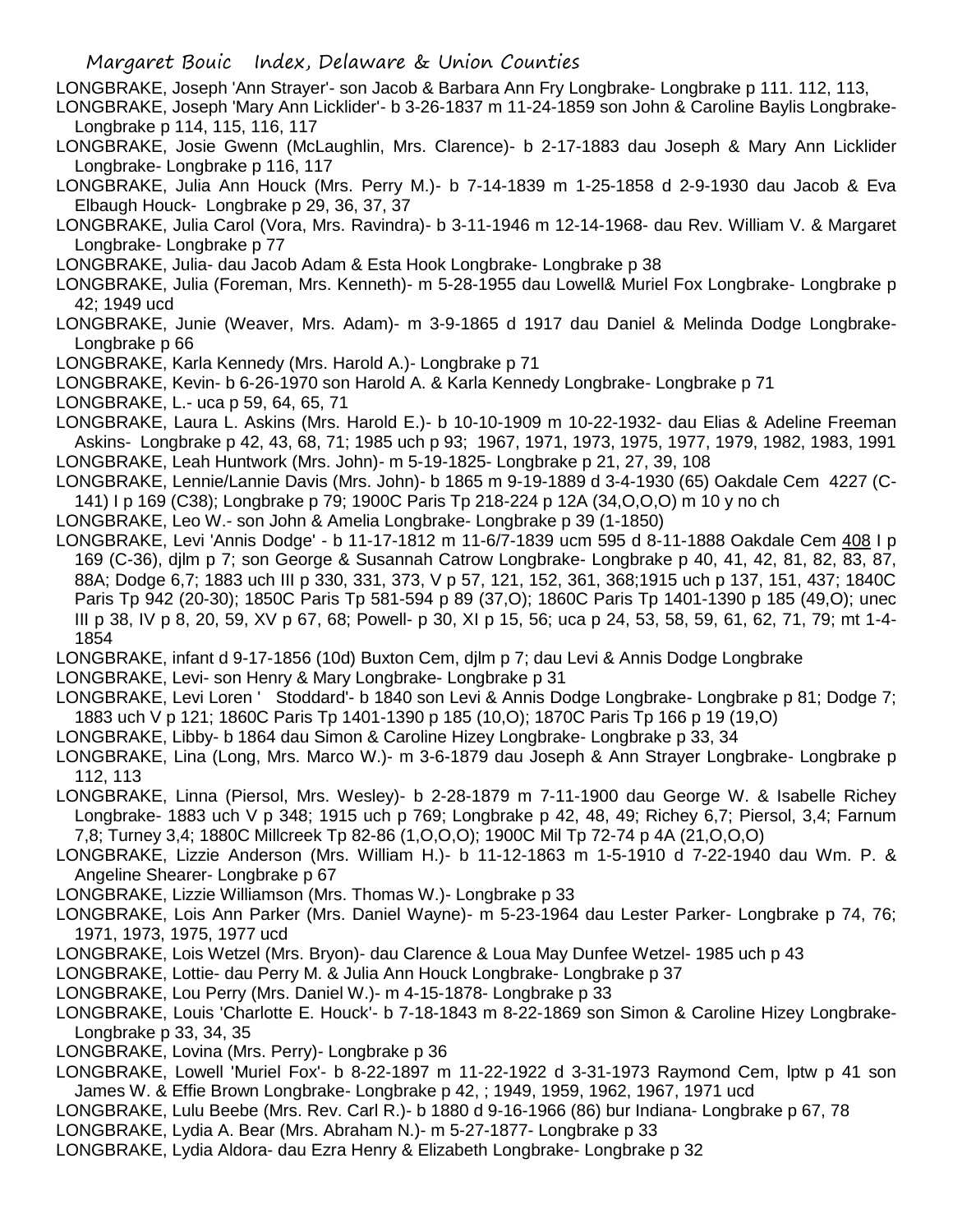- LONGBRAKE, Lydia Moon (Mrs. William)- Longbrake p 115, 116
- LONGBRAKE, Lydia Rising/Tussing (Mrs. Emanuel)- m 11-16-1833 Fairfield Co.- Longbrake p 27, 29, 32, 108
- LONGBRAKE, Mabel- dau Jacob Adam & Esta Hook Longbrake- Longbrake p 38
- LONGBRAKE, Madeline Trout (Mrs. George)- Longbrake p 115, 116
- LONGBRAKE, Margaret Ann- b 11-20-1968 dau David Barr & Eva Z. Ivanka Longbrake- Longbrake p 77
- LONGBRAKE, Margaret Brepler/Bressler (Mrs. Solomon)- m 4-5-1838 Fairfield Co- Longbrake p 27, 29, 33
- LONGBRAKE, Margaret (Cookus, Mrs. Jacob)- b 5-2-1808 d 8-26-1887 dau Jacob & Barbara Ann Fray Longbrake- Longbrake p 111, 116, 118
- LONGBRAKE, Margaret Gingbar (Mrs. Daniel)- m 8-21-1856 Fairfield Co- Longbrake p 27, 30
- LONGBRAKE, Margaret- dau Jacob Adam & Esta Hook Longbrake- Longbrake p 38
- LONGBRAKE, Margaret J. Barr (Mrs. William Van Fleet)- b 11-15-1909 m 5-11-1935- Longbrake p 77
- LONGBRAKE, Margaret Joyce (Harter, Mrs. Douglas A.)- b 10-22-1936 m 9-10-1960 dau Rev. William V. & Margaret Longbrake- Longbrake
- LONGBRAKE, Margreth- b 10-5-1785 d 5-20-1786 dau Daniel & Elizabeth Longbrake- Longbrake p 18, 25
- LONGBRAKE, Marie Elizabeth- see Elizabeth (Mrs. Daniel)- Longbrake p 25
- LONGBRAKE, Marinda/Miranda (Thompson, Mrs. Robert)- b 8-30-1835 m 4-13-1855 ucm 2276 dau Jacob & Susan Farnum Longbrake- 1915 uch p 79; 1883 uch V p 348; Longbrake p 45, 48, 49; 1850C Dover Tp 842- 859 (15,O); unec XIII p 17; Thompson (21)
- LONGBRAKE, Marion Clark 'Tressa Doty'- b 6-8-1860 d 11-26-1949 son Perry M. & Julia Ann Houck Longbrake- Longbrake p 36, 37, 38
- LONGBRAKE, Marion L.'L. Hampshire'- b 6-10-1866 son Joseph & Mary Ann Licklider Longbrake- Longbrake p 116, 117
- LONGBRAKE, Mark Fay 'Buretta Shields'- b 3-1-1884 m 4-11-1907 d 8-25-1954 Oakdale Cem II p 46 (G-R7- 15)- son George W. & Isabella Richey Longbrake- dcc Dorothy Longbrake Roberts 2; Longbrake p 42, 43, 46, 47, 48, 49, 56, 57; 1915 uch p 769; 1900C Mil Tp 72-74 p 4A (16,O,O,O); Richey 6,7; Farnum 7,8
- LONGBRAKE, Martha Ann Reed (Mrs. William H.)- b 1846 m 1-20-1870 ucm 4682 d 11-7-1907 (61) Oakdale Cem 2079 (40F) p 111 (F-R3-8)- dau Samuel L. & Margaret Boals Reed- 1883 uch V p 133; Longbrake p 66, 67, 68, 69A, 71, 74, 77, 78; Dodge 7,8; 1870C Paris Tp 37-38 p 5 (23,O); 1880C Paris Tp 81-96 p 47 (33,O,O,O); 1900C Paris Tp 3-65 p 4B (54,O,O,O) m 30y, 3 ch
- LONGBRAKE, Martha Curtis (Mrs. William Arthur)- b 6-9-1946 m 8-23-1970- Longbrake p 77
- LONGBRAKE, Martha Louise (Harbold, Mrs. Walter L.)- b 3-1-1908 m 8-29-1930- dau Daniel Clayton & Esta Knotts Longbrake- 1985 uch p 93; Longbrake p 68, 69A; obit Daniel C., mlib
- LONGBRAKE, Martha- b 1826 dau John & Leah Huntwork Longbrake- Longbrake p 39
- LONGBRAKE, Mary- 1971 dcd, cs, Mink St.
- LONGBRAKE, Mary Alice- unvmec p 30
- LONGBRAKE, Mary Alice- b 1907 dau Jacob Adam & Esta Hook Longbrake- Longbrake p 38
- LONGBRAKE, Mary A.- dau John & Amelia Longbrake- Longbrake p 39
- LONGBRAKE, Mary A.- b 7-14-1872 Hancock Co.-dau Moses Roscoe & Eliza Jane Barnhill Longbrake-Longbrake p 32, 36
- LONGBRAKE, Mary Ann Licklider (Mrs Joseph)- m 11-24-1859 dau Samuel & Mary Powers Licklicer-Longbrake p 116, 117
- LONGBRAKE, Mary Ann- b 1838 dau Solomon & Margaret Bressler Longbrake- Longbrake p 33
- LONGBRAKE, Mary- b 6-30-1857 dau Daniel & Mary Lape Longbrake- Longbrake p 29
- LONGBRAKE, Mary C.- dau Simon Longbrake- Longbrake p 34
- LONGBRAKE, Mary (Dysert, Mrs. John)- b c 1815 m 10-10-1823 ucm 307 dau George & Susannah Castrow Longbrake- Longbrake p 40, 41, 42, 88A; unec II p 35
- LONGBRAKE, Mary Elizabeth- dau Mark F. & Buretta F. Shields Longbrake- dcc Dorothy Longbrake Roberts 1; Longbrake; Shields; Farnum 8
- LONGBRAKE, Mary Ellen (Krouse, Mrs. Phillip)- dau John & Caroline Baylis Longbrake- Longbrake p 115, 115A, 116
- LONGBRAKE, Mary Esta (Lyden, Mrs. Timothy James)- b 10-16-1944 m 12-18-1871 dau Harold E. & Laura L. Askins Longbrake- Longbrake p 71, 73; obit Buretta,mlib; 1985 uch p 93; 1949, 1959(15), 1962, 1967 ucd LONGBRAKE, Mary (Mrs. George)- Longbrake p 43
- LONGBRAKE, Mary (Mrs. Henry)- Longbrake p 29
- LONGBRAKE, Mary (Huffman, Mrs. William)- b 1843 m 10-26-1862 dau Emanuel & Lydia Tussing Longbrake-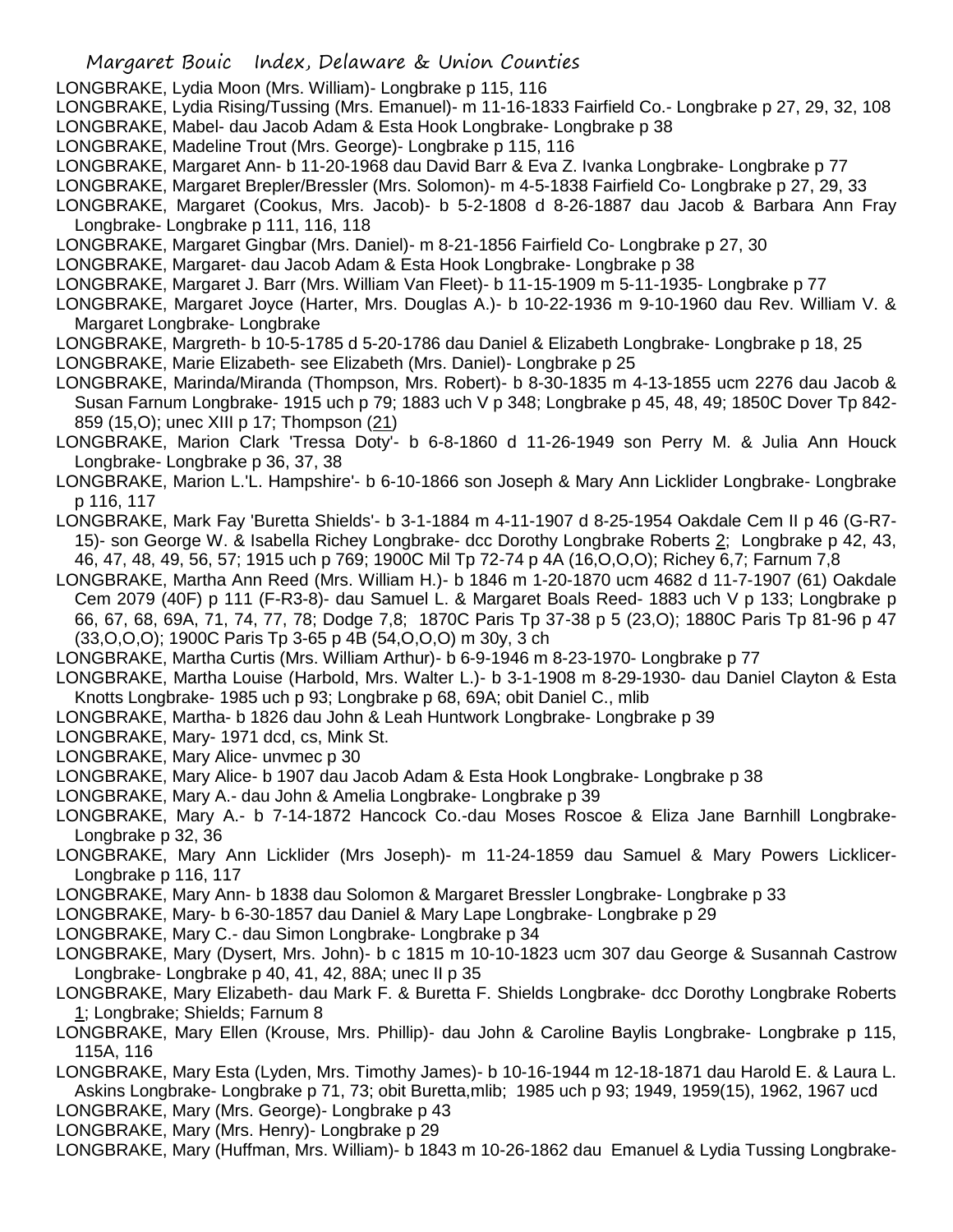Longbrake p 32

- LONGBRAKE, Mary Hustand/Heistand(Mrs. John)- m 11-14-1810 Longbrake p 20, 25, 27, 39, 107, 108 Fairfield Co
- LONGBRAKE, Mary Jackson (Mrs. Rev. Homer)- dau John W. & Elizabeth Barney Jackson- Newhouse p 81
- LONGBRAKE, Mary Lape (Mrs. Daniel,Jr.)- b 1784 m 1-3-1809 d 3-14-1856(72) Longbrake p 25, 27, 29, 30, 30A, 31, 32, 37, 108
- LONGBRAKE, Mary L.- b 3-1-1855 d 1-4-1876 Oakdale Cem I p 169 (C-38)- dau Daniel & Melinda Dodge Longbrake- Longbrake p 66; Dodge 7; mt 3 p 20. 29; 1860C Paris Tp 1219-1228 p 162 (5,O); 1870C Paris Tp 36-37 p 5 (15,O)
- LONGBRAKE, Mary L.- b 1908 dau James Alpha & Emma Essinger Longbrake- Longbrake p 38
- LONGBRAKE, Mary- dau Mark & Buretta Shields Longbrake- Longbrake p 56, 57, 58
- LONGBRAKE, Mary M. Ulrich (Mrs. Alfred)- m 9-9-1866- Longbrake p 31, 36
- LONGBRAKE, Mary Stoddard (Mrs. Levi L.)- Longbrake p 81
- LONGBRAKE, Matilda A. (Mrs. Perry M.)- Longbrake p 29
- LONGBRAKE, Mattie A. Reed (Mrs. William H.)- m 1-20-1870 Longbrake p 42 , 43
- LONGBRAKE, Melinda Dodge (Mrs. Daniel)- b 11-26-1817 m 11-30/28-1837 ucm 465 d 12-17-1899 djlm p 7-
- dau Judah & Elizabeth Kilgore Dodge- Longbrake p 41, 66, 67, 68, 69A, 71, 74, 77, 78, 88A; Dodge 6,7; unec III p 30, XI p 56; 1850C Dover Tp 844-861 (32,O); 1860C Paris Tp 1219-1228 p 162 (42,O); 1870C Paris Tp 36-37 p 5 (51,O); 1880C Marysville 238-258 p 14 (62,O,O,O)
- LONGBRAKE, Melvina Folk (Mrs. Perry Elverton)- m 1-16-1868- Longbrake p 33, 36
- LONGBRAKE, Merit R.- b 1894 son Moses Roscoe & Eliza Jane Barnhill Longbrake- Longbrake p 32
- LONGBRAKE, Michelle Lynette b 9-22-1967 dau Harold A. & Karla Kennedy Longbrake- Longbrake p 71
- LONGBRAKE, Mildred Louise Elliott (Mrs. Daniel,Jr.)(Cornell, Mrs. James B.) b 9-30-1918 m 6-4-1939 (2) 10-
- 5-1954 dau Pearl & Bertha M. Geho Elliott- Longbrake; obit Daniel P.,mlib; Longbrake p 42, 68, 74
- LONGBRAKE, Milton- son Abraham & Linda A. Bear Longbrake- Longbrake p 33
- LONGBRAKE, Minnie Maude (Davis, Mrs. Frank)- b 1877 dau Louis & Charlotte E. Houck Longbrake-Longbrake p 34
- LONGBRAKE, Minnie P. (Renick, Mrs. Robert)- b 10-6-1871- Longbrake p 116, 117
- LONGBRAKE, Mollie L.- d 1-4-1876 (20y10m) Oakdale Cem 233
- LONGBRAKE, Monna Westlake (Mrs. Will M.)- b 2-25-1870 m 3-17-1897 d 11-20-1948, obit mlib; 1900C Paris Tp 71-74 p 5A (30,O,O,O) m 4 y, no ch
- LONGBRAKE, Moses Roscoe'Eliza Jane Barnhill'- m 1-18-1872 Longbrake p 32, 36
- LONGBRAKE, Muriel Fox (Mrs. Lowell)- b 11-8-1899 m 11-22-1922 d 2-20-1985 (85) Raymond Cem, lptw p 41- dau Phillip & Julia Lynch Fox; Grad Broadway HS, unec III p 19; Longbrake p 42; 1949, 1959, 1962, 1967, 1971, 1973 ucd
- LONGBRAKE, Nancy J.- dau Daniel & Melinda Dodge Longbrake- 1850C Dover Tp 844-861 (7,O); 1860C Paris Tp 1219-1228 p 162 (17,O)
- LONGBRAKE, Nancy J. Heltman (Mrs. Daniel W.)- m 1-1-1871- Longbrake p 33
- LONGBRAKE, Nancy- d 8-14-1859 (4m2d) Buxton Cem, djlm p 7- dau Levi & Annis Dodge Longbrake
- LONGBRAKE, Nancy (Richey, Mrs. Joseph Kane)- b 8-1-1817 m 12-24-1835 d 5-17-1888 Buxton Cem p 5 dau George & Susannah Catrow Longbrake- 1883 uch V p 121, 133; 1915 uch p 996; Maugans Anc p 39; dcc Clara Loveless Edelblute 11; Anabel Edelblute Howey 27; ped Ned Sharp #140 19; Longbrake p 40, 41, 82, 88A, 89, 91, 92, 93, 94, 95, 96, 97, 99, 100, 101, 103; unec VIII p 63
- LONGBRAKE, Nancy- b 1846 dau Solomon & Margaret Bressler Longbrake- Longbrake p 33
- LONGBRAKE, Nanna B. Westlake (Mrs. William M.)- b 2-25-1870 m 3-17-1897 d 11-22-1948 dau Samuel & Lydia Keckley Westlake- obit mlib
- LONGBRAKE, Nellie B. Van Fleet (Mrs. Arthur Clyde)- b 9-5-1875 m 6-18-1900- dau Henry F. & Sarah M. Bradley Van Fleet- Longbrake p 67, 77, 106
- LONGBRAKE, Noah- b 2-14-1836 not m d 7-17-1894 son Emanuel & Lydia Tussing Longbrake- Longbrake p 32
- LONGBRAKE, Patricia- b 7-1-1972 dau Harold A. & Karla Kennedy Longbrake- Longbrake p 71
- LONGBRAKE, Pauline (Kelsey, Mrs. )- dau Lowell & Muriel Fox Longbrake- Longbrake
- LONGBRAKE, Pauline (Weaver, Mrs. Robert)- dau Carl R. Longbrake- Longbrake p 78
- LONGBRAKE, Dr. Pearl D.'Carrie/Caroline Hunter'- b 5-17-1875 m 12-30-1897 d 10-24-1958 sonJohn & Angela Turner Longbrake- Longbrake p 43, 79, 80, 106; Dodge 8,9; 1915 uch p 136, 529; Marysville p 23,

Margaret Bouic Index, Delaware & Union Counties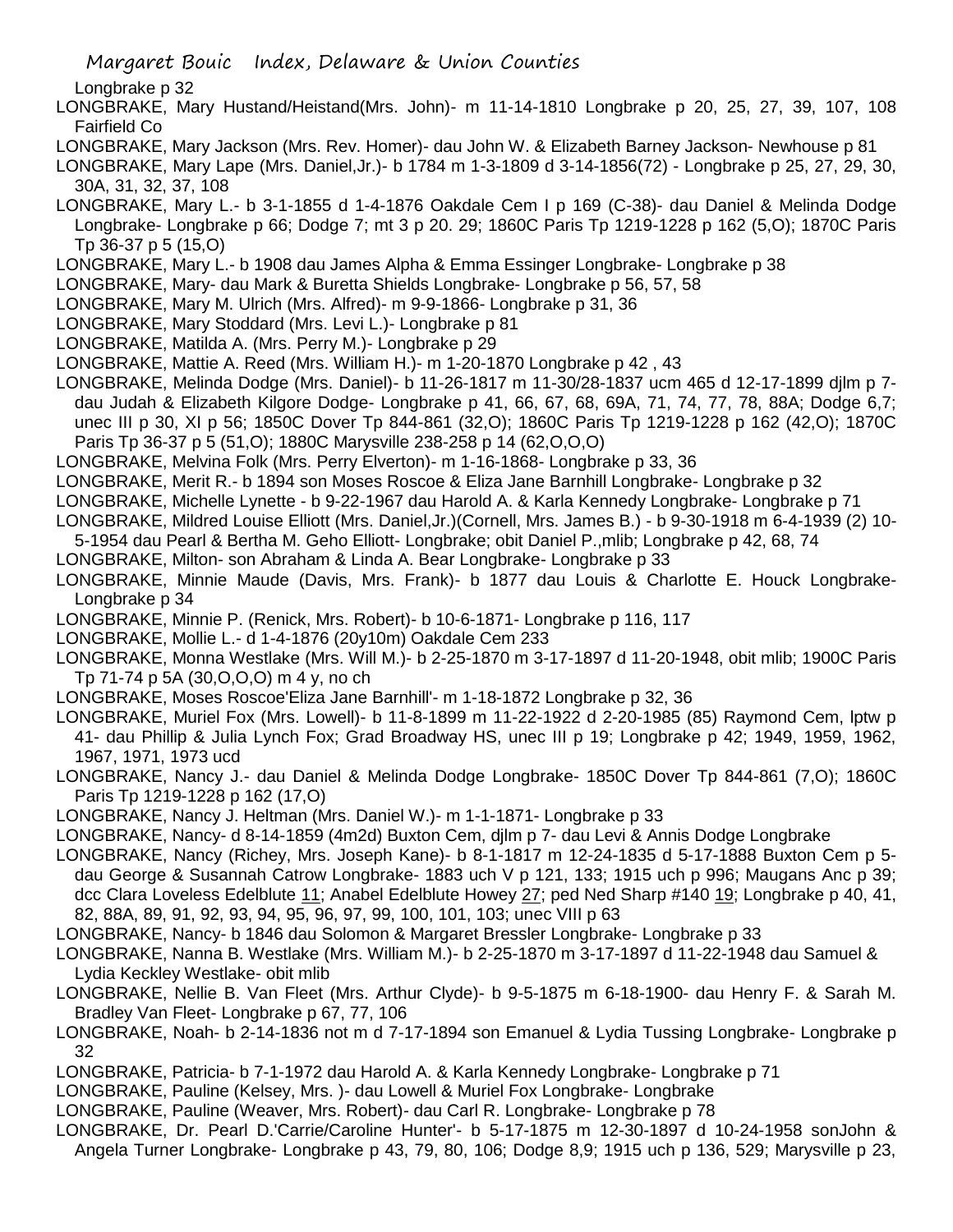49; 1880C Paris Tp 82-97 p 49 (5,O,O,O) obit William M .,mlib; 1949 ucd

LONGBRAKE, Perry Elverton 'Melvina Folk'- b 7-6-1846 m 1-16-1868 d 2-9-1924 son Simon & Caroline Hizey Longbrake- Longbrake p 33, 34, 36

LONGBRAKE, Perry M. 'Julia Ann Houck''Matilda A.'- b 7-19-1824 m (1) 1-25-1858 d 3-6-1901- son Daniel & Mary Lape Longbrake- Longbrake p 29, 30A, 36, 37, 38

LONGBRAKE, Phebe J. Furgeson (Mrs. William)- m 7-5-1859- Clark Co; Longbrake p 27, 39

LONGBRAKE, Polly (Kidd, Mrs. Jake)- dau Jacob & Barbara Ann Fry Longbrake- Longbrake 111, 116

LONGBRAKE, Polly (Lape, Mrs. )- see Anna Maria

LONGBRAKE, Rachel (Evans, Mrs. Ransom H.)- b 1845 m 9-11-1846 dau Emanuel & Lydia Tussing Longbrake- Longbrake p 32

LONGBRAKE, Rebecca Bumgarner (Mrs. George)- m 2-19-1846- Longbrake p 39

LONGBRAKE, Rebecca (Haley, Mrs. Jacob)- b 1821 m 6-15-1839 dau Daniel,Jr. & Mary Lape Longbrake-Longbrake p 29

LONGBRAKE, Rebecca- b 1848 dau Solomon & Margaret Bressler Longbrake- Longbrake p 33, 37

LONGBRAKE, Remie Dean- b 6-29-1962 d 11-13-1980 (18-4-15) Byhalia Cem, lptw p 122

LONGBRAKE, Robert S. 'Catherine Davis'- b 8-19-1853 son John & Caroline Baylis Longbrake- Longbrake p 115, 116

LONGBRAKE, Roxey A. (Bethard, Mrs. James)- b 1838 m 9-14-1865 ucm 3791 d 9-16-1907 (69y5m) Oakdale Cem I p 109 (F-R3-1)- dau Jacob & Susan Farnum Longbrake- Longbrake p 42, 45, 48, 49; 1915 uch p 769; 1883 uch V p 348; unec II p 3; 1850C Dover Tp 842-859 (12,); 1860C Mil Tp 143 (22,O)

LONGBRAKE, Ruth A.(Asman, Mrs.Harold)- b 12-31-1903 Oakdale Cem II p 82 (H-R17-4)dau Dr. Pearl D. & Caroline Turner Longbrake- Longbrake p 79

LONGBRAKE, Ruth Ellene Sweeney (Mrs. Edwin Lee)- m 8-3-1974 dau Cecil A. Sweeney- Longbrake

LONGBRAKE, Sadie Crouse (Mrs. John)- Longbrake p 116

LONGBRAKE, Sarah- b 1866 d 11-19-1927 (61) Oakdale Cem 3976 (C-161) I p 173

LONGBRAKE, Sarah Ann Fellers (Mrs. Harmon)- m 9-17-1865- Longbrake p 31

LONGBRAKE, Sarah Eleanor - b 6-19-1913 dau Arthur Clyde & Nellie B. Van Fleet Longbrake- Longbrake p 77

LONGBRAKE, Sarah (Farnum, Mrs. Chester)- b 7-14-1813 ucm 313 d 5-26-1897 (83-10-22) dau George & Susannah Catrow Longbrake- Farnum 5,6; Longbrake p 40, 41; 1883 uch V p 121, 334; 1880C Millcreek Tp 82

LONGBRAKE, Sarah J. (Swartz, Mrs. John)- m 11-26-1855 dau Henry & Mary Longbrake- Longbrake p 31

LONGBRAKE, Sarah-b 11-1-1851 d 6-1-1892 Oakdale Cem - dau Levi & Annis Dodge Longbrake- Longbrake p 81, 82, 84, 85, 104, 109; Dodge 7; Longbrake p 81; 1883 uch V p 121; 1860C Paris Tp 1401-1390 p 185 (8,O); 1870C Marysville-Paris Tp 166 p 19 (17,O)

LONGBRAKE, Sarah M.- d 6-1-1892 (40y7m) Oakdale Cem 730 (139C) I p 169 (C-36)

LONGBRAKE, Sidney Williamson (Mrs. John Maxwell)- b 3-20-1871 m 1-5-1890 d 10-20-1890 -Longbrake p 37, 38

LONGBRAKE, Simon 'Caroline Hizey'- b 2-28-1819 d 3-24-1894 son Daniel & Mary Lape Longbrake-Longbrake p 29, 33, 34

LONGBRAKE, Simon P.- b 5-28-1838 d 10-8-1838 son Simon & Caroline Hizey Longbrake- Longbrake p 30A, 33

LONGBRAKE, Solomon 'Margaret Bressler'- b 1816 m 3-5-1838 d 3-26-1883 son Daniel & Mary Lape Longbrake- Longbrake p 27, 29, 30A, 33

LONGBRAKE, Sophia Dallas Miller (Mrs. John)- Longbrake p 112

LONGBRAKE, Susan Farnum (Mrs. Jacob)- b 9-17-1811 m 12-12-1833 d 2-15-1904 Buxton Cem p 3 Oakdale Cem 1843 (161D) I p 99 (D-R9-11) dau Zebediah & Jane McNinch Farnum- 1883 uch V p 334, 348; 1915 uch p 754, 769; dcc Dorothy Longbrake Roberts i; Farnum 5,6; Longbrake p 41, 44, 45, 46, 48, 49, 50, 56, 60, 85, 86; 1860C Millcreek Tp 143 (48,NY); 1870C Mill Tp 7 p 1 (58,NY); 1880C Mil Tp 82-86 p 9 (68,O,O,O); 1900C Mil Tp 72-74 p 4A (88, NY,CT,NY); unec III p 7

LONGBRAKE, Susan (Jewell, Mrs. Johnson A.)- lic 1-28-1868 ucm Longbrake p 42, 86

LONGBRAKE, Susannah Catrow (Mrs. George)- b 5-4-1789 d 10-24-1856 (67-5-20) Buxton Cem- 1883 uch V p 121, 133; dcc Clara Loveless Edelblute 23; dcq Doris Richey Johnson 19; 1850C Dover Tp 843-860 (62,Va); djlm p 7; Longbrake p 14, 20, 21, 25, 26, 40, 41, 45, 50, 56, 60, 61, 63, 64, 65, 66, 67, 68, 69A, 71, 74, 77, 78, 79, 81, 82, 83, 84, 88A, 89, 92, 93, 94, 95, 96, 97, 99, 100, 101, 104, 107, 108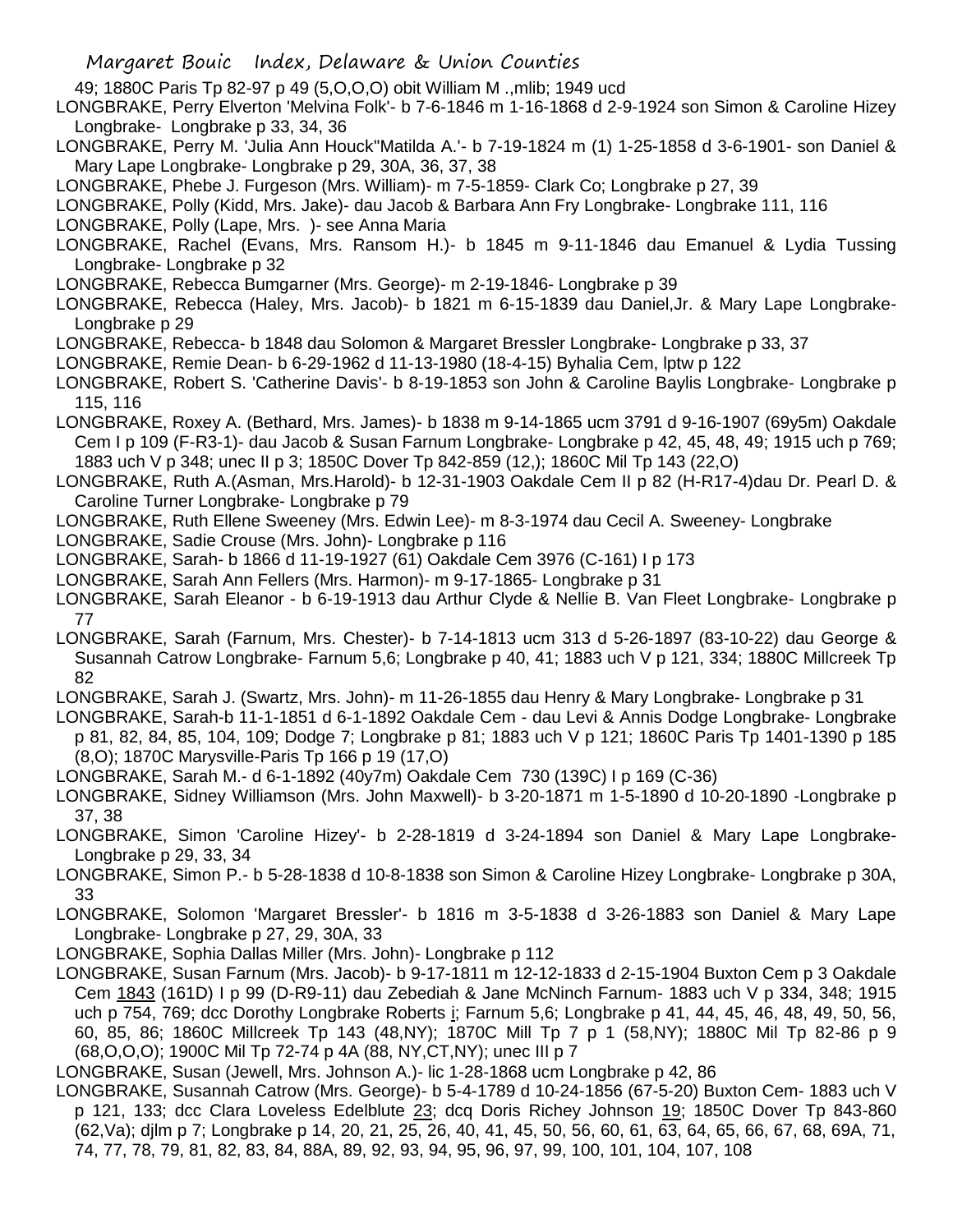- LONGBRAKE, Susannah (Jewell, Mrs. Johnson A.)- m 1-28-1868 ucm 4331 dau Daniel & Melinda Dodge Longbrake- Longbrake p 66; Dodge 7; 1883 uch V p 121; 1850C Dover Tp 844-861 (1); 1860C Paris Tp 1219-1228 p 162 (8,O)
- LONGBRAKE, Susanna (Powell, Mrs. Henry)- b 1834 m 2-12-1845 d 1907 dau Emanuel & Lydia Tussing Longbrake- Longbrake p 32
- LONGBRAKE, Thomas W. 'Emma Croft''Lizzie Williamson'- m (1) 3-18-1877 d 5-29-1881 son Simon & Caroline Hisey Longbrake- Longbrake p 33, 34
- LONGBRAKE, Tressa Doty (Mrs. Marion Clark)- Longbrake p 37, 38
- LONGBRAKE, Verna- dau Jacob Adam & Viola Orwick Longbrake- Longbrake p 38
- LONGBRAKE, Viola Orwick (Mrs. Jacob Adam)- b 5-27-1871 m 2-2-1890 d 3-31-1901- Longbrake p 37, 38
- LONGBRAKE, Viola- b 1-21-1881 dau Perry M. & Julia Ann Houck Longbrake- Longbrake p 37
- LONGBRAKE, Will H. 'Martha A. Reed''Emma B. Anderson'- m 1-20-1870 d 1-18-1923 (75) Oakdale Cem 3521 (F-40); son Daniel & Melinda Dodge Longbrake- Dodge 7,8; Longbrake p 69A; 1883 uch V p 121, 133; 1985 uch p 93; 1850C Dover Tp 844-1861 (3); 1860C Paris Tp 1219-1228 p 162 (12,O); 1870C Paris Tp 47- 38 p 5 (23,O); 1880C Paris Tp 81-96 p 48 (33,O,O,O)
- LONGBRAKE, William- 1915 uch p 137
- LONGBRAKE, William Arthur 'Martha Curtis'- b 3-15-1943 m 8-23-1970 son William Van Fleet & Margaret Barr Longbrake- Longbrake p 77
- LONGBRAKE, William 'Elizabeth'- Longbrake p 44
- LONGBRAKE, William Eugene'Deborah Jo Garbo' b 2-13-1951 m 2-26-1972 son Harold E. & Laura L. Askins Longbrake- 1985 uch p 93; Longbrake p 71, 72, 73; 1959, 1962, 1967, 1977, 1979, 1981 ucd
- LONGBRAKE, William H.- son Henry & Mary Longbrake- Longbrake p 31
- LONGBRAKE, William H. 'Martha Reed''Lizzie Anderson'- b 9-29-1847 m 1-20-1870 (2) 1-5-1910 d 1-18-1923 Oakdale Cem p 111 (F-R3-8)- son Daniel & Melinda Dodge Longbrake- 1985 uch p 93; Longbrake p 42, 43, 67, 68, 74, 77, 78, 86
- LONGBRAKE, William Ivanka- b 4-16-1975 son David Barr & Eva Z. Ivanka Longbrake- Longbrake p 77
- LONGBRAKE, William- son John & Amelia Longbrake- Longbrake p 39
- LONGBRAKE, William 'Lydia Moon'- son John & Caroline Baylis Longbrake- Longbrake p 115, 116
- LONGBRAKE, William M. 'Nan Westlake'- b 11-16-1872 or 3-16-1873 d 5-29-1944 (71) son John M. & Agnela Turner Longbrake-, obit mlib; obit, Nan mlib; Longbrake p 43, 79; 1880C Paris Tp 82-97 p 49 (7,O,O,O); 1915 uch p 263
- LONGBRAKE, William 'Monna Westlake- b 11-1872 m 3-17-1897 obit Nanna B.,mlib; 1900C Paris Tp 71-74 o 5A (27,O,O,O) m 4y
- LONGBRAKE, William 'Phebe J. Furgeson'- b 1837 m 7-5-1859 Clark Co- son John & Leah Huntwork Longbrake- Longbrake p 27, 39
- LONGBRAKE, William S.- b 8-4-1867 Hancock Co- son Alfred & Mary M. Longbrake- Longbrake p 36
- LONGBRAKE, Rev. William Van Fleet 'Margaret J. Barr'- b 11-14-1909 m 5-11-1935 son Arthur Clyde & Nellie B. Van Fleet Longbrake- Longbrake p 77, 110
- LONGBRAKE, Wilson- d 9-2-1848 (12-1-5) Buxton Cem p 4, djlm p 7 son L. & A.-
- Longbrake p 81
- LONGBRAKE, Zachariah- b 7-5-1796 son Daniel & Elizabeth Longbrake- Longbrake p 18, 25
- LONGBRAKE, Zachariah- ' ''Martha Ward'- b 1815 m(2) 8-10-1843 son John & Mary Heistand Longbrake-Longbrake p 39
- LONGBRAKE, Zacharias- (10-1850) son John & Amelia Longbrake- Longbrake p 39
- LONGBURY, Jackson 'Martha'- 1860C Washington Tp 1491 p 203 (24,O)
- LONGBURY, Martha (Mrs. Jackson)- 1860C Washington Tp 1491 p 203 (21,O)
- LONGCAMP, Jerriln (Mrs. )- Longcamp
- LONGCAMP, Kelsey (2 1/2, 1986) dau Jerrilyn Longcamp- Longcamp
- LONGDORF, Edith- Grad Delaware HS 1879, delge VI p 72
- LONGE, Ayodele Olubodun Depp- b 12-25-1980 son Banwo & --Depp Longe- Longe
- LONGE, Banwo ' Depp'- Longe
- LONGE, Fayoke- (21m- Dec 1980) dau Banwo & --Depp Longe- Longe
- LONGENECKER, Albert- b 4-24-1882 Radnor son Jacob & Ann Brown Longenecker- dcb
- LONGENECKER, Douglas allen- b 9-29-1945 son Samuel Manning & Margaret Florence Stiely Longenecker-Weiser p 739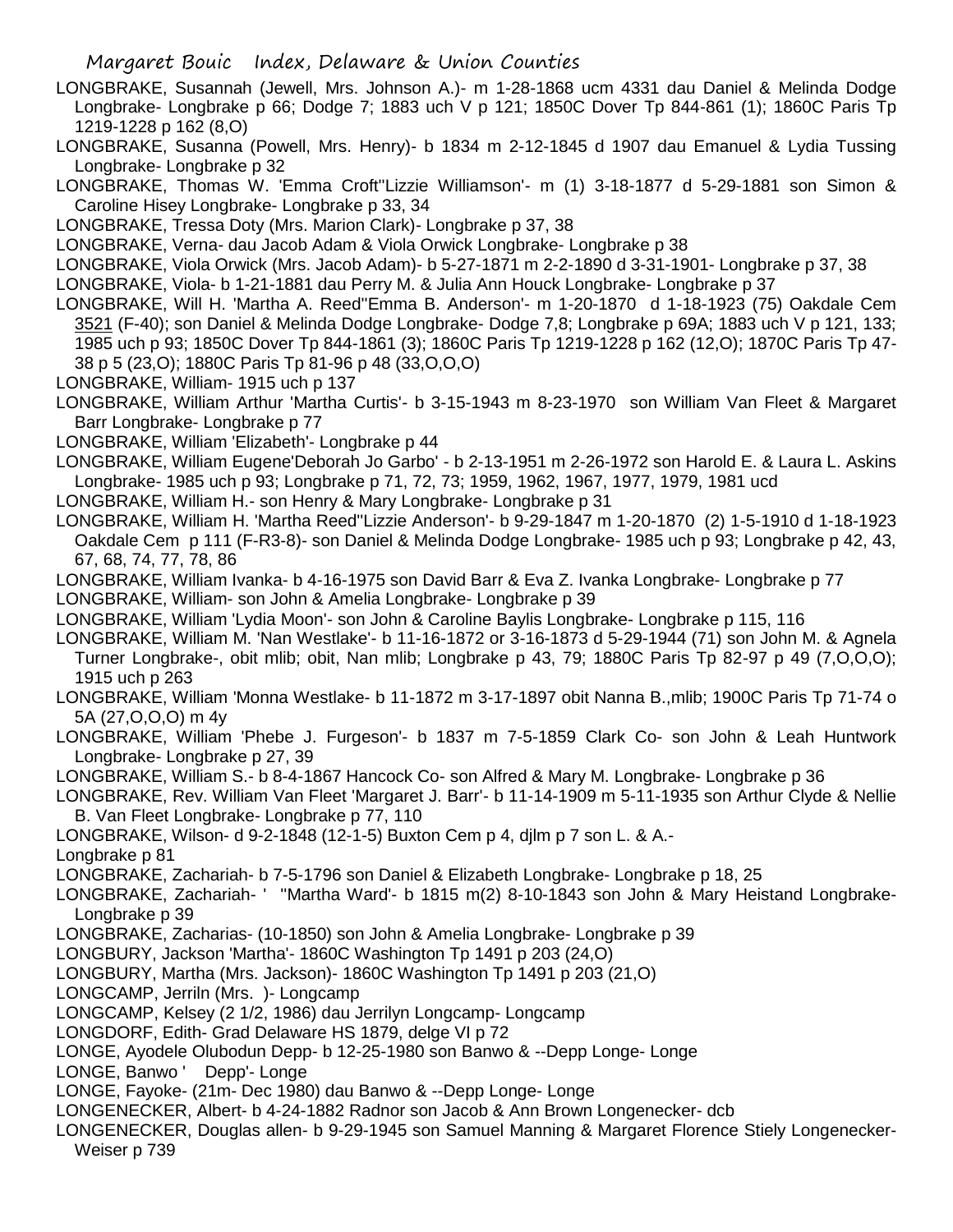- LONGENECKER, Esther R. (Mrs. Milton M.)- d 1-17-1978 (85) Oak Grove Cem- Longenecker
- LONGENECKER, Hannah M. Brown (Mrs. )- b 2-9-1855 Holmes Co d 1-19-1948 (92) Oak Grove Cem, sister Rev. M. W. Borwn- dg 1-19-1948
- LONGENECKER, Lauren- son Milton M. & Esther Longenecker- Longenecker
- LONGENECKER, Lee Carl- b 5-6-1934 son Samuel Manning & Margaret Florence Stiely Longenecker- Weiser p 739
- LONGENECKER, Margaret Florence Stiely (Mrs. Samuel Manning)- b 4-8-1901 dau Charles & Emma Helen Souders Stiely- Weiser p 739
- LONGENECKER, Marylin Ann (Poore, Mrs. Franklin)- b 6-20-1926 dau Samuel Manning & Margaret Florence Stiely Longenecker- Weiser p 739
- LONGENECKER, Milton M. 'Esther'- d 8-16-1969 (78) Oak Grove Cem- son Hannah M. Brown Longeneckerdg 1-19-1948; Longenecker
- LONGENECKER, Muriel (Weber, Mrs. )- dau Hannah M. Brown Longenecker- dg 1-19-1948; Longenecker
- LONGENECKER, Patricia Aline (Rentschler, Mrs. Robert S.)- b 6-14-1928 dau Samuel Manning & Margaret Florence Stiely Longenecker- Weiser p 739
- LONGENECKER, Samuel Manning 'Margaret Florence Stiely'- b 9-9-1906- Weiser p 739
- LONGENNECKER, George W.- 1985 uch p 93, see Longnecker
- LONGEST, Becky J. (Mrs. John C.,Jr.)- 1980 dcd
- LONGEST, John C,Jr. 'Becky J.'- 1980 dcd
- LONGFELLOW, Charles A. 'Mary Hepner'- m 5-23-1903- Weiser p 367
- LONGFELLOW, Dan- son Ralph H. Longfellow- Weiser p 367
- LONGFELLOW, David 'Martha French'- b 3-2-1820 m 1-1-1843 d 1-21-1892 French Bible, unec VIII p 17
- LONGFELLOW, Donna Corle (Mrs. Oren Horner)- m 11-24-1932- Weiser p 367
- LONGFELLOW, Elaine Smith (Mrs. James L.)- Weiser p 367
- LONGFELLOW, Frank S. 'Pearl E. Hepner'- m 2-10-1906- Weiser p 367
- LONGFELLOW, Henry W.- Powers Pat p 52
- LONGFELLOW, James L. 'Elaine Smith'- b 3-3-1934 son Oren Horner & Donna Corle Longfellow- Weiser p 367
- LONGFELLOW, Joe Anne- b 4-14-1937 dau Oren Horner & Donna Corle Longfellow- Weiser p 367
- LONGFELLOW, Joseph B.- 1880C Delaware Town p 518C
- LONGFELLOW, Rev. Joshua M.- 1915 uch p 219, 262; 1883 uch V p 396, 428, 577, 594
- LONGFELLOW, Mary Hepner (Mrs. Charles A.)- b 10-9-1878 m 5-23-1903 dau Emanuel & Mary Ann Harp Hepner- Weiser p 367
- LONGFELLOW, Oren Horner 'Donna Corle'- b 1-29-1907 m 11-24-1932 son Charles A. & Mary Hepner Longfellow- Weiser p 367
- LONGFELLOW, Pearl E. Hepner (Mrs. Frank S.)- b 8-9-1884 m 2-10-1966 dau Emanuel & Mary Ann Harp Hepner- Weiser p 367
- LONGFELLOW, Ralph H.- son Frank S. & Pearl E. Hepner Longfellow- Weiser p 367
- LONGFELLOW, Robert- 1880C Delaware Town p 481A
- LONGFELLOW, Thelma Marie (Kerr, Mrs. Clarence)- b 1-30-1905 m 12-25-1933 dau Charles A. & Mary Hepner Longfellow- Weiser p 367
- LONGFELLOW, Vera- 1991 ucd
- LONGHENRY, Carolyn- dau Louis E. & Norma Longhenry- Longhenry; 1964(14), 1969 dcd
- LONGHENRY, Charles 'Duday'- 1870C Genoa Tp 360 (70\*)
- LONGHENRY, Christian- d Mon (73) Otterbein Cem- dg 6-25-1909 Cry Ab p 40
- LONGHENRY, Christopher A. 'Jeanette Sue Bell'- Longhenry
- LONGHENRY, Duday (Mrs. Charles)- 1870C Genoa Tp 360 (68)
- LONGHENRY, Elizabeth Elda- d 9-9-1977 (65) bur Cambridge- Longhenry
- LONGHENRY, Frank- brother J. Harold Longhenry- Longhenry
- LONGHENRY, James- b 1951 son Louis E. & Norma Longhenry- Longhenry; 1964(13), 1969 dcd
- LONGHENRY, Jeanette Sue Bell (Mrs. Christopher A.)- Longhenry
- LONGHENRY, John Harold 'Elizabeth'- d 12-7-1969 (70) Otterbein Cem, Longhenry; 1961, 1964, 1969 dcd
- LONGHENRY, Louis Eugene 'Norma'- d 7-26-1969 (41) son John Henry Longhenry- Longhenry; 1964, 1969 dcd
- LONGHENRY, Marilyn- b 1952 dau Louis E. & Norma Longhenry- Longhenry; 19964 (12), 1969 dcd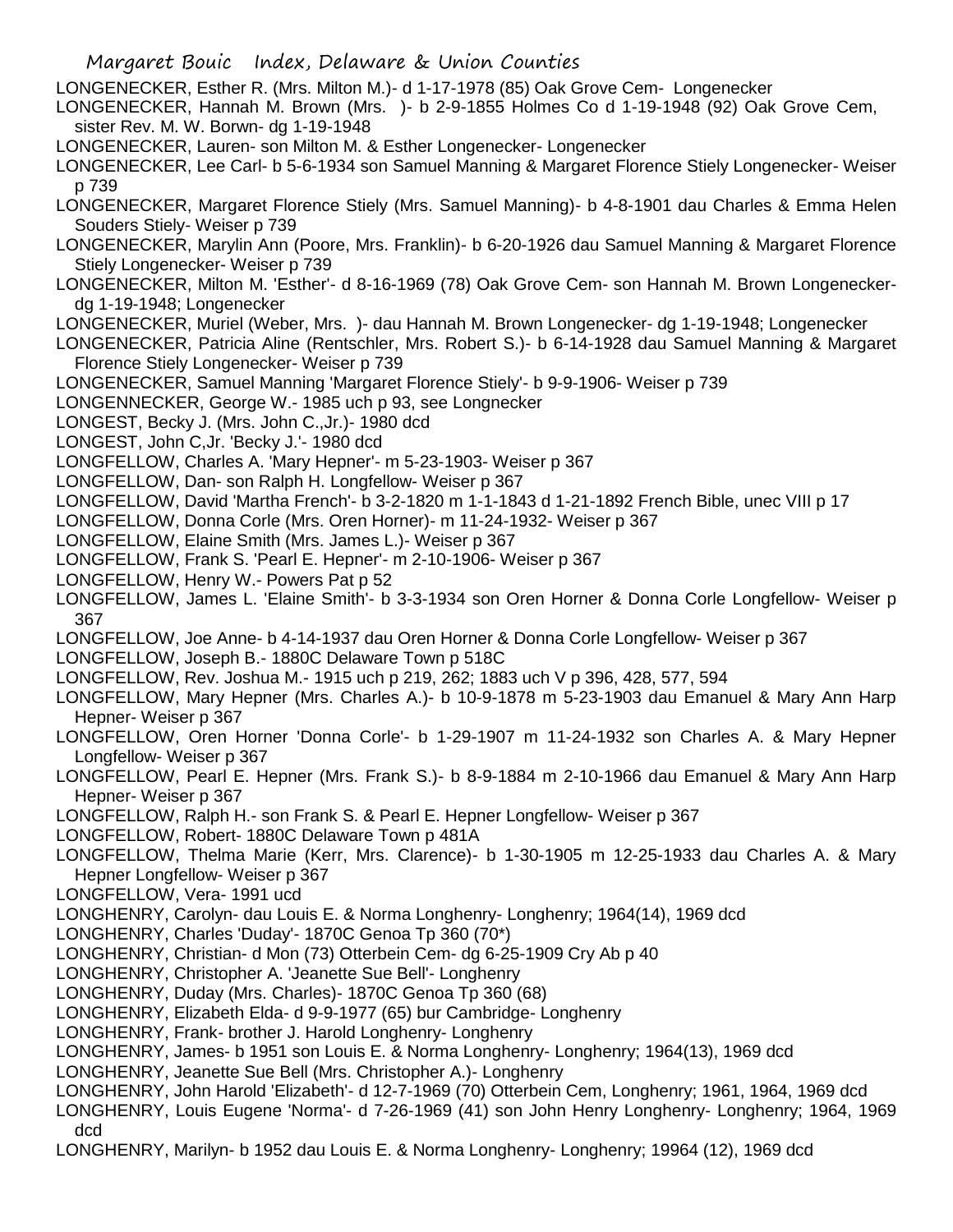- Margaret Bouic Index, Delaware & Union Counties LONGHENRY, Mildred (Rush, Mrs. Laurence A.)- m 10-22-1950 Rush-Cole Bible; unec XV p 20 LONGHENRY, Norma (Mrs. Louis Eugene)- Longhenry; 1964, 1969, 1971 dcd LONGHENRY, Richard- b 1954- son Louise E. & Norma Longhenry- Longhenry; 1964, 1969, 1971 dcd LONGHERELY, Charles- b Ger d 8-2-1870 (71) Genoa Tp - dcdeaths LONGHIMER, Dorothy- 1880C Genoa Tp p 407C LONG KNIFE, Big Chief Walton 'Sarah Jane Jones'- ped Edna M. Rees Jetter 30; delge IV p 13 LONGMAN, Charles A.- pmc p 2; 1880C Delaware Town p 506A LONGMAN, D. et al- delge VII p 22, 45 (1843) LONGMAN, Rev. J. F.- d 7-1-1876 1915 uch p 217, 221; 1883 uch V p 34, 188, 364, 464; unvmec p 39; unec XIII p 45. XV p 6 LONGNECKER, ---Brown (Mrs. )- dau Rev. Milton W. & Sarah Brown- dg 12-17-1907, Cryder Ab p 89 LONGNECKER, Albert- Pabst 1 p 71; delge VIII p 61 (1893,school) LONGNECKER, Albert G.- d 1-22-1897 (14-8-28) Rad son Jacob Longnecker- dcdeaths LONGNECKER, Albertus D.- son George & Elizabeth Longnecker- 1880C Allen Tp 31-34 p 4 (13,O,Pa,O) LONGNECKER, Benjamin- son John A. & Myrla Turner Longnecker- 1985 uch p 93 LONGNECKER, Betty (Wilson, Mrs. )- dau John A. & Myrla Turner Longnecker- Longnecker; 1985 uch p 93 LONGNECKER, Clifford- son John A. & Myrla Turner Longnecker- Longnecker; 1985 uch p 93 LONGNECKER, Cora (Barber, Mrs. )- dau David Burt & Mary Elizabeth Reed Longnecker- Longnecker; 1985 uch p 93, 114; obit David A.,mlib LONGNECKER, Daniel- son Lauren J. Longnecker- 1961 dcd (9) LONGNECKER, David A.'Mary Elizabeth Reed'- b 5-31-1867 m 11-5-1891 d 6-19-1938- Unionville Cem- son George W. & Elizabeth Monjer Longnecker- 1985 uch p 93, 114; 1900C Allen Tp 121-125 p 6A (33,O,Pa,O); 1910 Allen Tp 109-111 p 5A (36,O,O,ILL) m 18y; obit mlib LONGNECKER, Elizabeth A. Monjer (Mrs. George)- 1985 uch p 93; 1880C Allen Tp 31-34 p 4 (54,O,Md,Pa) LONGNECKER, Esther M. Hopkins (Mrs. John A.)- m 8-1951 - Longnecker; 1971, 1973, 1975, 1977, 1979, 1981, 1983 ucd LONGNECKER, George L.- d 1875 (14) mt 3 p 29 LONGNECKER, George W. 'Elizabeth Monjer'- 1985 uch p 93; 1880C Allen Tp 31-34 p 4 (56,Pa,Pa,Pa) LONGNECKER, Gladys E.- b 4-3-1893/2 d 5-1971, WWI nurse- dau David A. & Mary Elizabeth Reed Longnecker- 1985 uch p 93, 114; obit Devid A.,mlib; obit Mary Elizabeth, mlib; 1900C Allen Tp 121-125 p 6A (5,O,O,O); 1910C Allen Tp 109-111 p 5A (17,O,O,O) LONGNECKER, Helen (Seiter, Mrs. )- dau John A. & Myrla Turner Longnecker- 1985 uch p 93 LONGNECKER, Howard- d Mon (14) son Jacob Longnecker- dg 2-16-1900 Cry Ab p 7 LONGNECKER, delge VIII p 61 (1893, School) LONGNECKER, J.- Pabst 1 p 69, 71 LONGNECKER, Jacob- Pabst 3 p 11, 15; btp p 1; Lackey p 2; hmp p 61, 164; dg 2-16-1900 Cry Ab p 7; father of Muriel & Marion, LONGNECKER, Jennie (Bales, Mrs. Frank)- dau George W. & Elizabeth Monjer Longnecker- 1985 uch p 93; 1880C Allen Tp 31-34 p 4 (11,O,Pa,O) LONGNECKER, John A. 'Myrla Turner''Esther M. Hopkins'- b 12-14-1894 m 8-1951 d 2-26-1984 (90) bur Marion- son David & Mary Longnecker- Longnecker; 1971, 1973, 1975, 1977, 1979, 1981 ucd LONGNECKER, John,Jr- son John A.& Myrla Turner Longnecker- Longnecker; 1985 uch p 93 LONGNECKER, John A/L.'Myrla Turner'- b 12-14-1894 d 2-28-1985 son David A. & Mary Elizabeth Reed Longnecker- 1985 uch p 93, 114; obit, David A.,mlib; obit, Mary Elizabeth mlib; 1900C Allen Tp 121-125 p 6A (5,O,O,O); 1910C Allen Tp 109-111 p 5A (15,O,O,O) LONGNECKER, Kathy- dau Laruen J. Longnecker- 1961 dcd (7) LONGNECKER, Keith- son Lauren J. Longnecker- 1961 dcd (12) LONGNECKER, Lauren J.- 1961 dcd LONGNECKER, Marion- n 10-3-1890 Berlin Tp son Jacob & Mary Brown Longnecker- dcb; Pabst 1 p 70; dg 2-
- 16-1900 Cry Ab p 7 LONGNECKER, Martha (Reynolds, Mrs. )- dau John A. & Myrla Turner Longnecker- Longnecker; 1985 uch p 93
- LONGNECKER, Mary Elizabeth Reed (Mrs. David A.)- b 1-31-1873 m 11-5-1891 d 4--7-1948/9 Unionville Cem- dau James & Sarah E. Jones Reed- Longnecker; 1985 uch p 93, 114; 1900C Allen Tp 121-125 p 6A (33,O,O,ILL); 1910 Allen Tp 109-111 p 5A (36,O,O,ILL) m 18y 2ch; obit David, mlib; obit mlib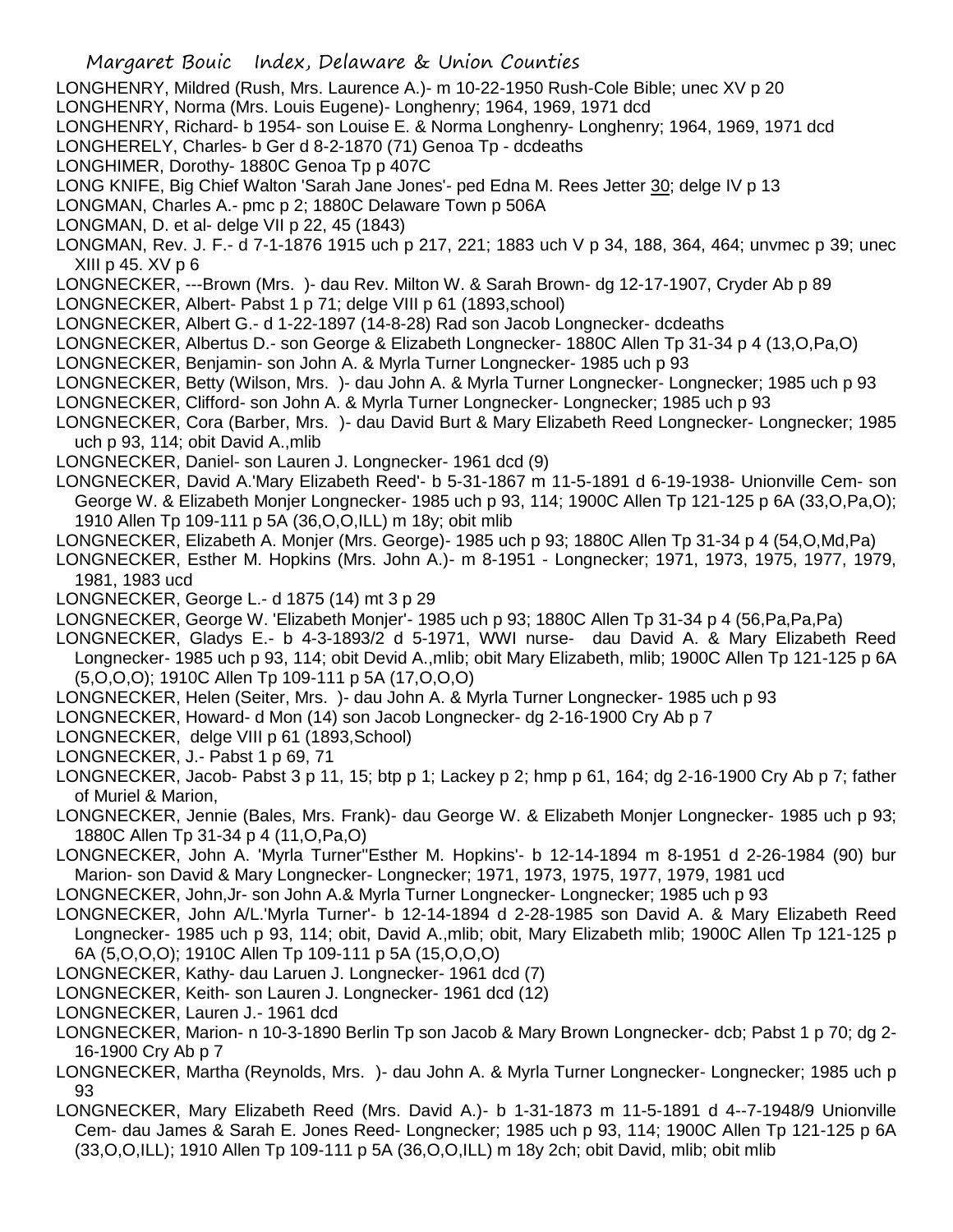- LONGNECKER, Martha (Reynolds, Mrs. )- dau John A. & Myrla Turner Longnecker- 1985 uch p 95
- LONGNECKER, Milton M.- 1961 dcd
- LONGNECKER, Muriel- b 9-28-1887 Berlin Tp dcb- dau Jacob & H Mary Brown Longnecker- dg 2-16-1900 Cry Ab p 7
- LONGNECKER, Myrla Turner (Mrs. John A.)- d 8-21-1984- 1985 uch p 93
- LONGNECKER, R. J.- uca p 58, Allen Tp
- LONGNECKER, Robert- son John A. & Myrla Turner Longnecker- Longnecker
- LONGNECKER, Robin- son John A. & Esther M. Hopkins Longnecker- Longnecker
- LONGNECKER, Sarah (Reichardt, Mrs. )- b 5-1-1910 dau David Burt & Mary Elizabeth Reed Longnecker-Longnecker; 1985 uch p 93, 114; obit David, mlib
- LONGNECKER, Terri- ch Lauren J. Longnecker- 1961 dcd (5)
- LONGNECKER, Tommy- son John A. & Myrla Turner Longnecker- 1985 uch p 93
- LONGNECKER, William- son John A. & Myrla Turner Longnecker- Longnecker; 1985 uch p 93
- LONGORIA, Alfonso 'Antonia Casanova'- ped Diana Barren Wetzel #63 30; une4c V p 51
- LONGORIA, Amelia De Leon (Mrs. Estevan)- dau Alfonso & Antonia Casanova De Leon- ped Diana Barren Wetzel #63 15, unec V p 51
- LONGORIA, Antonia Casanova (Mrs. Alfonso)- ped Diana Barren Wetzel #63 31, unec V p 51
- LONGORIA, Estevan'Amelia De Leon'- b 1871 d 1938 son Julian Robinson & Petra Sandoval Longoria- ped Diana Barren Wetzel #63 14- unec V p 51
- LONGORIA, Ventura (Cavazos, Mrs. Elejos F.)- b 1910 dau Estevan & Amelia De Leon Longoria- ped Diana Barren Wetzel #63 7, unec V p 51
- LONGSBERG, Celia- 1860C Allen Tp 703-709 p 97 (18,O)
- LONGSBERG, Joseph- 1860C Allen Tp 703-709 p 97 (16,O)
- LONGSDORF, Emma Jane Coyningham (Welch, Mrs. William Orville- b 12-225-1837 m 10-29-1866 d 3-21- 1935 Oak Grove Cem dau Henry Fenn Aulden & Anna Marda Coyningham- Powers Pat p 279
- LONGSFORF, Wm- 1880C Delaware Town p 534A
- LONGSHARL, David 'Melvana'- b 11-1855, 1900C Jackson Tp 209-211 p 9B (44,O,O,O) m 4y
- LONGSHARL, Melvana (Mrs. David)- b 5-1875, 1900C Jackson Tp 209-211 p 9B (25,O,Pa,Va,)- m 4 y, no ch
- LONGSHEET, David- unclaimed letter, unec III p 40
- LONGSHORE, Mr.--d 3-19-1921, uninf p 17
- LONGSHORE, Aarin- b 1-30-1855 (26-9-25) Sunbury Cem, Powell p 43- son John & Clarinda Longshore; 1850c Berkshire Tp 222 p 23 (23,O)
- LONGSHORE, Aaron 'Lucinda'- dcw Bk 3 p 229
- LONGSHORE, Abbie S. (Mrs. Harmon S.)- b 1852 d 1939 Galena Cem, Powell p 24
- LONGSHORE, Aileen F. (Mrs. Harold E.)- 1962 ucd
- LONGSHORE, A. J.- son Isaac Newton Longshore- dg 11-15-1944
- LONGSHORE, Albert 'Lizzie Bell Curry'- b 1857 d 1921 Trenton Cem, Powell p 277; (32-1891) dcb late (Veo Dell); Pabst 7 p 31; 1870C Trenton Tp 512 (12)
- LONGSHORE, Alice Gertrude Davison (Mrs. Kelly M.)- d 6-24-1984 (77) Marlborough Cem-sister William Davison- Longshore
- LONGSHORE, Alice (Mrs. Melvin)- Longshore
- LONGSHORE, Alice Miles (Mrs. Warner)- Longshore
- LONGSHORE, Allen 'Martha M. Forwood'- m 3-17-1858 dcm
- LONGSHORE, Allen- d 12-28-1863 (26-11-4) Sunbury Cem, Powell 38- son Warner & Cordelia Longshore-1850C Trenton Tp 809 p 68 (13,O)
- LONGSHORE, Albery S.- dau Isaac. N. & Angelina T. Bourn Longshore- 1880 dch p 832
- LONGSHORE, Alva S.- 1890C Trenton Tp 512 (3)
- LONGSHORE, Alvey Seth'Estella May Vanhouten'(26-1893)- dcb late (Fern Elizabeth)
- LONGSHORE, Angeline T. Bourn (Mrs. Isaac N.)- b 1840 d 1936 Trenton Cem, Powell p 279 dau Almerian & Elizabeth Jewett Bourn- 1880 dch p 832; 1870C Trenton Tp 512 (29)
- LONGSHORE, Annie- b 9-5-1871 Harlem Tp dau Charles & Susan Tracy Longshore- dcb
- LONGSHORE, Annie (Meddles, Mrs. David G.)- Longshore
- LONGSHORE, Augusta- dau David,Jr. & Sarah Longshore- 1850C Berkshire Tp 243 p 25 (1,O)
- LONGSHORE, Barbara (Miller, Mrs. Carl)- du Perry & June Harraman Longshore- Longshore
- LONGSHORE, Beatrice (Mrs. Lester)- 1961, 1964, 1969, 1971, 1980 dcd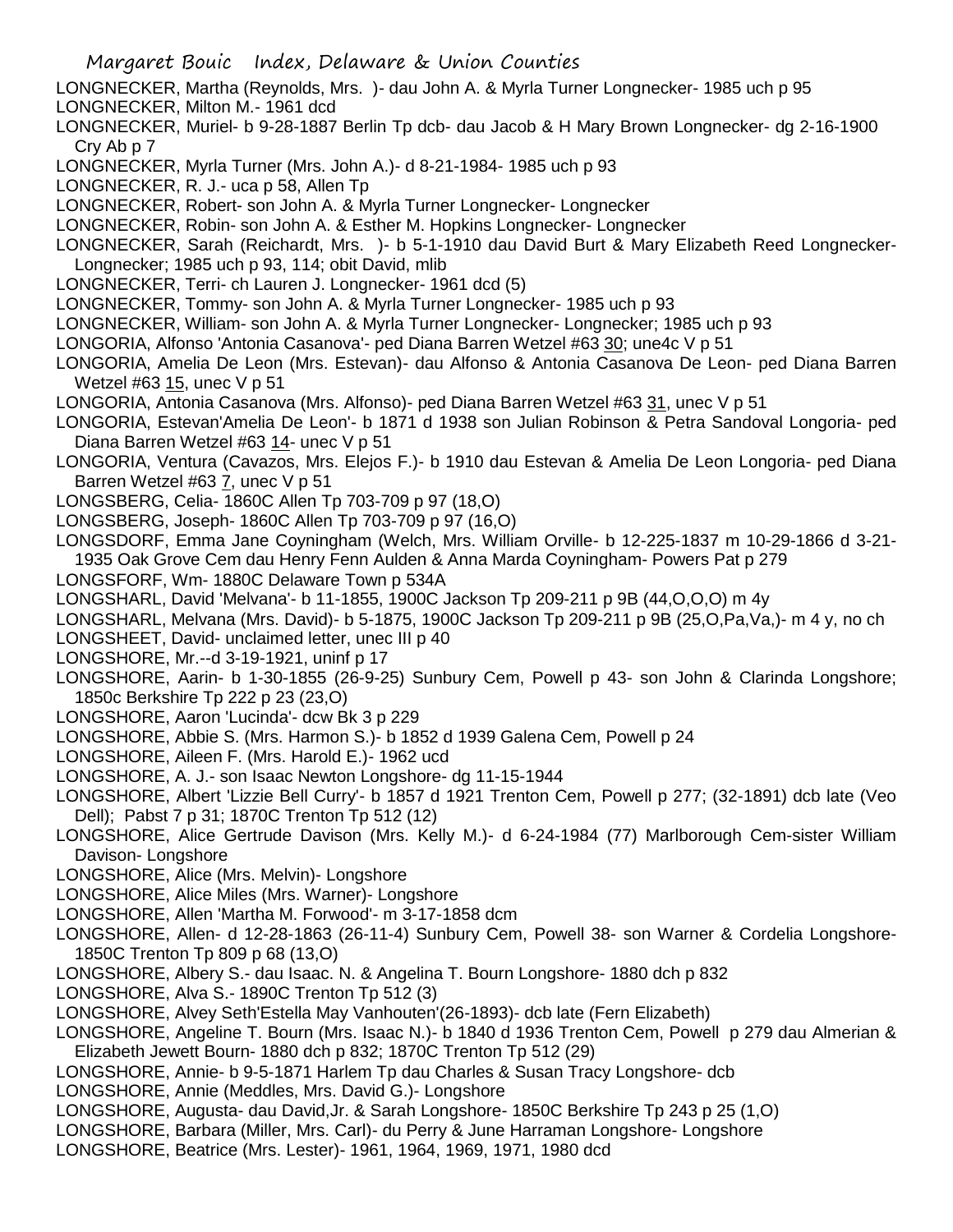- LONGSHORE, Bertha (Reiselt, Mrs. George)- Longshore
- LONGSHORE, Betty Ann (Brewer, Mrs. )- b 1955 dau Charles N. & Nellie Longshore- Longshore; 1964, 1969, 1971 dcd
- LONGSHORE, Betty (Watts, Mrs. Charles)- dau Lester Longshore- Longshore
- LONGSHORE, Blanche Taylor (Mrs. Howard Delmar)- m 1925- Longshore; 1973, 1975, 1977, 1979, 1983 ucd
- LONGSHORE, Brian- b 1958 son John & Wanda Longshore- Longshore; 1971, 1973, 1977 ucd
- LONGSHORE, Bruce- b 1960 son Phillip B. & Judith A. Longshore- 1969, 1971 dcd
- LONGSHORE, Cabrinda- d 12-2-1871 Berkshire Tp, dcdeaths
- LONGSHORE, Carl Clayton'Laura A. Vanest'- b 5-9-1904 m 4-2-1985 d 5-10-1985- son Minor & Jeanette Hytes Longshore- Longshore; 1985 uch p 93
- LONGSHORE, Carole J. (Bell, Mrs.Melvin)- dau John & Frances E. Longshore-; Longshore; 1961 dcd
- LONGSHORE, Cathy A. (Mrs. Rrandy A.)- 1980 dcd
- LONGSHORE, Charles- dcw Bk 4 p 32(4) witness
- LONGSHORE, Charles- 1870C Berkshire Tp 211 (6)
- LONGSHORE, Charles- son Cyrus & Margaret Longshore- 1850C Trenton Tp 874 p 72 (19,O)
- LONGSHORE, Charles 'Ida Sharp'- m 3-8-1840 dcm d 8-24-1894 (76-4-120 trenton Cem, Powell p 276 son David & Elizabeth Warner Longshore- 1880 dch p 831; 1840C Berkshire Tp 184 (20-30); 1850C Trenton Tp 849 p 71 (30,NJ); 1870C Trent. 515 (52\*)
- LONGSHORE, Charles- son Isaac Newton Longshore- dg 11-15-1944
- LONGSHORE, Charles N.'Nellie J.'- b 11-2-1993 (81) bur Westerville- Longshore; 1964, 1969, 1971, 1980 dcd
- LONGSHORE, Charles 'Susan'- b 10-1830 1900C York Tp 32 p 2A (69,O,Pa,unk) m 47y
- LONGSHORE, Cheryl- dau Harold E. & Aileen F. Longshore- 1962 ucd (3 1/2)
- LONGSHORE, Cheryl (Morgan, Mrs. )- dau James Russell & Maxine Longshore- Longshore
- LONGSHORE, Chloa M. Orth (Mrs. Sidney R.)- b 5-12-1901 m 12-24-1923 d 3-2-1986 (84) Claibourne Cemdau George & Effie Smith Orth- Longshore; 1971, 1973, 1975, 1977, 1979, 1981, 1983 ucd
- LONGSHORE, Claire (Raybuck, Mrs. John)- b 1961 dau James Russell & Maxine Longshore- Longshore; 1961, 1964, 1969 dcd
- LONGSHORE, Clara Belle (Seely, Mrs. )- dau Sidney & Elizabeth Brown Longshore- Longshore
- LONGSHORE, Clarinda (Mrs. John)- d 12-2-1871 (64-2-19) Sunbury Cem, Powell p 43- 1850C Berkshire Tp 222 p 23 (42,NY); 1870C Berks. Tp 211 (62)
- LONGSHORE, Clarissa Lewis (Mrs. Jonathan W.)- m 3-17-1852 dcm
- LONGSHORE, Clark- son Charles & Ida Sharp Longshore- delge VI p 50; 1880 dch p 831; 1850C Trenton Tp 849 p 71 98,O)
- LONGSHORE, Clem 'Ella'- son Truman Longshore- Longshore; dg 11-15-1944
- LONGSHORE, Clement B.- d 2-23-1885 (10y5m) son C. & S. E.York Cem p 3
- LONGSHORE, Clyde- son Warner & Alice Miles Longshore- Longshore
- LONGSHORE, Cordelia Searles (Mrs. Warner)- b 11-1-1810 m 6-4-1846 dcm d 4-5-1882 Sunbury Cem, Powell p 38; dcdeaths; 1850C Trenton Tp 809 p 68 (43,O); 1870C Trenton Tp 511 (59)
- LONGSHORE, Cyrus Clinton- dcw Bk 4 p 305(33) exec Charles Day- son Charles & Ida Clark Longshore-Trenton Cem, Powell p 276
- LONGSHORE, Cyrus 'Margaret Young'- d 5-3-1871/0 (65-5-9) Trenton Cem, Powell p 276- son David & Margret Longshore- dcdeaths; 1880 dch p 832; 1835 men p 58 #70 p 108 Trenton Tp; 1850C Trenton Tp 874 p 72 (45,Pa)
- LONGSHORE, Darlene (Kean, Mrs. Robert)- dau Lester Longshore- Longshore
- LONGSHORE, David- delge VII p 62, 1810; delge VIII p 55
- LONGSHORE, David 'Elizabeth Benton'- m 6-20-1842 dcm
- LONGSHORE, David 'Elizabeth Warner'- d 11-3-1858 (79-9-8) Sunbury Cem, Powell p 38; 1880 dch p 178; 1820C Sunbury Tp; 1835 men p 7 #142 p 6 Berkshire Tp;1840C Berk. Tp p 178; 1850C Berk. Tp 243 p 25 (70,Pa); Pabst 5 p 2, 6 p 46
- LONGSHORE, David 'Fanny Baily'- m 3-12-1851 dcm
- LONGSHORE, David- son John & Clarinda Longshore- 1850C Berkshire Tp 222 p 23 (23,O)
- LONGSHORE, David 'Sarah Roe'- m 8-26-1879 ucm 6521
- LONGSHORE, David, Jr 'Sarah Shannon'- m 4-13-1848 dcm; 1850C Berkshire Tp 244 p 25 (28,O)
- LONGSHORE, Dean- son Truman Longshore- dg 11-15-1944
- LONGSHORE, Debra L. (Mrs. Larry M.)- 1980 dcd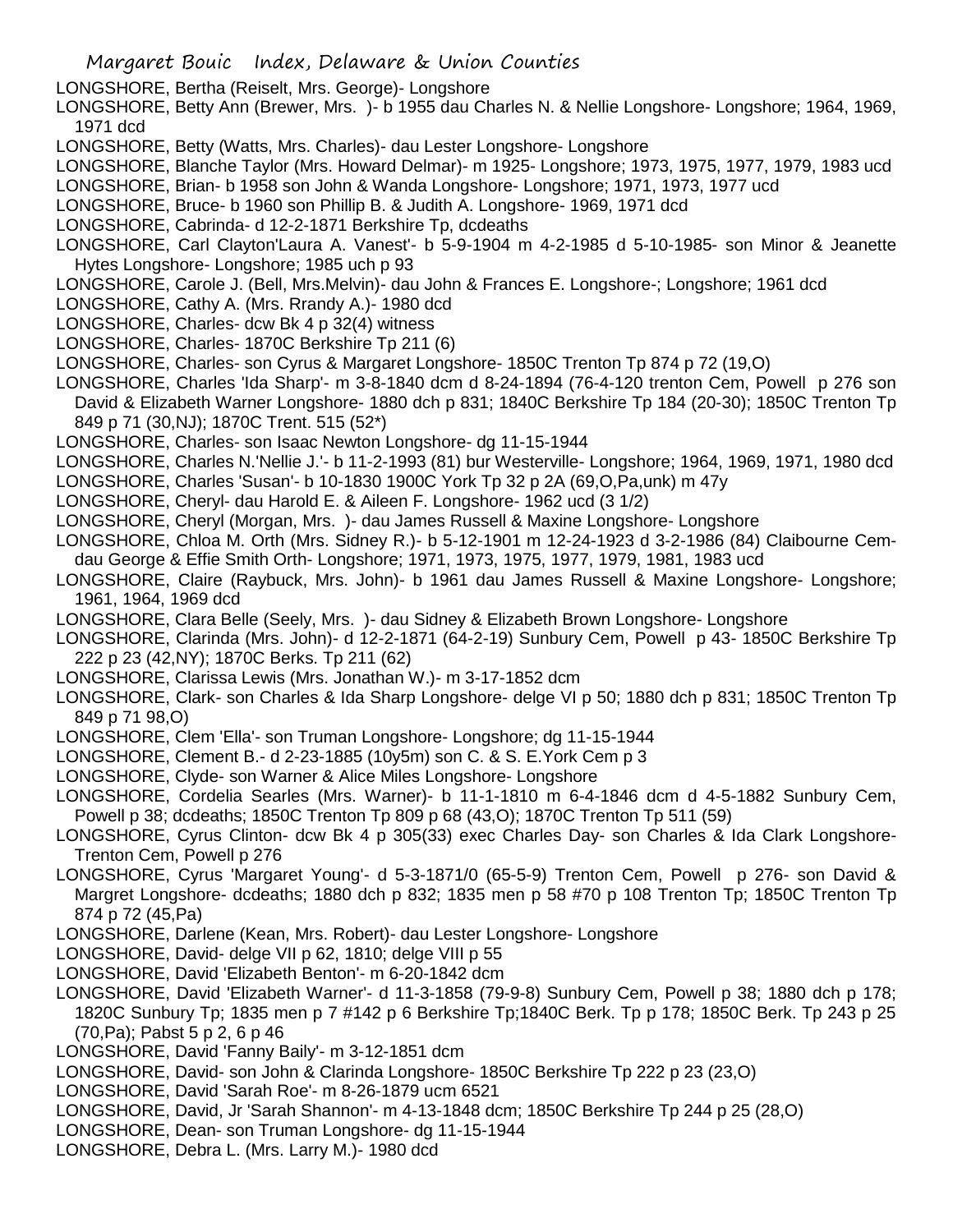- LONGSHORE, Diane (Norman, Mrs. Rick)- b 1953 dau John L. & Wanda M. Longshore- Longshore; 1967, 1971 ucd
- LONGSHORE, Donald W.- son John & Frances E. Longshore- Longshore; 1961 dcd
- LONGSHORE, Dorothy (Souders, Mrs. Hylen)- dau Lester Longshore- Longshore
- LONGSHORE, Earl- son Isaac Newton Longshore- dg 11-15-1944
- LONGSHORE, Edith H.- b 7-3-1859 d 6-25-1864 dau Norton & Mary J. Longshore- Trenton Cem, Powell p 277
- LONGSHORE, Edron- b 2-7-1898 Berlin Tp son Newton & Susan Roberts Longshore- dcb
- LONGSHORE, Edson B.- 1870C Trenton Tp 512 (8)

LONGSHORE, Edward B.'Letha B. Hulse'- d 10-19-1979 (81) Bloomfield Cem- son Isaac Newton Longshore-Longshore; 1964, 1969, 1971 dcd; dg 11-15-1944

- LONGSHORE, Elizabeth Benton (Mrs. David)- m 6-20-1842 dcm
- LONGSHORE, Elizabeth Brown (Mrs. Sidney)- Longshore
- LONGSHORE, Elizabeth (Mrs. David)- d 8-8-1840 (57-6-17) Sunbury Cem- Powell p 38
- LONGSHORE, Elizabeth (Dewitt, Mrs. Isaac)- m 3-29-1855 dcm
- LONGSHORE, Elizabeth Warner (Mrs. David)- 1880 dch p 831; 1850C Berkshire Tp 243 p 25 (60,O)
- LONGSHORE, Elizabeth- dau Warner & Cordelia Searles Longshore- 1850C Trenton Tp 809 p 68 (16,O)
- LONGSHORE, Ella A.- d 11-16-1863 (4-11-28) dau A. & M. M.- Sunbury Cem, Powell p 38
- LONGSHORE, Ella (Mrs. Clem)- Longshore
- LONGSHORE, Ellen (Green, Mrs. )- sister Charles N. Longshore- Longshore
- LONGSHORE, Ellen W.- b 2-22-1900 Brown Tp dau Newton & Susan Roberts Longshore- dcb
- LONGSHORE, Emma E.- b 1859 Hartford, O. d 11-8-1881 (22-7-8) Trenton Cem, Powell 277; dcdeaths
- LONGSHORE, Estella May Van Houten (Mrs. Alvey Seth)- (21-1893) d 12-20-1952 (80) Trenton Cem- sister Fred Van Houten; dcb late (Fern Elizabeth)
- LONGSHORE, ---(Gorsuch, Mrs. Grover)- dau Alvey Seth & Estella May Van Houten Longshore- dg 12-20- 1952; obit Estella
- LONGSHORE, ---(Cornell, Mrs. Harry)- dau Alvey Seth & Estella May Van Houten Longshore- dg 12-20- 1952; obit Estella
- LONGSHORE, ---(Feasel, Mrs. Clifton)- dau Alvey Seth & Estella May Van Houten Longshore- dg 12-20- 1952; obit Estella
- LONGSHORE, ---(Bailey, Mrs. H arold)- dau Alvey Seth & Estella May Van Houten Longshore- dg 12-20- 1952; obit Estella
- LONGSHORE, Euclicus/Euclides- delge VII p 62, VIII p 55; Sunbury Tp
- LONGSHORE, Eugenie (Carpenter, Mrs. Johnson)- dau Charles & Ida Sharp Longshore- 1880 dch p 831; (Ugena)1850C Trenton Tp 849 p 71 (4,O)
- LONGSHORE, Eva May- b 11-22-1891 Trenton Tp dau Alva S. & Etta Van Houten Longshore- dcb
- LONGSHORE, Eva Perrin Green (Mrs. Isaac Newton)- m 3-27-1920 d 1937- Longshore; dg 11-15-1944
- LONGSHORE, Fanny Baily (Mrs. David)- m 3-12-1851 dcm
- LONGSHORE, Fern Elizabeth- b 8-2-1893 dau Alvey Seth & Estella May Van Houten Longshore- dcb late
- LONGSHORE, Frances E. (Mrs. John)- d 1-4-1979 (72) Trenton Cem- Longshore
- 1971, 1964, 1969, 1971, 1980 dcd
- LONGSHORE, Gail/Gale 'Zada E. Freass'- d 6-2-1961 (63); Longshore; Sunbury p 79; 1961, 1980 dcd
- LONGSHORE, Gary- b 1970 son Larry M. & Debra Longshore- 1980 dcd
- LONGSHORE, George- b 3-1881 1900C York Tp 40 p 2B (19,O,O,O)
- LONGSHORE, Gerturde (Mrs. Leroy)- b 1888 d 1974 Raymond Cem, lptw p 43
- LONGSHORE, Gladys (Simpson, Mrs. Roy M.)- d 1-11-1961- Longshore
- LONGSHORE, Glenne D.- b 1-5-1890 Concord Tp son U. & --Mustain Longshore- dcb
- LONGSHORE, Hannah C. (Stanley, Mrs. Nathan T.)- m 8-29-1861 dcm
- LONGSHORE, Hannah- d 10-31-1864 (22-3-23) Sunbury Cem, Powell p 43 dau John & Clarinda Longshore-1850C Berkshire Tp 222 p 23 (8,O)
- LONGSHORE, Harlow A. 'Massa Linabary'- m 2-21-1864 dcm- son Cyrus & Margaret Longshore- 1850C Trenton Tp 874 p 72 (17,O)
- LONGSHORE, Harmon S. 'Abbie S.'- b 1851 d 10-8-1898 Galena Cem- Powell p 24; 1870C Trenton Tp 511 (18); dcdeaths
- LONGSHORE, Harold E. 'Aileen F.'- 1962, 1969, 1980 dcd
- LONGSHORE, Harold- son Perry & June Harraman Longshore- Longshore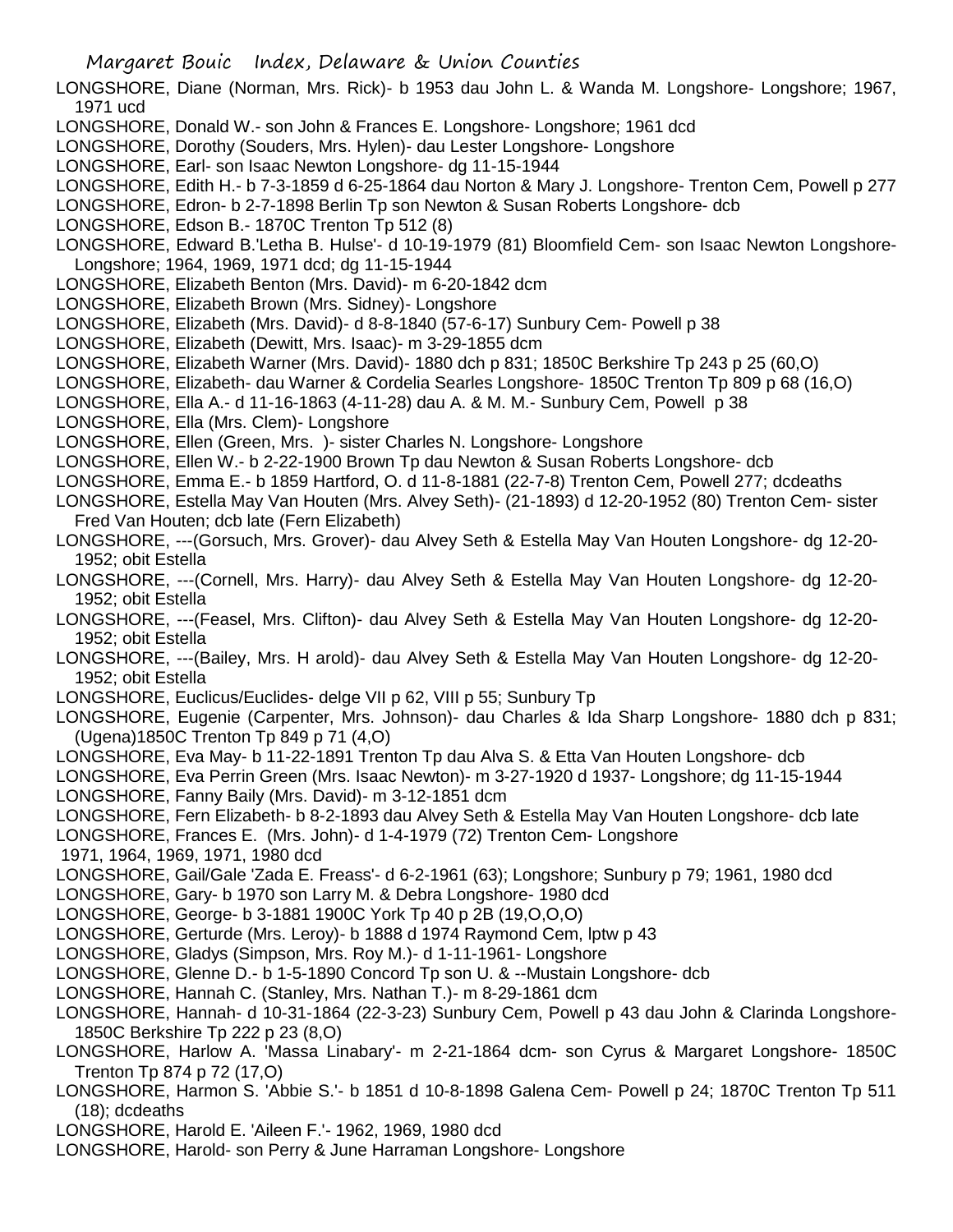- LONGSHORE, Harold- son Warner & Alice Miles Longshore- Longshore
- LONGSHORE, Harold V. 'Leota E.'- Longshore; 1980 dcd
- LONGSHORE, Harriet (Ginn, Mrs. George)- m 10-14-1860 dcm; dau Warner & Cordleia Longshore- 1850C Trenton Tp 809 p 68 (11,O)
- LONGSHORE, Heidi- b 1965 dau Phillip B. & Judith A. Longshore- 1969, 1971 dcd
- LONGSHORE, Howard- 1981, 1983 ucd, Liberty Tp
- LONGSHORE, Howard Delmar 'Mary Blanche Taylor'- b 7-25-1903 m 4-25-1925 d 8-25-1962 York Cem p 91 son Sidney & Elizabeth Brown Longshore- Longshore
- LONGSHORE, H. W.- 1971 dcd H. V.- 1964 dcd
- LONGSHORE, Ida- b NJ d 8-22-1901 (83-11-12) Trenton Tp, dcdeaths
- LONGSHORE, Ida- b 10-1884 1900C Claibourne Tp 294-310 p 12B (15,O,O,O)
- LONGSHORE, Ida Sharp (Tharpe)(Mrs. Charles)- m 3-8-1840 dcm; 1880 dch p 831; Powell 276; 1850C Trenton Tp 849 p 71 (31,O); 1870C Tren. Tp 515 (52)
- LONGSHORE, Ina Lillian Adams (Mrs. Lester)- d 1943- Longshore
- LONGSHORE, Inez Ida Born (Mrs. William B.)- d 2-15-1985 (90) Trenton Cem- sister Ernest Born- Longshore; 1961, 1964, 1969, 1971 dcd
- LONGSHORE, Isaac N.'Angeline Bourn'- b 1838 d 1920 Trenton Cem, Powell p 279- son Cyrus & Margaret Young Longshore- 1880 dch p 832
- LONGSHORE, Isaac Newton 'Susan C. Roberts''Eva Perring Green''Mildred Bennett'- b 9-15-1874 m 10-1- 1897, 3-27-1982 d 11-4-1944 dg 11-15-1944- son Truman & Lucretia Peters Longshore; 1870C Trenton Tp 512 (30\*)
- LONGSHORE, ---(Green, Mrs. Osco)- dau Isaac Newton Longshore- Longshore; dg 11-15-1944
- LONGSHORE, ---(Ruhl, Mrs. Clyde)- dau Isaac Newton Longshore- Longshore
- LONGSHORE, --(Zimmerman, Mrs. Arthur T.)- dau Isaac Newton Longshore- Longshore
- LONGSHORE, ---(Scott, Mrs. Don)- dau Gail N. Longshore- Longshore
- LONGSHORE, J.- 1880C Trenton Tp p 460A
- LONGSHORE, James Glendon- b 4-26-1904 Trenton Tp son Clem & Ella Watts Longshore- dcb
- LONGSHORE, James 'Julia'- son Charles N. & Nellie Longshore- Longshore; 1964(15), 1969, 1980 dcd
- LONGSHORE, James Lester- b 4-23-1900 Trenton Tp son Clem & Ella Watts Longshore- dcb
- LONGSHORE, James 'Rita'- b 1954 son James Russell & Maxine Longshore- Longshore; 1961, 1964, 1969, 1981 dcd
- LONGSHORE, James Seth- d 3-26-1867 (15-4-12) Trenton Cem, Powell p 276; dg 4-5-1867 Cry Ab p 61 son Charles & Ida Sharp Longshore-; Longshore
- LONGSHORE, Jane R.- 1880C Berkshire Tp p 419A
- LONGSHORE, Janet (Freeman, Mrs. )- dau James Russell & Maxine Longshore- Longshore
- LONGSHORE, Jasper- d 3-10-1867 (25-11-3) OVI Trenton Cem, Powell p 276- son Charles & Ida Sharp Longshore- 1880 dch p 831; 1908 dch 399; 1850C Trenton Tp 849 p 71 (10,O); dg 4-5-1867 Cry Ab p 61
- LONGSHORE, Jean- dau Chrles M. Longshore- Longshore
- LONGSHORE, Jeanann (Glass, Mrs. )- dau Melvin & Alice Longshore- Longshore
- LONGSHORE, Jeanette Hytes (Mrs. Minor)- 1985 uch p 93
- LONGSHORE, Jeannie (Hildreth, Mrs. )- dau Perry & June Harraman Longshore- Longshore
- LONGSHORE, Jennie (Sivey, Mrs. Lafayette)- m 9-2-1875 ucm 5729; mt 3 p 16
- LONGSHORE, John- 1835 men p 7 #140 p 6 Berkshire Tp; 1870C Berk. Tp 211 (67\*)
- LONGSHORE, John- 1870C Berkshire Tp 211 (7); 1880C Berkshire Tp p 415A
- LONGSHORE, John- 1880C Trenton Tp p 462A
- LONGSHORE, John 'Clarinda'- d 3-18-1877 (74-5-9) Sunbury Cem Powell p 43; 1840C Berkshire Tp p 178 (30-40); 1850C Berk. Tp (47,Pa)CCC p 52; hadc p 16
- LONGSHORE, John G.- d 1-17-1982 (77) Trenton Cem- son Clem & Ella Longshore- Longshore
- LONGSHORE, John G. 'Frances E.'- 1961, 1964, 1969, 1971, 1980 dcd
- LONGSHORE, John- b 1975 son Randy D. & Paula A. Longshore- 1977, 1979 ucd
- LONGSHORE, John L.'Wanda M.'- m 2-13-1951 son Howard Delmar & Mary Blanche Taylor Longshore-Longshore; 1967, 1971, 1973, 1975, 1977, 1979, 1981, 1983, 1991 ucd
- LONGSHORE, Jonathan W. 'Clarissa Lewis'- m 3-17-1852 dcm- son Cyrus & Margaret Longshore- 1850C Trenton Tp 874 p 72 (23,O)
- LONGSHORE, Josephine (Kohr, Mrs. Ralph W.)- hmp p 289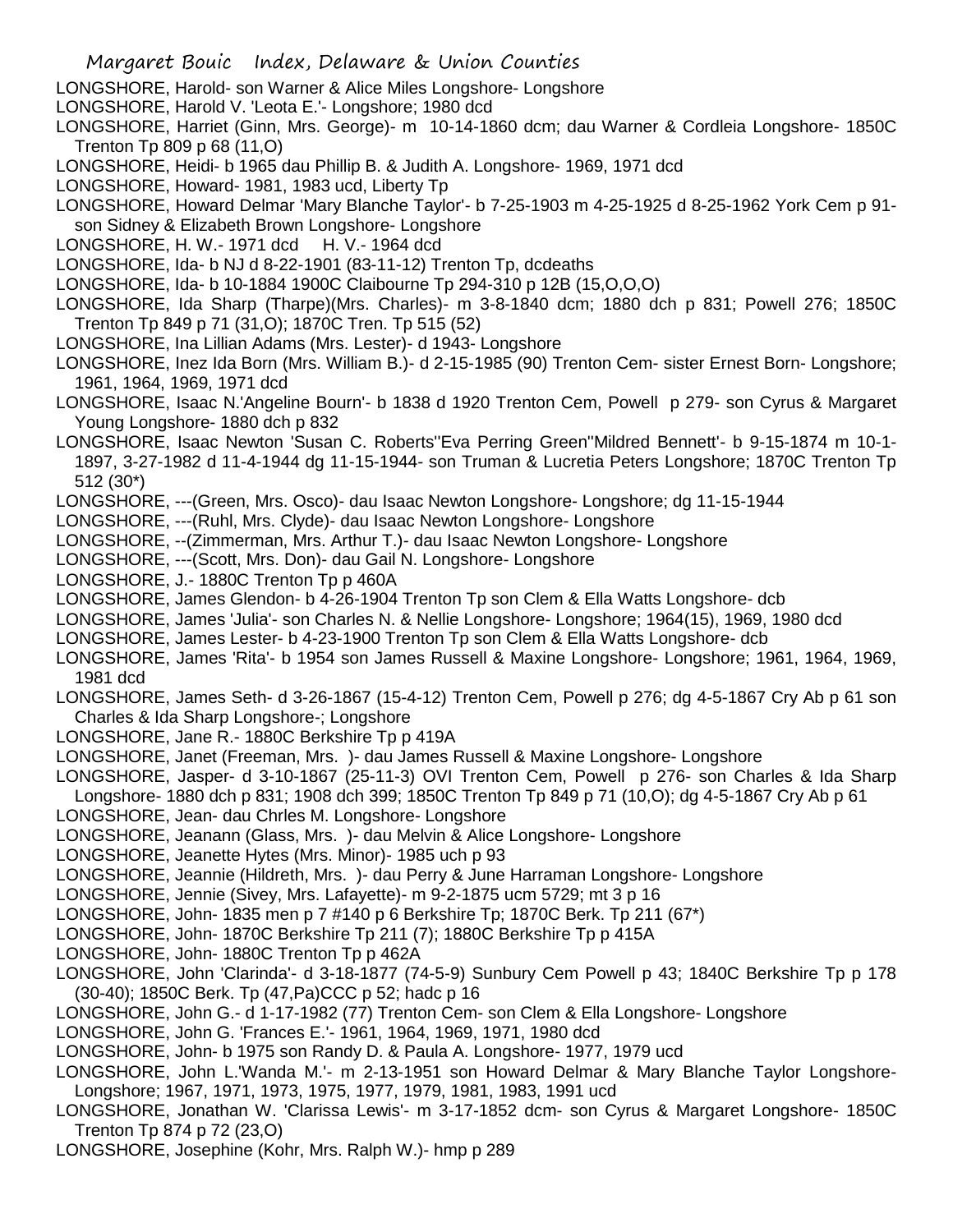- Margaret Bouic Index, Delaware & Union Counties LONGSHORE, Judith A. (Mrs. Phillip B.)- 1969, 1971, 1980 dcd LONGSHORE, Judy (Mrs. Phillip)- Longshore LONGSHORE, Julia (Mrs. Jim)- Longshore LONGSHORE, Julia L. (Mrs. Kenneth)- Longshore; 1961, 1964, 1969, 1971, 1980 dcd LONGSHORE, June Harraman (Mrs. Perry E.)- b 4-5-1919 m 11-29-1935 d 3-2-1983 (63) Price Cem, djm p 67- dau LeRoy & Lona Seaman Harraman- Longshore; 1973, 1977, 1979, 1981, 1983 ucd LONGSHORE, Karen Diane (Norman, Mrs. Rick E.)- m 5-12-1979 dau John Longshore- Longshore LONGSHORE, Karen- b 1962 dau Kenneth L. & Julia L. Longshore- 1969, 1971, 1980 dcd LONGSHORE, Kelly M. 'Alice Gertrude'- b 11-9-1905 d 1-28-1994 (88) Marlborough Cem- son Warner & Alice Miles Longshore- Longshore LONGSHORE, Kenneth L.'Julia'- son Lester Longshore- Longshore; 1961, 1964, 1969, 1971, 1980 dcd LONGSHORE, Larusia/Lahosia (Mrs. Truman)- d 2-20-1857 Trenton Cem, Powell p 276 LONGSHORE, Larry M. 'Debra L.'- 1980 dcd LONGSHORE, Laura A. Vanest (Ledley, Mrs. Jasper Newton)(Mrs. Carl Clayton)- b 4-26-1905 m(1) 2-1-1921 (2) 4-2-1985 d 5-4-1987 (82) Shoup Cem- dau William Henry & Arbella Lockwood Vanest- Longshore; 1985 uch p 93 LONGSHORE, Leona (Pratt, Mrs. John)- dau William Bryan & Inez Ida Born Longshore- Longshore LONGSHORE, Leota E. (Mrs. Harold V.)- 1980 dcd LONGSHORE, Leroy 'Gertrude'- b 1886 d 1911 Raymond Cem, lptw p 43 LONGSHORE, Lester J.'Ina Lillian Adams' 'Beatrice A.'- b 4-23-1900 d 10-31-1988 (88) Trenton Cem- son Clem & Ella Longshore- Longshore; 1961, 1964, 1969, 1971, 1980 dcd LONGSHORE, Letha B. Hulse (Mrs. Edward)- d 1-27-1971 (61) Bloomfield Cem- Longshore; 1964, 1969, 1971 dcd LONGSHORE, Linda Kay Fisher (Mrs. Steven R.)- m 7-3-1971 dau Ralph G. Fisher- Longshore LONGSHORE, Linda Lou- dau Harold E. & Aileen F. Longshore- 1962 ucd (1 1/2) LONGSHORE, Lisa (Mrs. Thomas)- Longshore LONGSHORE, Lizzie Bell Curry (Mrs. Albert)- b 1862 d 1926 Powell p 277; (27-1891) dcb late (Veo Del) LONGSHORE, Lucinda (Mrs. Aaron)- dcw Bk 3 p 229 LONGSHORE, Lucretia Peters (Mrs. Truman)- Longshore; dg 11-15-1944 LONGSHORE, Margaret- 1870C Trenton Tp 512 (65\*); 1880C Trenton Tp p 460A LONGSHORE, Margaret Young (Mrs. Cyrus)- d 11-10-1883 (79y4m) Trenton Cem Powell p 276- dau Christian & Sallie Linderman Young- 1880 dch p 832; 1850C Trenton Tp 874 p 72 (46,NY) LONGSHORE, Mark A.- son Isaac Newton & Angeline T. Bourn Longshore- 1880 dch p 832; 1870C Trernton Tp 512 (1) LONGSHORE, Marsha (Herdman, Mrs. )- dau Melvin & Alice Longshore- Longshore LONGSHORE, Martha M. (Preston, Mrs. Thomas H.)- m 11-27-1865 dcm LONGSHORE, Martha N. Forwood (Mrs. Allen)- m 3--17-1858 dcm LONGSHORE, Mary- b 1-31-1847 d 9-28-1926 Sunbury Cem, Powell p 38 LONGSHORE, Mary Ann (Mrs. Warner)- b 11-2-1811 d 2-20-1846 Sunbury Cem, Powell p 38 LONGSHORE, Mary B. (Mrs. Howard)- 1967, 1971 ucd LONGSHORE, Mary (Grandstaff, Mrs. John)- unec X p 26 LONGSHORE, Mary Jane Clark (Mrs. Norton)- b-11-2-1836 m 2-14-1856 dcm d 1-28-1907 Trenton Cem, Powell p 277; 1870C Trenton Tp 512 (33)
- LONGSHORE, Mary- dau Warner & Cordelia Longshore- 1850C Trenton Tp 809 p 68 (3,O); 1870C Trenton Tp 511 (23)
- LONGSHORE, Matilda May- b 2-8-1905 Brown Tp dau Newton & Susan Roberts Longshore- dcb
- LONGSHORE, Matilda (Ruhl, Mrs. )- sister Edward B. Longshore- Longshore
- LONGSHORE, Mary Blanche Taylor (Mrs. Howard D.)- b 6-30-1904 m 4-25-1925 d 6-21-1995 (90) York Cemdau John& Ida Simpson Taylor- Longshore
- LONGSHORE, Mary (Zimmerman, Mrs. Art)- sister Charles N. Longshore- Longshore
- LONGSHORE, Massa Linabary (Mrs. Harlow A.)- m 2-21-1864 dcm
- LONGSHORE, V. Maxine (Mrs. James Russell)- Longshore; 1961, 1964, 1969, 1971, 1980 dcd
- LONGSHORE, Melvin R. 'Alice'- b 4-6-1925 d 10-28-1990 (65) Claibourne Cem- son Sidney & Chloa Orth Longshore- Longshore
- LONGSHORE, Michael- son H. V. Longshore- 1964 dcd (13)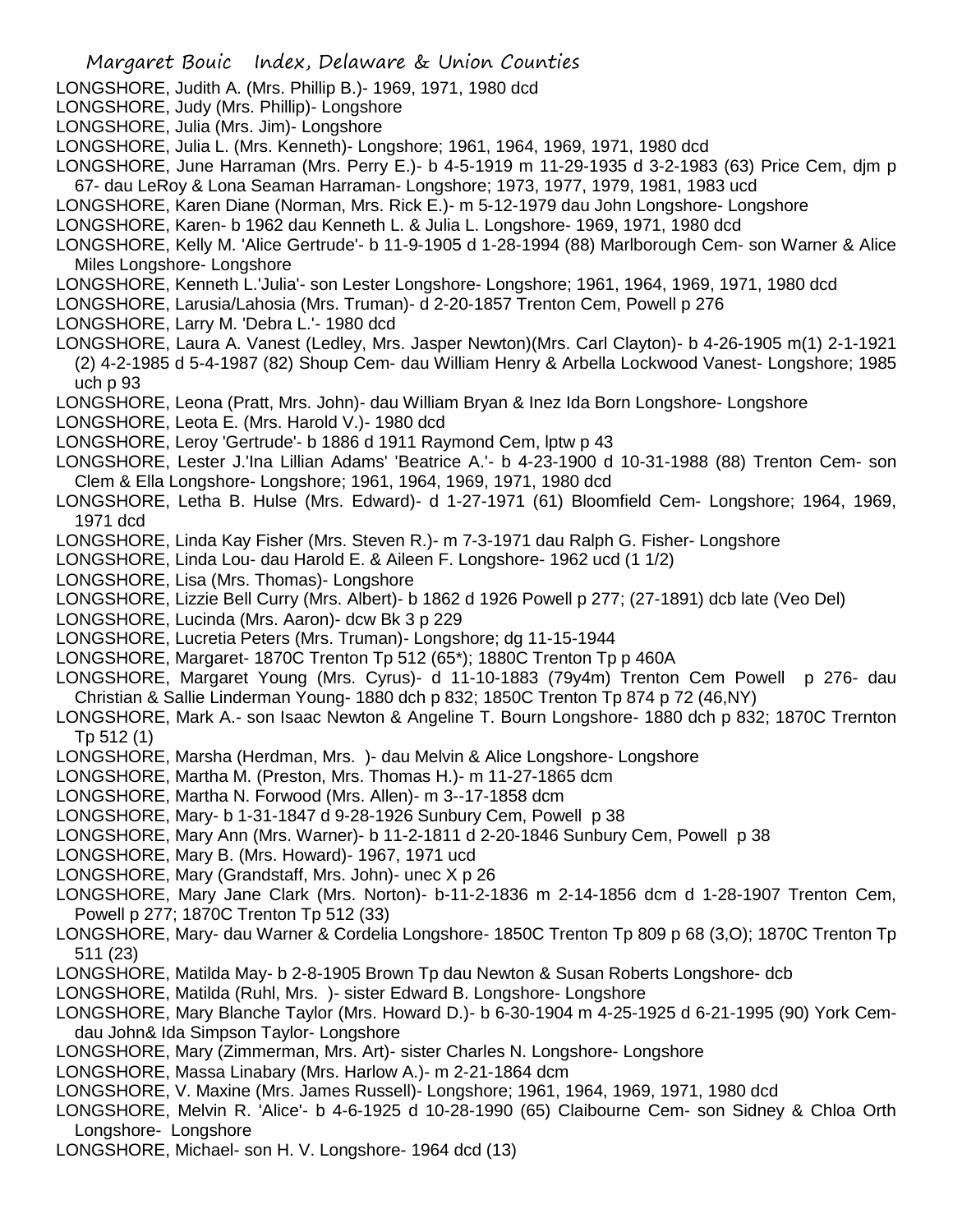- LONGSHORE, Mildred Bennett (Mrs. Isaac Newton)- m 1940- Longshore
- LONGSHORE, Milo- son Truman Longshore- Longshore
- LONGSHORE, Minnie Juanita Goins (Mrs. Perry E.)- b 5-13-1915 m 6-24-1984 d 10-17-1991 (76) Sunbury Cem- dau Alexander & Josephine Hooker Goins- Longshore; 1991 ucd
- LONGSHORE, Minor 'Sarah Clark'- m 11-10-1883 d 6-15-1856 (27-11-20) Trenton Cem, Powell p 276 son Cyrus & Margaret Young Longshore- 1850C Trenton Tp[ 874 p 72 (21,O)
- LONGSHORE, Minor 'Jeanette Hytes'- 1985 uch p 93
- LONGSHORE, Nancy (Fish, Mrs. )- dau Melvin & Alice Longshore- Longshore
- LONGSHORE, Nancy (Yoakam, Mrs. Bud)- dau Perry & June Harraman Longshore- Longshore
- LONGSHORE, N. C.- d 8-1-1890 (23-11-11) Trenton Tp, dcdeths
- LONGSHORE, Nelle- 1880C Claibourne Tp 62-65 p 6 (18,O,O,O)
- LONGSHORE, Nellie J. (Mrs. Charles N.)- Longshore; 1964, 1969, 1971, 1980 dcd
- LONGSHORE, Newton- son Cyrus & Margaret Longshore- 1850C Trenton Tp 874 p 72 (11,O)
- LONGSHORE, Noah D.- b 8-20-1866 d 8-1-1890 (24) Trenton Cem- Powell p 277- son Norton Longshore; dg 8-5-1890, dg 8-15-1890, Cry Ab p 26, 28
- LONGSHORE, Norma (Bomar, Mrs. John)- dau Charles & Nellie Longshore- Longshore; 1964 dcd (17)
- LONGSHORE, Norton 'Mary Jane Clark'- b 9-9-1832 m 2-14-1856 dcm d 2-7-1893 (60-4-3) Trenton Cem,
- Powell 277- dcdeaths- son Warren & Cordelia Longshore- 1850C Trenton Tp 809 p 68 (18); 1870C Tren T 512 (37\*) dg 8-5-1870 Cry Ab p 26; 1880C Tren. Tp 459C
- LONGSHORE, Otis H.- b 12-7-1880 Trenton Tp son Albert & Emma E. Wright Longshire dcb
- LONGSHORE, Paula (Johnson, Mrs. )- dau Sidney & Elizabeth Brown Longshore- Longshore
- LONGSHORE, Paula (Mrs. Randy D.)- 1973, 1975, 1977, 1979 ucd
- LONGSHORE, Pearl (Zimmerman, Mrs. )- dau Warner & Alice Miles Longshore- Longshore
- LONGSHORE, Peg (Lafferty, Mrs. Pat)- dau Charles N. Longshore- Longshore
- LONGSHORE, Peggy- b 1960 dau Kenneth L. & Julia L. Longshore- 1961, 1964, 1969, 1971, 1980 dcd
- LONGSHORE, Perry E. 'June Harraman ''Minnie Juanita Goins'- b 1914 m 11-29-1935; djlm p 67; Longshore; 1973, 1975, 1977, 1979, 1981, 1983, 1991 ucd
- LONGSHORE, Phebe- 1870C Berkshire Tp 211 (16)
- LONGSHORE, Phillip B.'Judith A.'- son Lester Longshore- Longshore; 1961, 1969, 1971, 1980 dcd
- LONGSHORE, Rachael (Tallman, Mrs. Squire)- m 5-15-1836 dcm
- LONGSHORE, Ralph- son Warner & Alice Miles Longshore- Longshore
- LONGSHORE, Randy A.'Cathy A.'- 1980 dcd
- LONGSHORE, Randy D.'Paula'- b 1951 son John & Wanda Longshore- Longshore; 1967, 1971, 1973, 1975, 1977, 1979 ucd
- LONGSHORE, Randy- son John G. & Frances E. Longshore- 19961(9), 1964, 1969, 1971 dcd
- LONGSHORE, Rita (Mrs. James)- Longshore
- LONGSHORE, Robert Clark- d 7-18-1868 (25-9-21) Trenton Cem, Powell p 276- son Charles & Ida Longshore-
- LONGSHORE, Robert- son John & Frances E. Longshore- Longshore; 1961, 1964, 1969, 1981, 1980 dcd
- LONGSHORE, James Russell 'V. Maxine'- d 1-26-1994 (68) bur Reynoldsburg- son Lester Longshore-Longshore; 1961, 1964, 1969, 1971, 1980 dcd
- LONGSHORE, Ruth E.- dau William Bryan & Inez Ida Born Longshore- Longshore
- LONGSHORE, S. (Mrs. C.)- York Cem p 5
- LONGSHORE, Sarah (Carpenter, Mrs. Hiram)- m 1-28-1836 dcm; 1908 dch 819
- LONGSHORE, Sarah Clark (Mrs. Minor)(Boyd, Mrs. Henry)- m 11-16-1854 dcm -dau George Clark- 1880 dch p 828
- LONGSHORE, Sarah Roe (Mrs. David)- m 8-26-1879 ucm 6521
- LONGSHORE, Sarah (Mrs. David,Jr.)- 1850C Berkshire Tp 244 p 25 (26,O)
- LONGSHORE, Sarah Shannon (Mrs. David)- m 4-13-1848 dcm
- LONGSHORE, Mrs. S. E.- unclaimed letter 1863, delge VII p 10
- LONGSHORE, Seth- son Charles & Ida Sharp Longshore- 1880 dch p 831
- LONGSHORE, Sherri- b 1964 ch Phillip B. & Judith A. Longshore- 1969, 1971 dcd
- LONGSHORE, Shirley (Mertel, Mrs. William)- dau John & Frances E. Longshore- Longshore; 1961 dcd
- LONGSHORE, Sidney 'Elizabeth Brown'- Longshore
- LONGSHORE, Sidney O.- b 1-1881 son Charles & Susan Longshore- 1900C York Tp 32 p 2A (19,O,O,O)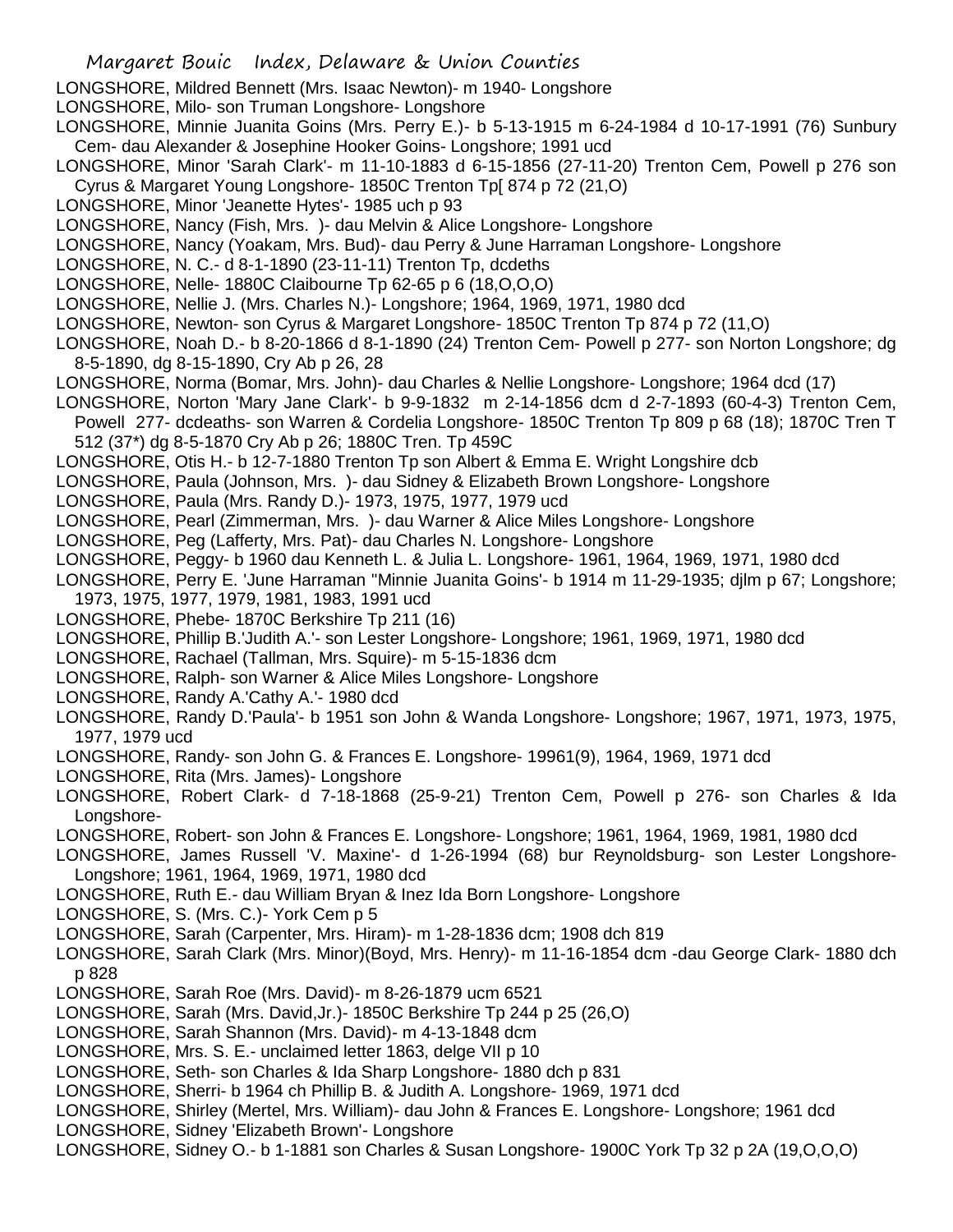- LONGSHORE, Sidney R. 'Chloa M. Orth'- b 1902 Claibourne Cem p 74; Longshore; 1971, 1973, 1975, 1977, 1979, 1981, 1983, 1991 ucd
- LONGSHORE, Stephen C.- 1870C Trenton Tp 512 (5)
- LONGSHORE, Steven R. 'Linda Kay Fisher'- m 7-3-1971 son Melvin R. Longshore- Longshore
- LONGSHORE, Susan (Mrs. Charles)- b 6-1833; 1900C York Tp 32 p 2A (66,O,Pa,Pa) m 47y, 9 ch, 6 living
- LONGSHORE, Susan C. Roberts (Mrs. Isaac Newton)- m 10-1-1897 d 7-3-1917- Longshore; dg 11-15-1944
- LONGSHORE, Tamison (Waters, Mrs. Isaac)- m 2-8-1865 dcm
- LONGSHORE, Tammison- dau Warner & Cordelia Longshore- 1850C Trenton Tp 809 p 68 (4,O)
- LONGSHORE, Theodore Raymond d 7-2-1961 (1) bur Galena- son Charles N. Longshore- Longshore
- LONGSHORE, Thomas'Lisa'- b 1960 son James Russell & Maxine Longshore- Longshore; 1961, 1964, 1969, 1981 dcd
- LONGSHORE, Tillie (Ruhl, Mrs. )- dau Charles N. Longshore- Longshore
- LONGSHORE, Todd- b 1962 son Phillip B. & Judith A. Longshore- 1969, 1971 dcd
- LONGSHORE, Trina 'Tina" b 1972 dau Randy D. & Paula A. Longshore- 1973, 1975, 1977, 1979 ucd
- LONGSHORE, Truman 'Lucretia Peters'- son Cyrus & Margaret Longshore- Longshore; dg 11-15-1944; 1850C Trenton Tp 874 p 72 (17,O)
- LONGSHORE, Veo Dell- 4-11-1891 dau Albert & Lizzie Bell Curry Longshore- dcb late; b 4-01-1891 dcb
- LONGSHORE, Violet (Cline, Mrs. )- dau Lester Longshore- Longshore
- LONGSHORE, W.- 1880C Trenton Tp p 464A
- LONGSHORE, Wanda M. (Mrs. John L.)- m 2-13-1951- Longshore; 1967, 1971, 1973, 1977, 1979, 1981, 1983, 1991 ucd
- LONGSHORE, Warner 'Alice Miles'- Longshore
- LONGSHORE, Warner 'Cordelia Searles''Mary''Ann'- b 10-18-1807 m 6-4-1846 dcm d 1-1-1892 (84-2-13) Sunbury Cem, dcdeaths; Powers Pat p 38, 281; hadc p 54; 1835 men p 58 #71 p 108 Trenton Tp; 1850C Trenton Tp 809 p 68 (43,O); 1870C Trenton Tp 512 (62\*)
- LONGSHORE, William A.- 1870C Trenton Tp 512 (9)
- LONGSHORE, William Bryan 'Inez Ida Born'- b 7-20-1896 dcb d 12-30-1993 (97) Trenton Cem- son Clem & Ella Watts Longshore- Longshore; 1961, 1964, 1969, 1981 dcd
- LONGSHORE, William- d 1929 (21) son Isaac Newton Longshore- dg 11-15-1944- Longshore
- LONGSHORE, Zada E. Freass (Mrs Gail N.)- d 5-28-1985 (89) Trenton Cem- sister Harold Freass-Longshore;1961, 1964, 1969, 1981 dcd
- LONGSTAFF, David- 1835 men p 9 #207 p 9 Berkshire Tp
- LONGSTAFF, James 'Sarah Beach'- m 11-28-1864 ucm 3646
- LONGSTAFF, J. H.- unec XII p 65, unclaimed letter (1843)
- LONGSTAFF, John- unec XII p 58, unclaimed letter (1843)
- LONGSTAFF, Mary Finley (Mrs. Millard)- dau John & Eura Newhouse Finley- Newhouse p 71; unec II p 40 (Leesburg Tp)
- LONGSTAFF, Millard 'Mary Finley'- Newhouse p 71
- LONGSTAFF, Sarah Beach (Mrs. James)- m 11-28-1864 ucm 3646
- LONGTREE, Hiram- son John & Mahala Longtree- 1850C Leesburg Tp 328-333 p 51 (10,O)
- LONGTREE, John 'Mahala'- 1850C Leesburg Tp 328-333 p 51 (48,Pa)
- LONGTREE, John- son John & Mahala Longtree- 1850C Leesburg Tp 328-333 p 51 (14,O)
- LONGTREE, Mahala (Mrs. John)- 1850C Leesburg Tp 328-333 p 51 (47,O)
- LONGTREE, Sylvester- son John & Mahala Longtree- 1850C Leesburg Tp 328-333 p 51 (4,O)
- LONGTREE, William- son John & Mahala Longtree- 1850C Leesburg Tp 328-333 p 51 (22,O)
- LONGSTREET, Andrew 'Mary T. Cooper'- m 8-7-1854 ucm 2155; unec VIII p 19
- LONGSTREET, Carol (Mrs. Richard)- Cowgill p 76
- LONGSTREET, Cassandra Sue- b 9-29-1976 dau Steven Lewis & Sandra Lyn Bauer Longstreet- Cowgill p 76
- LONGSTREET, Jacob Wynn- b 1-2-1979 son Steven Lewis & Sandra Lyn Bauer Longstreet- John & Mahala Longtreet- Cowgill p 76
- LONGSTREET, Mary T. Cooper (Mrs. Andrew)- m 8-7-1854 ucm 2155; unec VIII p 19
- LONGSTREET, Michael James- b 6-21-1983 son Steven Lewis & Sandra Lyn Bauer Longstreet- Cowgill p 76
- LONGSTREET, Moica (Little, Mrs. John,Jr.)- m 1763- dcc Margaret Little Potter 65
- LONGSTREET, Richard 'Carol'- Cowgill p 76
- LONGSTREET, Sandra Lyn Bauer (Mrs. Steven Lewis)- b 12-7-1953 m 12-2-1972 dau Jacob William Joseph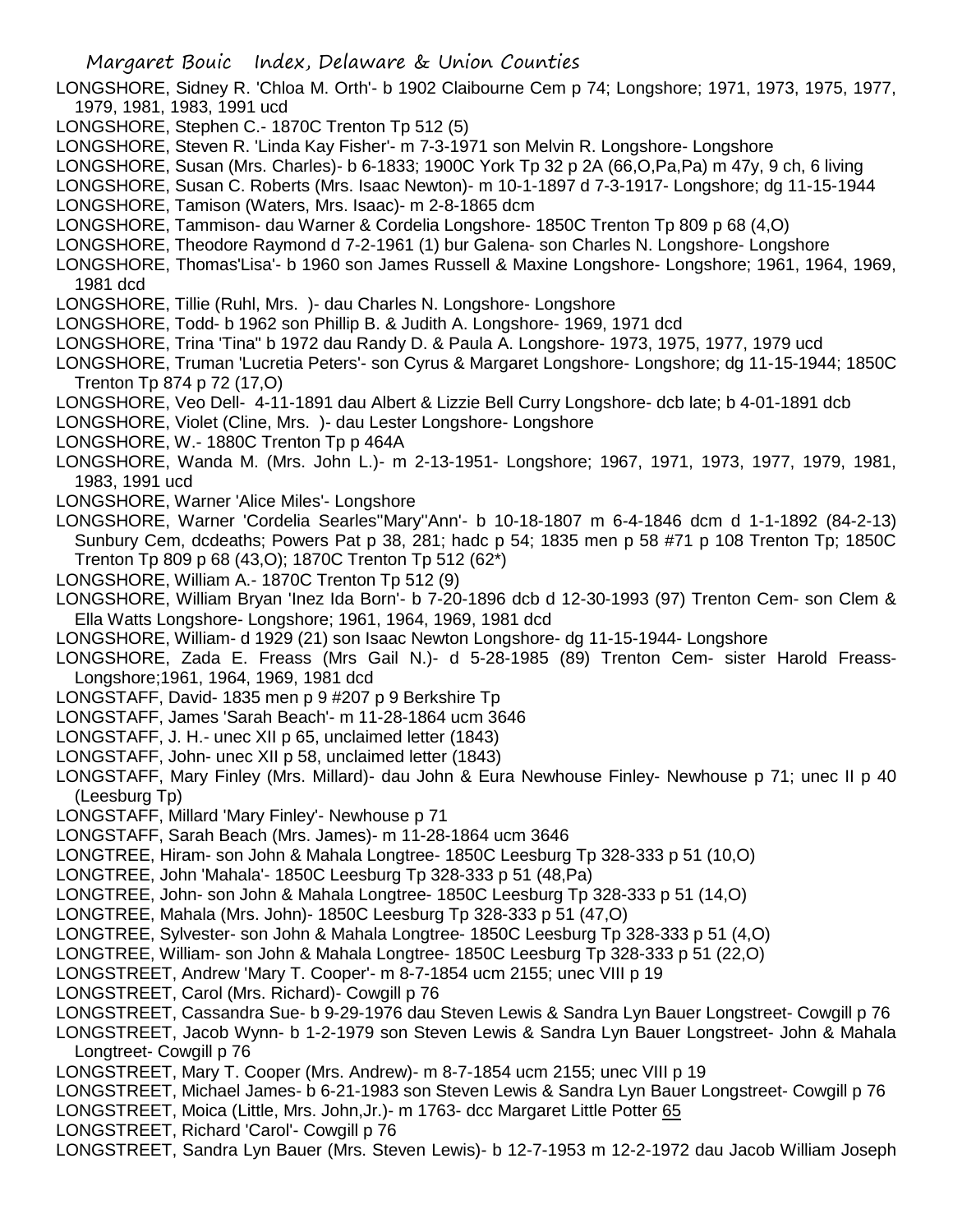- & Zelma Ethel Ward Bauer- Cowgill p 76
- LONGSTREET, Shane Lewis- b 12-1-1974 son Steven Lewis & Sandra Lyn Bauer Longstreet- John & Mahala Longtreet- Cowgill p 76
- LONGSTREET, Steven Lewis 'Sandra Lyn Bauer'- m 12-2-1972 son Richard & Carol Longstreet- Cowgill p 76 LONGSTRETH, A. J. 'Wanda McNamara'- Fish 4
- LONGSTRETH, Allen James 'Fleta'- son Anna Catherine Butler Longstreth- Longstreth; 1973, 1977, 1979 ucd
- LONGSTRETH, Anna Catherine Butler (Mrs. )- d 3-26-1970 (71) bur Crooksville- Longstreth
- LONGSTRETH, Barbara- b 1954 dau Ralph S. & Violet Longstreth- Longstreth; 1969, 1971 dcd
- LONGSTRETH, Brent W. 'Jennifer L.'- m 6-23-1990 son Floyd & Sue Longstreth- Longstreth; 1964 dcd (4)
- LONGSTRETH, Brook Taylor- b 10-27-1992 dau Brent & Jennifer Longstreth- Longstreth
- LONGSTRETH, Cheryl Ann- dau Floyd Longstreth- Longstreth
- LONGSTRETH, Doris E. (Johnson, Mrs. )- dau Anna Catherine Butler Longstreth- Longstreth
- LONGSTRETH, Eleanor (Byles, Mrs. )- dau Anna Catherine Butler Longstreth- Longstreth
- LONGSTRETH, Fleta (Mrs. Allen J.)- 1975, 1977, 1979 ucd
- LONGSTRETH, Floyd Richard 'Susie'- son George Floyd Longstreth- Longstreth; 1964 dcd
- LONGSTRETH, George Floyd- son Anna Catherine Butler Longstreth- Longstreth
- LONGSTRETH, Jennifer Lynn Oberle (Mrs. Brent W.)- m 6-23-1990 dau Larry & Lois Oberle Longstreth
- LONGSTRETH, Joan (Wilson, Mrs. James Brent)- m 6-11-1966 Fairview Mem. Cem- dau Ralph S. & Violet Longstreth- Longstreth
- LONGSTRETH, Katherine- dau Floyd & Susie Longstreth- Longstreth; 1964 dcd (13)
- LONGSTRETH, Mike- son Floyd & Susie Longstreth- 1964 dcd (10)
- LONGSTRETH, Ralph S. 'Violet'- d 2-21-1970 (43) Fairview Mem. son Anna Catherine Butler Longstreth-Longstreth; 1969 dcd
- LONGSTRETH, Ricky- son Floyd & Susie Longstreth- 1964 dcd (12)
- LONGSTRETH, Robert W. 'Shirley A.'- b 1933 Claibourne Cem p 96; 1975, 1991 ucd
- LONGSTRETH, Robert William- son Anna Catherine Butler Longstreth- Longstreth; 1973 ucd
- LONGSTRETH, Sherly- dau Floyd & Sue Longstreth- 1964 dcd (7)
- LONGSTRETH, Shirley A. (Mrs. Robert W.)- b 1938- Claibourne Cem p 96; 1975, 1991 ucd
- LONGSTRETH, Susie (Mrs. Floyd)- 1964 dcd
- LONGSTRETH, Tina- dau Floy & Susie Longstreth- 1964 dcd
- LONGSTRETH, Violet (Mrs. Ralph S.)- 1969, 1971 dcd
- LONGSTRETH, Wanda McNamara (Mrs. A. J.)- dau Homer & Charlotte Edna Bryson Longstreth- Fish 4; 1980 dcd
- LONGSWORTH, Dale W. 'Janet J.'- 1975, 1977, 1979, 1991 ucd
- LONGSWORTH, Deborah- b 1969 dau Dale W. & Janet J. Longsworth- 1975, 1977, 1979, 1991 ucd
- LONGSWORTH, Janet J. (Mrs. Dale W.)- 1975, 1977, 1979, 1991 ucd
- LONGWELL, --b 11-12-1876 Brown Tp son B. F. & Maggie Porter Longwell- dcb
- LONGWELL, -- b 3-17-1903 Kingston Tp dau Eugene & Pearl Rider Longwell- dcb
- LONGWELL, --b 9-26-1868 Brown Tp dau John & Mary Longwell- dcb
- LONGWELL, Dr. Albert C. 'Cordelia G. Eaton'- m 2-22-1859 dcm d 3-20-1865 (35) Old Kilb Cem p 5; Powell 69, 344; son Ralph & Betsey Thurston/Anna Benton Longwell; 1880 dch p 238; 1908 dch 350, 399; 1880 morch p 655; Fowler p 52; Thurston 145, p 2; dg 3-24-165 Cry Ab p 46; dg 5-5-1865 (funeral sermon) Cry Ab p 47; dg 12-14-1888 Cry Ab p 211; 1850C Brown Tp 2840 p 158 (20,O)
- LONGWELL, Alford- b 7-22-1899 Ber. Tp son Marion & Catharine Haas Longwell- dcb
- LONGWELL, Alfred/Alford L. son James & Phebe Leonard Longwell- 1880 dch p 812; 1850C Brown Tp 2871 p 159 (10,O)
- LONGWELL, Alfred- d Wed (10) son Martin Longwell- dg 3-12-1909, Cry Ab p 15
- LONGWELL, Arlie- ch Bertha Waters Longwell- dg 8-14-1906, Cry Ab p 114
- LONGWELL, Benjamin- 1870C Brown Tp 251 (25); 1880C Brown Tp p 383A; 1908 dch 399
- LONGWELL, Benjamin F.- hmp picture 117, 118, 170. 174 d Sat, Los Angeles dg 1-15-1907, Cry Ab p 5
- LONGWELL, Bertha Waters (Mrs. )- dau John & Eleanor Jane Sherman Waters- dg 8-14-1906 Cry Ab p 114, 115
- LONGWELL, Bessie Jones (Mrs. )- dua Robert A. Jones- dg 9-17-1901, Cry Ab p 100
- LONGWELL, Betsy- dau George & Mary A. Longwell- 1850C Kingston Tp 3244 p 172 (6,O)
- LONGWELL, --d 5-20-1874 Old Eden Cem, Powell p 64; son B. F.& M. R.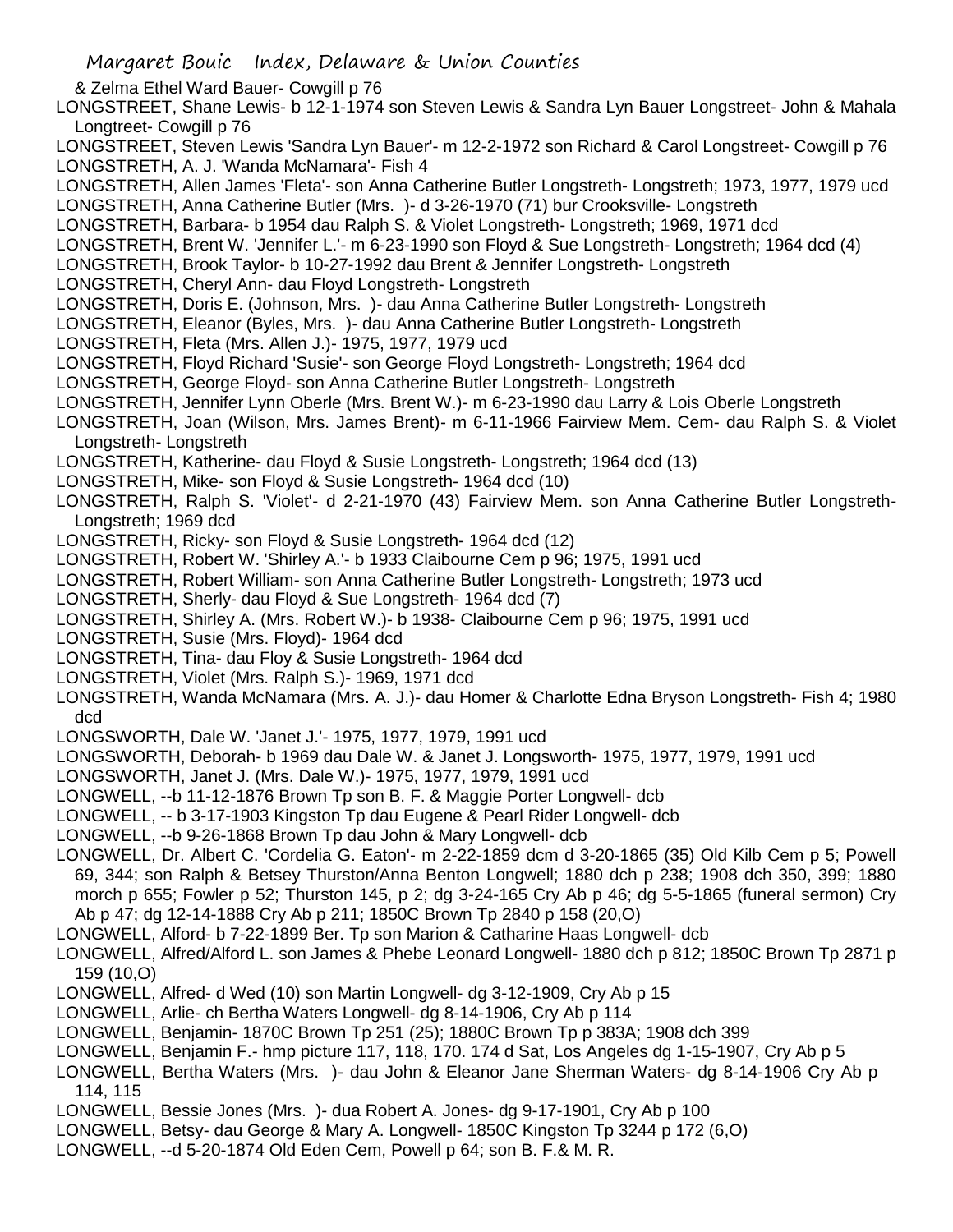- LONGWELL, B. P. 'Margaret Rebecca Porter'- 1908 dch 763; Powell p 64
- LONGWELL, Carrie F.- b 9-29-1873 dcb- dau Norton T. & Ella Hyde Longwell- 1880 dch p 813
- LONGWELL, Catherine- 1880C Kingston Tp p 432A
- LONGWELL, Cecilia (Ekelberry, Mrs. John)- 12-2-1834 m 10-14-1852 dcm d 2-6-1898 dau James & Phebe Leonard Longwell- dcq, dcc Dick Thomas Ekelberry 9; 1880 dch p 809, 812; delge X p 54; 1850C Brown Tp 2871 p 159 (15,O)
- LONGWELL, Charles- pallbearer- dg 8-16-1910 Cry Ab p 146
- LONGWELL, Charles Eaton- b 1860 son Dr. Albert & Cordleia G. Eaton Longwell- 1880 Morch p 655
- LONGWELL, Charles- son Ralph & Betsey Thurston Longwell- Thurston 14(12) p 2; 1908 dch 478
- LONGWELL, Charles- son Robert P. & Mildred Yazell Longwell- Longwell
- LONGWELL, Charlotte (States, Mrs. George N.)- dau Ralph & Betsey Thurston Longwell- Thurston 14(14) p 2; 1870C Brown Tp 241 (19)
- LONGWELL, Clara- d Monday (11m) bur Berkshire- dau Eugene Longwell- dg 2-12-1904 Cry Ab p 224
- LONGWELL, Clarence- b10-12-1878 dcb- son B. F. & M. R. Porter Longwell- dg 1-15-1907, Cry Ab p 5
- LONGWELL, Clarence- son Frank Longwell- dg 3-29-1907 Cry Ab p 32
- LONGWELL, Cordelia G. Eaton (Mrs. Dr. Albert)- m 2-22-1859 dcm d 3-24/23-1865 (29) dau Joseph & Ursula Potter Eaton- 1880 morch p 655; Thurston (145) p 2; Powell p 69; dg 3-24-1865 Cry Ab p 47
- LONGWELL, Cornelia-1870C Brown Tp 243 (1)
- LONGWELL, Eliza/Louisa Lott (Mrs. Ezekiel)- m 1-31-1839 dcm -dau Joseph Lott- 1880 dch p 570; 1908 dch 461; 1850C Brown Tp 2812 p 157 (39,Pa)
- LONGWELL, Elizabeth (Mrs. )- d 12-29-1964- Longwell
- LONGWELL, Elizabeth Thurston (Mrs. Ralph T.)(Mrs. James S)- b 9-22-1804 d 12-6-1888 (84) Old Kilb Cem p 5, Powell p 71- dg 12-10-1888 Cry Ab p 210- dau Daniel G. & Frances Thayer Thurston- 1880 dch p 554, 813; 1908 dch 444, 833; Thurston 14 p 2; dcw Bk 2 p 235; dg 12-114-1888 Cry A p 211; 1850C Brown Tp 2840 p 158 (46,NY); 1870C Brown Tp 241 (64); 1880C Brown Tp p 376
- LONGWELL, Ella E. Hyde (Mrs. Norton)- dau Udney & Olive Hunter Hyde- 1880 dch p 813; Thurston (14(10)) p 2; 1870C Brown Tp 241 (22)
- LONGWELL, Ellen- d 6-18-1854 (79) Old Kilc Bem p 8, Powell p 63
- LONGWELL, Ernest- b 12-30-1892 dcb- son Harry & Bertha E. Waters Longwell- dg 8-14-1906, Cry Ab p 114
- LONGWELL, Esther/Hester (Meyers, Mrs. Willis)- m 3-20-1853 dcm- dau Ralph & Betsey Thurston Longwell-Thurston p 2 148; 1908 dch 445 ; 1850C Brown Tp 2840 p 158 (12,O)
- LONGWELL, Eugene 'Pearl Rider'- m 2-5-1902 father of Clara Longwell- dg 1-7-1908 p 5, delge VIII p 14; dg 4-21-1903 Cry Ab p 181; dg 2-12-1904 Cry Ab p 224
- LONGWELL, Eva- b 3-17-1891 King. Tp dau Charley & Marry A. Heverlo Longwell- dcb
- LONGWELL, Eva (Fogarty, Mrs. \_ sister Glenn H. Longwell- Longwell
- LONGWELL, Ezekiel 'Eliza/Louisa Lott'- m 1-31-1839 dcm d 1872 (2) Old Kilb Cem p 8, Powell p 63, 72; dg 1- 21-1886 Cry Ab p 123; 1880 dch p 556, 560; 1908 dch 135, 461; Pabst Pion II p 151; 1835 men p 16 #40 p 24 Brown Tp; 1840C Brown Tp (40-50); 1850C Brown Tp 2812 p 157 (50,Ky); 1870C Brown T[p 25 (70\*); delge VII p 19, VIII p 11
- LONGWELL, Ezekiel- d 1837 (31) Old Kilb Cem p 8
- LONGWELL, Ezekiel- d age 72y18d- dg 10-25-1872, dg 7-21-1873 Cry Ab p 101, 105
- LONGWELL, Ezekiel- b Ky d 10-6-1873 (72-5-18) Brown Tp dcdeaths
- LONGWELL, Fanny (Hipple, Mrs. Hiram)- m 7-22-1849 dcm dau Ralph & Betsey Thurston Longwell- Thurston p 2 146; paper 7-27-1849, Wight II p 45
- LONGWELL, Francis M.- 1870C Brown Tp 243 (5)
- LONGWELL, Frank- d Los Angeles, remains brot here- dg 3-29-1907, Cry Ab p 32
- LONGWELL, Franklin- son Ezekial & Loiza Longwell- delge X p 55; 1850C Brown Tp 2812 p 157 (5,O)
- LONGWELL, George 'Mary Ann Sheets'- b 9-10-1815 m 10-18-1838 dcm d 7-20-1872- 1880 dch p 556; 1908 dch 445; Sheets; delge IV p 30; 1840C Brown Tp (20-30); 1850C Kingston Tp 3244 p 172 (35,O); dg 2-21- 1873, Cry Ab p 105
- LONGWELL, Glenn H. 'Mary'- m1-31-1912 d 8-16-1969 (82) bur Zanesville- Longwell; pallbearer for William Coy Bishop dg 5-24-1904 Cry Ab p 247
- LONGWELL, ---Hamilton (Mrs. E. W.)- dau Robert Hamilton- dg 8-23-1907 Cyr Ab p 64
- LONGWELL, Harriet (Abrams/Abraham, Mrs. Wesley)- m 10-30-1847 dcm -dau Ralph & Betsey Thurston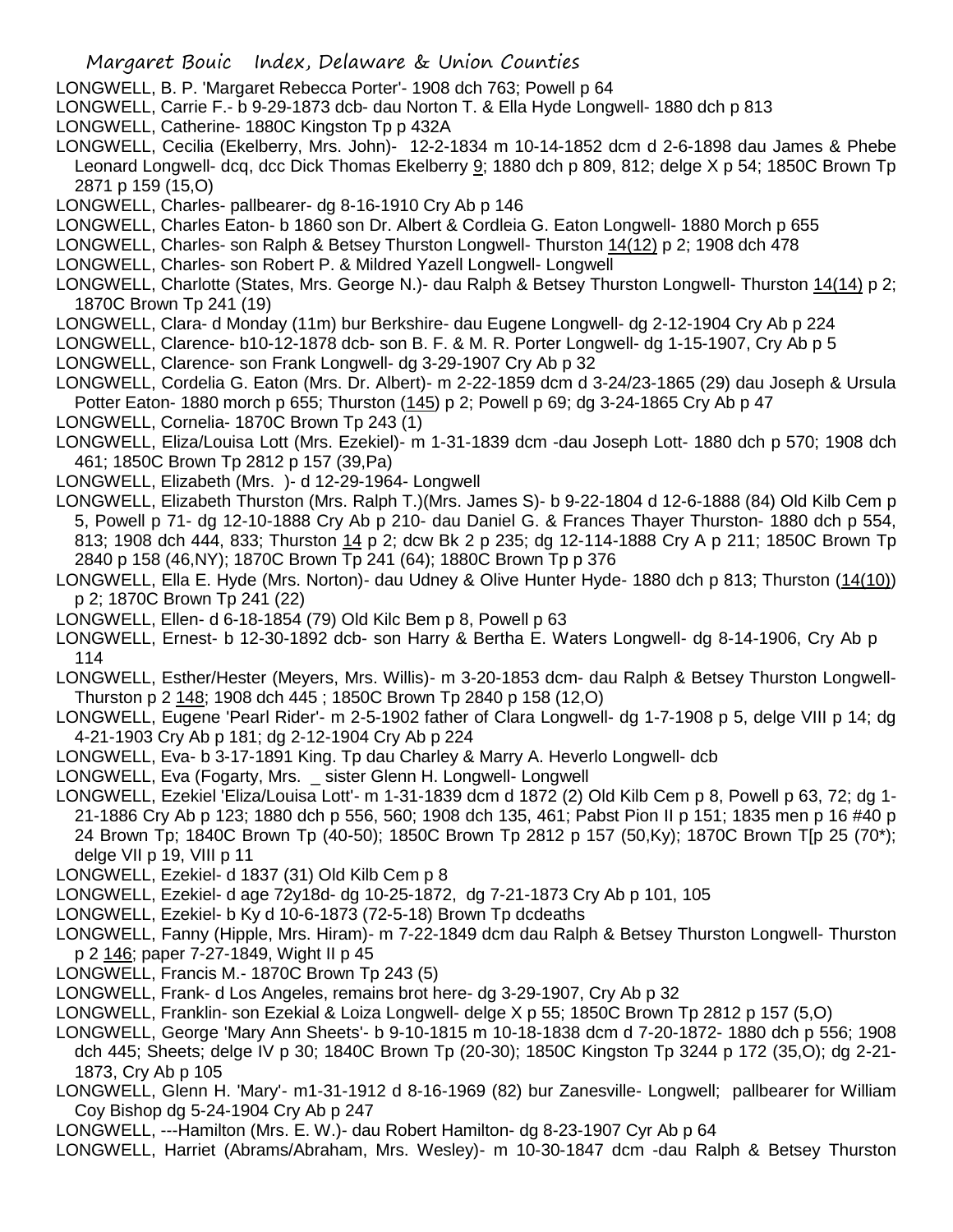- Longwell- Thurston p 2 144; paper 11-12-1847, Wight II p 28
- LONGWELL, Harry Eaton- b 2-22-1859 or 1862 son Dr. Albert & Cordleia C. Eaton Longwell- 1880 morch p 655
- LONGWELL, Helen (McKay, Mrs. James)- dau Ralph & Betsey Thurston Longwell- Thruston p 2 14(11)
- LONGWELL, Henrietta- dau George & Mary A. Longwell- 1850C Kingston Tp 3244 p 172 (11,O)
- LONGWELL, Henry- b 5-23-1845 d 3-22-1920- son George & Mary A. Longwell- 1850C Kingston Tp 3244 p 172 (4,O)
- LONGWELL, Hester (Mrs. Ezekiel)- d 9-15-1837 (31)- Old Eden Cem, Powell p 63
- LONGWELL, Ira- son James & Phoebe Leonard Longwell- 1880 dch p 812; 1850C Brown Tp 2871 p 159 (15,O)
- LONGWELL, James- probably bur. near Berkshire- Rev. War Roster I p 230
- LONGWELL, James 'Phebe Leonard'- d 2-14-1883/73 (69-6-17/19) Old Kilb Cem p 5, Powell p 62; dg 2-21- 1873 Cry Ab p 105; dcc Dick Thomas Ekelberry 18; 1880 dch p 56, 558, 809, 812; Pabst 2 p 68; 1908 dch 379, 445, 446; CCC; Powell p 65, 69, 71; delge VIII p 10, 54, X p 54; 1840C Brown Tp (30-40); 1850C Brown Tp 2871 p 159 (47, Ky); 1870C Brown Tp 242 (66\*); dcdeaths
- LONGWELL, James 'Sarah Ann Potter'- m 3-21-1850 dcm; Powell p 66; 1850C Brown Tp 2988 p 163 (23,O) LONGWELL, John- Sunbury p 31
- LONGWELL, John- d 3-11-1974 (71) Oak Grove Cem- Longwell
- LONGWELL, John Harold- b 5-17-1902 Berlin Tp son Marion & Cathrine Haas Longwell- dcb
- LONGWELL, John W.- son James & Phoebe Leonard Longwell- 1880 dch p 812; 1908 dch 165; 1850C Brown Tp 2871 p 159 (8,O); 1870C Brown Tp 243 (28\*)
- LONGWELL, John- b 1-9-1896 d 1-20-1896 (11d) Trenton Tp son Marion & Kate Haas Longwell- dcb, dcdeaths
- LONGWELL, John W. 'Mary P. Adams'- m 11-26-1863 dcm- 1908 dch 414, 424, 437; Sunbury p 38; 1880C Berkshire Tp p 424C
- LONGWELL, J. P.- 1908 dch 424
- LONGWELL, J. S.- b Md d 6-8-1872 (79-6-21) Brown Tp dcdeaths
- LONGWELL, Lee E. 'Nancy R.'- Longwell; 1971, 1980 dcd
- LONGWELL, Lester- b 5-20-1874 Brown Tp -son B. F. & Margaret R. Porter Longwell- dg 1-15-1907 Cry Ab p 5
- LONGWELL, Louisa Lott (Mrs. Ezekiel)- b 2-20-1811 m 1-31-1839 d 1-9-1886 (74-10-9) Old Kilb Cem p 8, Powell p 63- dg 1-21-1886, Cry Ab p 123- dau Joseph Lott- dcdeaths; 1870C Brown Tp 251 (59); 1880C Brown Tp p 383A
- LONGWELL, Lucinda Butler (Mrs. Robert)- m 1821 sister David Butler- delge IV p 74
- LONGWELL, Lucretia- dau George & Mary A. Longwell- 1850C Kingston Tp 3244 p 172 (8,O)
- LONGWELL, Lydia (Clay, mrs. Morris)- m 1-1-1852 dcm- dau Ralph & Betsey Thurston Longwell- Thurston p 2 147; ped Paul Clay 17, delge V p 48; 1850C Brown Tp 2840 p 158 (16,O); paper 1-2-1852 Wight II p 73
- LONGWELL, M. (Mrs. )- Pabst 5 p 19
- LONGWELL, Margaret- dau B. R. Longwell- dg 1-15-1907, Cry Ab p 5
- LONGWELL, Margaret 'Maggie" Rebecca Porter (Mrs. B. F.)- d 10-8-1895 (52-0-0)- dau Joseph C. & Margaret McCurdy Porter- 1908 dch 763; Powell p 64
- LONGWELL, Martha E. (Loofbourrow, Mrs. B. F.)- m 12-25-1841 dcm- dau Ralph & Betsey Thurston Longwell-1880 dch p 631; Thurston p 2 141
- LONGWELL, Martin- dg 3-12-1909 Cry Ab p 15
- LONGWELL, Mary- dau B. F. Longwell- dg 1-15-1907 Cry Ab p 5
- LONGWELL, Mary Ann Sheets (Mrs. George)- b 3-12-1821 m 10-18-1838 dcm d 4-12-1901 dau Henry & Sarah Reese Sheets- delge VI p 30; Sheets 1(10); 1850C Kingston Tp 3244 p 172 (29,0)
- LONGWELL, Mary B.- 1870C Brown Tp 243 (22)
- LONGWELL, Mary E. (Looflourrow, Mrs. Benjamin F.)- m 1841 d 1856 dau Ralph Longwell- dg 12-5-1890, 5-15-1891 Cry Ab p 40, 58
- LONGWELL, Mary (Mrs. Glenn H.)- Longwell
- LONGWELL, Mary (Hubble, Mrs. J. Randolph)- m 4-11-1846 paper 4-17-1846, Wight II p 19- dau Ralph & Betsey Thurston Longwell- Thurston p 2 143
- LONGWELL, Mary Jane (Short, Mrs. William G.)- m 10-8-1849 dcm; dau James & Phoebe Leonard Longwell 1880 dch p 812; pqper 11-16-1849 Wight II p 50

Margaret Bouic Index, Delaware & Union Counties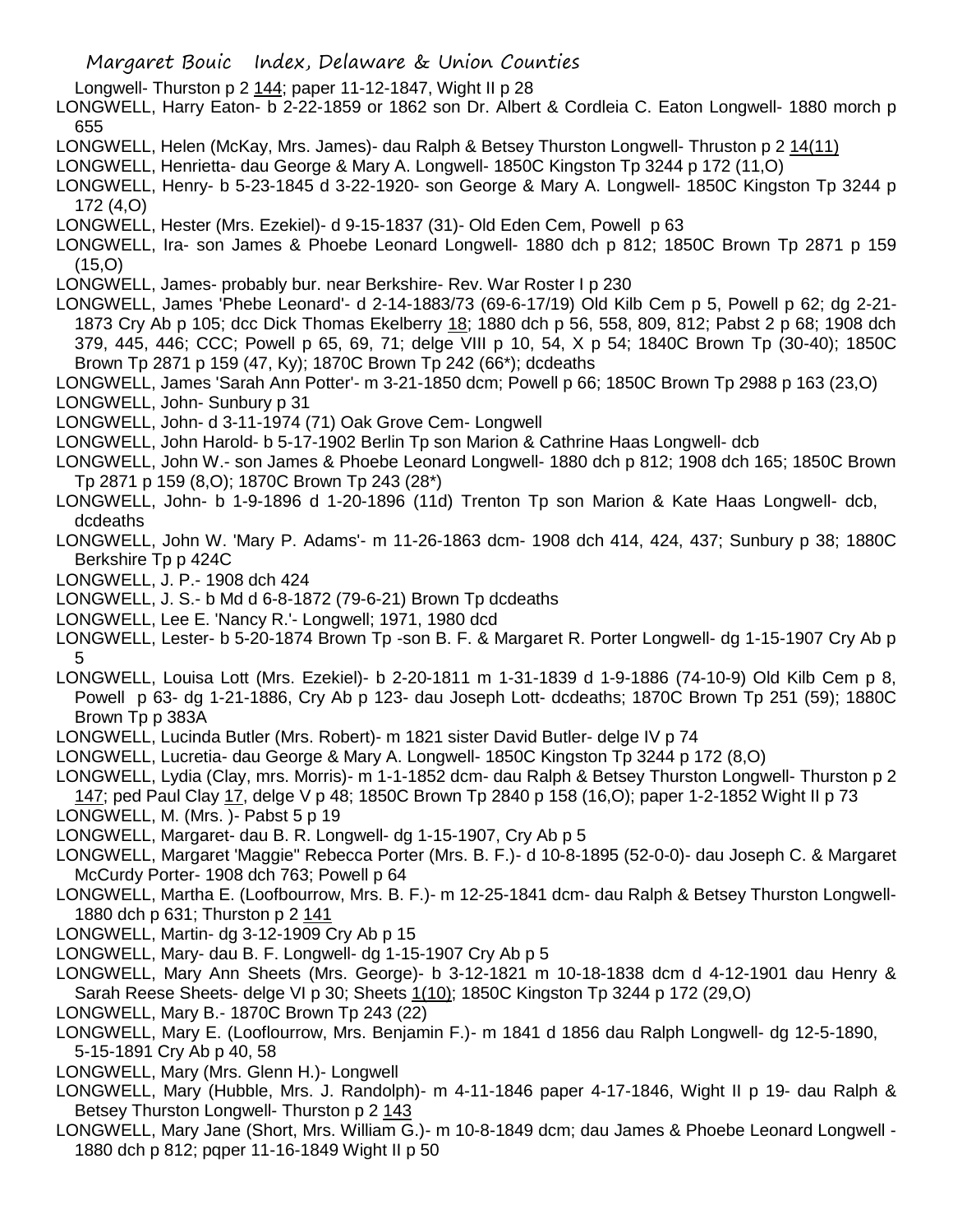- LONGWELL, Mary- b 12-30-1897 Trenton Tp dau Marion & Katie Haas Longwell- dcb
- LONGWELL, Mary P. Adams (Mrs. John W.)- m 11-26-1863 dcm d 9-16-1875 (27y) dcdeaths, Sunbury
- LONGWELL, Mary Reed (Mrs. )- dau Robert & Rebecca Conner Reed- 1880 dch p 814
- LONGWELL, Mary (Seimar, Mrs. John P.)- dau Glenn & Mary Longwell- Longwell
- LONGWELL, Medora- 1908 dch 424
- LONGWELL, Mildred Yazel (Mrs. Robert P.)- m 9-3-1921- Longwell
- LONGWELL, Millie (Coyner, Mrs. W. S.)(McKay, Mrs. Hugh Boyle)- dau Ralph & Betsey Thurston Longwell-1908 dch 833; Thurston 14(13); 1850C brown Tp 2840 p 158 (3,O)
- LONGWELL, N.- CCC Brown Tp
- LONGWELL, Nancy (Abrams, Mrs. James Miller)- m 2-25-1844 dcm dau Ralph & Betsey Thurston Longwell-1880 dch p 263, 813; 1908 dch 271; Thurston p 2 142; papter 3-16-1844, Wight II p 13
- LONGWELL, Nancy R. (Mrs. Lee E.)- 1971, 1980 dcd
- LONGWELL, ---(Mitchell, Mrs. James)- dau Robert P. & Mildred Yazel Longwell- Longwell
- LONGWELL, ---(Kochensperger, Mrs. Frank W.)- dau Robert P. & Mildred Yazel Longwell- Longwell
- LONGWELL, ---(Murphy, Mrs. Howard)- dau Robert P. & Mildred Yazel Longwell- Longwell
- LONGWELL, N. I.- Pabst 7 p 61
- LONGWELL, Norton T. 'Ella Hyde'- son Ralph & Betsey Thurston Longwell- Thruston p 2 14(10); Fowler p 52; delge VII p 42, VIII p 43; hmp p 115; pallbearer for Judge C. H. McElroy- dg 3-8-1904 Cry Ab p 230: dg 12-11-1888, 12-14-1888 Cr Ab p 210, 211; pallb for William Henderson Maxwell- dg 10-6-1903 Cry Ab p 201; 1870C Brown Tp 241 (28); 1880C Brown Tp p 376
- LONGWELL, Pearl Rider (Mrs. Eugene)- b 10-18-1879 m 2-5-1902 d 4-12-1903 (24-7-24) dau Thackery Rider- dg 4-21-1903 Cry Ab p 181; dcdeaths, Kingston Tp
- LONGWELL, Phebe (Geary, Mrs. John C.)- m 1858 dau Ralph & Betsey Thurston Longwell- Thurston p 2 149; dg 7-1-1904 Cry Ab p 255; 1850C Brown Tp 2840 p 158 (10,O)
- LONGWELL, Phebe Leonard (Mrs. James)- b 3-3-1812 d 7-26-1886 (74-4-23) Old Kilb Cem p 5, Powell p 65, 69, 71; dg 7-29-1886 Cry Ab p 136- dau Zenas & Nancy Leonard- dcc Dick Thomas Ekelberry 19; 1880 dch p 809, 812; 1850C Brown Tp 2871 p 159 (35,Pa); delge V p 54; dcdeaths; 1870C Brown Tp 242 (58)
- LONGWELL, Ralph S/T. 'Elizabeth Thurston'- d 6-9-1872 (79-6-21) Old Kilb Cem p 5, Powell p 69, 71; 1880 dch p 322, 812, 813, 631, 1915 uch p 273; mt 8-15-1860 (68); Thurston p 2; 1883 uch IV p 433; 1880 morch p 655; 1835 men p 16 #38 p 24 Brown Tp; hadc p 32; delge X p 34; War 1812; dg 2-21-1873 Cry Ab p 105; dg 12-14-1888 Cry Ab p 211; 1870C Brown Tp 241 (77\*)
- LONGWELL, Ralph Lewis- b 8-4-1900 Brown Tp, dcb- son Ray & Elizabeth Jones Longwell- Longwell; dg 1-7- 1908, delge VIII p 14
- LONGWELL, Ray- son-in-law of R. A. jones- dg 9-20-1901 Cry Ab p 100
- LONGWELL, Ray H.- 1908 dch 414; Pabst 7 p 19
- LONGWELL, Raymond- son Norton T. & Ella Hyde Longwell- 1880 dch p 813
- LONGWELL, Raymond J.- b 1-20-1899 Del Town son Raymond H. & Elizabeth Jane Jones Longwell- dcb
- LONGWELL, Rita (Schultheis, Mrs. John B.)- dau Glenn R. & Mary Longwell- Longwell
- LONGWELL, Robert- 1820C Berlin Tp; Pabst 5 p 4
- LONGWELL, Robert 'Lucinda Butler'- m 1821, delge IV p 74
- LONGWELL, Robert P. 'Mildred Yazel'- m 9-3-1921- Longwell
- LONGWELL, Robert R.- son Elizabeth Longwell- Longwell; dg 1-7-1908, delge VIII p 14
- LONGWELL, Ruth (Myers, Mrs. Don L.)- dau Glenn H. & Mary Longwell- Longwell
- LONGWELL, Sarah E.- dau George & Mary A. Longwell- 1850C Kingston Tp 3244 p 172 (6/12,O)
- LONGWELL, Sarah E. (Reed, Mrs. John)- dau James & Phebe Leonard Longwell- 1880 dch p 812; 1870C Brown Tp 242 (16)
- LONGWELL, Sarah Jane Potter (Mrs. James)- m 3-21-1850 dcm d 8-3-1868 (400 Old Kilb Cem p 3; Powell p 66; dcdeaths; 1850C Brown Tp 2988 p 163 (22,O)
- LONGWELL, Selick- 1820C Big Rock Tp
- LONGWELL, Smith- b 1-4-1893 Oxford Tp son Chas. & Mary Heverlo Longwell- dcb
- LONGWELL, Teresa Lynn- dau Lee Longwell- Longwell; 1971 dcd
- LONGWELL, Virgil- dg 1-7-1908, delge VIII p 14
- LONGWELL, William A.- d 2-25-1854 (18y2m) Old Kilb Cem p 8, Powell p 63 son Ezekial & Loiza Longwell-1850C Brown Tp 2512 p 157 (15,O)
- LONGWELL, William- son Ralph & Elizabeth Thurston Longwell- delge X p 55; 1850C Brown Tp 2840 p 158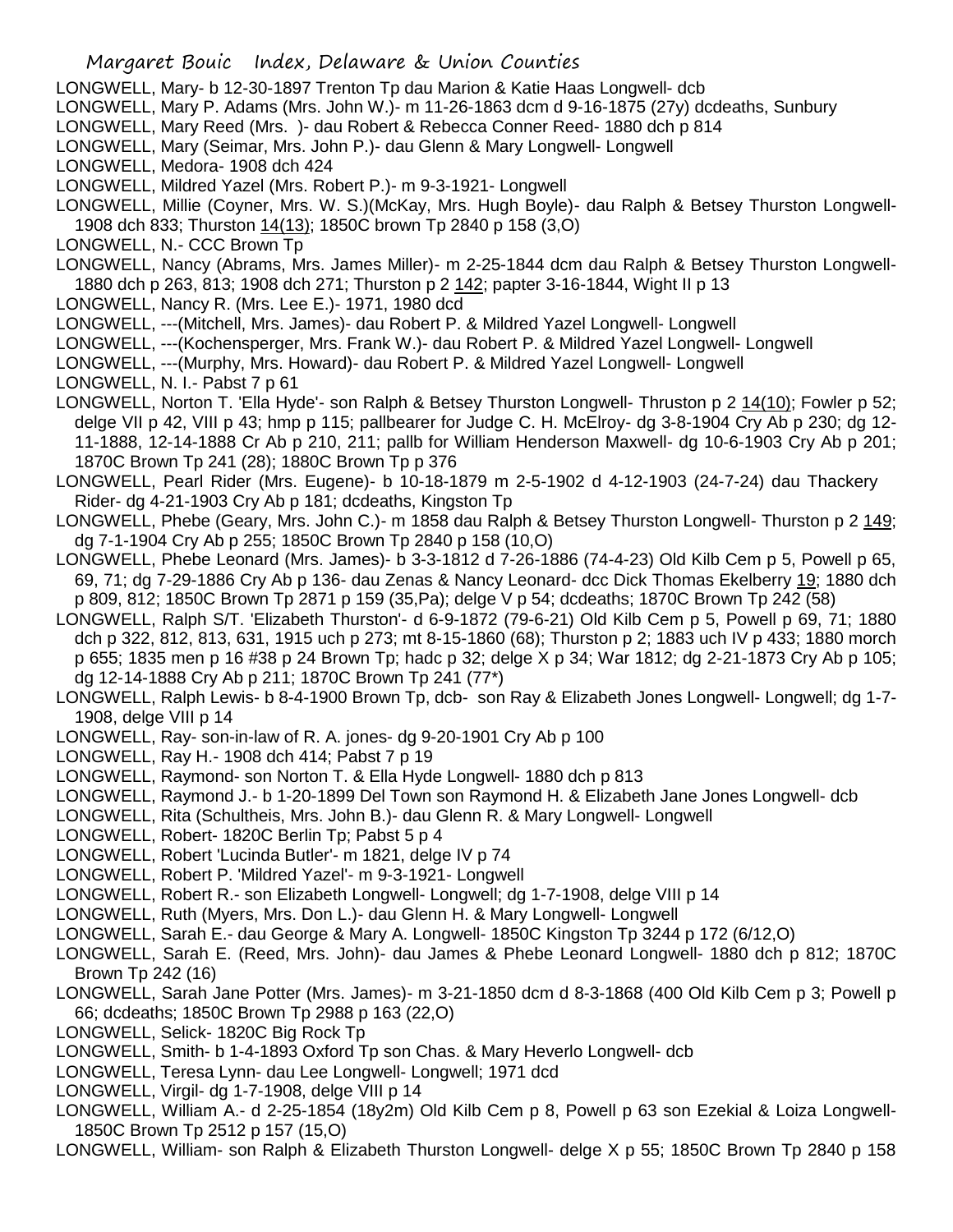(6,O)

- LONGWORTH, Bobbi (Mrs. Jay)- Longworth
- LONGWORTH, Charles M.- Longworth
- LONGWORTH, Cynthia- dau George H. & Patricia F. Busmernusk Longworth- Longworth
- LONGWORTH, D.- b 1-8-1878 Berlin Tp son W. J. & Tentia Pacock Longworth- dcb
- LONGWORTH, Erdine (Weaver, Mrs. )- dau Mae Longworth- Longworth
- LONGWORTH, Eva Jane- b 9-20-1875 Han Fin dau Wm. J. & Matilda Beacock Longworth= dcb
- LONGWORTH, Francis (Mrs. Hylas ,Sr.)- Bargdill
- LONGWORTH, George H. 'Patricia F. Busmernusk'- Longworth
- LONGWORTH, ---(Gorsuch, Mrs. B.)- sister Howard P. Longworth- obit howard P., mlib
- LONGWORTH, Harold- Longworth
- LONGWORTH, Howard P. 'Samantha/Armillia Nutt'- b 8-8-1880 d Wed (68) Oak Grove Cem- Longworth
- LONGWORTH, Hylas D. "Hyke"'Frances''Lila L. McIntire'- b 8-4-1917 d 10-20-1994 (77) Fairview Mem. Pkson Howard & Samantha/Armillia Nutt Longworth-brother Paul Longworth- Longworth' Bargdill
- LONGWORTH, Hylas "Butch" 'Judy A.'-son Hylas D. Longworth- Longworth; 1991 ucd; obit howard P.
- LONGWORTH, Hylas D.,Jr. 'Martha Kathleen Bargdill'- m 4-19-1968 son Hylaas,Sr. & Frances Longworth-Bargdill; 1969, 1971 dcd
- LONGWORTH, Isirena (Huffman, Mrs. Samuel)- 1985 uch p 72
- LONGWORTH, James 'Angela'- Longworth
- LONGWORTH, Jay 'Bobbi'- d 7-20-1979 (63) Oak Grove Cem- Longworth
- LONGWORTH, Judy A. (Mrs. Hylas "Butch"- 1991 ucd
- LONGWORTH, Kenneth L.- son George H. & Patricia F. Busmernusk Longworth- Longworth
- LONGWORTH, Leon 'Ruth'- d 3-15-1968 (47) Glendale Cem- son Howard Longworth- Longworth; obit Howard P.
- LONGWORTH, Lila Lenore McIntire (Basiger, Mrs. )(Mrs. Hylas,Sr.)- b 8-9-1925 d 4-27-1992 (66) dau Merlin H. & Catherine Lake McIntire- McIntire
- LONGWORTH, Linda (Davis, Mrs. John)- son Paul & Madge Dunnan Longworth- Longworth
- LONGWORTH, Linda (Hartley, Mrs. )- dau Jay & Bobbi Longworth- Longworth
- LONGWORTH, Madge "Midge" Dunnan (Mrs. Paul)- b 6-15-1915 d 7-1-1981 (66) Maskill Cem, lptw p 93- dau George & Carrie Thornburg Dunnan- Longworth' obit mlib'
- LONGWORTH, Mae (Mrs. )- d 8-28-1964 (82) Green Mound Cem- Longworth
- LONGWORTH, Marion Randolph (Smith, Mrs. John Kermit)- m 4-7-1951 Maugans Anc p 3
- LONGWORTH, Martha Kathleen Bargdill (Mrs. Hyla D.,Jr.)- m 4-19-1968- Bargdill; 1969, 1971 dcd
- LONGWORTH, Mary- Pabst 8 p 33
- LONGWORTH, Mary Ann d 11-1--5-1983 (59) Resurrection Cem- dau Howard & Armillia Nutt Longworth-Longworth; obit Howard P.
- LONGWORTH, May- Pabst 8 p 33
- LONGWORTH, Michael E.- son George H. & Patricia F. Busmernusk Longworth- Longworth
- LONGWORTH, Midge- d 6-30-1981 Maskill Cem, obit mlib
- LONGWORTH, O. A.- brother howard P. Longworth- obit howard P.
- LONGWORTH, Patricia F. Busmernusk (Mrs. George H.)- d 10-19-1986 (48) Union Cem- sister Rolland Busmernusk- Longworth
- LONGWORTH, Paul H.'Madge Dunnan'- son Howard & Armillia Nutt Longworth- Longworth; obit Howard P.
- LONGWORTH, Ray- son Paul & Madge Dunnan Longworth- Longworth
- LONGWORTH, Ronald H.- son George H. & Patricia F. Busmernusk Longworth- Longworth
- LONGWORTH, Ruth (Mrs. Leon)- Longworth
- LONGWORTH, Samantha/Armillia Nutt (Mrs. Howard)- Longworth; obit Howard P.
- LONGWORTH, Scott 'son Charles M. Longworth- Longworth- engaged to Glenis McKinney
- LONGWORTH, Sharon- dau Howard & Armillia Nutt Longworth- Longworth; obit Howard
- LONGWORTH, Mrs. T.- Pabst 1 p 35
- LONGWORTH, Tommy- son Jay & Bobbi Longworth- Longworth
- LONGWORTH, William F.- 1880C Berlin Tp p 371C
- LONGWORTH, Zachary Jacob- b 3-14-1995 son James & Angela Longworth- Longworth
- LONGWORTHY, Content (Maine, Mrs. Jeremiah)- b 5-2-1766- Asp (161)
- LONGWORTHY, Dr. James- dpc p 18 ---Pabst 2 p 44